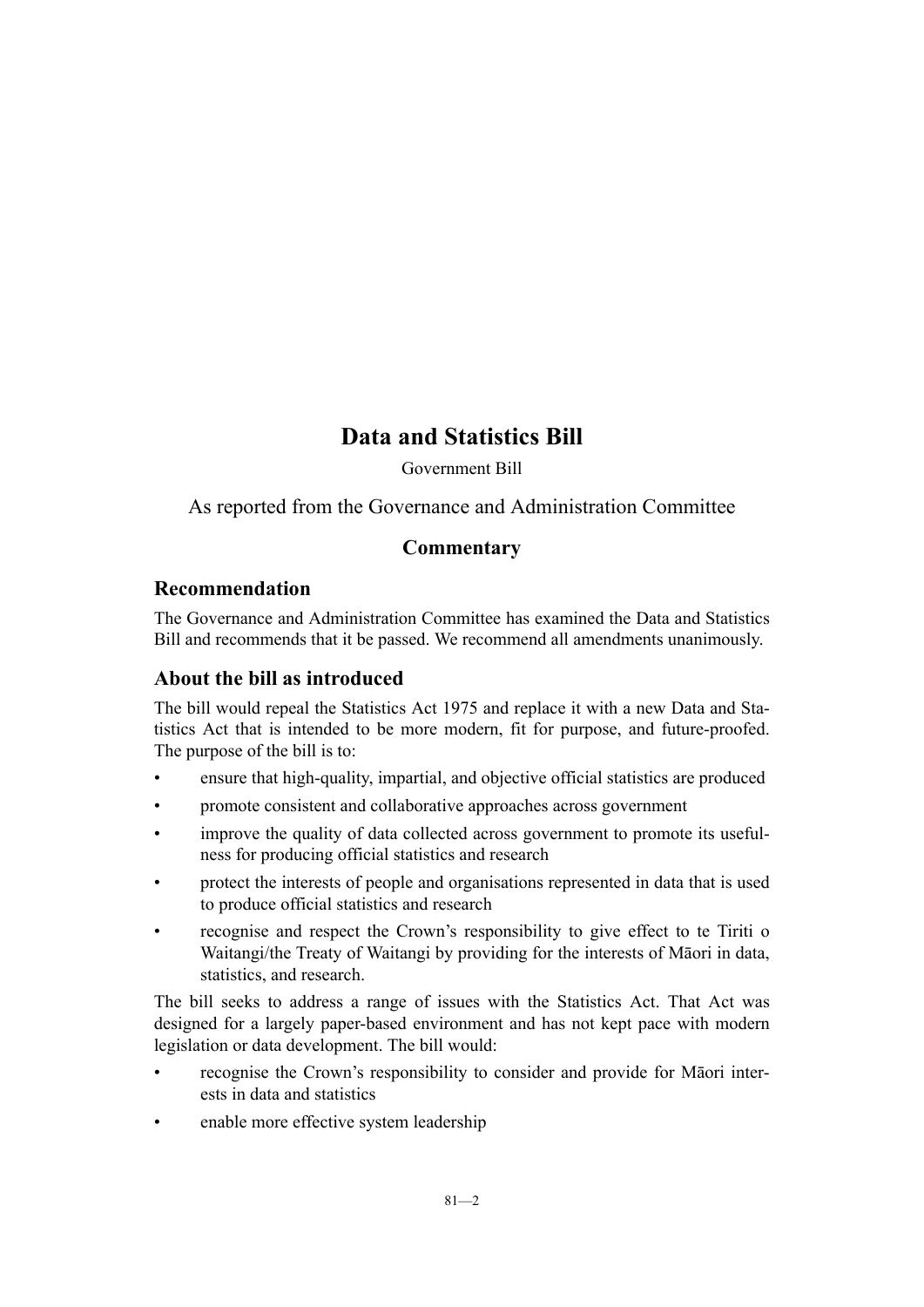| Data and Statistics Bill | Commentary |
|--------------------------|------------|
|                          |            |

- strengthen and future-proof the framework for collecting data for official statistics
- modernise the framework for accessing data for research
- continue to provide appropriate safeguards and protections to ensure public trust and confidence when data is collected and used for official statistics and research.

# **Legislative scrutiny**

As part of our consideration of the bill, we have examined its consistency with prin‐ ciples of legislative quality. We have no issues regarding the legislation's design to bring to the attention of the House.

# **Proposed amendments**

This commentary covers the main amendments we recommend to the bill as intro‐ duced. We do not discuss minor or technical amendments.

# **Excluding court and judicial information**

Clause 6 provides a definition of an "organisation". It would include any body of per‐ sons (whether corporate or unincorporated), including whānau, hapū, or iwi, other than a public sector agency.

We recommend amending clause 6 to exclude from the definition a court or tribunal in relation to its judicial functions. Given the importance of the confidentiality of some court proceedings, we consider that it would be inappropriate for the Government Statistician to require courts and tribunals to provide this type of data for official statistics.

We note that, if other legislation expressly prevents the provision of data, public sector agencies are not required to provide data in response to a mandatory request. They are also not authorised to provide data to the Statistician voluntarily or by agreement.

We were advised that it would be desirable to clarify that the provisions of the District Court Act 2016 and the Senior Courts Act 2016 prevent the Ministry of Justice from providing court and judicial information to the Statistician. We recommend inserting section 236(3A) into the District Court Act and section 173(3A) into the Senior Courts Act to expressly prevent the provision of this type of information to the Statis‐ tician.

# **Excluding certain agencies from the definition of public sector agency**

# **Offices of Parliament**

Clause 7 lists the public sector agencies that would be covered by the legislation. Clause 7(l) provides that an Office of Parliament, as defined in section 2(1) of the Public Finance Act [1](#page-2-0)989, would be considered a public sector agency.<sup>1</sup> Under clause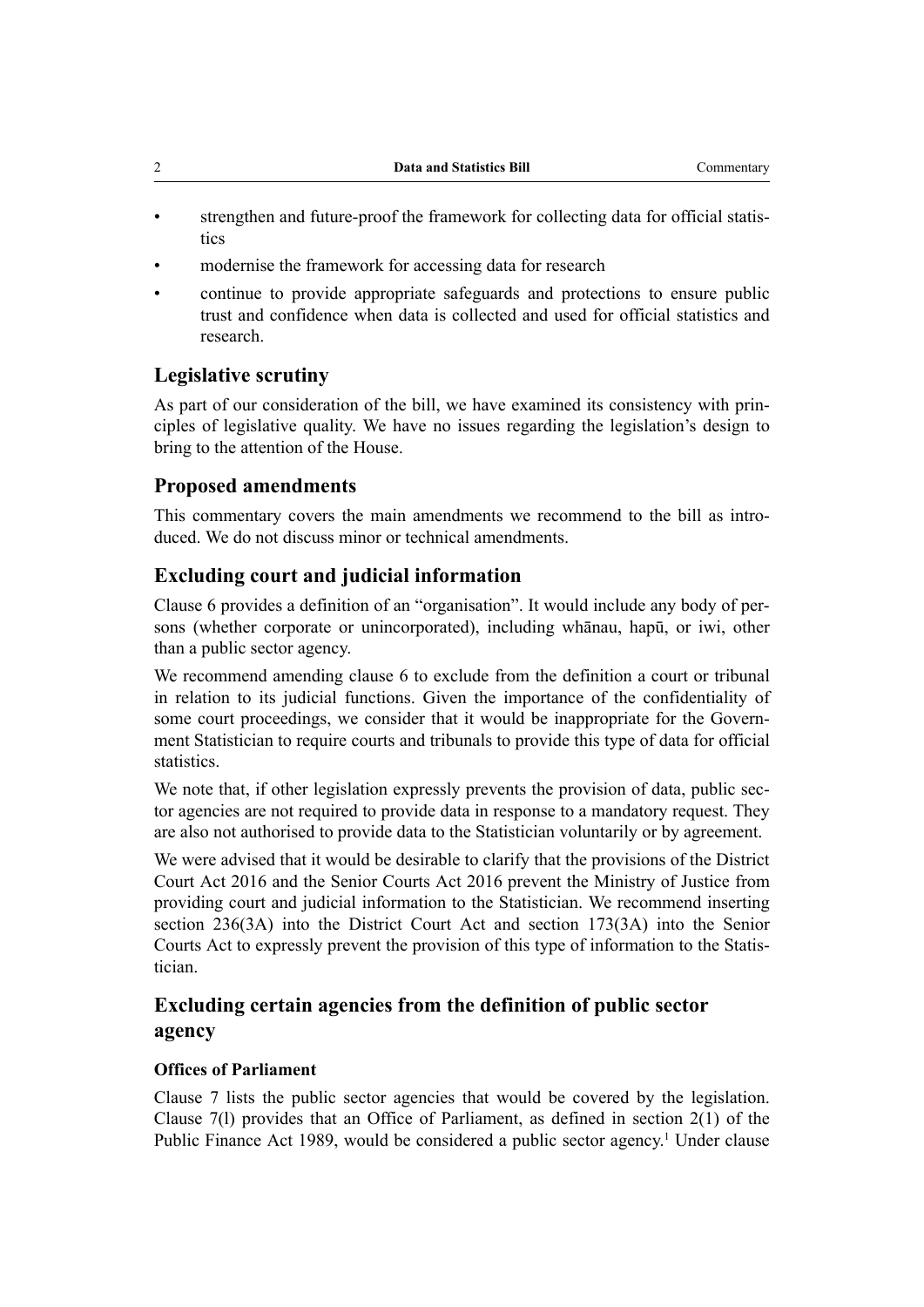<span id="page-2-0"></span>29(1), a public sector agency would need to comply with a request for data made under sections 23 or 26.<sup>2</sup> They would need to do so by the date, and in the manner and form, specified in the request. Clause 45 sets out certain obligations of each public sector agency.

The Chief Ombudsman and the Office of the Auditor-General expressed concern about being included within the definition of a public sector agency. They believe their inclusion would make them subject to the powers of the executive branch of government. This is constitutionally inappropriate because it would undermine their statutory independence.

We understand that the bill is not intended to limit the independence of the Offices of Parliament. We agree that the obligation to comply with a request for data under clause 29 should not apply to Offices of Parliament. We therefore recommend delet‐ ing clause 7(l), and inserting clause 29(3A) to make it clear that an Office of Parlia‐ ment should treat the provision of any data requested as voluntary.

Clause 47 relates to the use of data provided by an individual or organisation, as described in section  $22(c)(i)$ , for research. That section would enable the Statistician to collect data from any individual, public sector agency, or organisation by agreement, without a request having been made under sections 23 or 26. The Statistician would have to consider that the data was desirable for research under Part 5 of the legislation (which provides the framework for accessing data for research).

Clause 47(2) provides that the data could only be used to produce official statistics if the Minister approved its use, or the individual or organisation from which the data was collected authorised its use for that purpose.

We recommend inserting clause 47(3) to specify that, if data was collected from an Office of Parliament for research, their authorisation would be needed if the data was to be used for the production of official statistics.

#### **Parliamentary agencies**

As introduced, clause 7(m) defines the Office of the Clerk of the House of Representatives and the Parliamentary Service as a "public sector agency". The Clerk of the House of Representatives expressed concern that these parliamentary agencies were also being treated as part of the Executive, or subject to its direction. He pointed out that the parliamentary agencies belong to a separate branch of government and have statutory independence. The Clerk agreed with the Chief Ombudsman and the Controller and Auditor-General that such provisions are constitutionally inappropriate. The Chief Executive of the Parliamentary Service also shared these concerns.

<sup>1</sup> The Offices of Parliament are the Parliamentary Commissioner for the Environment (and that Commissioner's office), the Office of Ombudsmen, and the Auditor-General.

<sup>&</sup>lt;sup>2</sup> Section 23 would enable the Statistician to request data from an individual, public sector agency, or organisation to produce official statistics. Section 26 would authorise certain public sector agencies to request data.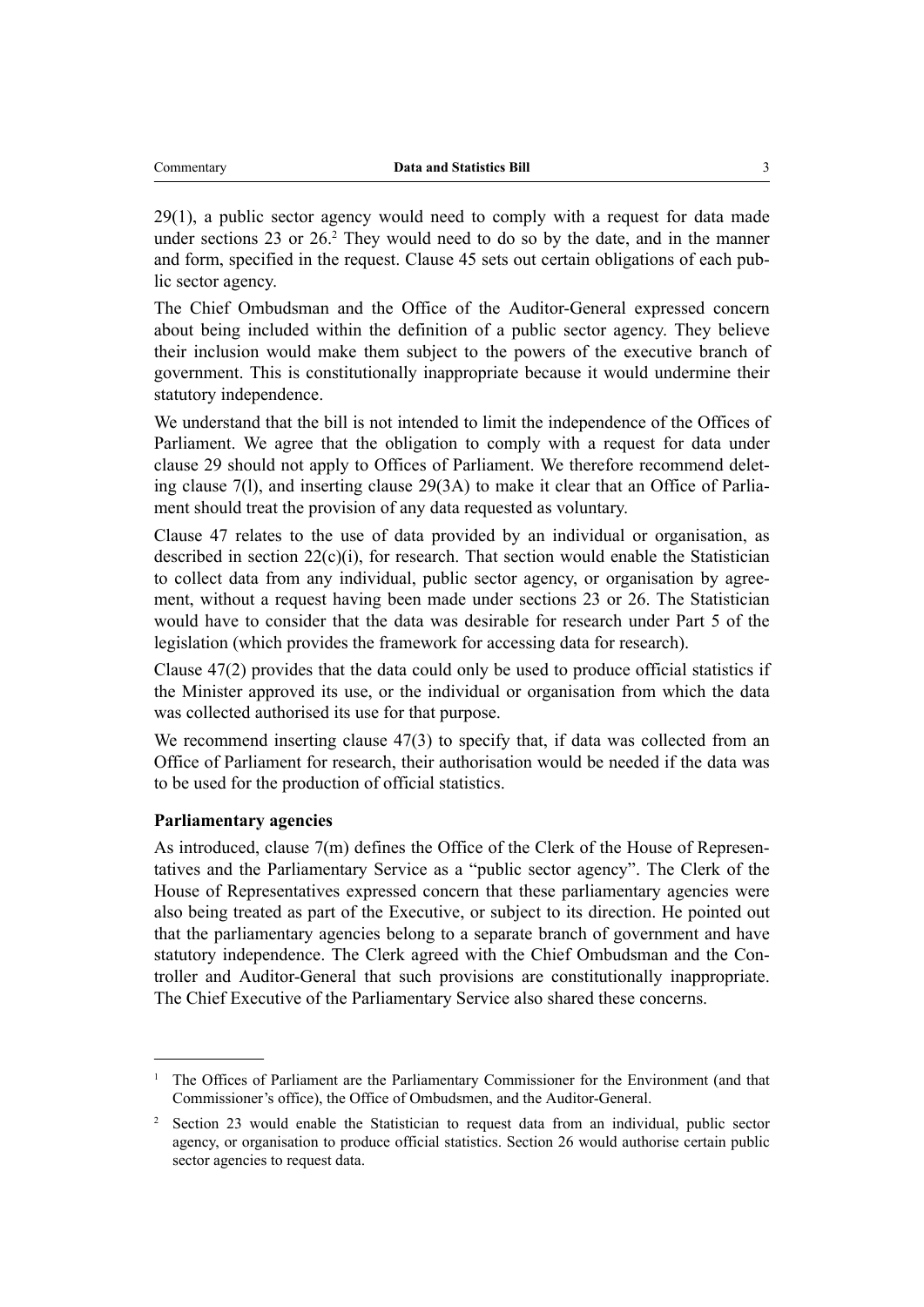We understand that the parliamentary agencies hold data and information that it would not be appropriate to divulge. The Clerk was also concerned that the bill, as introduced, could inadvertently create a conflict between Parliament's existing confidentiality requirements and direction by an agency of the Executive.

We consider that the provision of any information requested should be voluntary for parliamentary agencies. Therefore, we recommend deleting clause 7(m) and adding the parliamentary agencies to proposed new clauses 29(3A) and 47(4).

### **Functions of the Government Statistician**

Clause 12 provides for the appointment of a Government Statistician who would also be the chief executive of Statistics New Zealand (Stats NZ). Clause 13 sets out the functions of the Government Statistician. Clause 13(c) would enable the Statistician to authorise access to data for research in accordance with section 48.

We note that Stats NZ has two large integrated databases of microdata. The Integrated Data Infrastructure (IDI) contains de-identified linked data about people and households and the Longitudinal Business Database contains de-identified linked data about businesses.<sup>3</sup>

We believe the authority to integrate data for official statistics and research should be explicitly recognised in legislation. To enable this, we recommend adding two new functions for the Statistician. Our proposed new clause 13(aaa) would permit the Statistician to collect data in accordance with the legislation. Our proposed new clause 13(aab) would enable the Statistician to manage data, including linking data to form integrated sets, to produce official statistics and for research.

#### **Delegation of the functions or powers of the Statistician**

Clause 17 would enable the Statistician to delegate any of their functions under this, or any other, legislation (except for the powers to issue compliance or infringement notices). The Privacy Commissioner suggested that the Statistician should need to be satisfied that another agency had the capability to perform the functions or powers safely and responsibly before functions or powers were delegated to them. The Privacy Commissioner also proposed that the Statistician develop an assurance framework for assessing that capability.

We agree with the Privacy Commissioner that it is important that the Statistician has confidence that a delegate has the capability and culture to maintain privacy and confidentiality to the same standard as Stats NZ. We consider that the Statistician would be highly motivated to take care when considering possible delegations. This is because the Statistician would be responsible for any actions taken by a person acting under delegation. We do, however, recommend amending clause 17 to insert a requirement for the Statistician to publish information about relevant delegation,

<sup>&</sup>lt;sup>3</sup> De-identified data is data that has had personal identifiers removed or encrypted so that data records are not associated with named individuals.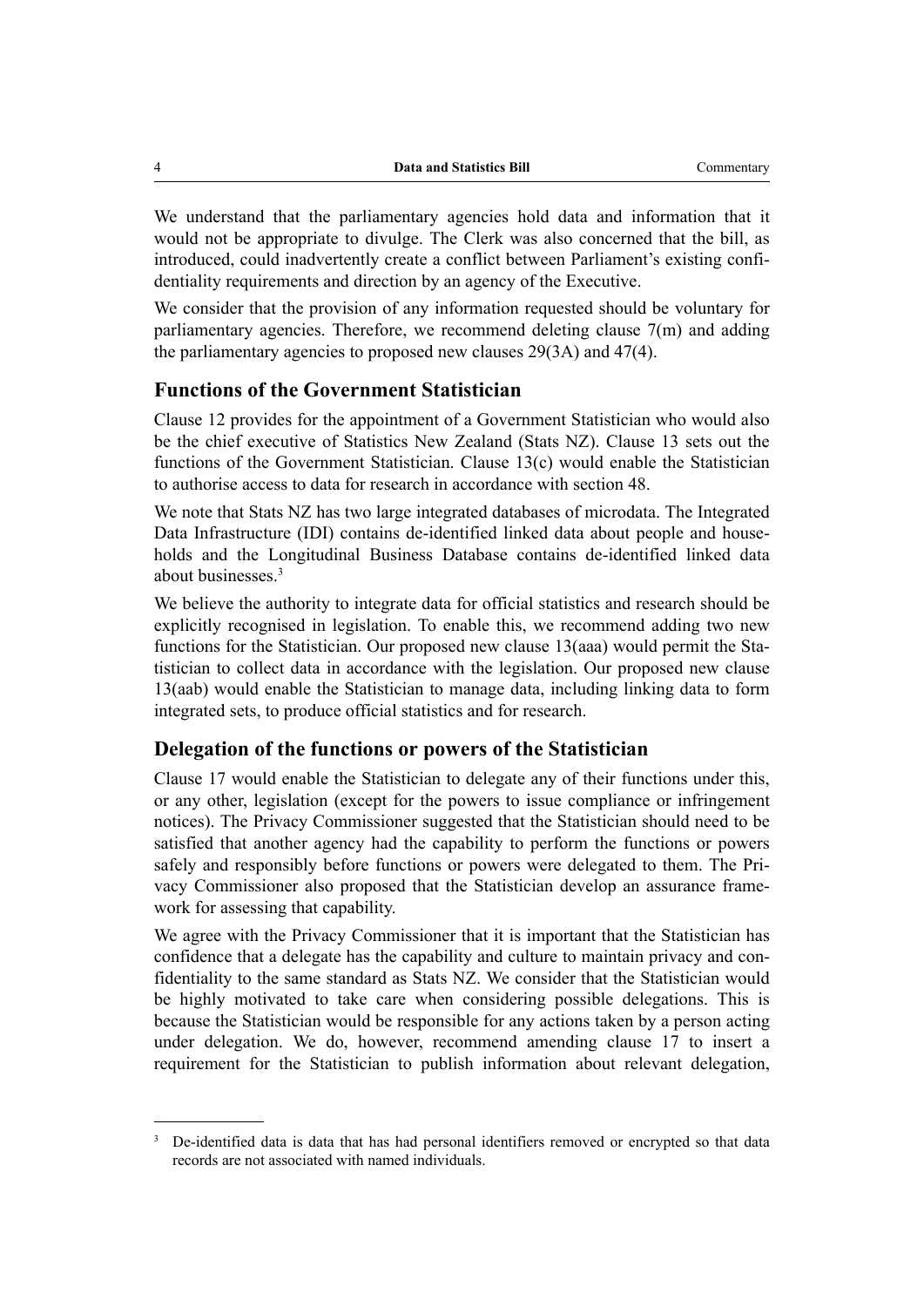including their process in making the decision. We believe this would provide more transparency and accountability for the delegation of the Statistician's functions and powers.

### **Establishing a multi-year data and statistical programme**

Clause 18 would require the Statistician to establish a multi-year data and statistical programme. Under clause 20, when preparing a draft programme, the Statistician would need to consult public sector agencies and any other person that they deemed appropriate.

We consider that the Statistician should also be required to consult the public generally, and individuals and organisations that the Statistician considered had a particular interest in the programme. We recommend amending clause 20 to this effect.

In his written submission, the Chief Ombudsman pointed out that the census is important for collecting data about people with disabilities. We have therefore proposed an amendment to clause 36, which would require the Statistician to consult any Offices of Parliament that the Statistician considered had a particular interest in the census. We believe it is also important that the interests of people with disabilities are considered when the Statistician is preparing a draft multi-year data and statistical programme. Consequently, we recommend amending clause 20 to require the Statistician to consult any Offices of Parliament that the Statistician considered had an inter‐ est in the programme.

#### **Jointly collecting data with public sector agencies**

Clause 24 would enable the Statistician to enter into an agreement with 1 or more public sector agencies to jointly collect data with the Statistician. The agreement would be for data that the agency had authority to collect for the performance of its functions or activities and that the Statistician required for official statistics.

We note that the bill would require the Government Statistician and researchers to take all reasonable steps to ensure that they did not publish data in a form that could identify any individual or organisation. However, the bill as introduced does not contain a similar requirement for public sector agencies operating under clause 24. We consider that those public sector agencies should be subject to the same requirements as the Government Statistician and researchers. Therefore, we recommend amending clause 24(6) to include such a requirement.

# **Enabling groups to authorise the publication or disclosure of identifiable data**

Clause 24(7)(a) provides that an individual or a competent officer of an organisation could authorise the publication or disclosure of identifying data relating to them. We note that some organisations may not have a corporate structure that has a decisionmaking body or person. This could make it difficult for iwi, hapū, and other collec‐ tives or groups to authorise the publication or disclosure of identifiable data about themselves. To address this, we recommend removing the references to "competent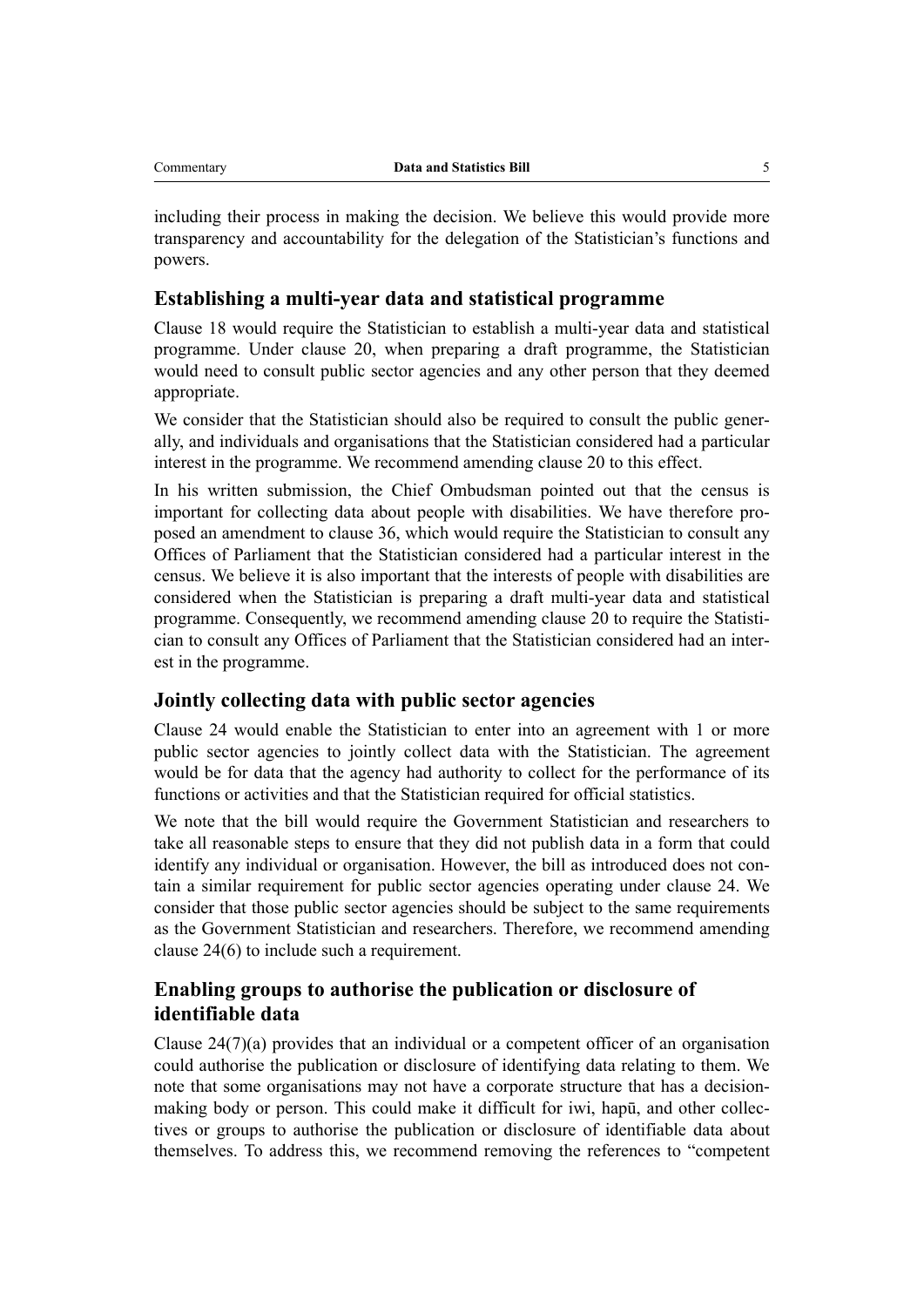officer" in clauses 24, 39, and 54. We also recommend inserting clause 94A, to pro‐ vide for a person to give an authorisation for an organisation if the Statistician was satisfied the person was authorised to represent the organisation.

## **Census of population and dwellings**

Clause 34 would require the Statistician to take a census of populations and dwellings of New Zealand in 2023 and in every fifth year after that. If a change in the timing of the next census was needed, the bill as introduced would not allow the census date to be changed beyond the specified year, 2023. We believe flexibility is needed given the uncertainties created by COVID-19. We therefore recommend amending clause 34 to extend the period in which the next census could take place to "2023 or 2024". We do not recommend any substantive change to the transitional provisions that apply to the next census in clause 4 of Schedule 1 of the bill.

National members support providing flexibility in the timing of the next census, but believe the amendment to clause 34 is too broad. As amended, the bill gives the Statistician discretion to delay the census planned for 2023 without providing any reasons. National believes that this should be a decision made by the Minister following public consultation, with the reasons for doing so restricted to the following events:

- a National State of Emergency
- an unreasonable level of risk to public health
- an unreasonable level of risk to the health and safety of Statistics New Zealand staff
- civil unrest.

National will table a Supplementary Order Paper to tighten the criteria and provide clearer scenarios that would justify a delay.

Clause 34 provides that the taking of a census could involve the collection of data by any of the methods described in section 22. It would include requests by the Statistician under section 23 for data from individuals, public sector agencies, or organisations.

We note that censuses in the future may not involve direct contact with individuals. We recommend inserting clause 34(5A) to make it clear that a request to an individual under section 23 as part of the census could be given by public notice.

#### **Consultation on census**

Clauses 35 and 36 set out who the Statistician would be required to consult and engage with before determining how the census will be taken and what data will be collected. Under clause 35, they would need to consult public sector agencies, the public generally, and any interest groups the Statistician considered appropriate.

Clause 36 provides that the Statistician would need to engage with Māori in ways that the Statistician was satisfied would fulfil their duty in section 14(a). That section sets out the Statistician's duties relating to te Tiriti o Waitangi/the Treaty of Waitangi.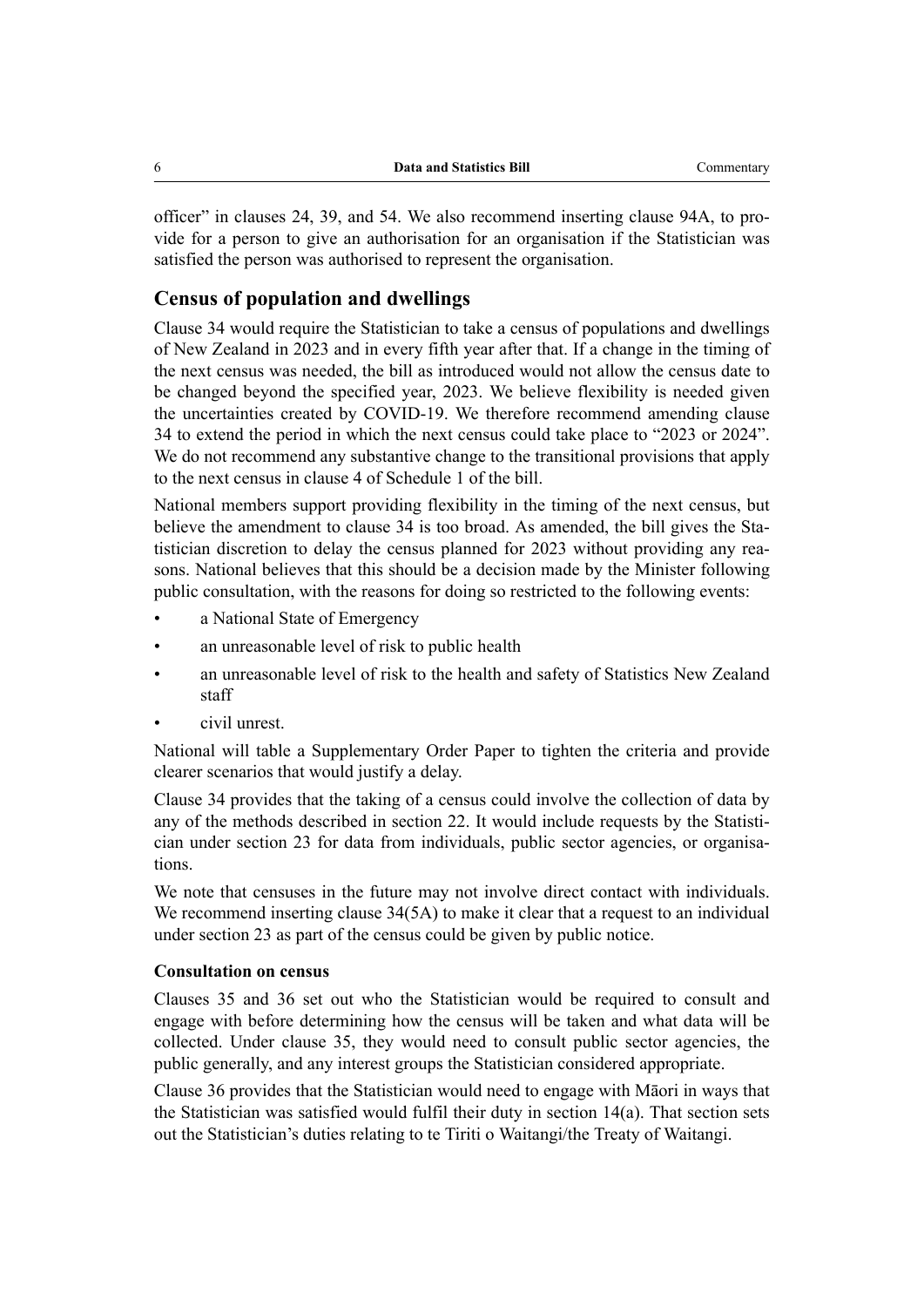To better align with partnership under te Tiriti/the Treaty, we consider that engagement with Māori should occur before the consultation with other groups. We recommend swapping clauses 35 and 36 to reflect this.

As previously noted, we recommend amending clause 36 to enable the Statistician to consult any public sector agencies, Offices of Parliament, individuals, or organisations that the Statistician considered had a particular interest in the census.

# **Situations where the Statistician could publish or disclose identifiable data**

Clause 39(1) would require the Statistician to take all reasonable steps to ensure that they did not publish or disclose data in a form that could reasonably be expected to identify an individual or an organisation. Clause 39(2) sets out the exceptions when the Statistician could publish or disclose data in a form that could identify an indi‐ vidual or organisation.

We note that Stats NZ publishes data about people living in small geographic areas to meet users' needs for social, demographic, and economic statistics. For example, it publishes census data for statistical geographic areas, of which there are more than 29,000. These areas generally have 100 to 200 residents. We understand that, when publishing data for small geographic areas, there could be situations where Stats NZ published data about a characteristic of the population that incidentally identified an organisation. An example could be demographic data about people living in residen‐ tial care that may relate to a residential care provider that owns all the care facilities in that area. The situation could also apply to data covering larger geographic regions. For example, data about the associations that people have with a religious, social, or cultural group could relate to a specific organisation that had a strict membership system.

Because disclosing data that identified an organisation would be inconsistent with clause 39(1), we discussed whether an exception to the confidentiality provisions should be inserted.

We were advised that the availability, quality, and usefulness of data could be affected if the Statistician was unable to apply an exception. This is because Stats NZ would need to suppress data about any associations. Also, it would not be practicable to obtain authorisations from the organisations that could be identified. Stats NZ would need to know detailed information about the existence and particular characteristics of organisations. It would then need to contact them to seek authorisation and modify the data if authorisation was not given.

We were initially concerned about the effects of including an exception but received an assurance that it is necessary. We therefore recommend inserting clause  $39(2)(ba)$ to allow the Statistician to publish or disclose data in a form that could identify an organisation if the purpose of the identification was to describe characteristics of the population. Our proposed amendment would not override the obligation in clause 39(1) to maintain the confidentiality of individuals.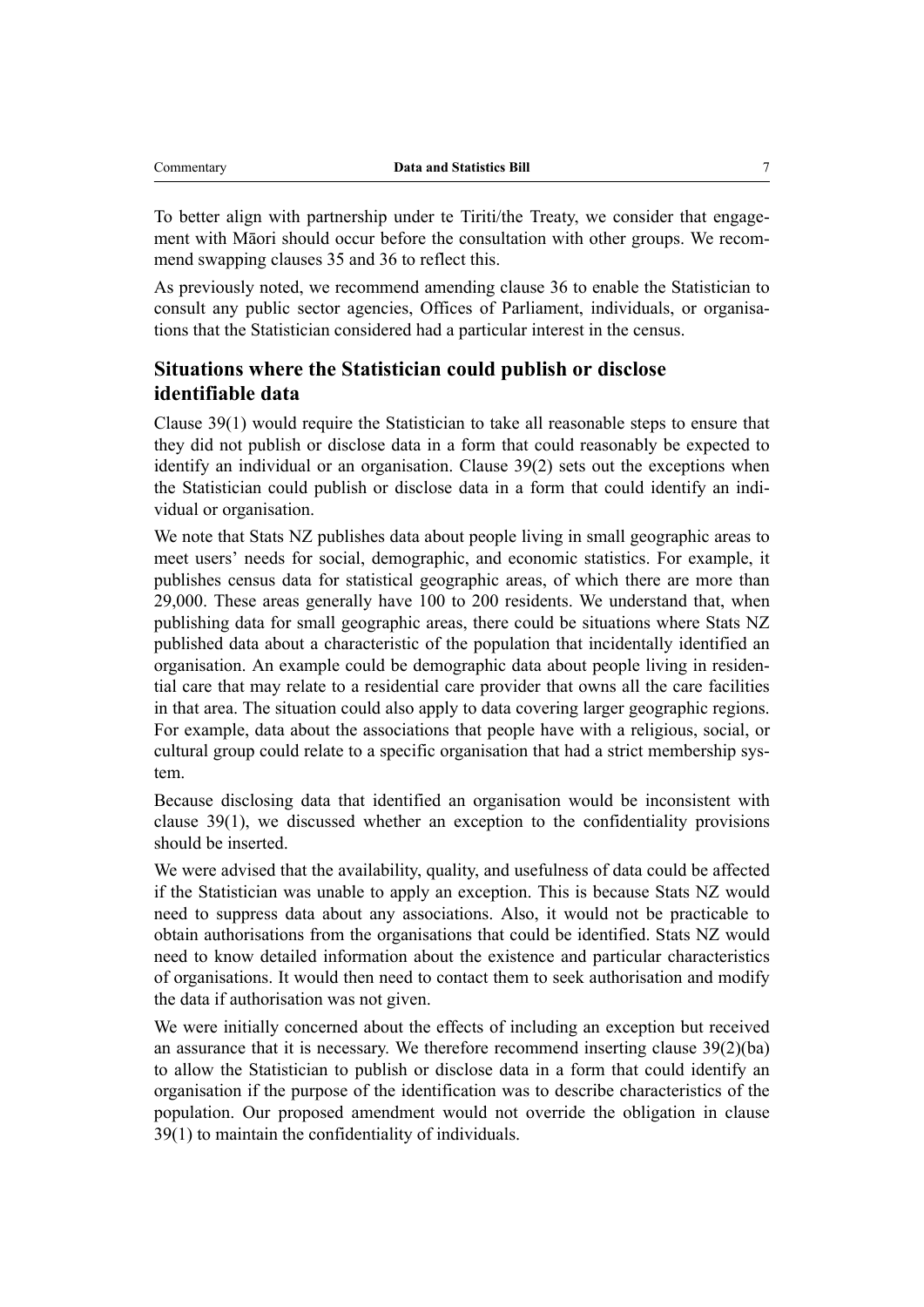### **Disclosure of historical documents**

Clause 41 states that the Statistician could authorise the disclosure of any document or class of documents that they had classified as a historical document or class of documents. This would need to be in consultation with the Chief Archivist.

For consistency with the rest of subpart 5 of the bill, we recommend replacing the references to "documents" with "data".

#### **Access to data for research**

#### **Ensuring that the research is in the public interest**

Clause 48 sets out when the Statistician could authorise access for research purposes to data held by Stats NZ. Clause 48(1)(a) provides that the Statistician would need to be satisfied that the proposed research was in the public interest.

Clause 49 specifies the factors the Statistician may consider when determining whether the proposed research is in the public interest. They include the nature and extent of any:

- likely benefit to the public from the proposed research (clause  $49(a)$ )
- likely contribution to the economic, social, cultural, and environmental wellbeing of Māori from the proposed research (clause 49(b))
- risk to public confidence in the protection of the data or any risk of harm to any individual or organisation from the proposed access (clause 49(c)).

We consider that it should be mandatory for the Statistician to take into account the factors in clause 49(a) to (c), and recommend amending clause 49 accordingly.

We also believe that the Statistician should be required to consider the risk of harm to Māori when determining whether the proposed research was in the public interest. We recommend amending clause 49(c) to include this requirement.

#### **Ensuring that researchers are appropriate**

Under clause 48(1)(b) the Statistician would need to be satisfied that the individual, public sector agency, or organisation seeking access to data was an appropriate researcher. Clause 50 sets out the factors that the Statistician would need to consider to determine whether the researcher was appropriate.

Clause  $50(a)$  specifies that, if the researcher was a public sector agency or organisation, the Statistician would need to take into account the experience, knowledge, and skills of relevant individuals. We understand that the provisions relating to access to data for research are intended to be flexible enough to enable a research team to consist of researchers with different levels of experience. The provisions are also intended to support collaboration between researchers and community groups.

We recommend inserting clause 50(2) to make these intentions clearer. Our proposed amendment would permit the Statistician to determine whether the research team collectively had the necessary experience, rather than each individual.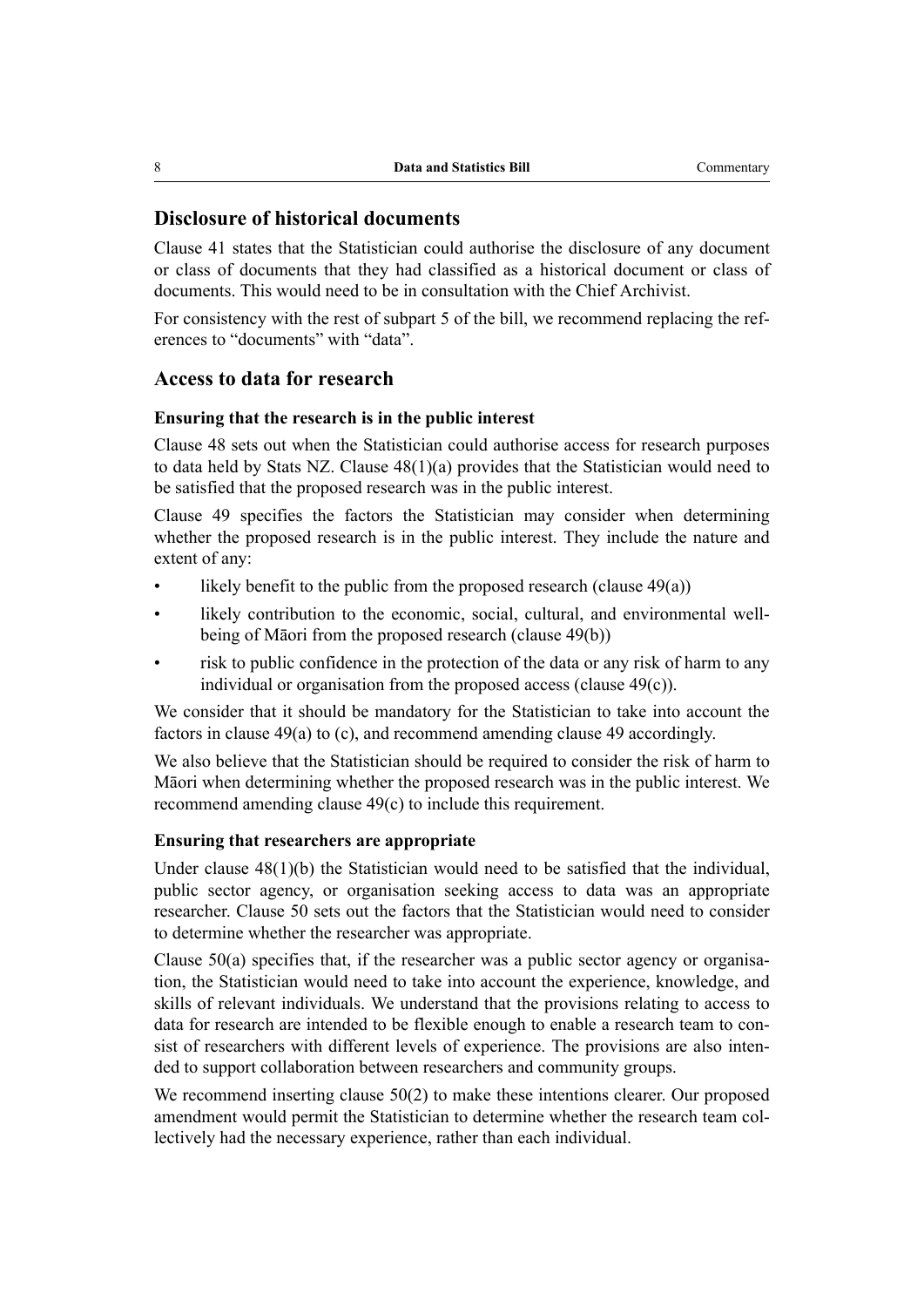#### **Authorising access to data held by other public sector agencies**

Clause  $39(2)(b)$  to (f) sets out when the Statistician could authorise that data be published or disclosed even if it could be reasonably expected to identify an organisation or individual. Under clause 55, the Statistician could allow the chief executive of a public sector agency to authorise access for research to data held by that agency.

We consider that it would be reasonable for chief executives of public sector agencies using Part 5 of the legislation (which covers access to data for research) to authorise a researcher to publish or disclose data in accordance with clause 39(2)(b) to (e). We recommend amending clause 56 to provide for this.

### **Consultation on written standards**

Clause 90 would enable the Statistician to provide written standards in relation to a range of matters. We recommend amending this wording to refer to setting standards, rather than providing written standards. Under clause 91, before setting a standard, the Statistician would need to engage with Māori in ways that would fulfil their duty in section 14(a) to the principles of te Tiriti/the Treaty.

We consider that the Statistician should also be required to consult the public before setting a standard. We would not expect this to apply to an amendment to a standard if the Statistician was satisfied that the amendment was minor or correcting a minor error. We recommend inserting clause 91A to this effect.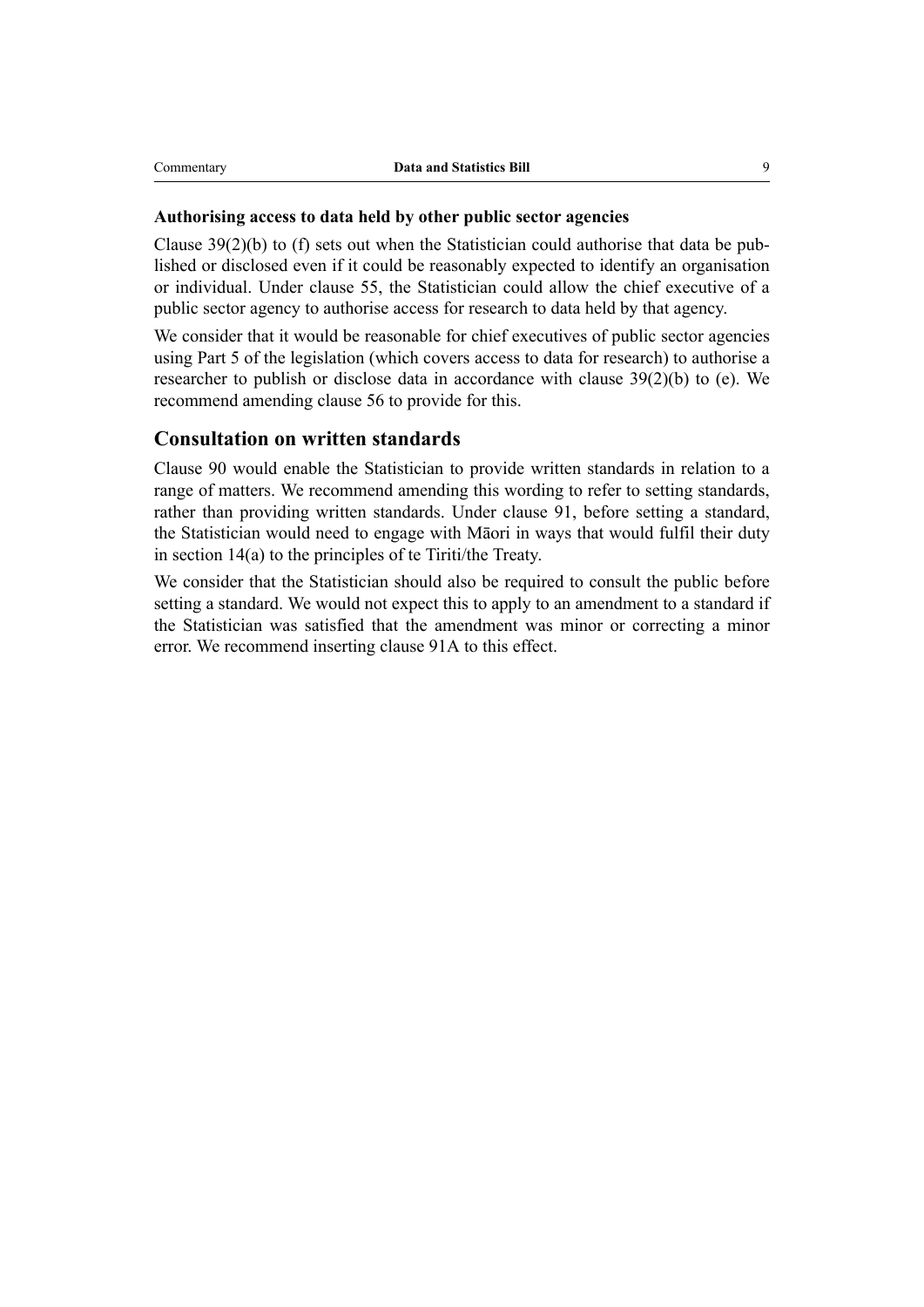# **Appendix**

#### **Committee process**

The Data and Statistics Bill was referred to the committee on 9 November 2021. We invited the Minister of Statistics, Hon Dr David Clark, to provide the first oral sub‐ mission on the bill. They did so on 16 February 2022.

The closing date for submissions on the bill was 22 December 2021. We received and considered 40 submissions from interested groups and individuals. We heard oral evidence from 19 submitters via videoconference.

We received advice on the bill from Statistics New Zealand. The Office of the Clerk provided advice on the bill's legislative quality. The Parliamentary Counsel Office assisted with legal drafting.

# **Committee membership**

Ian McKelvie (Chairperson) Rachel Boyack Naisi Chen Dr Deborah Russell (until 4 May 2022) Jamie Strange (from 4 May 2022) Hon Michael Woodhouse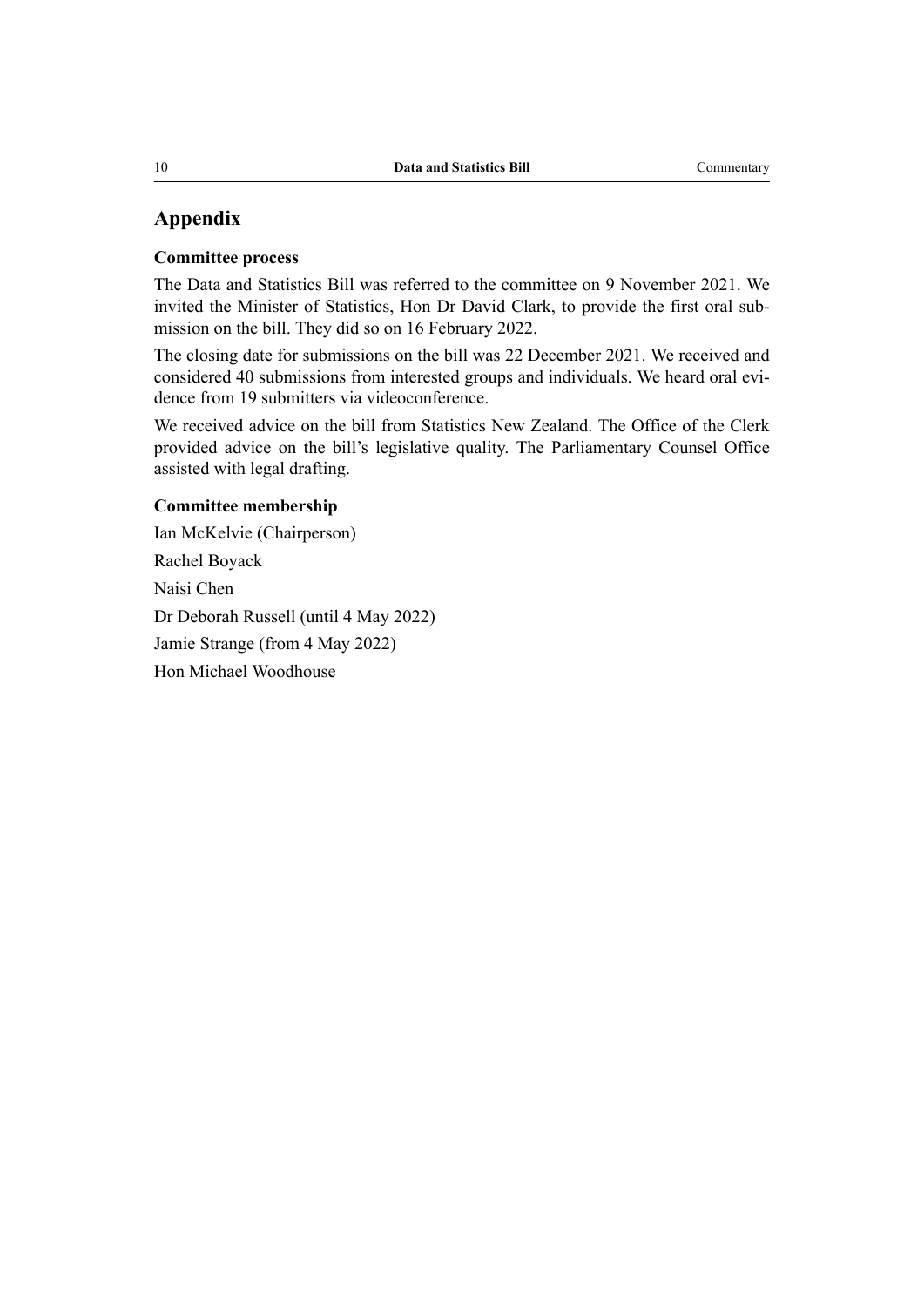# **Key to symbols used in reprinted bill**

# **As reported from a select committee**

text inserted unanimously

text deleted unanimously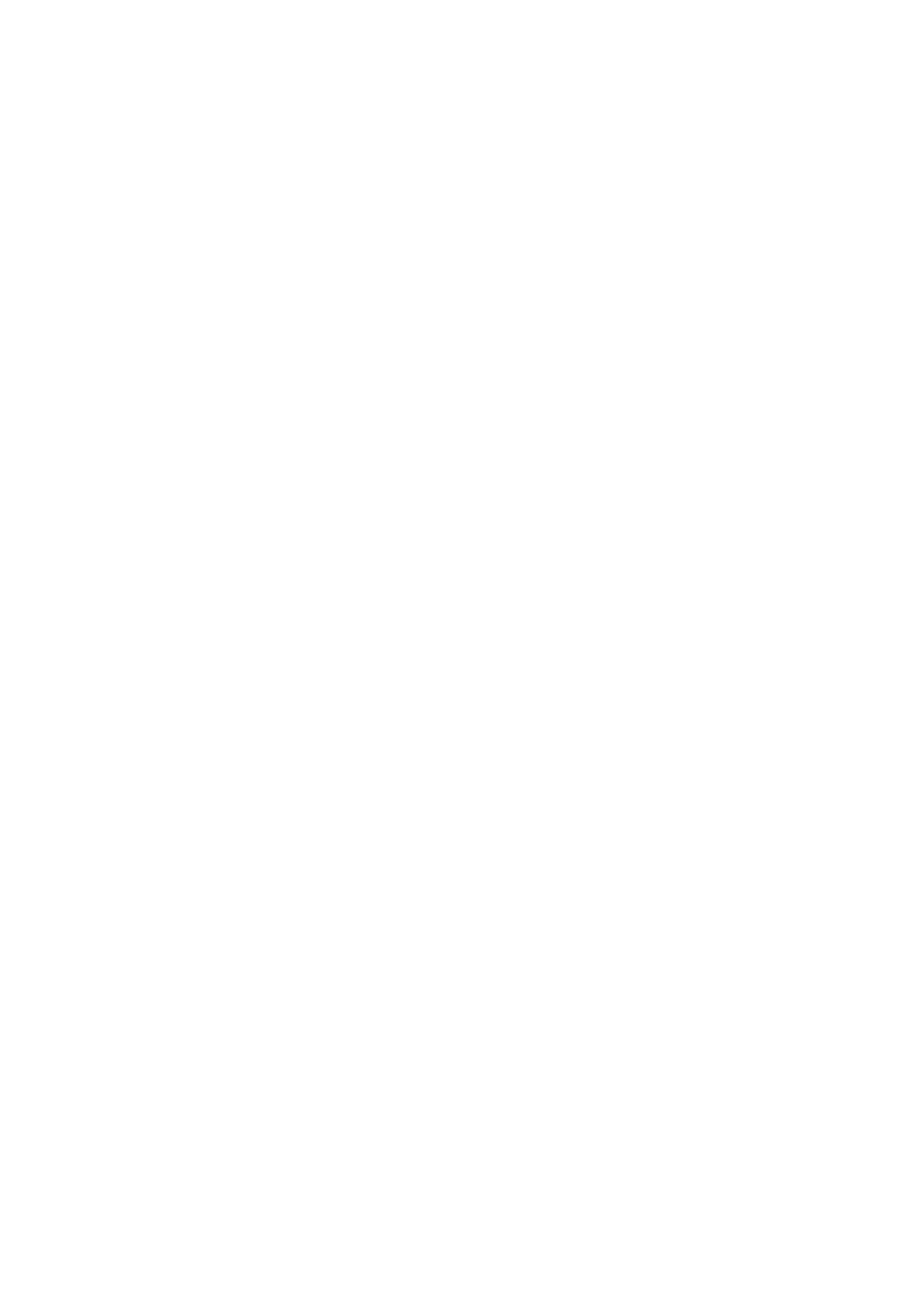*Hon Dr David Clark*

# **Data and Statistics Bill**

Government Bill

# **Contents**

|                |                                                                            | Page |
|----------------|----------------------------------------------------------------------------|------|
| 1              | Title                                                                      | 6    |
| $\mathfrak{D}$ | Commencement                                                               | 6    |
|                | Part 1                                                                     |      |
|                | <b>Preliminary provisions</b>                                              |      |
| 3              | Purpose                                                                    | 6    |
| 4              | Te Tiriti o Waitangi/Treaty of Waitangi                                    | 7    |
| 5              | Overview                                                                   | 7    |
| 6              | Interpretation                                                             | 9    |
| 7              | Meaning of public sector agency                                            | 10   |
| 8              | Transitional, savings, and related provisions                              | 11   |
| 9              | Act binds the Crown                                                        | 11   |
|                | Part <sub>2</sub>                                                          |      |
|                | Roles and responsibilities                                                 |      |
| 10             | <b>Statistics New Zealand</b>                                              | 11   |
| 11             | Functions and powers of Minister                                           | 11   |
|                | Government Statistician                                                    |      |
| 12             | Government Statistician                                                    | 11   |
| 13             | <b>Functions of Statistician</b>                                           | 12   |
| 14             | Duties of Statistician relating to Tiriti o Waitangi/Treaty of<br>Waitangi | 12   |
| 15             | Principles of engagement by the Statistician with Māori                    | 13   |
| 16             | Independence of Statistician                                               | 13   |
| 17             | Delegation of functions or powers of Statistician                          | 13   |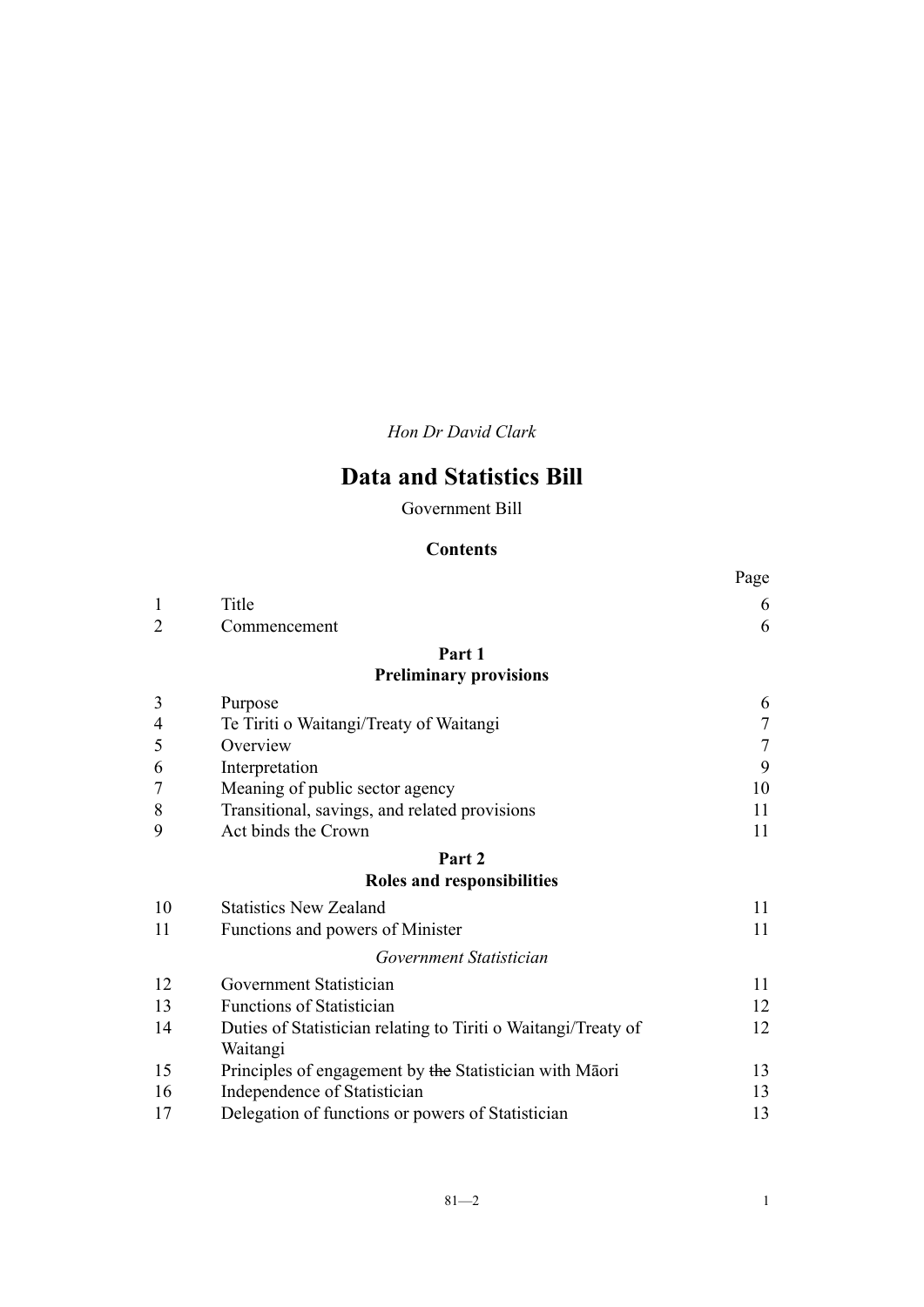|  |  | Data and Statistics Bill |  |
|--|--|--------------------------|--|
|--|--|--------------------------|--|

|    | Multi-year data and statistical programme                                                                   |    |
|----|-------------------------------------------------------------------------------------------------------------|----|
| 18 | Multi-year data and statistical programme                                                                   | 14 |
| 19 | Engagement with Māori on multi-year data and statistical<br>programme                                       | 15 |
| 20 | Consultation on draft multi-year data and statistical programme                                             | 15 |
| 21 | Review and amendment of multi-year data and statistical                                                     | 15 |
|    | programme                                                                                                   |    |
|    | Part 3                                                                                                      |    |
|    | Collection of data and statistical confidentiality                                                          |    |
|    | Subpart 1-Collecting data                                                                                   |    |
| 22 | Collecting data                                                                                             | 15 |
|    | Subpart 2-Requests for data                                                                                 |    |
| 23 | Statistician may request data from individual, public sector agency,                                        | 16 |
|    | or organisation to produce official statistics                                                              |    |
| 24 | Joint collections                                                                                           | 16 |
| 25 | Statistician may authorise public sector agency to request data for                                         | 17 |
| 26 | Statistician to produce official statistics<br>Public sector agency authorised under section 25 may request | 17 |
|    | data                                                                                                        |    |
| 27 | Matters to be specified in request under this Part                                                          | 18 |
| 28 | Certain requests for data under this Part require approval by                                               | 18 |
|    | Minister                                                                                                    |    |
|    | Obligation to comply with request                                                                           |    |
| 29 | Obligation to comply with request                                                                           | 19 |
|    | Authority to provide data voluntarily in response to request                                                |    |
| 30 | Authority to provide data voluntarily in response to request                                                | 19 |
|    | Conditions not to be imposed in response to request                                                         |    |
| 31 | Conditions not to be imposed in response to request                                                         | 20 |
|    | Subpart 3—Collection by agreement with Statistician without                                                 |    |
|    | request                                                                                                     |    |
| 32 | Authority to provide data by agreement with Statistician without                                            | 20 |
|    | request                                                                                                     |    |
| 33 | Circumstances where in which data may be collected as described                                             | 20 |
|    | in section $22(c)(i)$ subject to access conditions                                                          |    |
|    | Subpart 4—Census of population and dwellings                                                                |    |
| 34 | Census of population and dwellings                                                                          | 21 |
| 35 | Consultation on census                                                                                      | 22 |
| 36 | Engagement with Māori on census                                                                             | 22 |
| 35 | Engagement with Māori on census                                                                             | 22 |
| 36 | Consultation on census                                                                                      | 22 |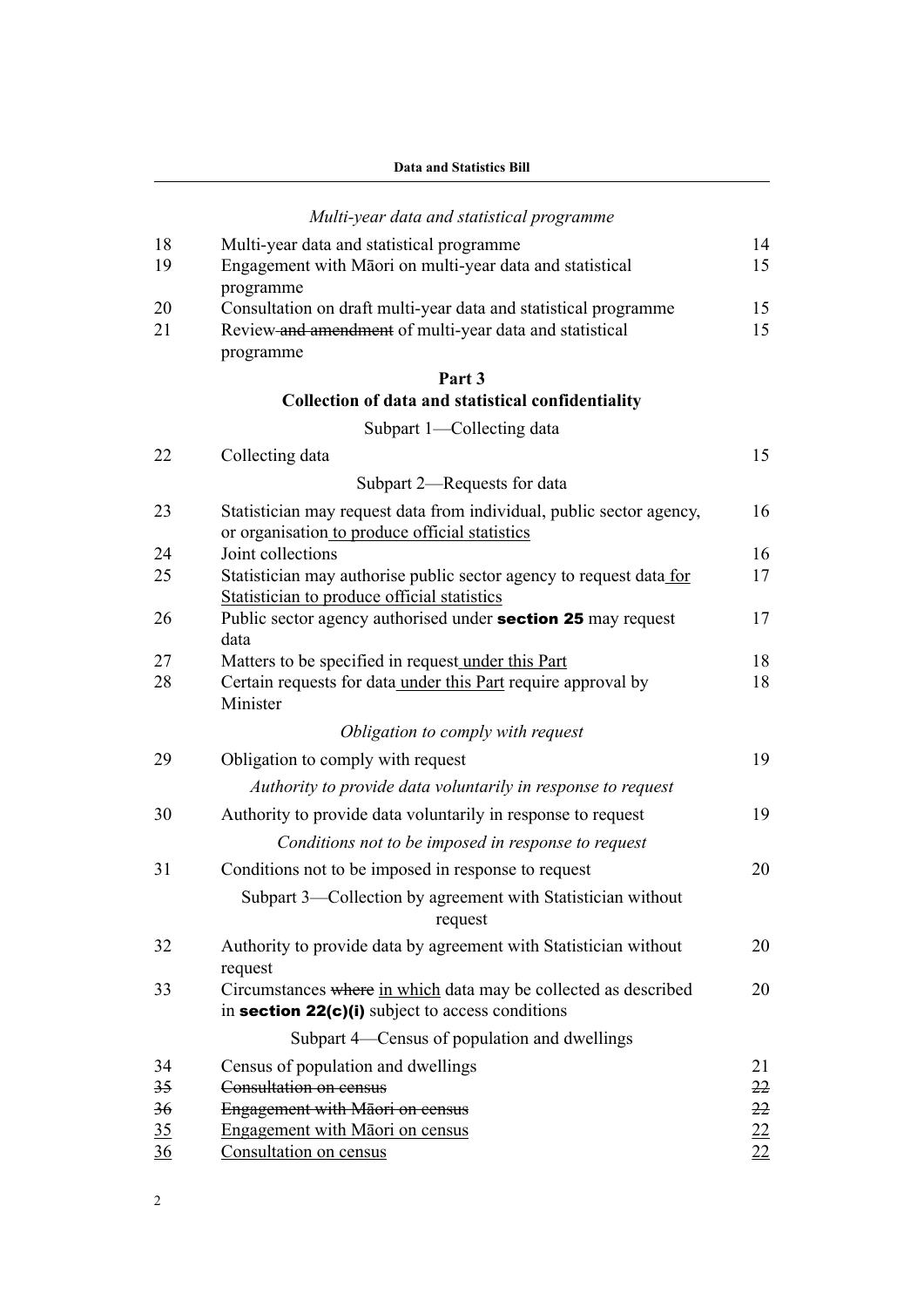|          | <b>Data and Statistics Bill</b>                                                                         |          |  |  |
|----------|---------------------------------------------------------------------------------------------------------|----------|--|--|
|          |                                                                                                         |          |  |  |
| 37<br>38 | Review after each census<br>Duty to obtain details regarding request for data in census                 | 22<br>23 |  |  |
|          | Subpart 5-Statistical confidentiality                                                                   |          |  |  |
|          |                                                                                                         |          |  |  |
| 39<br>40 | Statistician authorised to publish or otherwise disclose certain data                                   | 23<br>24 |  |  |
|          | When Statistician may disclose identifying data to individual,<br>public sector agency, or organisation |          |  |  |
| 41       | Disclosure of historical-documents data                                                                 | 24       |  |  |
| 42       | Certificate of confidentiality                                                                          | 25       |  |  |
|          | Part 4                                                                                                  |          |  |  |
|          | <b>Official statistics</b>                                                                              |          |  |  |
| 43       | Matters on which official statistics may be produced                                                    | 26       |  |  |
| 44       | Minister may direct Statistician to produce or cease production of                                      | 26       |  |  |
|          | statistics on matter                                                                                    |          |  |  |
| 45       | Obligations of public sector agencies                                                                   | 26       |  |  |
| 46       | Statistician may make official statistics available subject to                                          | 27       |  |  |
|          | temporary conditions relating to broadcast, publication, or other<br>disclosure                         |          |  |  |
|          | Use of data collected by agreement for research                                                         |          |  |  |
| 47       | Use of data provided by individual or organisation as described in                                      | 27       |  |  |
|          | section 22(c)(i)                                                                                        |          |  |  |
|          | Part 5                                                                                                  |          |  |  |
|          | Access to data for research                                                                             |          |  |  |
|          | Subpart 1—Access to data held by Statistics New Zealand                                                 |          |  |  |
|          | Authorising access to data for research                                                                 |          |  |  |
| 48       | When Statistician may authorise access to data for research                                             | 28       |  |  |
| 49       | Statistician must be satisfied research is in public interest                                           | 29       |  |  |
| 50       | Statistician must be satisfied individual, public sector agency, or                                     | 30       |  |  |
|          | organisation seeking access to data is appropriate researcher                                           |          |  |  |
| 51       | Statistician must be satisfied access to data is subject to                                             | 31       |  |  |
|          | appropriate measures to protect privacy, confidentiality, and<br>security of data                       |          |  |  |
| 52       | Additional consideration if overseas person seeking access to data                                      | 31       |  |  |
| 53       | Statistician must publish information about access to data under                                        | 32       |  |  |
|          | this subpart                                                                                            |          |  |  |
|          | Researcher obligations                                                                                  |          |  |  |
| 54       | Researcher obligations in relation to data accessed for research                                        | 32       |  |  |
|          | Subpart 2—Access to data held by other public sector agencies                                           |          |  |  |
| 55       | Statistician may determine that certain public sector agencies may                                      | 33       |  |  |
|          | authorise access to data for research in accordance with this Part                                      |          |  |  |
| 56       | Effect of determination under section 55                                                                | 34       |  |  |
|          |                                                                                                         |          |  |  |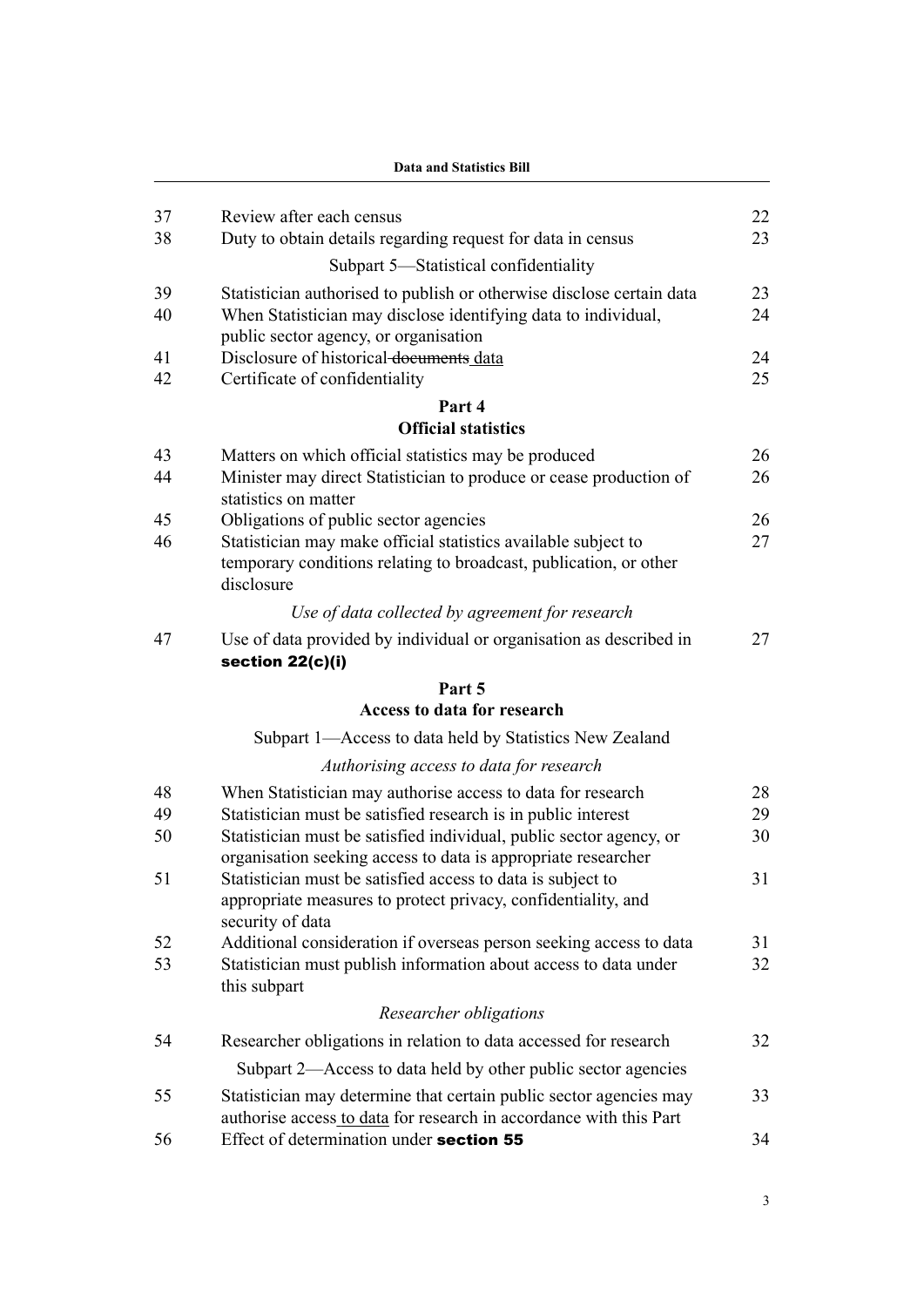# **[Part 6](#page-47-0)**

# **[Offences and enforcement](#page-47-0)**

# [Subpart 1—Power of entry and inspection](#page-47-0)

| 57 | Power of entry and inspection                                                                | 36 |
|----|----------------------------------------------------------------------------------------------|----|
| 58 | Search warrant                                                                               | 36 |
| 59 | Data obtained using power of entry treated as data obtained under<br>Act                     | 37 |
|    | Subpart 2—Compliance notices and offences                                                    |    |
|    | Compliance notices                                                                           |    |
| 60 | Interpretation                                                                               | 37 |
| 61 | Power to issue compliance notice                                                             | 37 |
| 62 | Content                                                                                      | 37 |
| 63 | Service of compliance notice                                                                 | 38 |
| 64 | Compliance                                                                                   | 38 |
| 65 | Authorised person may amend or cancel compliance notice                                      | 38 |
| 66 | Review of compliance notice                                                                  | 39 |
| 67 | How review must be conducted                                                                 | 39 |
|    | Procedure for infringement offences                                                          |    |
| 68 | Interpretation                                                                               | 39 |
| 69 | Infringement offences                                                                        | 39 |
| 70 | When infringement notice may be issued                                                       | 40 |
| 71 | Revocation of infringement notice before payment made                                        | 40 |
| 72 | What infringement notice must contain                                                        | 40 |
| 73 | How infringement notice may be served                                                        | 40 |
| 74 | Payment of infringement fees                                                                 | 41 |
| 75 | Reminder notices                                                                             | 41 |
|    | Offences relating to failure to provide data                                                 |    |
| 76 | Failing or refusing to provide data                                                          | 41 |
| 77 | False or misleading statement                                                                | 42 |
|    | Offences relating to obligation to protect data                                              |    |
| 78 | Breach of certificate of confidentiality                                                     | 42 |
| 79 | Wrongfully obtaining data while performing duty or function or<br>exercising power under Act | 42 |
| 80 | Acting contrary to obligations under section 54                                              | 43 |
| 81 | Giving or obtaining unauthorised access to data                                              | 43 |
|    | Other offences                                                                               |    |
| 82 | Penalties for non-compliance with compliance notice                                          | 44 |
| 83 | Mutilation or defacement, etc, of data or request                                            | 44 |
| 84 | Obstruction of Statistician or employee of Statistics New Zealand                            | 44 |
| 85 | Impersonation of Statistician or employee of Statistics New<br>Zealand                       | 44 |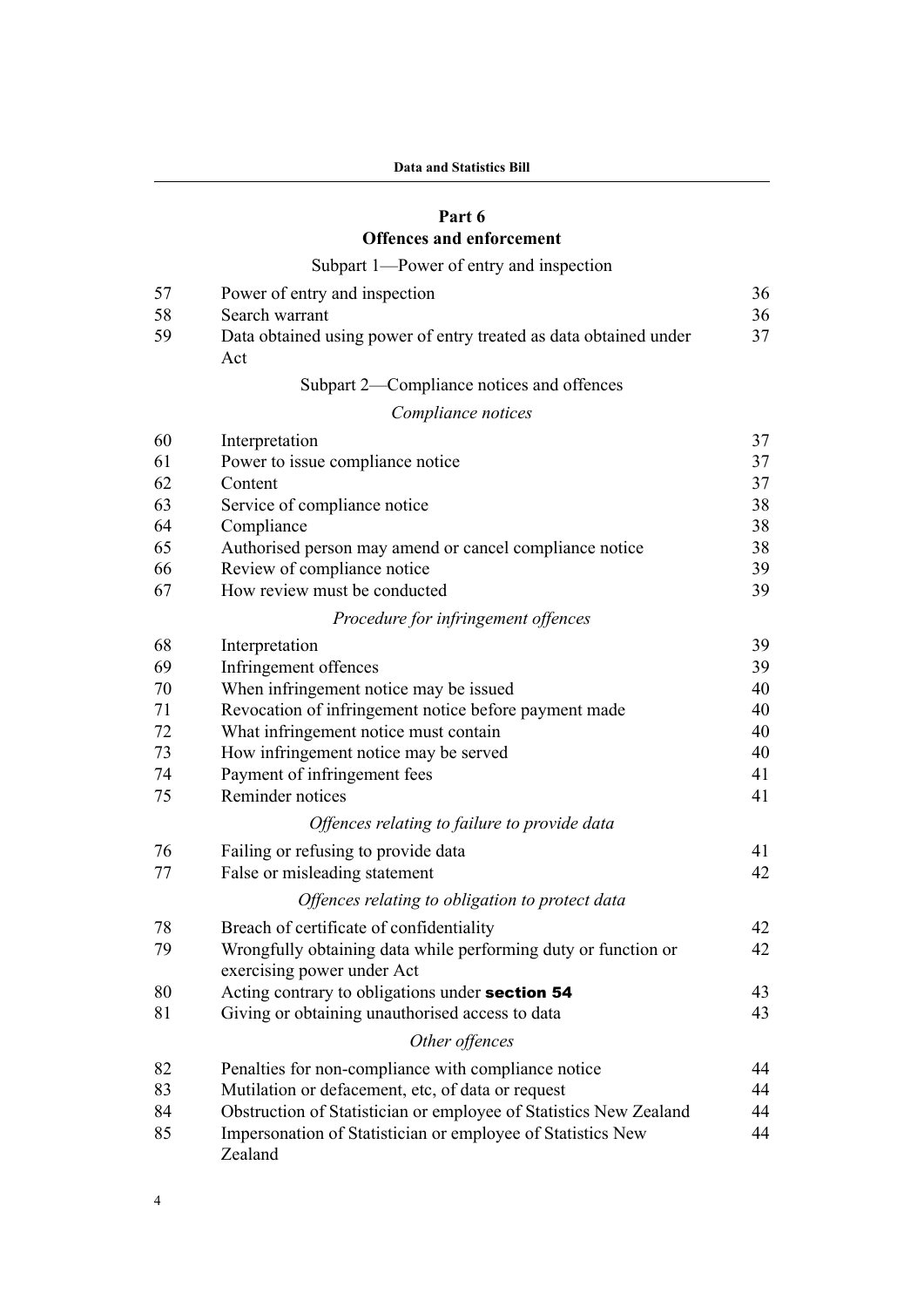|          | <b>Data and Statistics Bill</b>                                                                                                         |                |  |  |  |
|----------|-----------------------------------------------------------------------------------------------------------------------------------------|----------------|--|--|--|
| 86<br>87 | Deceiving Statistician or employee of Statistics New Zealand<br>Penalties for non-compliance with condition imposed under<br>section 46 | 45<br>45       |  |  |  |
|          | Infringement offences                                                                                                                   |                |  |  |  |
| 88       | Infringement offence for failing to provide data                                                                                        | 45             |  |  |  |
| 89       | Infringement offence for failing to obtain request for data in census                                                                   | 45             |  |  |  |
|          | Part 7                                                                                                                                  |                |  |  |  |
|          | <b>General and miscellaneous provisions</b>                                                                                             |                |  |  |  |
|          | Subpart 1—General provisions                                                                                                            |                |  |  |  |
| 90       | Statistician may-provide written set standards                                                                                          | 46             |  |  |  |
| 91       | Engagement with Māori on-written standards                                                                                              | 47             |  |  |  |
| 91A      | Consultation on standards                                                                                                               | 47             |  |  |  |
| 92       | Restrictions on delegation by chief executive of public sector<br>agency of certain powers under Act                                    | 47             |  |  |  |
| 93       | Annual report                                                                                                                           | 47             |  |  |  |
| 94       | Data is privileged                                                                                                                      | 47             |  |  |  |
| 94A      | Authorisation by organisation                                                                                                           | $\frac{48}{5}$ |  |  |  |
| 95       | Time for filing charging document                                                                                                       | 48             |  |  |  |
| 96       | Evidence in proceedings for offences                                                                                                    | 48             |  |  |  |
| 97       | Obligation continues even if data not provided by particular-time<br>date                                                               | 48             |  |  |  |
| 98       | Proof of signature of Statistician and certain other persons                                                                            | 49             |  |  |  |
| 99       | Regulations                                                                                                                             | 49             |  |  |  |
|          | Subpart 2—Amendments to enactments, repeals, and revocations                                                                            |                |  |  |  |
| 100      | Repeal                                                                                                                                  | 50             |  |  |  |
|          | Amendment to Official Information Act 1982                                                                                              |                |  |  |  |
| 101      | Principal Act                                                                                                                           | 50             |  |  |  |
| 102      | Section 2 amended (Interpretation)                                                                                                      | 50             |  |  |  |
|          | Amendment to Summary Proceedings Act 1957                                                                                               |                |  |  |  |
| 103      | Principal Act                                                                                                                           | 50             |  |  |  |
| 104      | Section 2 amended (Interpretation)                                                                                                      | 50             |  |  |  |
|          | Other amendments and revocation                                                                                                         |                |  |  |  |
| 105      | Other amendments and revocation                                                                                                         | 50             |  |  |  |
|          | <b>Schedule 1</b>                                                                                                                       | 52             |  |  |  |
|          | Transitional, savings, and related provisions                                                                                           |                |  |  |  |
|          | <b>Schedule 2</b>                                                                                                                       | 54             |  |  |  |
|          | Amendments to Acts relating to provision of data to<br><b>Statistician</b>                                                              |                |  |  |  |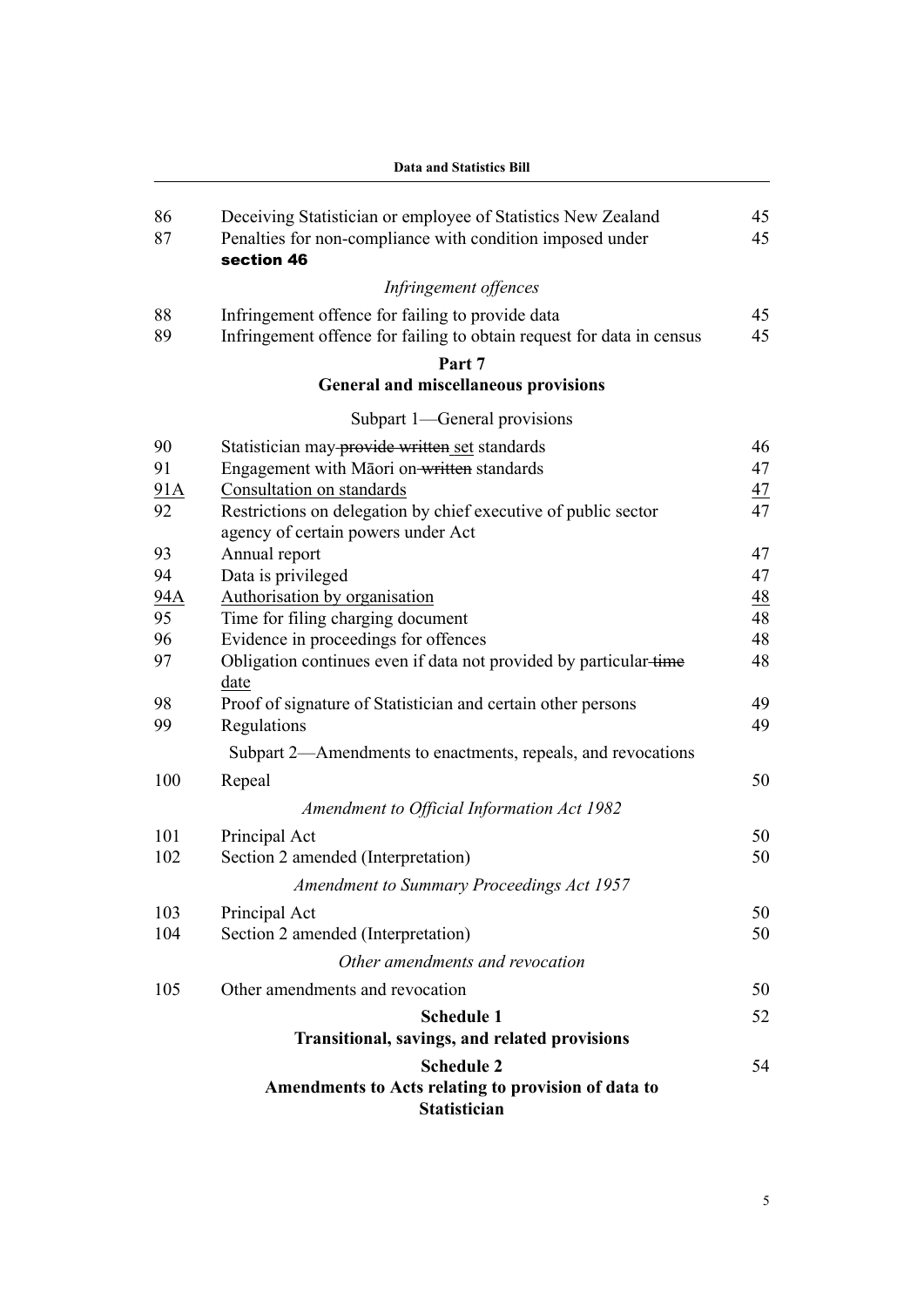<span id="page-17-0"></span>

| cl 1 | Data and Statistics Bill                                                                                  |    |
|------|-----------------------------------------------------------------------------------------------------------|----|
|      | Schedule 3<br>Amendments relating to references to products published by<br><b>Statistics New Zealand</b> | 57 |
|      | <b>Schedule 4</b><br><b>Consequential amendments to legislation</b>                                       | 69 |
|      | The Parliament of New Zealand enacts as follows:                                                          |    |
|      | <b>Title</b><br>This Act is the Data and Statistics Act 2021.                                             |    |

**2 Commencement**

This Act comes into force on **1-June August 2022**.

### **Part 1**

# **Preliminary provisions**

#### **3 Purpose**

The purpose of this Act is to—

- (a) ensure that high-quality, impartial, and objective official statistics are 10 produced relating to New Zealand to inform the public and inform decision making; and
- (b) promote consistent and collaborative practices across government in order to—
	- (i) enable the trusted collection and use of data for the production of 15 official statistics and for research; and
	- (ii) minimise the burden on those providing data for the production of official statistics and for research by avoiding unnecessary dupli‐ cation of requests; and
- (c) improve the quality of data collected across government, and eliminate 20 gaps in data collected, to promote its usefulness for the production of official statistics and for research; and
- (d) protect the interests of the people and organisations represented in, or by, data that is used for the production of official statistics and for research, by providing for — 25
	- (i) appropriate privacy, confidentiality, and security; and
	- (ii) transparency about how the data is used; and
- (e) recognise and respect the Crown's responsibility to give effect to the principles of te Tiriti o Waitangi/the Treaty of Waitangi by providing for the interests of Māori in—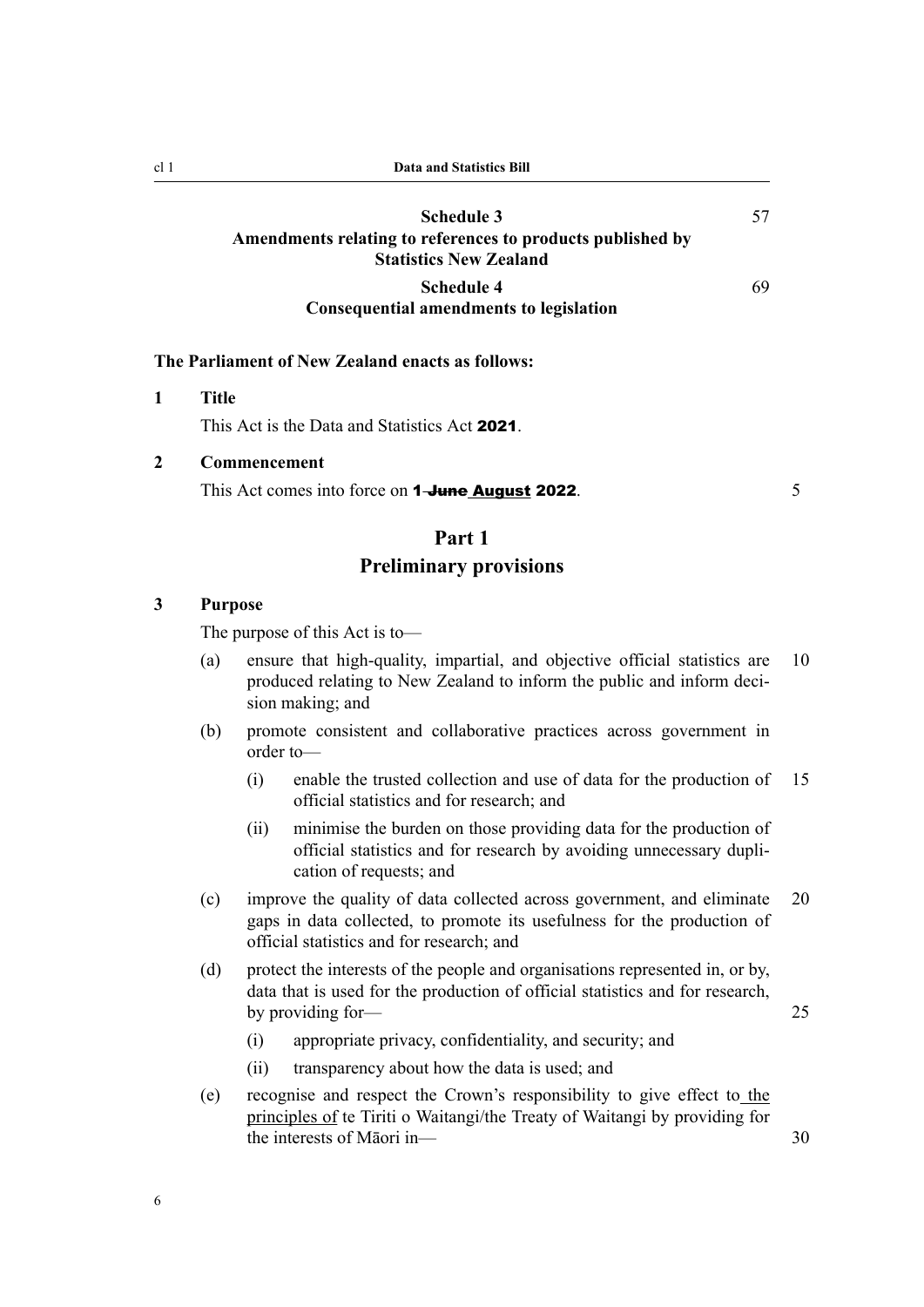- <span id="page-18-0"></span>(i) the collection of data, the production of statistics, and access to, and use of, data for research as tools for furthering the economic, social, cultural, and environmental well-being of Māori (including iwi and hapū); and
- (ii) the way in which data is collected, managed, and used for the pro‐ 5 duction of official statistics and for research.

### **4 Te Tiriti o Waitangi/Treaty of Waitangi**

In order to recognise and respect the Crown's responsibility to give effect to the principles of te Tiriti o Waitangi/the Treaty of Waitangi, this Act—

- (a) imposes duties on the Statistician as set out in **section 14**:  $10$
- (b) sets out in **section 15** the principles of the engagement with Māori provided for under-sections 19, 36, and 91 sections 19, 35, and 91:
- (c) provides in section 17 the ability for the Statistician to delegate the Statistician's powers:
- (d) in **section 19.** requires the Statistician to engage with Māori when pre- 15 paring a draft multi-year data and statistical programme:
- (e) in section 36 section 35, requires the Statistician to engage with Māori before determining the manner of taking, and the data to be col‐ lected in, a census of population and dwellings:
- (f) in **section 91**, requires the Statistician to engage with Māori when  $p_1 p_2 = 20$ paring standards setting a standard:
- $(g)$  provides, in **Part 5**, criteria and requirements (for those authorising access to data for research under that Part) that are designed to reflect Māori interests in the use of data for research.

#### **5 Overview** 25

- (1) Part 1 deals with preliminary matters, including the definitions of terms used in this Act.
- (2) **Part 2** provides for roles and responsibilities, including—
	- (a) the continuation of Statistics New Zealand (section 10):
	- (b) the functions and powers of the Minister under this Act (section 11):  $30$
	- (c) the appointment, functions, duties, and independence of the Government Statistician (sections 12 to 17):
	- (d) the establishment and periodic review of the multi-year data and statistical programme (sections 18 to 21).
- (3) **Part 3** provides for the collection of data and for matters concerning statistical 35 confidentiality. It sets out—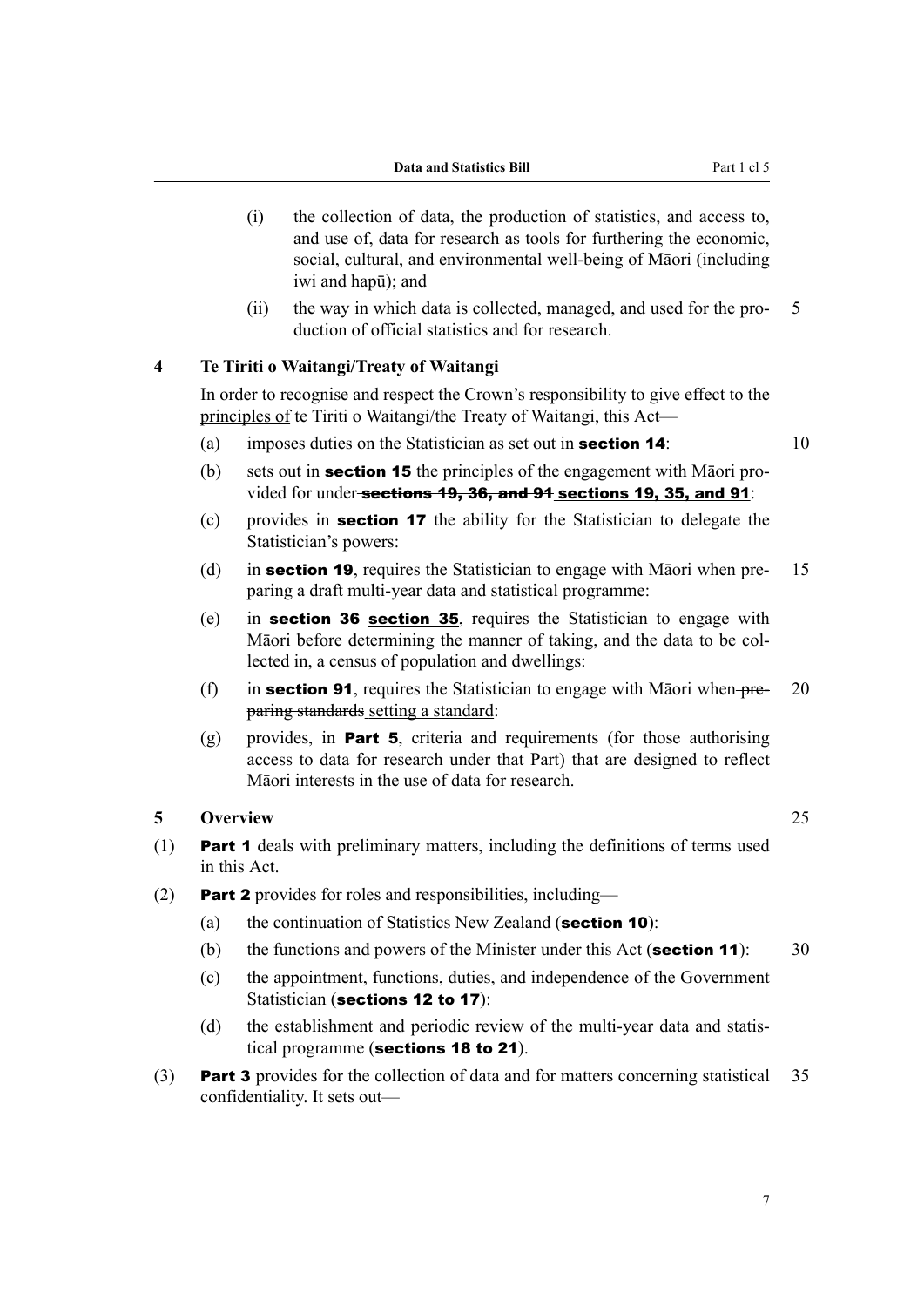- (a) the ways in which data may be collected by the Statistician, including the making of requests for data, the provision of data by agreement, and other methods of collection (section 22):
- (b) provisions relating to the power of the Statistician, and, in certain cases, public sector agencies authorised by the Statistician, to make requests 5 for data, and the obligation to comply with requests (sections 23 to 31):
- (c) the authority for an individual, public sector agency, or organisation to provide information to the Statistician by agreement without a request (sections 32 and 33):  $10$

- (d) specific requirements regarding the taking of the census of population and dwellings (sections 34 to 38):
- (e) statistical confidentiality and the circumstances in which the Statistician may disclose information that identifies any person or organisation (sections 39 to 42).  $15$ 
	-
- (4) **Part 4** relates to the production of official statistics, including—
	- (a) the matters on which official statistics may be produced (section 43):
	- (b) the power of the Minister to direct the Statistician to produce or cease production of statistics (section 44):
	- (c) the obligations of a public sector agency to provide information to, con‐ 20 sult, and assist the Statistician in relation to matters concerning the production of official statistics and affecting the data that might be made available for research under the this Act (section 45):
	- (d) the ability of the Statistician to make official statistics available to any person or group of persons subject to temporary conditions about publi- 25 cation and disclosure (section 46).:
	- (e) limits on the use, for the production of official statistics, of data that is collected by agreement for research (section 47).
- (5) **Part 5** relates to access to data for research, including—
	- (a) the Statistician's power to authorise access for research to data held by 30 Statistics New Zealand (sections 48 to 52):
	- (aa) the Statistician's obligation to publish information about access to data held by Statistics New Zealand for research (section 53):
	- (b) the obligations of researchers who access data for research (section **54**):  $35$
	- (c) the power of the chief executive of a public sector agency authorised to do so by the Statistician to grant access for research in accordance with Part 5 to data held by that agency (sections 55 and 56).
- (6) **Part 6** relates to offences and enforcement, including—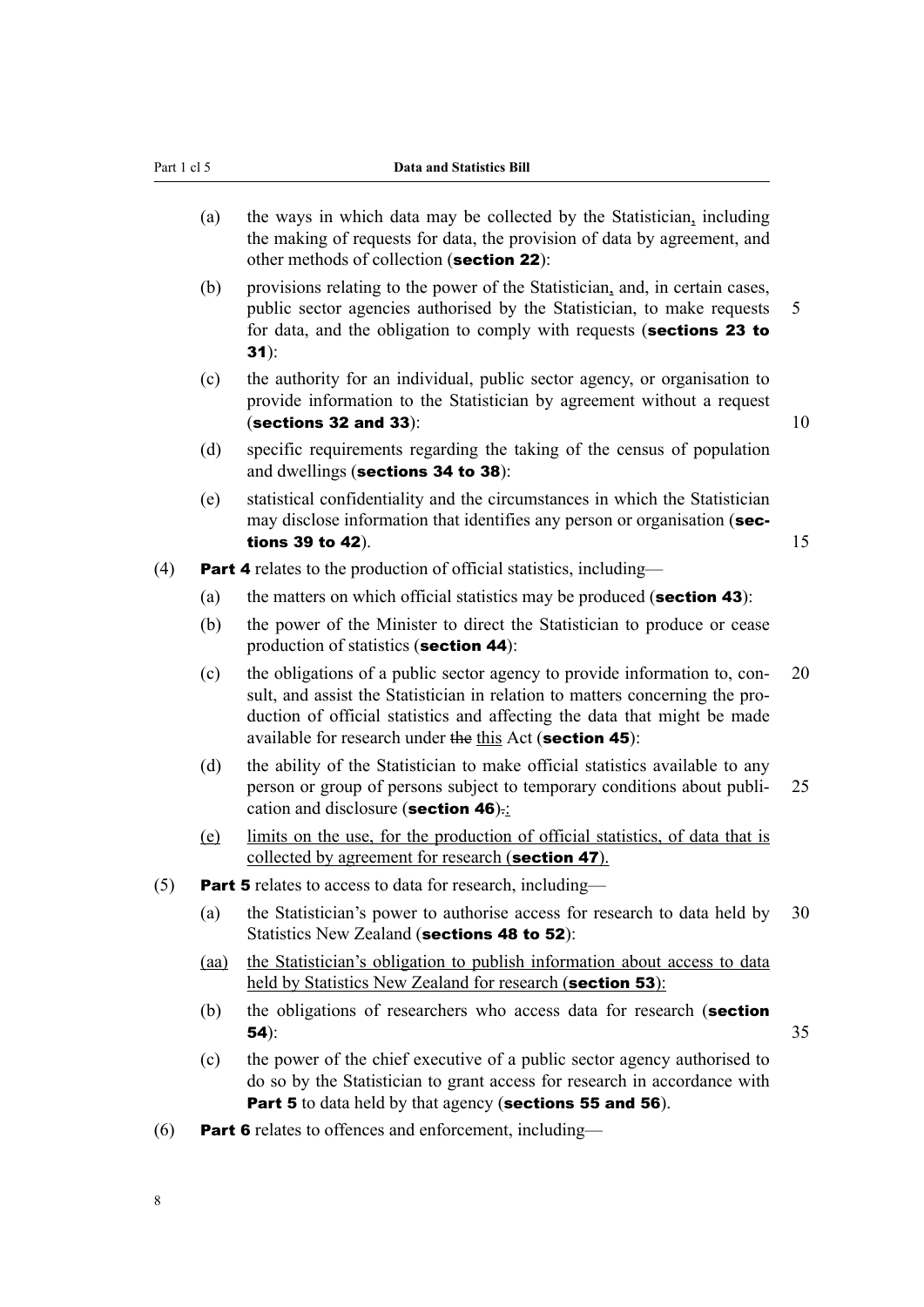<span id="page-20-0"></span>

|          | (a)      | powers of entry for the Statistician to obtain data that the Statistician<br>considers necessary or desirable to enable the Statistician to produce<br>official statistics (sections 57 to 59):                                      |    |
|----------|----------|--------------------------------------------------------------------------------------------------------------------------------------------------------------------------------------------------------------------------------------|----|
|          | (b)      | powers to issue compliance notices and infringement notices to enforce<br>compliance with the provisions of the Bill (sections 60 to 75):                                                                                            | 5  |
|          | (c)      | offences (sections 76 to 89).                                                                                                                                                                                                        |    |
|          |          | <b>Part 7</b> contains general and miscellaneous provisions, including—                                                                                                                                                              |    |
|          | (a)      | the power of the Statistician to issue written set standards relating to the<br>production of official statistics and the collection and management of<br>data for official statistics and research under the this Act (section 90): | 10 |
|          | (b)      | amendments to other Acts to clarify the extent to which those Acts limit<br>or prevent the provision of data to the Statistician under <b>clauses 29,</b><br>30, and 32.                                                             |    |
|          |          | Interpretation                                                                                                                                                                                                                       |    |
|          |          | In this Act, unless the context otherwise requires,—                                                                                                                                                                                 | 15 |
| (7)<br>6 | tion 68  | <b>authorised person, in sections sections 69 to 73, has the meaning in sec-</b>                                                                                                                                                     |    |
|          |          | authorised person,-                                                                                                                                                                                                                  |    |
|          | (a)      | in sections 61 to 67, has the meaning given to it in section 60:                                                                                                                                                                     |    |
|          | (b)      | in sections 69 to 73, has the meaning given to it in section 68                                                                                                                                                                      | 20 |
|          |          | data includes information                                                                                                                                                                                                            |    |
|          |          | infringement fee, in relation to an infringement offence, means the infringe-<br>ment fee for the offence specified in the regulations                                                                                               |    |
|          |          | infringement offence means an offence identified in this Act as being an<br>infringement offence                                                                                                                                     | 25 |
|          |          | <b>Minister</b> means the Minister of Statistics                                                                                                                                                                                     |    |
|          |          | <b>Office of Parliament</b> has the meaning given to it in section $2(1)$ of the Public<br>Finance Act 1989                                                                                                                          |    |
|          |          | official statistics means statistics-                                                                                                                                                                                                |    |
|          | (a)      | produced by the Statistician or a public sector agency; or                                                                                                                                                                           | 30 |
|          | (b)      | produced by an individual or organisation approved in writing by the<br>Statistician to produce those statistics                                                                                                                     |    |
|          |          | organisation includes—                                                                                                                                                                                                               |    |
|          | (a)      | any body of persons (whether corporate or unincorporated), including<br>whānau, hapū, or iwi, other than a public sector agency; and                                                                                                 | 35 |
|          | $\Theta$ | for the purposes of <b>Part 5</b> , a government entity that has its head office<br>or principal place of business outside New Zealand                                                                                               |    |
|          |          |                                                                                                                                                                                                                                      |    |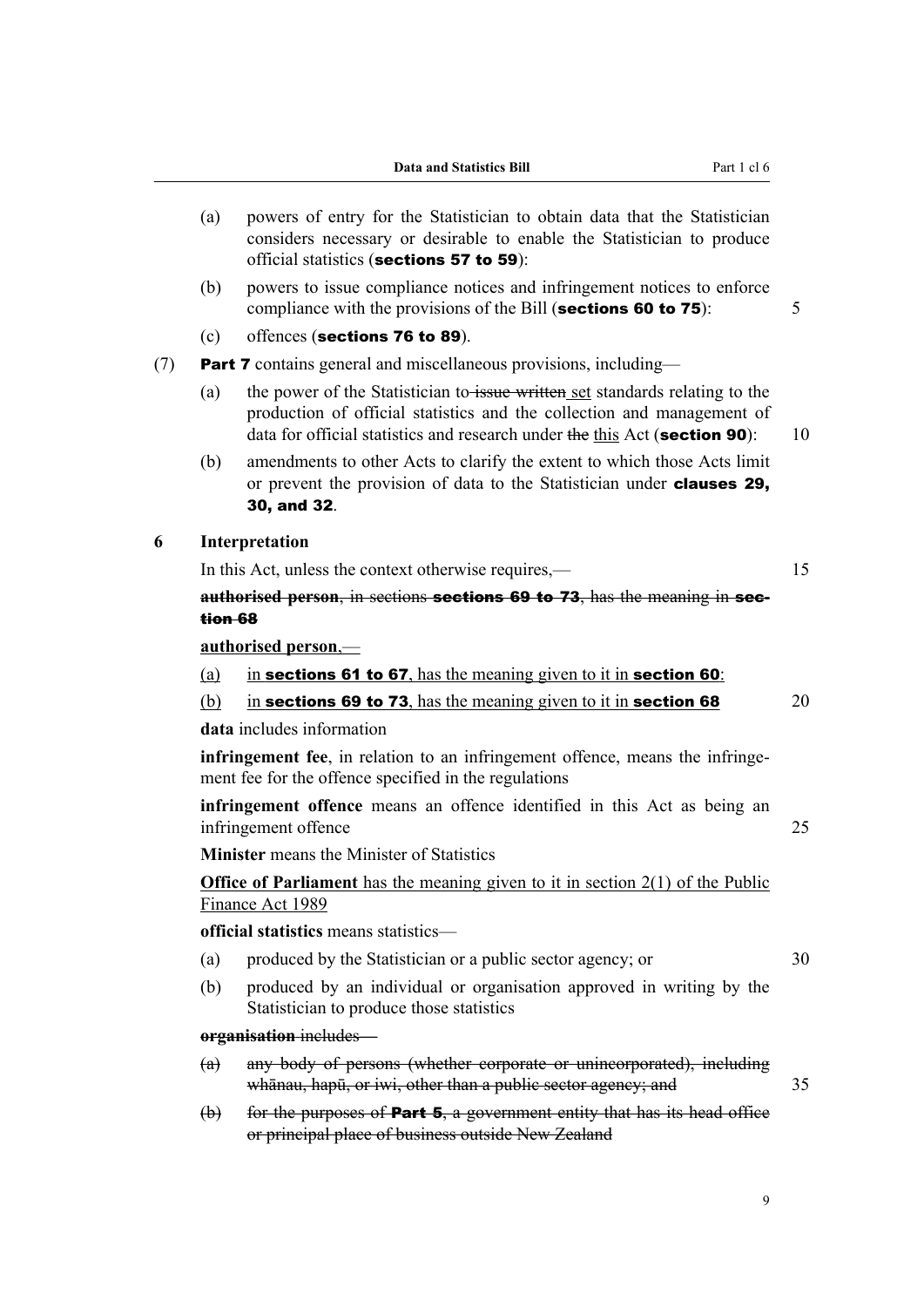#### <span id="page-21-0"></span>**organisation**—

(a) includes—

- (i) any body of persons (whether corporate or unincorporated), including whānau, hapū, or iwi, other than a public sector agency; and 5
- (ii) for the purposes of **Part 5**, a government entity that has its head office or principal place of business outside New Zealand; but
- (b) does not include a court or tribunal in relation to its judicial functions

**overseas person** has the meaning set out in section 52(3)

**produce**, in relation to statistics, includes developing and designing statistics, 10 and **production** has a corresponding meaning

**provide**, in relation to data requested under **Part 3**, means providing to provide the data to the Statistician or public sector agency requesting the data or enabling to enable the Statistician or public sector agency to access the data

**public sector agency** has the meaning given to it in **section 7** 15 **regulations** means regulations made under this Act

**Statistician** means the Government Statistician referred to in **section 12**.

#### **7 Meaning of public sector agency**

In this Act, unless the context otherwise requires, **public sector agency** means— 20

- (a) a public service agency as defined in section 10(a) of the Public Service Act 2020:
- (b) the New Zealand Police:
- (c) the New Zealand Defence Force:
- (d) a statutory entity named in Schedule 1 of the Crown Entities Act 2004: 25
- (e) the Reserve Bank of New Zealand:
- (f) an organisation named or described in Schedule 4, or a company named in Schedule 4A, of the Public Finance Act 1989:
- (g) a board as defined in section 10(1) of the Education and Training Act 2020: 30
- (h) an institution as defined in section 10(1) of the Education and Training Act 2020:
- (i) a Crown entity company or Crown entity subsidiary as defined in section 10 of the Crown Entities Act 2004:
- (j) a State enterprise as defined in section 2 of the State-Owned Enterprises 35 Act 1986: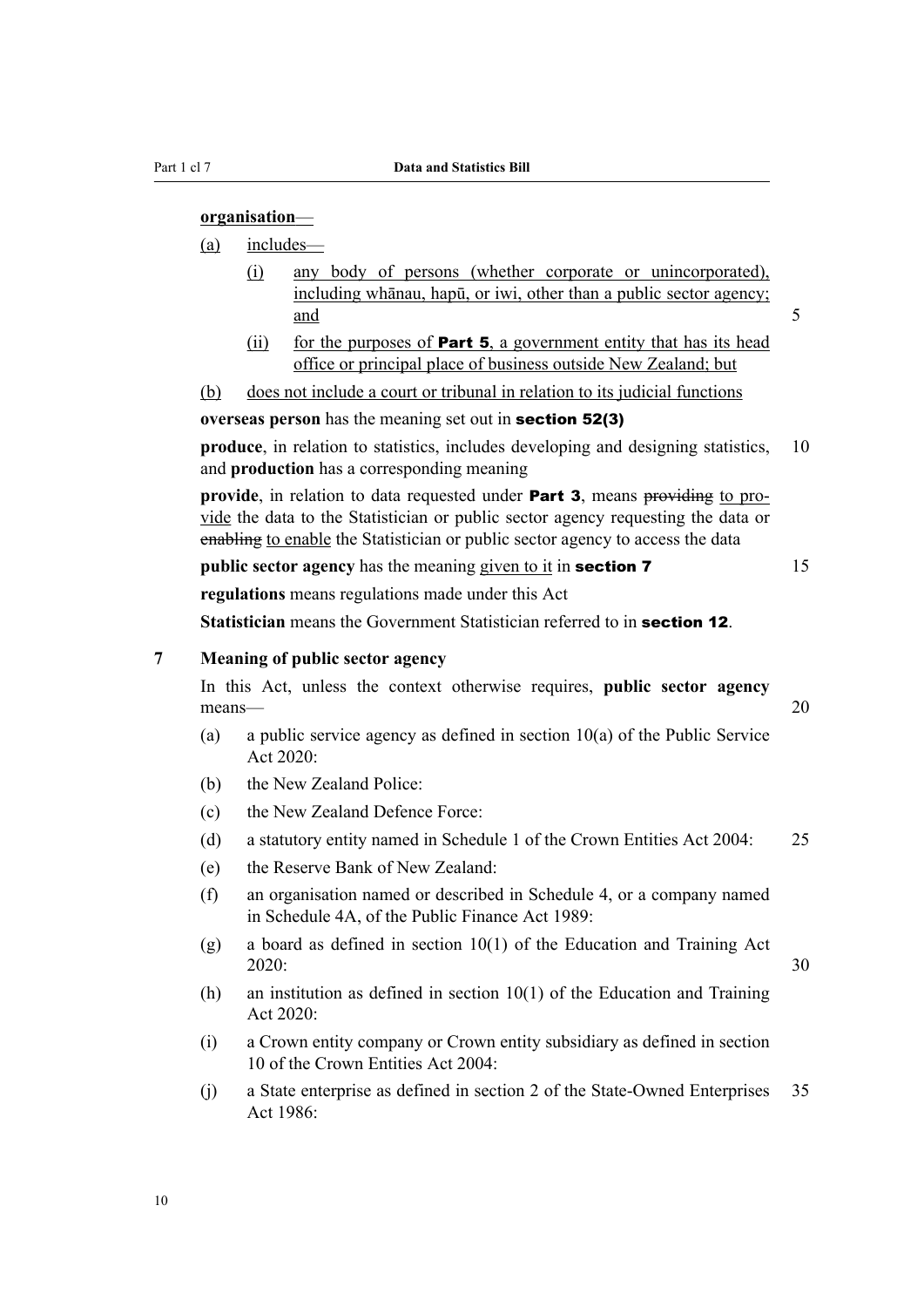- <span id="page-22-0"></span>(k) a mixed ownership model company as defined in section 2(1) of the Public Finance Act 1989:
- (l) an Office of Parliament as defined in section 2(1) of the Public Finance Act 1989:
- (m) the Office of the Clerk of the House of Representatives and the Parlia‐ 5 mentary Service:
- (n) the Parliamentary Counsel Office:
- (o) a local authority as defined in section 5(1) of the Local Government Act 2002.

### **8 Transitional, savings, and related provisions** 10

The transitional, savings, and related provisions set out in **Schedule 1** have effect according to their terms.

#### **9 Act binds the Crown**

This Act binds the Crown.

# **Part 2** 15 **Roles and responsibilities**

#### **10 Statistics New Zealand**

- (1) There continues to be a department of State called Statistics New Zealand.
- (2) Statistics New Zealand is the same body as the body of that name existing immediately before the commencement of this section. 20

#### **11 Functions and powers of Minister**

The Minister has the following functions and powers under this Act:

- (a) to specify the Government's data and statistical priorities:
- (b) to approve the multi-year data and statistical programme required under section 18: 25
- (c) to approve joint collection agreements under section 24:
- (d) to exercise the power in **section 28(3)** (certain requests for data require approval by Minister):
- (e) to exercise the power in section 44 (Minister may direct Statistician to produce or cease production of statistics on matter). 30

### *Government Statistician*

#### **12 Government Statistician**

(1) There must be an officer appointed under the Public Service Act 2020 to be called the Government Statistician.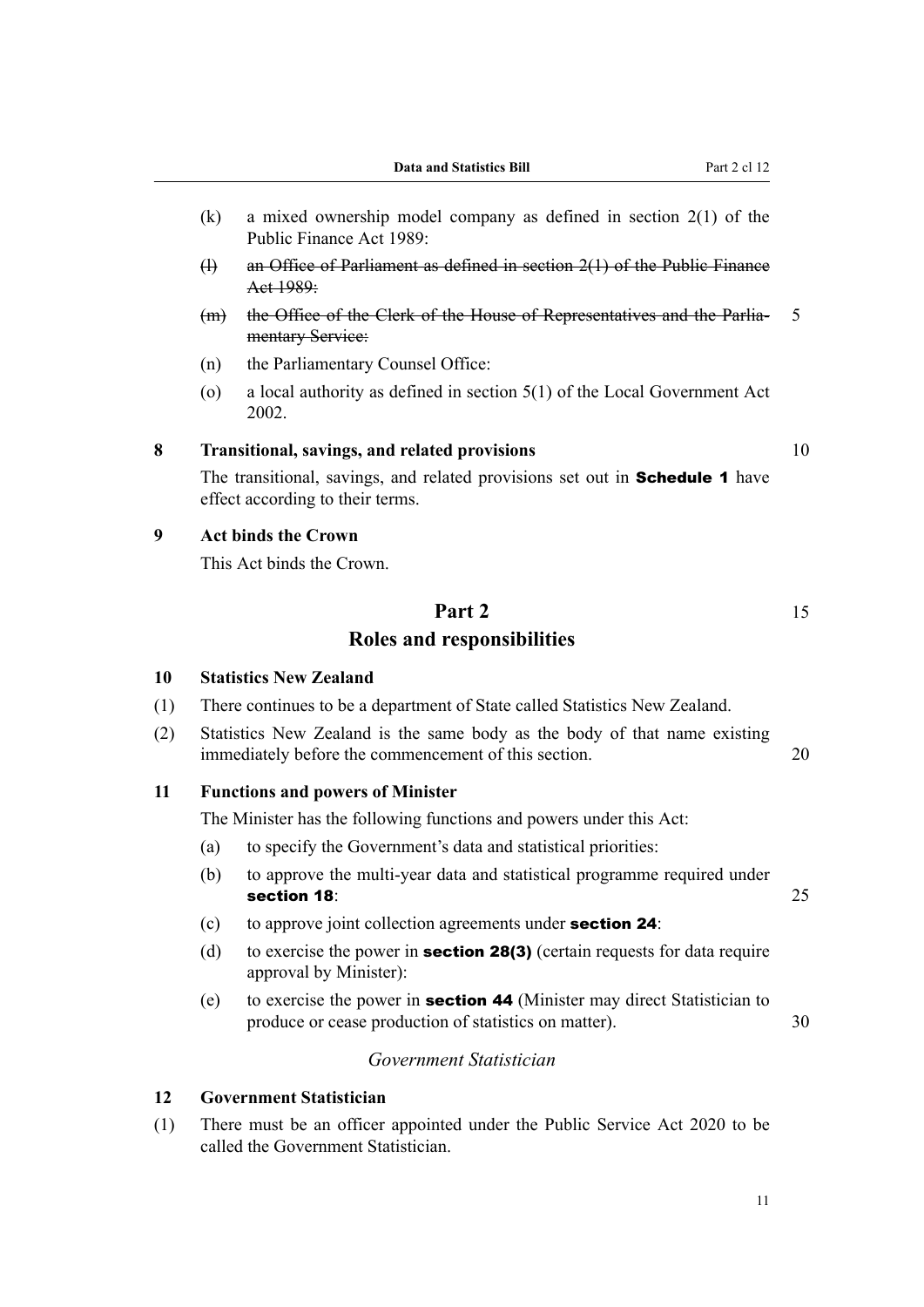<span id="page-23-0"></span>

| (2) | land.            | The Government Statistician is also the chief executive of Statistics New Zea- |                                                                                                                                                                                                                                         |    |  |  |
|-----|------------------|--------------------------------------------------------------------------------|-----------------------------------------------------------------------------------------------------------------------------------------------------------------------------------------------------------------------------------------|----|--|--|
|     |                  |                                                                                | Compare: 1975 No 1 s 13                                                                                                                                                                                                                 |    |  |  |
| 13  |                  |                                                                                | <b>Functions of Statistician</b>                                                                                                                                                                                                        |    |  |  |
|     |                  |                                                                                | The functions of the Statistician include—                                                                                                                                                                                              | 5  |  |  |
|     |                  |                                                                                | (aaa) to collect data in accordance with this Act:                                                                                                                                                                                      |    |  |  |
|     |                  |                                                                                | (aab) to manage data (including linking data to form integrated sets) for the<br>production of official statistics and for research:                                                                                                    |    |  |  |
|     | (a)              | tics:                                                                          | to produce and communicate, with or without comments, official statis-                                                                                                                                                                  | 10 |  |  |
|     | (b)              |                                                                                | to establish and maintain the multi-year data and statistical programme<br>required under section 18:                                                                                                                                   |    |  |  |
|     | (c)              |                                                                                | to authorise access to data for research in accordance with <b>section 48</b> :                                                                                                                                                         |    |  |  |
|     | (d)              |                                                                                | to guide and direct best practice in the production and communication of<br>official statistics:                                                                                                                                        | 15 |  |  |
|     | (e)              |                                                                                | to collaborate with statistics offices or agencies outside New Zealand to<br>produce globally comparable statistics:                                                                                                                    |    |  |  |
|     | (f)              |                                                                                | to examine any published statistics and comment on their interpretation<br>and validity, if the Statistician considers it necessary:                                                                                                    |    |  |  |
|     | (g)              |                                                                                | to advise the Minister on data and statistical priorities:                                                                                                                                                                              | 20 |  |  |
|     | (h)              |                                                                                | to-provide_set standards under section 90:                                                                                                                                                                                              |    |  |  |
|     | (i)              | cies:                                                                          | to review the production of official statistics by other public sector agen-                                                                                                                                                            |    |  |  |
|     | (j)              |                                                                                | to carry out any other functions conferred on the Statistician under this<br>Act or any other legislation.                                                                                                                              | 25 |  |  |
| 14  |                  |                                                                                | Duties of Statistician relating to Tiriti o Waitangi/Treaty of Waitangi                                                                                                                                                                 |    |  |  |
|     |                  | The Statistician must,—                                                        |                                                                                                                                                                                                                                         |    |  |  |
|     | (a)<br>Māori in- |                                                                                | in performing the Statistician's functions under this Act, recognise and<br>respect the Crown's responsibility to give effect to the principles of te<br>Tiriti o Waitangi/the Treaty of Waitangi by recognising the interests of       | 30 |  |  |
|     |                  | (i)                                                                            | the collection of data, the production of statistics, and access to,<br>and use of, data for research as tools for furthering the economic,<br>social, cultural, and environmental well-being of Māori (including<br>iwi and hapū); and | 35 |  |  |
|     |                  | (ii)                                                                           | the way in which data is collected, managed, and used for the pro-                                                                                                                                                                      |    |  |  |

duction of official statistics and for research: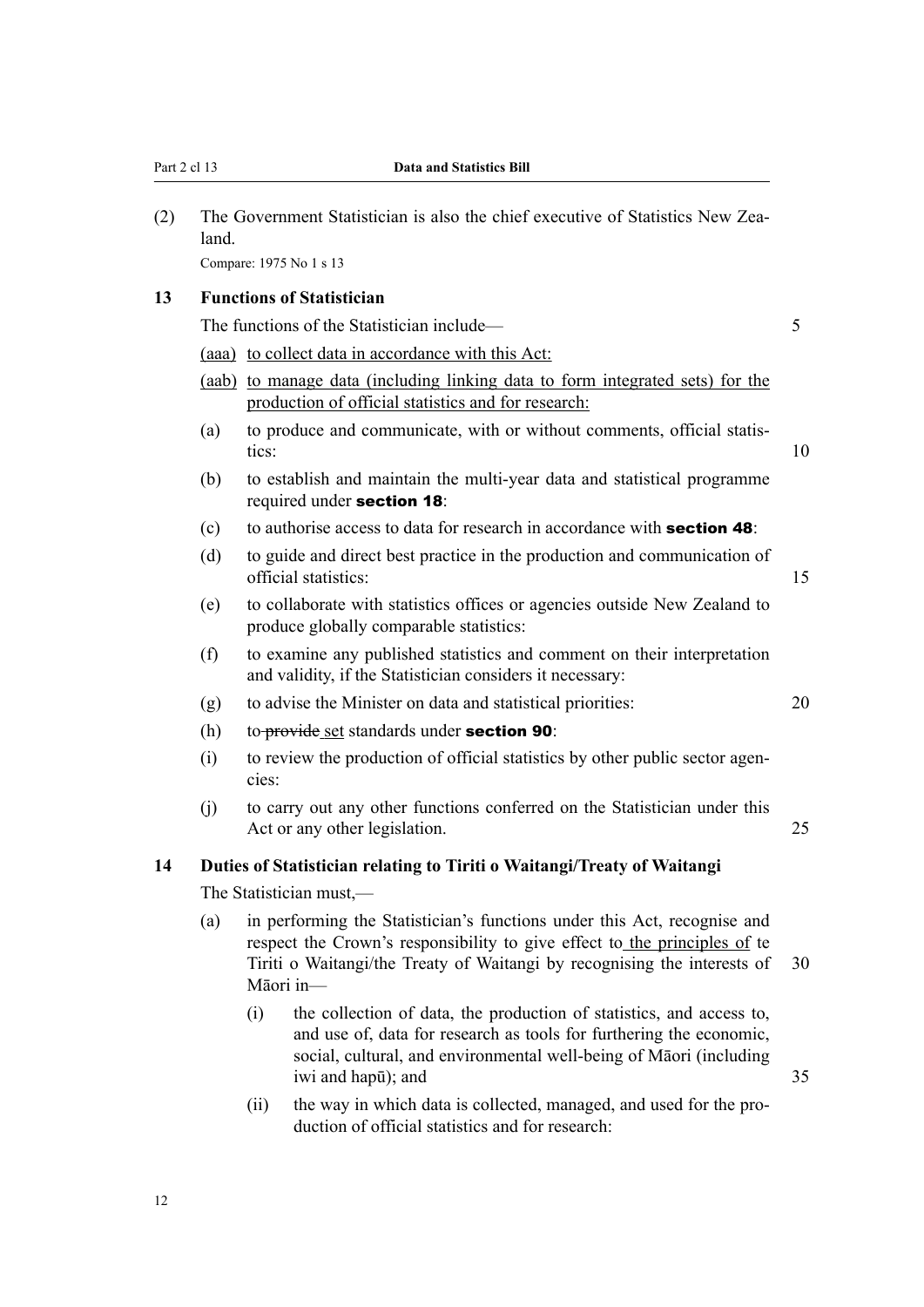- <span id="page-24-0"></span>(b) build and maintain the capability and capacity of Statistics New Zealand to—
	- (i) understand te Tiriti o Waitangi/the Treaty of Waitangi and the per‐ spectives of Māori (including iwi and hapū) in relation to the collection and use of data for the production of official statistics and 5 for research; and
	- (ii) engage with Māori about the collection of data, the production of official statistics, and the use of data for research under this Act to provide useful insights about the economic, social, cultural, and environmental well-being of Māori (including iwi and hapū): 10
- (c) foster the capability and capacity of Māori to—
	- (i) collect and use data for the production of statistics; and
	- (ii) access and use data under this Act for research; and
	- (iii) engage with the Statistician under this Act.

### **15 Principles of engagement by the Statistician with Māori** 15

- The principles of the engagement required by-sections 19, 36, and 91 sections 19, 35, and 91 are that engagement—
- (a) must begin early and be meaningful:
- (b) should include early discussion of the ways in which the Statistician and Māori can most effectively engage in the particular context: 20
- (c) should include consideration of opportunities for Māori to partner with the Statistician in relation to activities that are the subject of the engage‐ ment.

#### **16 Independence of Statistician**

- (1) The Statistician has the sole responsibility for deciding on— 25
	- (a) the production of statistics by the Statistician, including the selection of data sources, concepts, definitions, methods, and classifications to be used; and
	- (b) the timing, manner, and content of the dissemination and communication of those statistics. 30
- (2) This section is subject to **section 44**. Compare: 1975 No 1 s 15(1)

#### **17 Delegation of functions or powers of Statistician**

(1) The Statistician may delegate in accordance with clauses 2 to 4 of Schedule 6 of the Public Service Act 2020 any of the Statistician's functions or powers 35 under this Act or any other Act (including functions or powers delegated to the Statistician under this Act or any other Act), except that—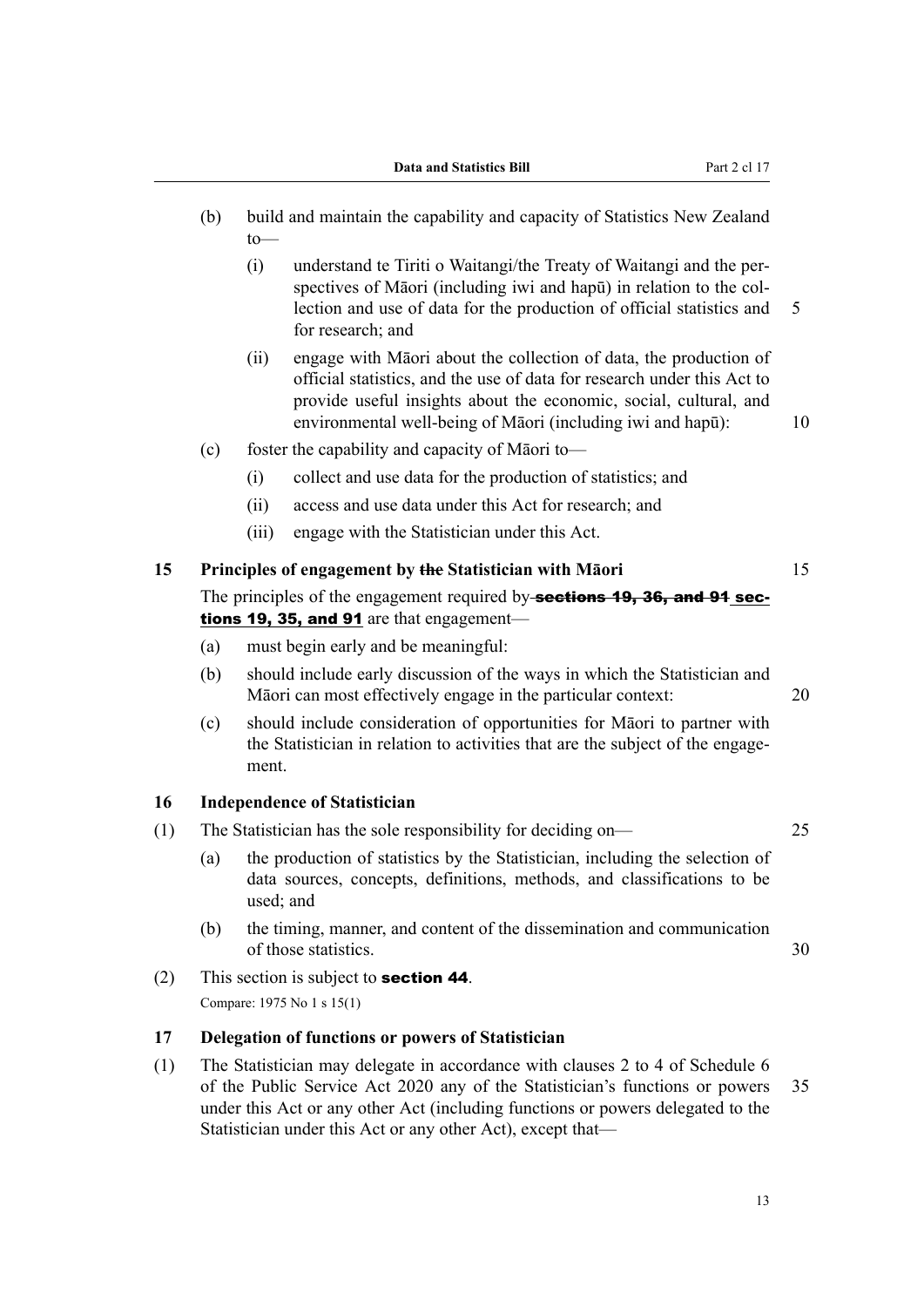- <span id="page-25-0"></span>(a) the delegation of functions or powers delegated to the Statistician by a Minister requires the prior written approval of that Minister; and
- (b) the delegation of functions or powers delegated to the Statistician by the Public Service Commissioner requires the prior written approval of the Public Service Commissioner. 5
- (2) However, the Statistician must not delegate to a person outside the public ser‐ vice (as described in clause 2(5) of Schedule 6 of the Public Service Act 2020) any of the following:
	- (a) the power to issue a compliance notice under **section 61**:
	- (b) the power to issue an infringement notice under **section 70**.  $10$
- (3) Clauses 2 to 4 of Schedule 6 of the Public Service Act 2020 apply to dele‐ gations under this section as if those delegations were made under clause 2 of that schedule.
- (4) The Statistician must publish information about—
	- (a) any delegation the Statistician makes other than to an employee of, or an 15 individual working as a contractor or as a secondee from elsewhere in the State services for, Statistics New Zealand; and
	- (b) matters considered by the Statistician in making the delegation.
- (5) The obligation under **subsection (4)**
	- (a) may be fulfilled by publishing the information in the department's 20 annual report; and
	- (b) does not limit clause 2(8) of Schedule 6 of the Public Service Act 2020.

*Multi-year data and statistical programme*

#### **18 Multi-year data and statistical programme**

- (1) The Statistician must establish a multi-year data and statistical programme. 25
- (2) The purpose of the programme is to identify and prioritise any of the following that may contribute to the purpose in **section 3**:
	- (a) the collection and holding of particular data by public sector agencies (including Statistics New Zealand):
	- (b) the production of particular statistics by the Statistician or public sector 30 agencies.
- (3) The Statistician must prepare a draft multi-year data and statistical programme and submit it to the Minister for approval.
- (4) The Statistician must ensure that the programme is published at all times on an Internet site maintained by or on behalf of Statistics New Zealand. 35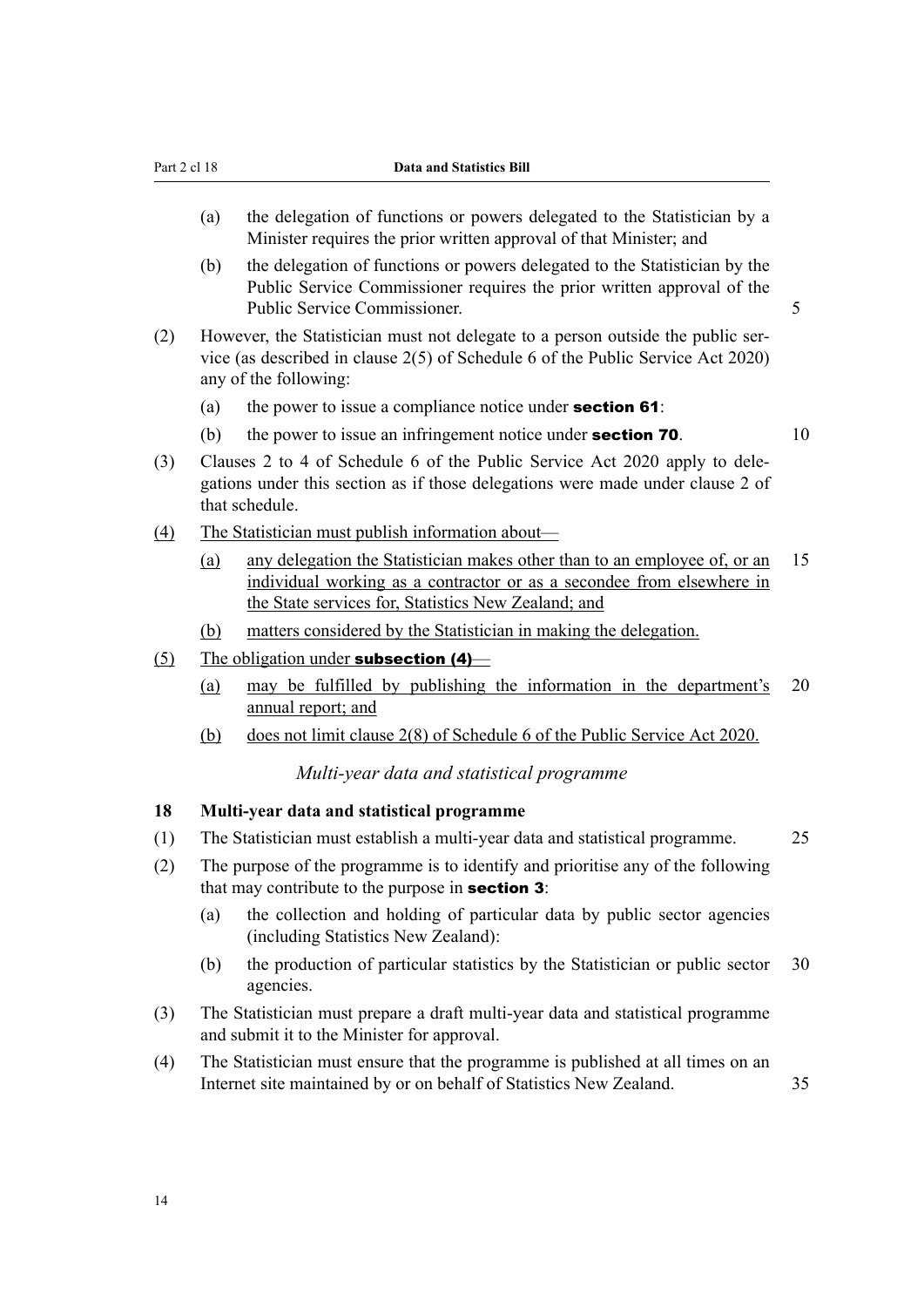# <span id="page-26-0"></span>**19 Engagement with Māori on multi-year data and statistical programme**

When preparing a draft multi-year data and statistical programme, the Statistician must engage with Māori in ways that the Statistician is satisfied will pro‐ mote the fulfilment of the Statistician's duty in **section 14(a)**.

#### **20 Consultation on draft multi-year data and statistical programme** 5

When preparing a draft multi-year data and statistical programme, the Statistician must consult public sector agencies and any other person that the Statisti‐ cian thinks appropriate.

When preparing a draft multi-year data and statistical programme, the Statistician must consult, in the manner that the Statistician thinks appropriate,— 10

- (a) the public sector agencies and the Offices of Parliament that, in the opin‐ ion of the Statistician, have a particular interest in the programme:
- (b) the public generally:
- (c) the individuals and organisations that, in the opinion of the Statistician, have a particular interest in the programme.

# **21 Review and amendment of multi-year data and statistical programme**

The multi-year data and statistical programme required under **section 18** must be reviewed by the Statistician at intervals not exceeding 5 years.

(2) The programme may be amended or replaced in the same way as it may be made. 20

### **Part 3**

#### **Collection of data and statistical confidentiality**

### Subpart 1—Collecting data

#### **22 Collecting data**

Data may be collected by the Statistician under this Act— 25

- (a) by means of a request under **section 23**:
- (b) by means of a request on behalf of the Statistician by a public sector agency under section 26:
- (c) if the Statistician considers the data is necessary or desirable to enable the Statistician to produce official statistics, or desirable for research 30 under Part 5,—
	- (i) by collection from any individual, public sector agency, or organ‐ isation by agreement with the Statistician, without a request having been made under section 23 or 26; or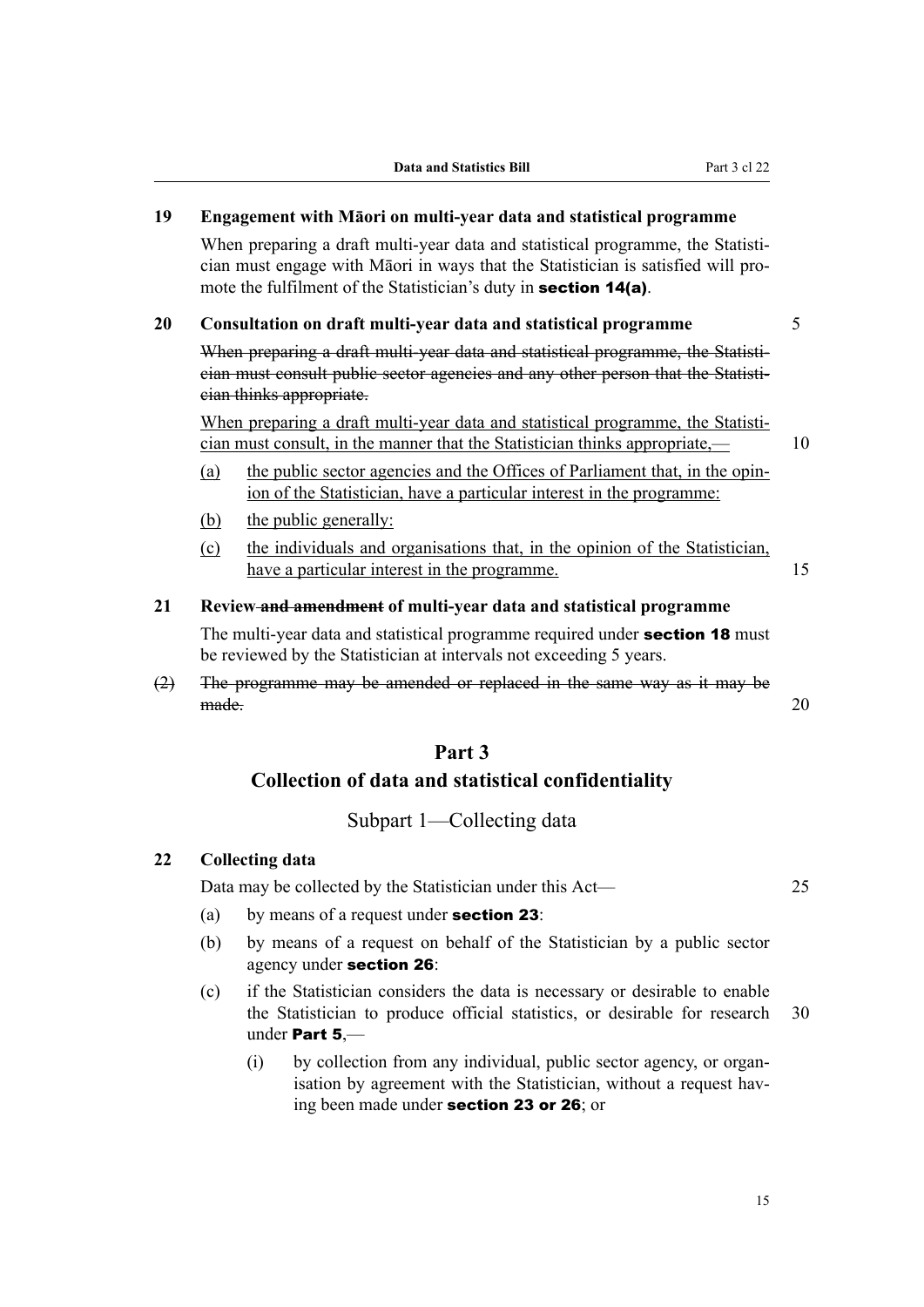<span id="page-27-0"></span>(ii) by collection by the Statistician under any arrangement that the Statistician may think fit, including observation and publicly available sources.

### Subpart 2—Requests for data

### **23 Statistician may request data from individual, public sector agency, or** 5 **organisation to produce official statistics**

- (1) The Statistician may request data from an individual, public sector agency, or organisation if—
	- (a) the individual, public sector agency, or organisation is in a position to provide the data; and 10
	- (b) the Statistician considers the data is necessary or desirable to enable the Statistician to produce official statistics.
- (2) When making a request under this section, the Statistician may, if the Statisti‐ cian considers it is appropriate to do so, specify that the provision of the data is voluntary in whole or in part. 15

#### **24 Joint collections**

- (1) The Statistician may, with the approval of the Minister, enter into an agreement with 1 or more public sector agencies for the collection, jointly with the Statistician, of data that the agency has, or agencies have, authority to collect for the performance of its, or their, functions or activities. 20
- (1) The Statistician may, with the approval of the Minister, enter into an agreement with 1 or more public sector agencies for the collection, jointly with the Statistician, of data that—
	- (a) the agency has, or agencies have, authority to collect for the perform‐ ance of its, or their, functions or activities; and 25
	- (b) the Statistician considers is necessary or desirable to enable the Statistician to produce official statistics.
- (2) The manner in which data to which the agreement applies may be collected is by the making of requests by the Statistician under **section 23**.
- (3) A request by the Statistician for data to which an agreement applies must— 30
	- (a) state that the data is being collected by the Statistician under an agree‐ ment with the agency or agencies; and
	- (b) specify—
		- (i) that the data may be disclosed to an agency that is a party to the agreement; and 35
		- (ii) the purposes for which the data will or may be used under **sub**section (5).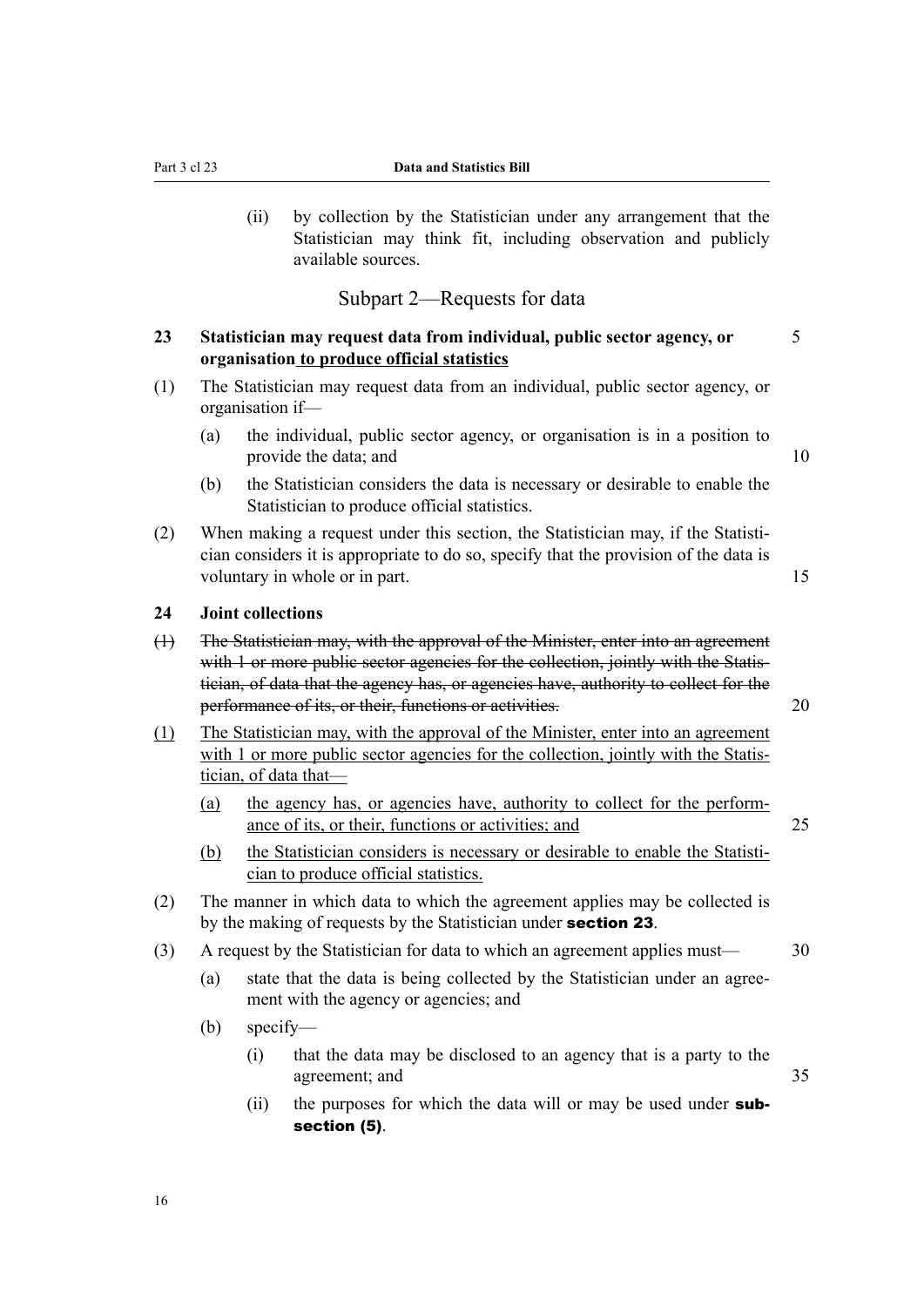- <span id="page-28-0"></span>(4) The Statistician may, for the purpose in **subsection (5)** only, disclose to an agency that is a party to the agreement any data to which the agreement applies that is collected by the Statistician.
- (5) The purpose of the disclosure under **subsection (4)** is for the production by that agency of official statistics, or for research by the agency. 5
- $(6)$  An agency to which data is disclosed under **subsection (4)** may publish or otherwise disclose the data only in a form that could not reasonably be expec‐ ted to identify any individual or organisation (subject to the exception in subsection (7)).
- (6) An agency to which data is disclosed under **subsection (4)** must take all  $10$ reasonable steps to ensure that the agency does not publish or otherwise dis‐ close the data in a form that could reasonably be expected to identify any individual or organisation.
- (7) Subsection (6) does not prevent the publication or other disclosure of identifying data about an individual or organisation if—
	- (a) the individual, or, as the case may be, a competent officer of the organisation has authorised the publication or other disclosure; or
	- (b) the Statistician authorises the publication or other disclosure of data and the publication or other disclosure of data is of a type described in **section 39(2)(b) to (e).** 20

### **25 Statistician may authorise public sector agency to request data for Statistician to produce official statistics**

- (1) The Statistician may authorise a public sector agency to request data, on behalf of the Statistician, data that the Statistician considers is necessary or desirable to enable the Statistician to produce official statistics (whether or not the 25 agency otherwise has authority to collect the data).
- (2) When giving an authority under this section, the Statistician may, if the Statisti‐ cian considers it is appropriate to do so, specify that the provision of the data in response to any request made under **section 26** is to be, either in whole or in part, voluntary. 30

#### **26 Public sector agency authorised under** section 25 **may request data**

- $(1)$  A public sector agency that is authorised under **section 25** to request data may request the data on behalf of the Statistician from an individual, public sector agency, or organisation if the individual, public sector agency, or organisation is in a position to provide it.  $35$
- (2) Data obtained by the public sector agency in response to a request under  $sub$ section (1) is, when it is provided to the Statistician by the agency, to be treated for all purposes under this Act and any other legislation as data collec‐ ted by the Statistician under this Act.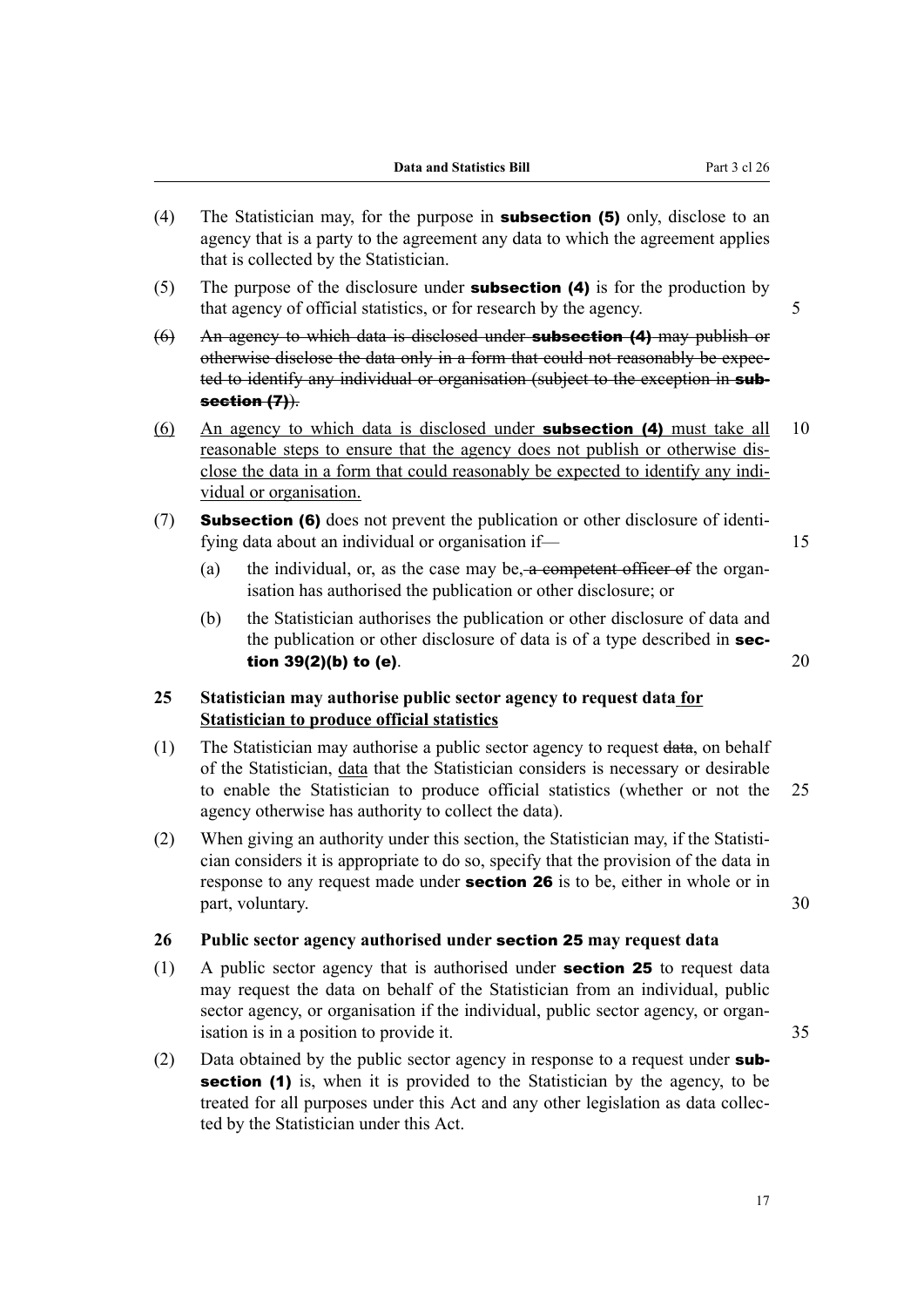- <span id="page-29-0"></span>(3) The public sector agency must protect data that has been obtained by it in response to a request under **subsection (1)** by such the security safeguards as that are reasonable in the circumstances for the public sector agency to use.
- (4) The fact that data is obtained directly or indirectly by a public sector agency as a result of a request under **subsection (1)** does not confer any authority on 5 that agency to use that data.

### **27 Matters to be specified in request under this Part**

#### A request under section 23 or 26 must—

- (a) specify that it is a request under this Act and specify which of **sections 23 or 26** the request is made under: 10
- (b) specify the data requested:
- (c) specify the date by which the data is to be provided:
- (d) specify the manner and form in which the data is to be provided:
- (e) in the case of a request under **section 23**, identify any data the provision of which is voluntary: 15
- (f) in the case of a request under **section 26**, if the Statistician has specified that the provision of the data is, either in whole or in part, voluntary, identify the data the provision of which is voluntary:
- (g) if the request is not, in whole, a request for the voluntary provision of information, contain a summary of the legal obligation under **section** 20 29 to comply with the request and the consequences of non-compliance.

### **28 Certain requests for data under this Part require approval by Minister**

- (1) A request for data under **section 23 or 26** must not be made unless an approval given by the Minister under **subsection (3)** applies to it.
- (2) Subsection (1) does not apply— 25
	- (a) if the request is to a public sector agency in **section 7(a) to (e)**; or
	- (b) if, and to the extent that, the provision of data is specified in the request to be voluntary.
- (3) The Minister may approve requests for data under section 23 or 26 by all or any of the following means: 30
	- (a) specifying data that may be requested:
	- (b) specifying individuals, organisations, and public sector agencies, and organisations (or classes of individuals, organisations, and public sector agencies, and organisations) to which the making of requests is approved: 35
	- (c) approving the repetition of requests from time to time:
	- (d) approving a programme of work requiring the collection of particular data: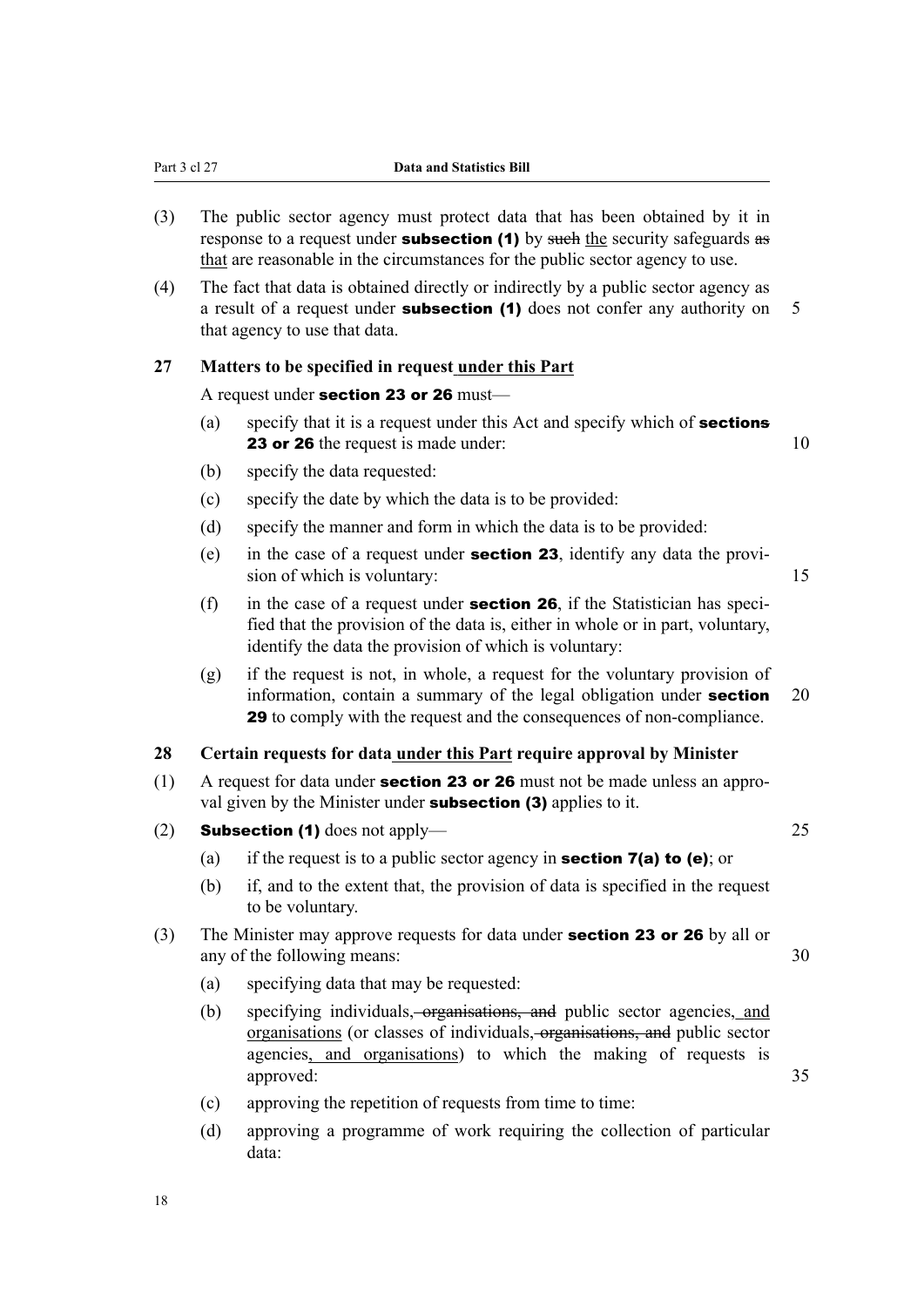<span id="page-30-0"></span>(e) approving a particular request.

## *Obligation to comply with request*

#### **29 Obligation to comply with request**

- (1) An individual, public sector agency, or organisation to whom which a request for data is made under **section 23 or 26** must provide the data by the date,  $\overline{5}$ and in the manner and form, specified in the request.
- (2) **Subsection (1)** does not apply—
	- (a) if legislation other than this Act expressly prevents the provision of the data; or
	- (b) to any data the provision of which is identified in the request or other–  $10$ wise to be voluntary; or
	- (c) in the case of a request made to a public sector agency, to any data the public sector agency refuses to provide under subsection (3).
- (3) A public sector agency may refuse to provide data if providing the data to the Statistician for the production of official statistics would be likely— 15

- (a) to prejudice the security or defence of New Zealand or the international relations of the Government of New Zealand; or
- (b) to prejudice the entrusting of information to the Government of New Zealand on a basis of confidence by—
	- (i) the Government of any other country or any agency of the Gov- 20 ernment of any other country; or
	- (ii) any international organisation; or
- (c) to prejudice the maintenance of the law, including the prevention, investigation, and detection of offences, and the right to a fair trial.
- (3A) In the case of a request to an Office of Parliament, the Office of the Clerk of 25 the House of Representatives, or the Parliamentary Service, the provision of all the data requested is to be treated as voluntary.
- (4) Except with the prior approval of the Statistician, responding to a request by referring to another document from which the data can be obtained does not constitute compliance with the request. 30

*Authority to provide data voluntarily in response to request*

#### **30 Authority to provide data voluntarily in response to request**

- (1) This section applies to the provision of data in response to a request under section 23 or 26 if the provision of the data is specified to be voluntary.
- (2) The individual, public sector agency, or organisation to whom which the 35 request is made is authorised to provide data to the Statistician under this Act unless—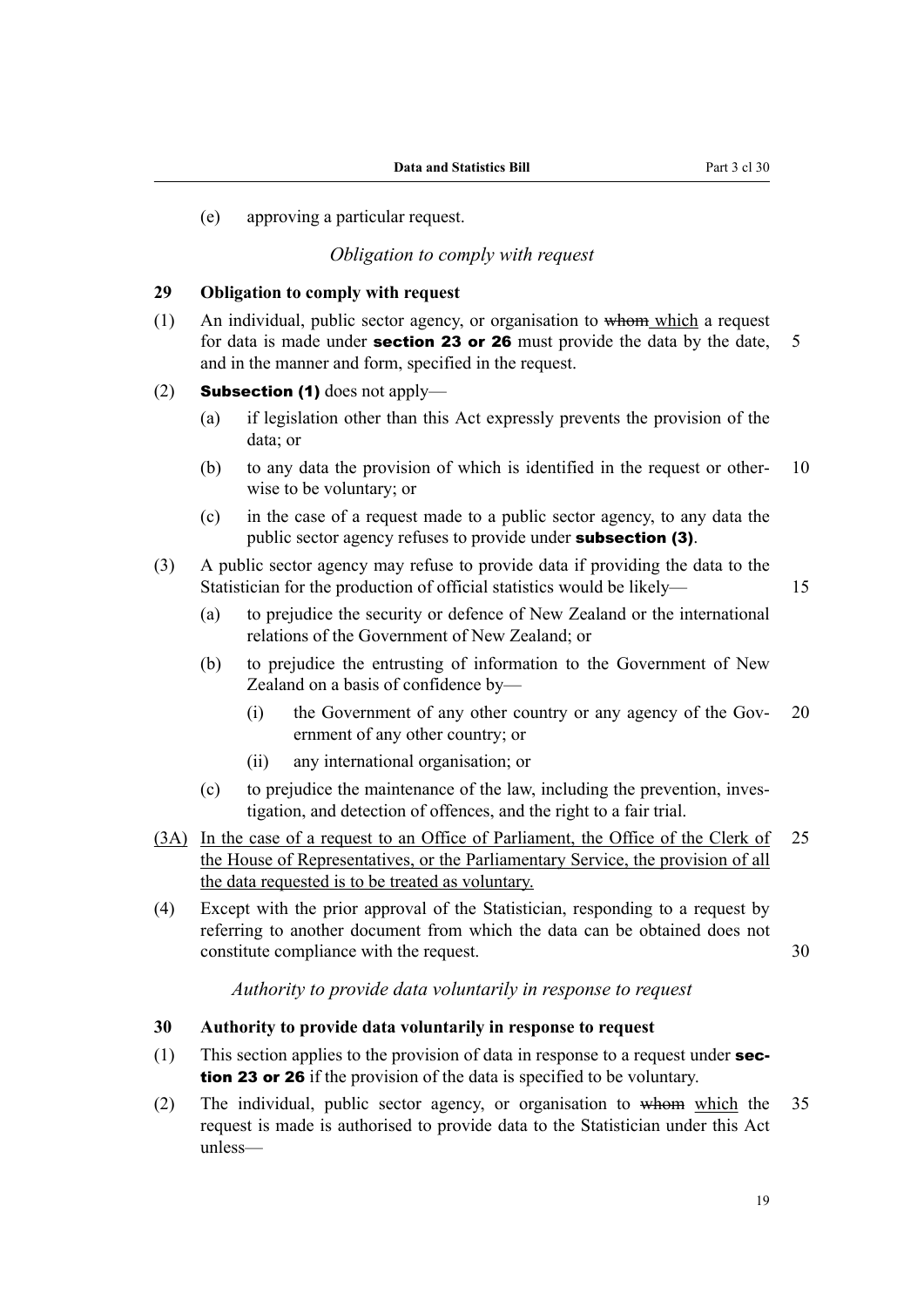- <span id="page-31-0"></span>(a) legislation other than this Act expressly prevents the provision of the data; or
- $(b)$  the provision of the information data is contrary to any instrument, trust, or rule of law (other than in legislation), or an order of a court.

*Conditions not to be imposed in response to request* 5

#### **31 Conditions not to be imposed in response to request**

- (1) This section applies to the provision of data in response to a request under  $\sec$ tion 23 or 26.
- (2) No individual, public sector agency, individual, or organisation may specify conditions on which data is provided by the individual, public sector agency, 10 individual, or organisation to the Statistician in response to the request.

Subpart 3—Collection by agreement with Statistician without request

#### **32 Authority to provide data by agreement with Statistician without request**

- (1) This section applies to the collection of data as described in **section 22(c)(i)**.
- (2) An individual, public sector agency, or organisation is authorised to provide 15 data to the Statistician under this Act for the production of official statistics or research unless—
	- (a) legislation other than this Act expressly prevents the provision of the data; or
	- (b) the provision of the information data is contrary to any instrument, trust,  $20$ or-rule of law (other than in legislation), or an order of a court.

### **33 Circumstances where in which data may be collected as described in** section 22(c)(i) **subject to access conditions**

- (1) If data is collected from an individual or organisation as described in section **22(c)(i)** for research, the individual or organisation may specify access condi- 25 tions in relation to the use of the data for research.
- (2) The access conditions may—
	- (a) provide for—
		- (i) additional requirements that must be satisfied before the Statisti‐ cian may authorise access to the data under **section 48**; or  $30$
		- (ii) additional factors the Statistician must or may take into account before determining whether to authorise access to the data under section 48; or
	- (b) permit the Statistician to authorise access to the data according to criteria that are less restrictive than those that would otherwise apply under **sec-** 35 tion 48.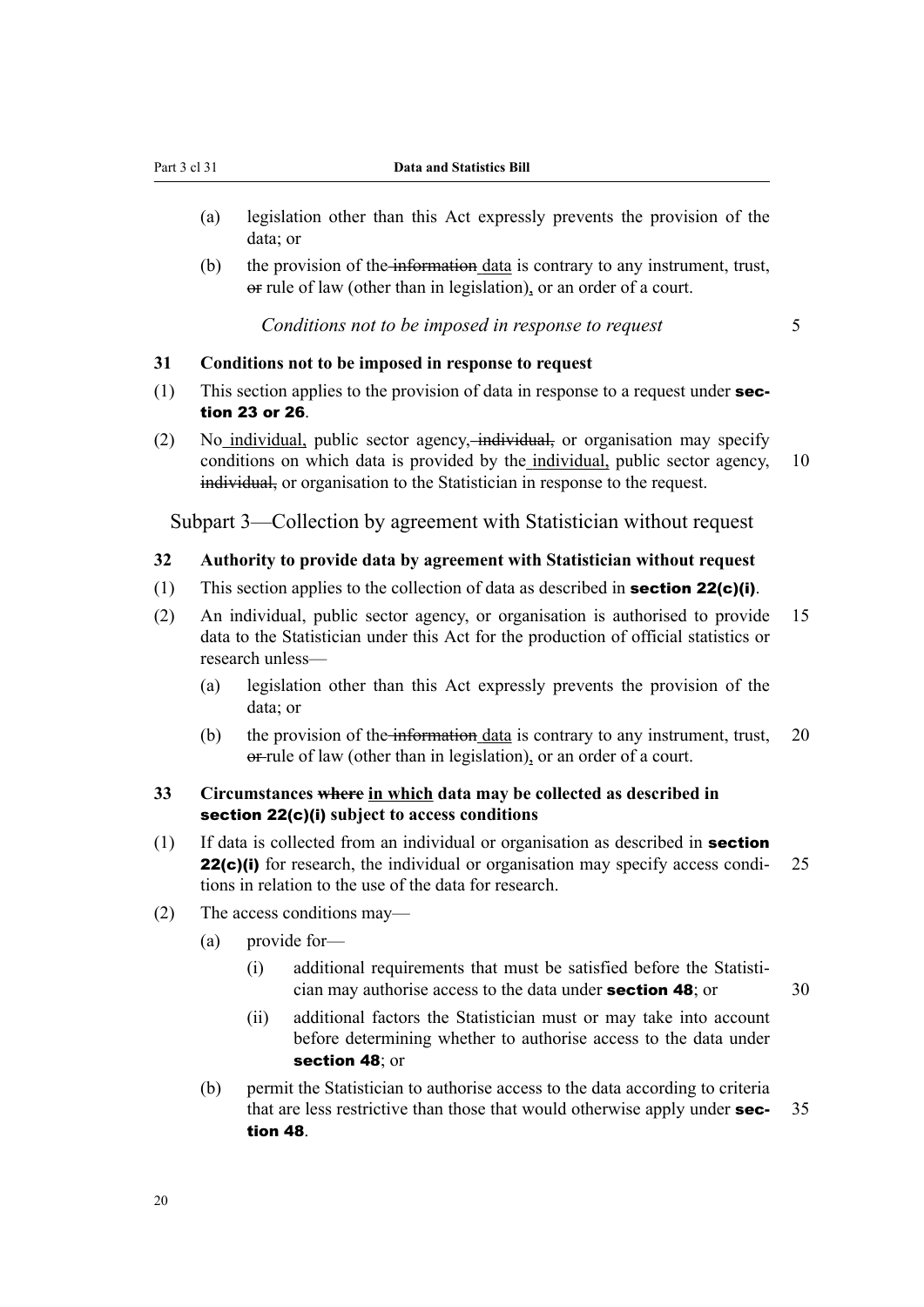- <span id="page-32-0"></span>(3) No individual or organisation may specify conditions on which data is provided by the individual or organisation to the Statistician as described in **section** 22(c)(i) for the production of official statistics.
- (4) No public sector agency may specify conditions on which data is provided by the public sector agency to the Statistician as described in **section 22(c)(i)** for  $\overline{5}$ the productions of official statistics or for research.

### Subpart 4—Census of population and dwellings

#### **34 Census of population and dwellings**

- (1) The Statistician must take a census of population and dwellings of New Zealand in 2023 and in every fifth year after that. 10
- (1) The Statistician must take a census of population and dwellings of New Zea‐ land—
	- (a) in 2023 or 2024; and
	- (b) in every fifth year after the year in which the census is held in accordance with **paragraph (a)**.  $15$
- (2) Taking a census may involve the collection of data by any means described in section 22.
- (3) The period of time during which the census will be taken must be appointed by the Governor-General by Order in Council on the recommendation of the Minister. 20
- (4) At a suitable time after the Order in Council made under **subsection (3)**, the Statistician must publish the information specified in **subsection (5)**—
	- (a) on an Internet site that is administered by or on behalf of Statistics New Zealand; and
	- (b) by any other additional means the Statistician considers sufficient for 25 notifying the public of New Zealand.
- (5) The information referred to in **subsection (4)** is—
	- (a) the period during which the census will be taken:
	- (b) details of where to seek help and support related to the census:
	- (c) details of— 30
		- (i) how an individual may access a request made by the Statistician under section 23 as part of the census, or obtain a copy of the request; and
		- (ii) how an individual may respond to a request made by the Statistician under section 23 as part of the census: 35
	- (d) the legal obligation under **section 29** to provide the data requested.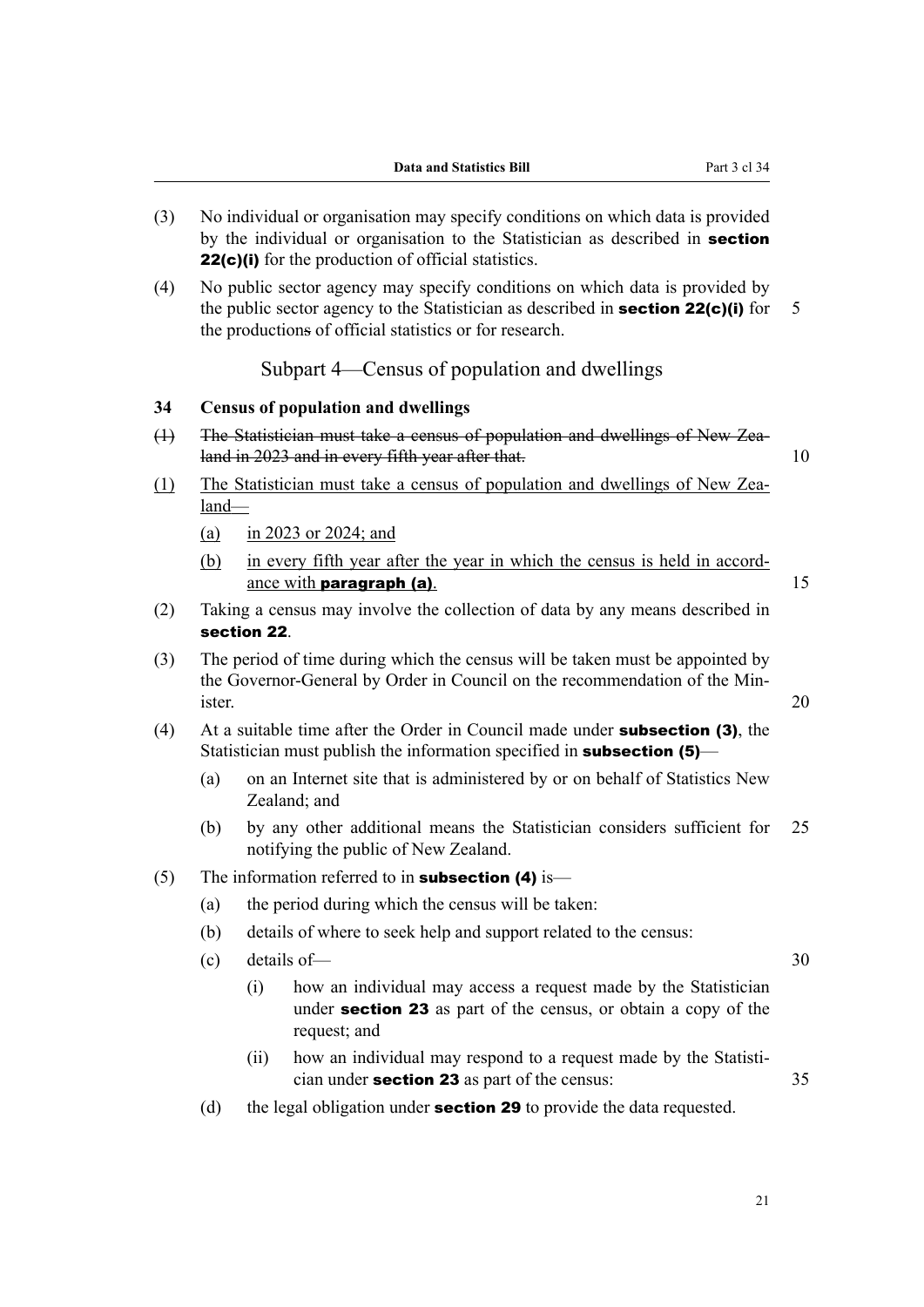- <span id="page-33-0"></span>(5A) In order to make a request under section 23 to an individual as part of the census, it is sufficient for the Statistician to publish under subsection (4) the information specified in subsection (5)(c)(i).
- (6) An order made under this section is secondary legislation (see *see* Part 3 of the Legislation Act 2019 for publication requirements). Compare: 1975 No 1 s 23(1)–(3)

#### **35 Consultation on census**

Before determining the manner of taking, and the data to be collected in, a census of population and dwellings, the Statistician must—

(a) consult public sector agencies: 10

- (b) consult the public generally:
- (c) consult interest groups as the Statistician thinks fit.

#### **36 Engagement with Māori on census**

Before determining the manner of taking, and the data to be collected in, a census of population and dwellings, the Statistician must engage with Māori in 15 ways that the Statistician is satisfied will promote the fulfilment of the Statistician's duty in section 14(a).

#### **35 Engagement with Māori on census**

Before determining the manner of taking, and the data to be collected in, a census of population and dwellings, the Statistician must engage with Māori in 20 ways that the Statistician is satisfied will promote the fulfilment of the Statistician's duty in section 14(a).

### **36 Consultation on census**

Before determining the manner of taking, and the data to be collected in, a census of population and dwellings, the Statistician must consult, in the manner 25 that the Statistician thinks appropriate,—

- (a) the public sector agencies and the Offices of Parliament that, in the opin‐ ion of the Statistician, have a particular interest in the census:
- (b) the public generally:
- (c) the individuals and organisations that, in the opinion of the Statistician, 30 have a particular interest in the census.

#### **37 Review after each census**

- (1) Within 12 months after the last day in the period appointed under section 34(3), the Statistician must—
	- (a) conduct a review of the operation of the census; and 35
	- (b) present a report on the review to the Minister.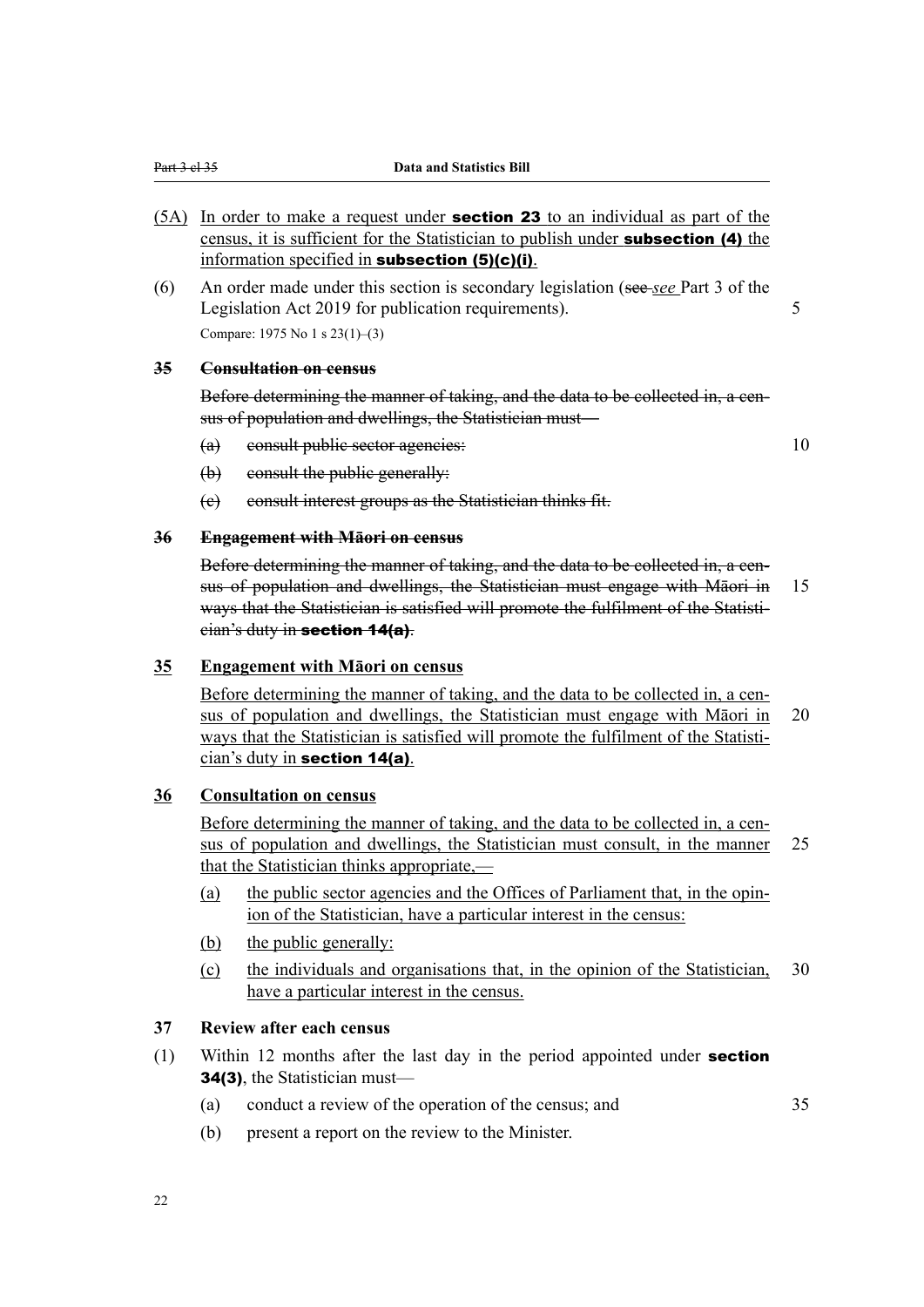<span id="page-34-0"></span>(2) The Statistician must publish the review on an Internet site maintained by or on behalf of Statistics New Zealand.

#### **38 Duty to obtain details regarding request for data in census**

An individual must ensure that they obtain a copy of, or other details of how to access and respond to, a request made by the Statistician under **section 23** as 5 part of the census.

Compare: 1975 No 1 s 25(1)

Subpart 5—Statistical confidentiality

#### **39 Statistician authorised to publish or otherwise disclose certain data**

- (1) The Statistician must take all reasonable steps to ensure that the Statistician 10 does not publish or otherwise disclose data in a form that could reasonably be expected to identify any individual or organisation.
- (2) Despite **subsection (1)**, the Statistician may publish or otherwise disclose—
	- (a) data in a form that may identify an individual or organisation if the pub‐ lication or other disclosure is authorised in writing by the individual to  $15$ whom, or the organisation to which, or organisation to which the data relates:
	- (b) data that is publicly available under any Act or publicly available from other sources if the Statistician is satisfied that, in the circumstances of the case, it would not be unfair or unreasonable to disclose the data: 20
	- (ba) data in a form that may identify an organisation (but that could not reasonably be expected to identify any individual) if the purpose of the publication or other disclosure is to describe characteristics of the population:
	- (c) data about a business entity that the Statistician is satisfied is non-sensi‐ 25 tive, including (but not limited to) the name, address, and contact details of the business entity, its location, its business type or structure, the industry and sector type it belongs to, and indicators of the size of the business, such as the number of employees:
	- (d) details of external trade (other than personal information within the 30 meaning of the Privacy Act 2020), including the value and quantities of commodities, countries traded with, ports and airports of departure and arrival, and modes of transport used:
	- (e) data about locations of individuals, organisations, and things in a form that could not reasonably be expected to identify any individual: 35
	- (f) data for the purposes of a prosecution or a proposed prosecution under this Act.
- (3) No provision in subsection (2) limits or affects any other provision in that subsection.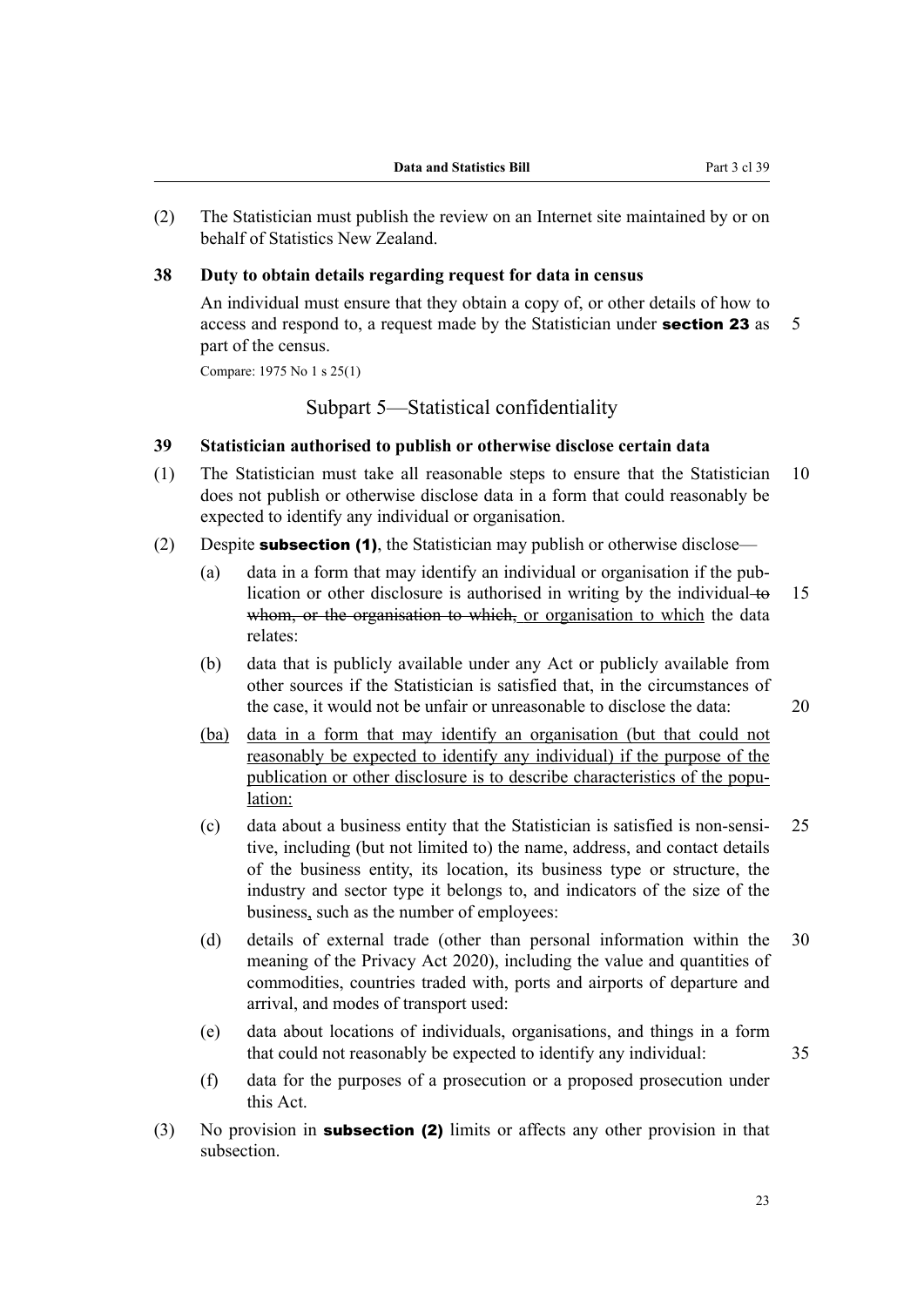- <span id="page-35-0"></span> $(4)$  An authorisation by an organisation for the purpose of **subsection (2)(a)** may be given by a competent officer of the organisation.
- (5) The disclosure of data to a person who has completed a certificate of confiden‐ tiality under **section 42(3)** is not disclosure of data for the purpose of **sub**section (1).  $\qquad \qquad \qquad$  5
- (6) This section—
	- (a) does not limit any other provision of this Act that provides for the Statis‐ tician to publish or otherwise disclose data; and
	- (b) applies despite anything in the Customs and Excise Act 2018, sections 17 to 17M of the Tax Administration Act 1994, or any other Act. 10
- (7) In this section, **business entity** means any person or body of persons (whether corporate or unincorporated) carrying on any undertaking, whether for gain or reward or not.

Compare: 1975 No 1 ss 37(1), (6), 37A

### **40 When Statistician may disclose identifying data to individual, public sector** 15 **agency, or organisation**

- (1) The Statistician may disclose identifying data to an individual, public sector agency, or organisation (**individual, agency, or organisation A**) if—
	- (a) the Statistician collected the data from individual, agency, or organisation A under this Act; or 20
	- (b) the Statistician collected the data from another individual, public sector agency, or organisation but individual, agency, or organisation A is authorised, under a provision contained in any legislation (other than this section), to access the data.
- (2) Before disclosing identifying data as described in **subsection (1)**, the Statisti- 25 cian may modify the data.
- (3) Before disclosing identifying data as described in **subsection (1)(b)**, the Statistician must obtain the agreement of the individual, public sector agency, or organisation that provided the identifying data to the Statistician.
- (4) In this section, **identifying data** means data that identifies any individual or 30 organisation.

#### **41 Disclosure of historical documents data**

- (1) The Statistician may authorise the disclosure of any document or class of documents that the Statistician has, in consultation with the Chief Archivist, classified as a historical document or a class of historical documents. 35
- (1) The Statistician may authorise the disclosure of any data or class of data that the Statistician has, in consultation with the Chief Archivist, classified as his‐ torical data for the purpose of subsection (2).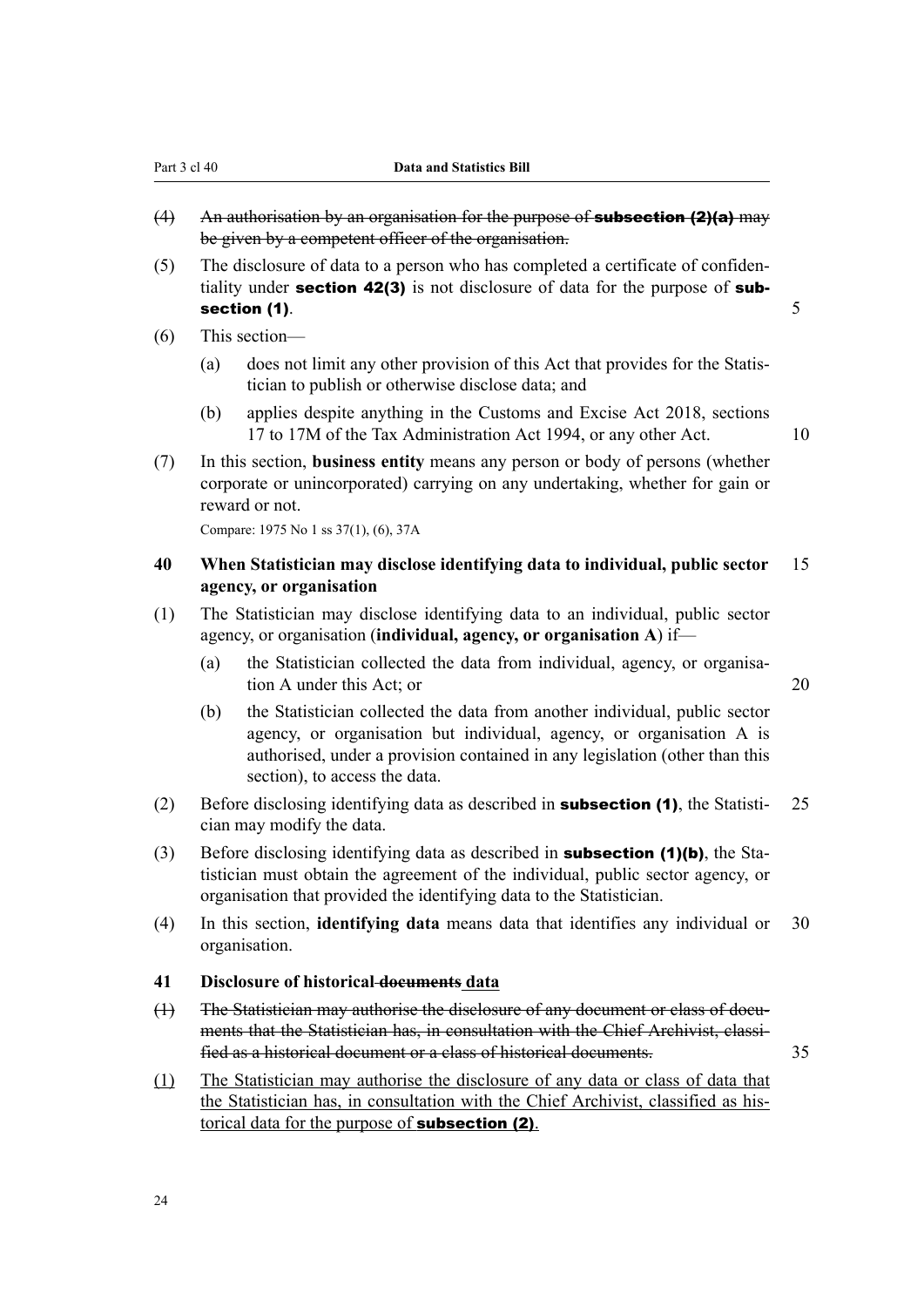- (2) A response to a request made to an individual under **Part 3** is, for the purposes of the Public Records Act 2005,—
	- (a) a restricted access record, until it is classified as a historical document historical data by the Statistician under this section; and
	- (b) an open access record, after it is classified as a historical document his- 5 torical data by the Statistician under this section.

Compare: 1975 No 1 s 37D

### **42 Certificate of confidentiality**

- (1) An employee of Statistics New Zealand, before commencing their duties, must complete a certificate of confidentiality. 10
	-
- (2) An individual seeking to access data held by the Statistician for research, before accessing data under **Part 5** for the first time, must complete a certificate of confidentiality.
- (3) Any of the following individuals must complete a certificate of confidentiality if the Statistician requires the person to do so: 15

- (a) an individual (including an employee of a public sector agency) who is engaged in the collection of data for, or engaged in, the production of official statistics:
- (b) an individual who has access to data provided to the Statistician under this Act: 20
- (c) an individual who is seeking access to data held by Statistics New Zea‐ land for research and has previously completed a certificate of confidentiality under subsection (2).
- (4) **Subsections (2) and (3)** apply whether or not the individual has given a declaration, certificate, or other undertaking of confidentiality in any form under 25 any other Act.
- (5) A certificate must be in a form, and contain the matters, approved by the Statis‐ tician.
- (6) An obligation undertaken in a certificate of confidentiality does not come to an end only because the individual who completed the certificate ceases to — 30
	-
	- (a) hold the employment or contractual position in respect of which they were required to complete the certificate; or
	- (b) undertake the activity in accordance with this Act that they were under‐ taking at the time of completion of the certificate.
- (7) The certificate must be provided to the Statistician or kept in a form acceptable 35 to the Statistician by the individual (or the public sector agency or organisation that employs or appoints, or contracts services from, the individual).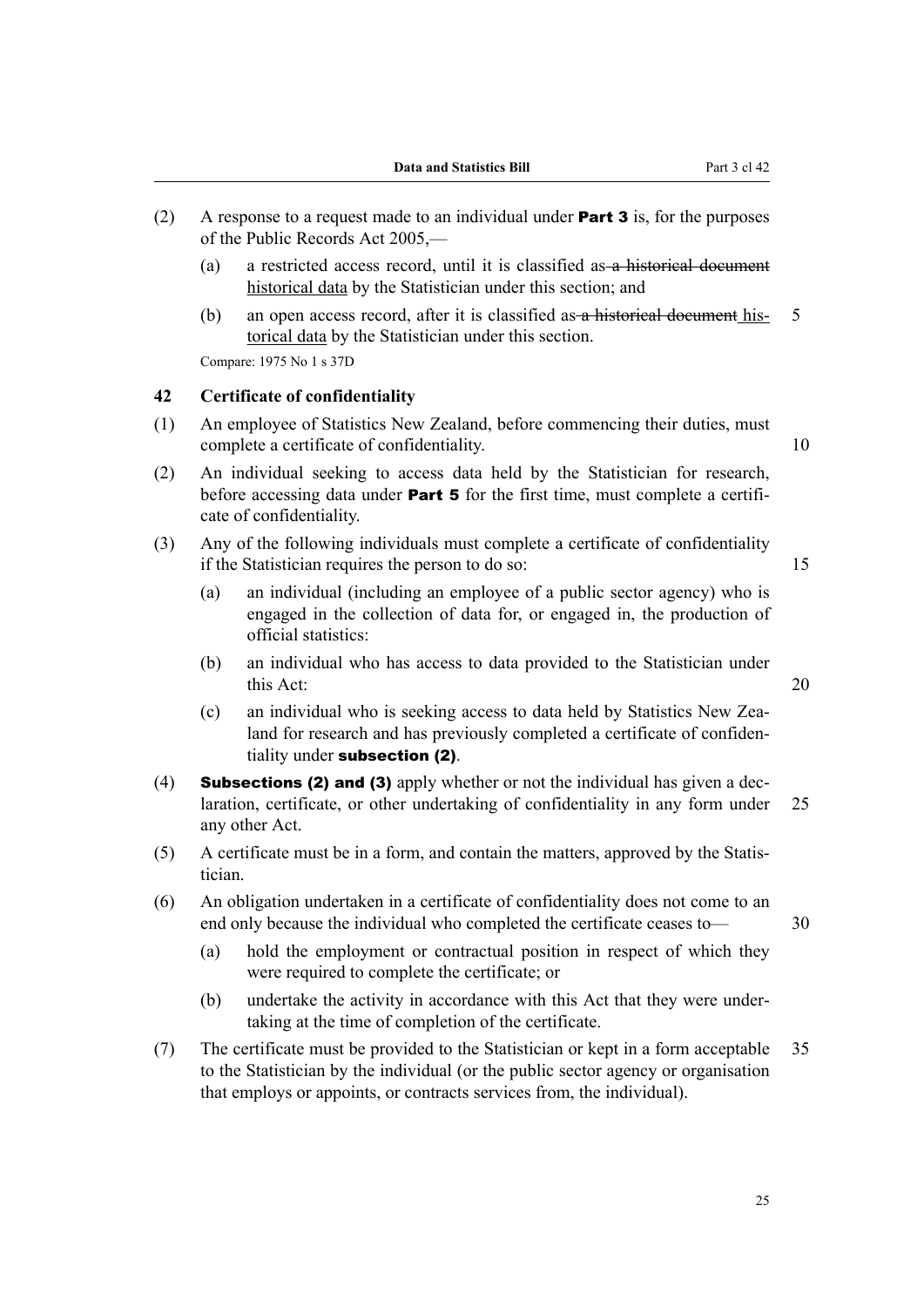# **Part 4**

# **Official statistics**

### **43 Matters on which official statistics may be produced**

Official statistics may be produced on any matter relating to New Zealand including, without limitation, its economic, social, cultural, and environmental 5 situation.

# **44 Minister may direct Statistician to produce or cease production of statistics on matter**

- (1) The Minister may direct the Statistician to produce statistics, or cease to produce statistics, of any kind. 10
- (2) The Statistician must comply with a direction given under subsection (1).
- (3) The Statistician must give public notice of any direction by the Minister. Compare: 1975 No 1 s 15(2)

# **45 Obligations of public sector agencies**

A public sector agency must— 15

- (a) provide information when requested by the Statistician about the produc‐ tion of official statistics by that agency; and
- (b) raise any material concerns with the Statistician regarding the quality, production, or timeliness of—
	- (i) statistics identified in the multi-year data and statistical pro‐ 20 gramme maintained established under section 18; or
	- (ii) statistics notified to the agency from time to time by the Statistician; and
- (c) when requested by the Statistician, advise the Statistician about data it holds that is being, or is proposed to be, used as a source for official sta- 25 tistics; and
- (d) consult the Statistician before making changes to the data it collects, the data or statistical collections it holds, the content of its data or statistical collections, or the manner of collecting or managing data if those changes could affect— 30
	- (i) the data used by the Statistician or any public sector agency for statistical production; or
	- (ii) the statistics produced from data held by the agency; or
	- (iii) data that is made available by the Statistician for research under **Part 5:** and 35
- (e) within a reasonable time after receiving notice in writing from the Statis‐ tician that the Statistician is conducting a review of the production of

26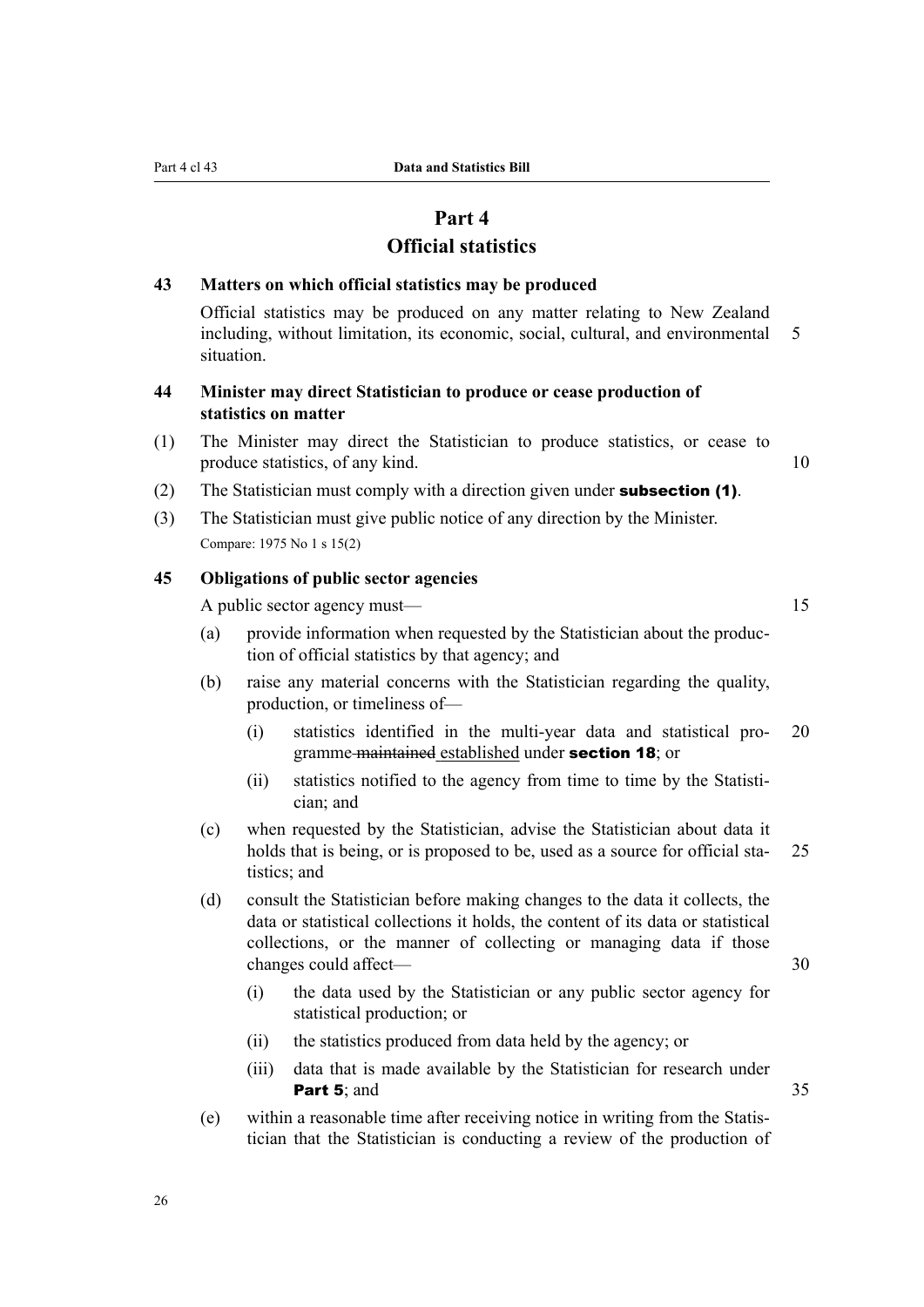official statistics, provide any reasonable facilities that are necessary to facilitate completion of the review; and  $(f)$  when requested by the Statistician, provide information about that agency's compliance with standards issued set under **section 90**. Compare: 1975 No 1 ss  $5(1)$ ,  $7(2)$  5 **46 Statistician may make official statistics available subject to temporary conditions relating to broadcast, publication, or other disclosure** (1) The Statistician may make official statistics available to any person or group of persons subject to either or both of the following temporary conditions: (a) that the statistics not be broadcast, or published, for a period specified by 10 the Statistician; or (b) that for a period specified by the Statistician the statistics not be dis‐ closed to any other person without the permission of the Statistician. (2) The Statistician must provide notice in writing of the conditions to the person or group of persons to whom they apply. 15 (3) The Statistician must publish information about— (a) the persons to whom official statistics have been made available in accordance with this section; and (b) what official statistics have been made available; and (c) the purposes for which the official statistics have been made available; 20 and (d) the conditions imposed under **subsection (1)**. (4) Information required to be published under **subsection (3)** may be published in summary form. *Use of data collected by agreement for research* 25 **47 Use of data provided by individual or organisation as described in** section 22(c)(i) (1) This section applies if data is collected from an individual or organisation as described in **section 22(c)(i)** for research. (2) The data must not be used for the purposes of the production of official statis- 30 tics unless— (a) the Minister approves the use of the data for the production of official statistics; or

- (b) the individual from whom or organisation from which the data was collected authorises the use of the data for the production of official statis-35 tics.
- (3) Despite **subsection (2)**, if the data is collected from an organisation in **sub**section (4), it must not be used for the purposes of the production of official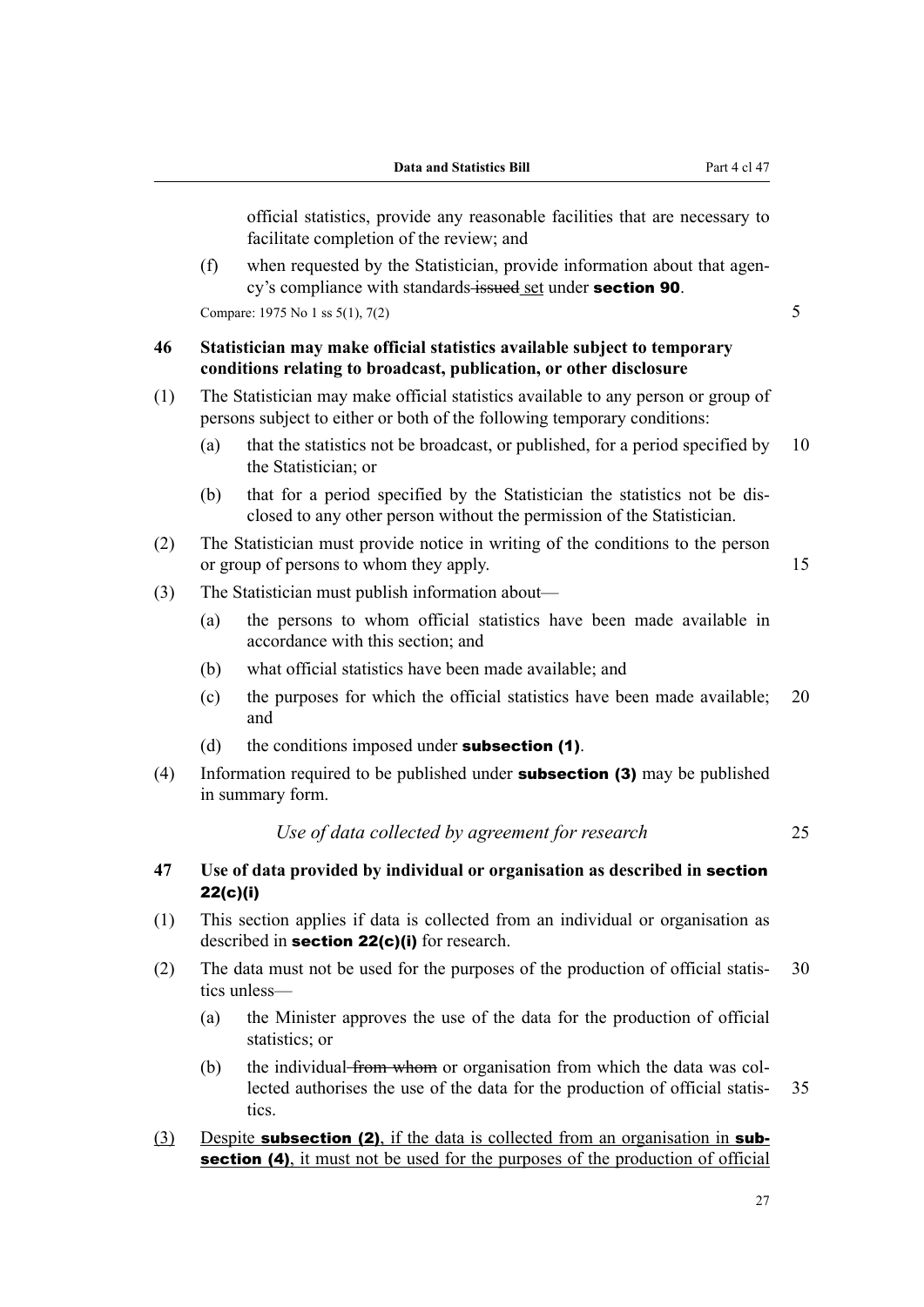statistics unless the organisation authorises the use of the data for the produc‐ tion of official statistics.

- (4) The organisations referred to in **subsection (3)** are—
	- (a) an Office of Parliament:
	- (b) the Office of the Clerk of the House of Representatives: 5
	- (c) the Parliamentary Service.

# **Part 5 Access to data for research**

Subpart 1—Access to data held by Statistics New Zealand

*Authorising access to data for research* 10

#### **48 When Statistician may authorise access to data for research**

- (1) The Statistician may authorise an individual, public sector agency, or organisa‐ tion to access, for research, data that is held by Statistics New Zealand if the Statistician is satisfied that—
	- (a) the proposed research is in the public interest (*see* section 49); and 15
	- (b) the individual, public sector agency, or organisation seeking access to the data is an appropriate researcher (*see* section 50); and
	- (c) the access to the data is subject to appropriate measures to protect the privacy, confidentiality, and security of the data (*see* section 51); and
	- (d) a certificate of confidentiality has been provided to Statistics New Zea‐ 20 land in accordance with **section 42(2)** by,—
		- (i) in the case of an individual, the individual:
		- (ii) in the case of a public sector agency or organisation, each individual seeking access to the data on behalf of the public sector agency or organisation; and 25
	- (e) in the case of an individual or organisation that is an overseas person, the requirements of section 52 have been met.
- (2) The Statistician may impose conditions relating to the following on any access authorised under subsection (1):
	- (a) access to and use of the data: 30
		-

- (b) publication or disclosure of the results of the research.
- (3) The Statistician's decision under this section is subject to any applicable access conditions specified under section 33.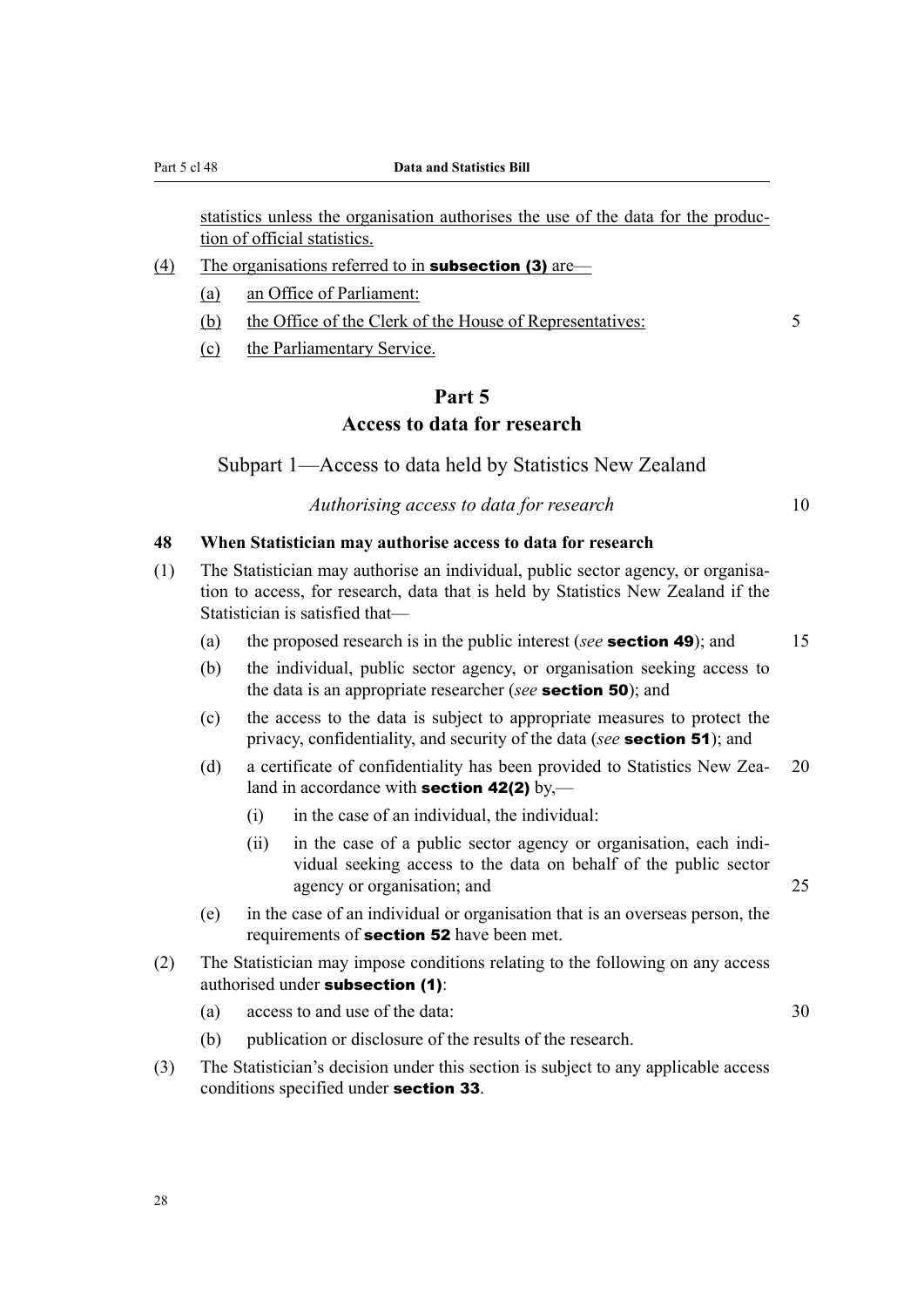# **49 Statistician must be satisfied research is in public interest**

- (1) In determining under **section 48(1)(a)** whether the proposed research is in the public interest, the Statistician may must take into account—
	- (a) the nature and extent of any likely benefit to the public from the pro‐ posed research; and 5
	- (b) the nature and extent of any likely contribution to the economic, social, cultural, and environmental well-being of Māori (including iwi and hapū) from the proposed research; and
	- (c) the nature and extent of any of the following risks arising from the pro‐ posed access:  $10$

- (i) risk of harm to Māori:
- (ii) risk of harm to an individual or organisation:
- (iii) risk to public confidence in the protection of the data.
- (c) the nature and extent of any risk to public confidence in the protection of the data or any risk of harm to any individual or organisation from the 15 proposed access; and
- (d) the method by which the Statistician collected the data under **section**  $22:$  and
- (e) to the extent practicable, information known to the Statistician about—
	- $(i)$  the purpose for which the data was originally collected by the Sta- 20 tistician or the individual, public sector agency, or organisation that provided it to the Statistician; and
	- (ii) any information provided to any individual, public sector agency, or organisation to which the data relates at the time of that original collection about the purposes for which the data might be used; 25 and
- (f) any other matters that the Statistician considers relevant.
- (2) The Statistician may also take into account—
	- (a) the method by which the Statistician collected the data under **section 22**; and  $30$
	- (b) to the extent practicable, information known to the Statistician about—
		- (i) the purpose for which the data was originally collected by the Statistician or the individual, public sector agency, or organisation that provided it to the Statistician; and
		- (ii) any information provided to any individual, public sector agency, 35 or organisation to which the data relates at the time of that original collection about the purposes for which the data might be used; and
	- (c) any other matters that the Statistician considers relevant.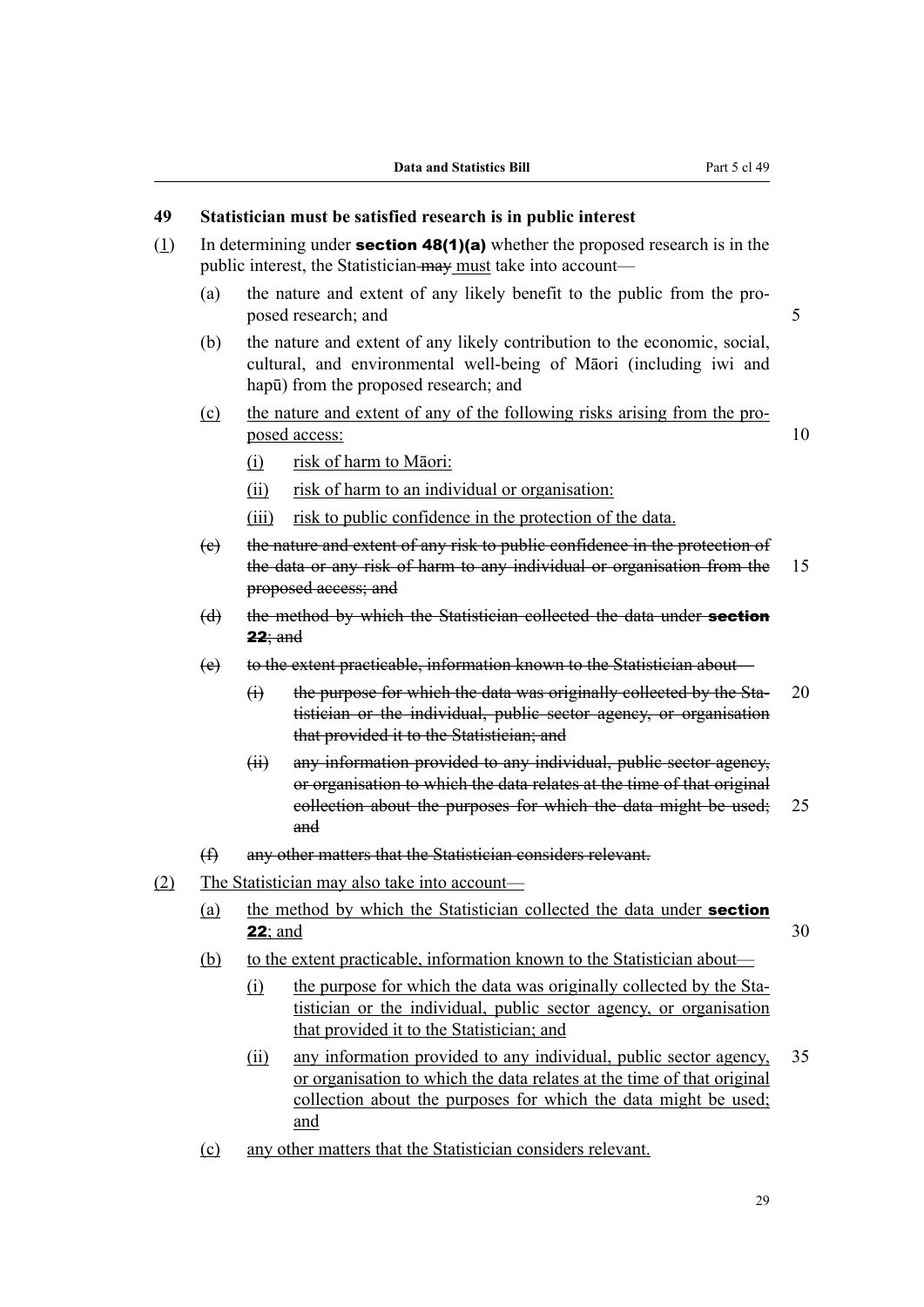# **50 Statistician must be satisfied individual, public sector agency, or organisation seeking access to data is appropriate researcher**

- (1) In determining under **section 48(1)(b)** whether an individual, public sector agency, or organisation seeking access to data for research is an appropriate researcher, the Statistician— 5
	- (a) must take into account whether the individual, public sector agency, or organisation (or, in the case of a public sector agency or organisation, each individual within the agency or organisation whom the Statistician considers to be a relevant individual) has the experience, knowledge, and skills to— 10
		- (i) access and use the data for the proposed research; and
		- (ii) access and use the data in an ethically and culturally appropriate manner; and
		- (iii) protect the privacy, confidentiality, and security of the data; and
	- (b) may, to the extent relevant, take into account any 1 or more of the fol‐ 15 lowing:
		- (i) whether the individual, public sector agency, or organisation will engage with the individual, public sector agency, or organisation that provided the data to the Statistician if it is desirable to do so:
		- (ii) whether the individual, public sector agency, or organisation has 20 appropriate connections to, understanding of, or support from the individuals who are the subject of the data or the communities to which the data relates:
		- (iii) whether the individual, public sector agency, or organisation will share the results of the research with the individuals who are the 25 subject of the data or the communities to which the data relates.
- (2) In taking into account whether a public sector agency or an organisation has the experience, knowledge, and skills described in **subsection (1)(a)(i) to (iii)**, the Statistician may take into account any 1 or more of the following:
	- (a) whether 1 or more individuals seeking access to the data on behalf of the 30 agency or organisation individually have the experience, knowledge, and skills:
	- (b) whether 1 or more individuals seeking access to the data on behalf of the agency or organisation together have the experience, knowledge, and skills: 35
	- (c) any other matters that the Statistician considers relevant.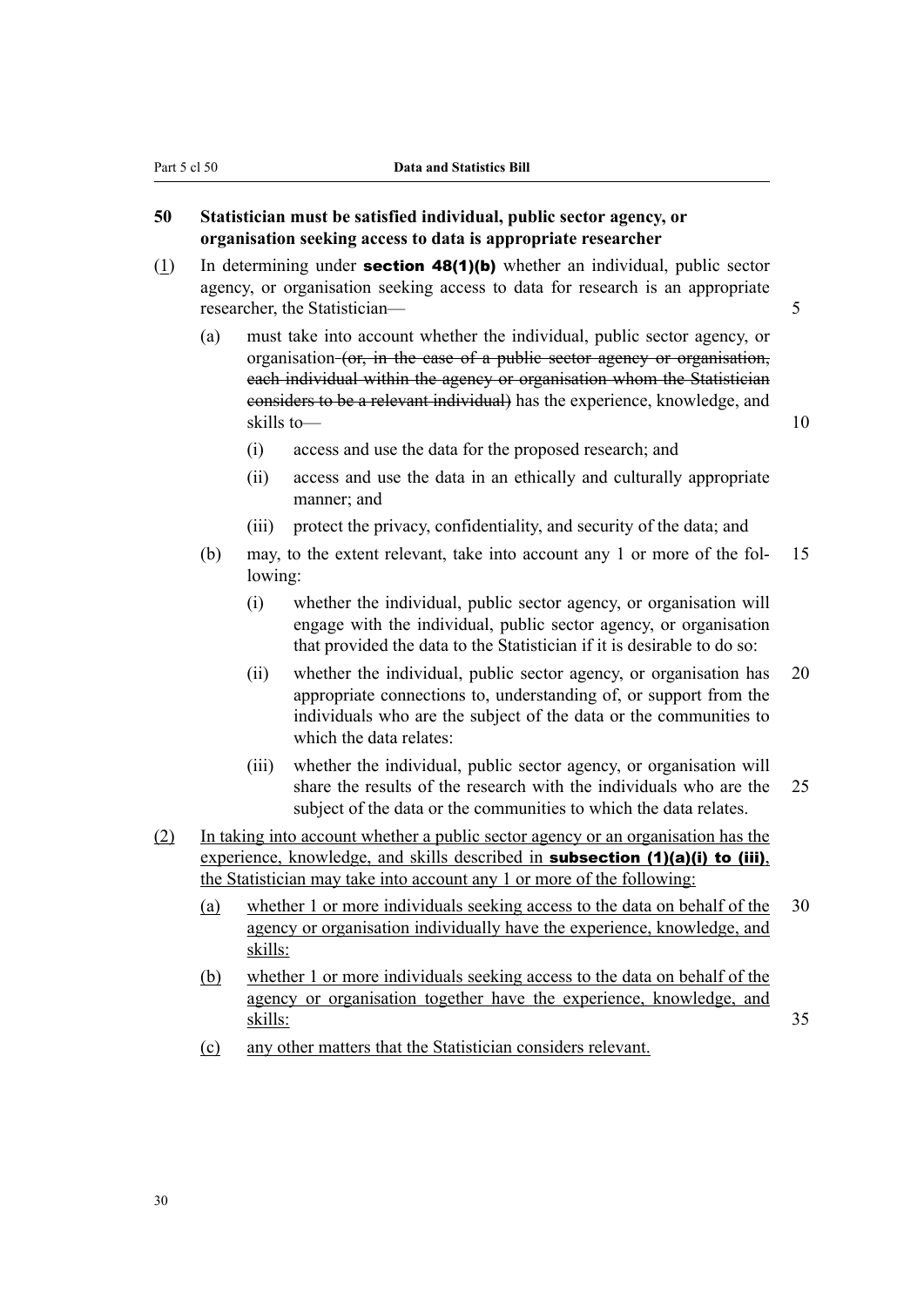# **51 Statistician must be satisfied access to data is subject to appropriate measures to protect privacy, confidentiality, and security of data**

In determining under **section 48(1)(c)** whether access to the data is subject to appropriate measures to protect the privacy, confidentiality, and security of the data, the Statistician must take into account—

- (a) the nature of the data and the form in which it is being accessed, including—
	- (i) the sensitivity (including cultural sensitivity) of the data; and
	- (ii) the likelihood and potential impact of any individual or organisation being identified from the data; and 10

- (b) the likelihood and potential impact of any individual or organisation being identified from the data in light of the other data that may be available to the individual, public sector agency, or organisation accessing the data; and
- (c) the extent to which the data will be modified by Statistics New Zealand 15 before access is authorised to reduce the risk of any individual or organisation being identified from the data; and
- (d) the manner in which the data will be accessed, stored, and used, including—
	- (i) the location where the data will be accessed, stored, and used; and 20
	- (ii) the security and technical safeguards that the individual, public sector agency, or organisation seeking to access the data has in place to ensure that the data remains secure and not subject to unauthorised access; and
	- (iii) the means by which the individual, public sector agency, or organ- $25$ isation seeking to access the data will ensure that the data is used in a an ethically and culturally appropriate and ethical manner and protected from inappropriate use.

# **52 Additional consideration if overseas person seeking access to data**

- (1) If an individual or organisation seeking to access data is an overseas person, 30 the Statistician must consider whether the overseas person is required to protect the data in a way that, overall, provides comparable safeguards to those in this Act, taking into account—
	- (a) the laws that apply in the relevant jurisdiction; and
	- (b) the relationship between Statistics New Zealand and the overseas per‐ 35 son; and
	- (c) any means available to the Statistician to ensure that the overseas person complies with any conditions imposed under section 48(2).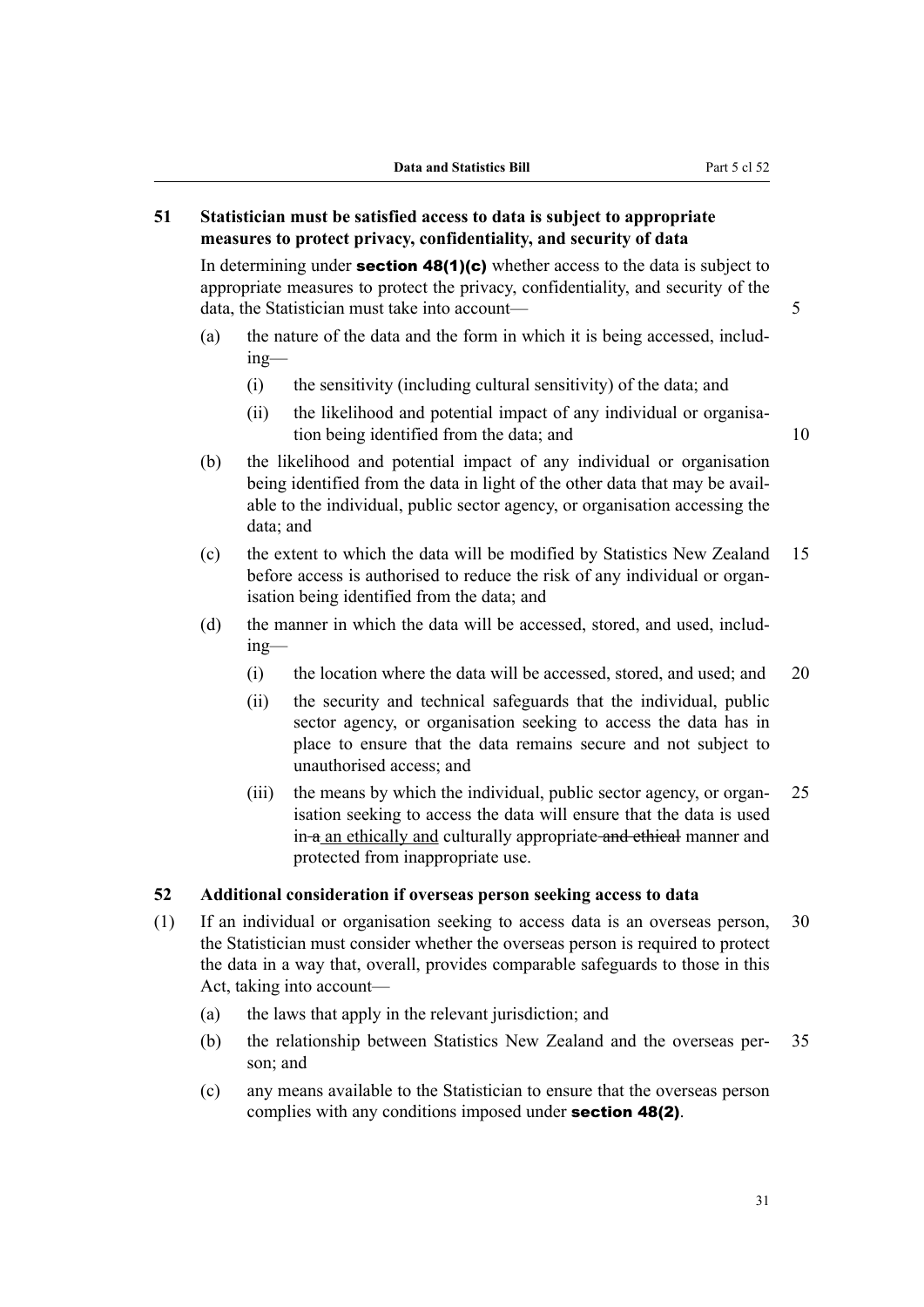- (2) For the purpose of **subsection (1)(b) and (c)**, the Statistician may take into account any agreement entered into between the overseas person and the Statis‐ tician or any other individual, public sector agency, or organisation.
- $(3)$  In this Act,—
	- (a) an individual is an **overseas person** if the individual is not present in 5 New Zealand:
	- (b) an organisation is an **overseas person** if—
		- (i) the organisation is incorporated outside New Zealand; or
		- (ii) the organisation has its head office or principal place of business outside New Zealand; or 10
		- (iii) individuals will access data on behalf of the organisation from outside New Zealand.

# **53 Statistician must publish information about access to data under this subpart**

- (1) The Statistician must publish information about— 15
	- (a) who is accessing data held by Statistics New Zealand in accordance with this subpart; and
	- (b) what data is being accessed; and
	- (c) the purposes for which the data is being accessed; and
	- (d) how the data is being accessed (including any access conditions agreed 20 under section 33); and
	- (e) any characteristics of the data being accessed or limitations that may affect the quality of any research using the data.
- (2) Information required to be published under **subsection (1)** may be published in summary form. 25

# *Researcher obligations*

#### **54 Researcher obligations in relation to data accessed for research**

- (1) An individual, public sector agency, or organisation that is authorised to access data under **section 48** (and, in the case of a public sector agency or an organisation, each individual within the agency or organisation who has completed a 30 certificate of confidentiality under section 42) must—
	- (a) access and use the data only for the research for which access is author‐ ised under **section 48(1)**; and
	- (b) comply with any conditions imposed by the Statistician under **section 48(2)**; and 35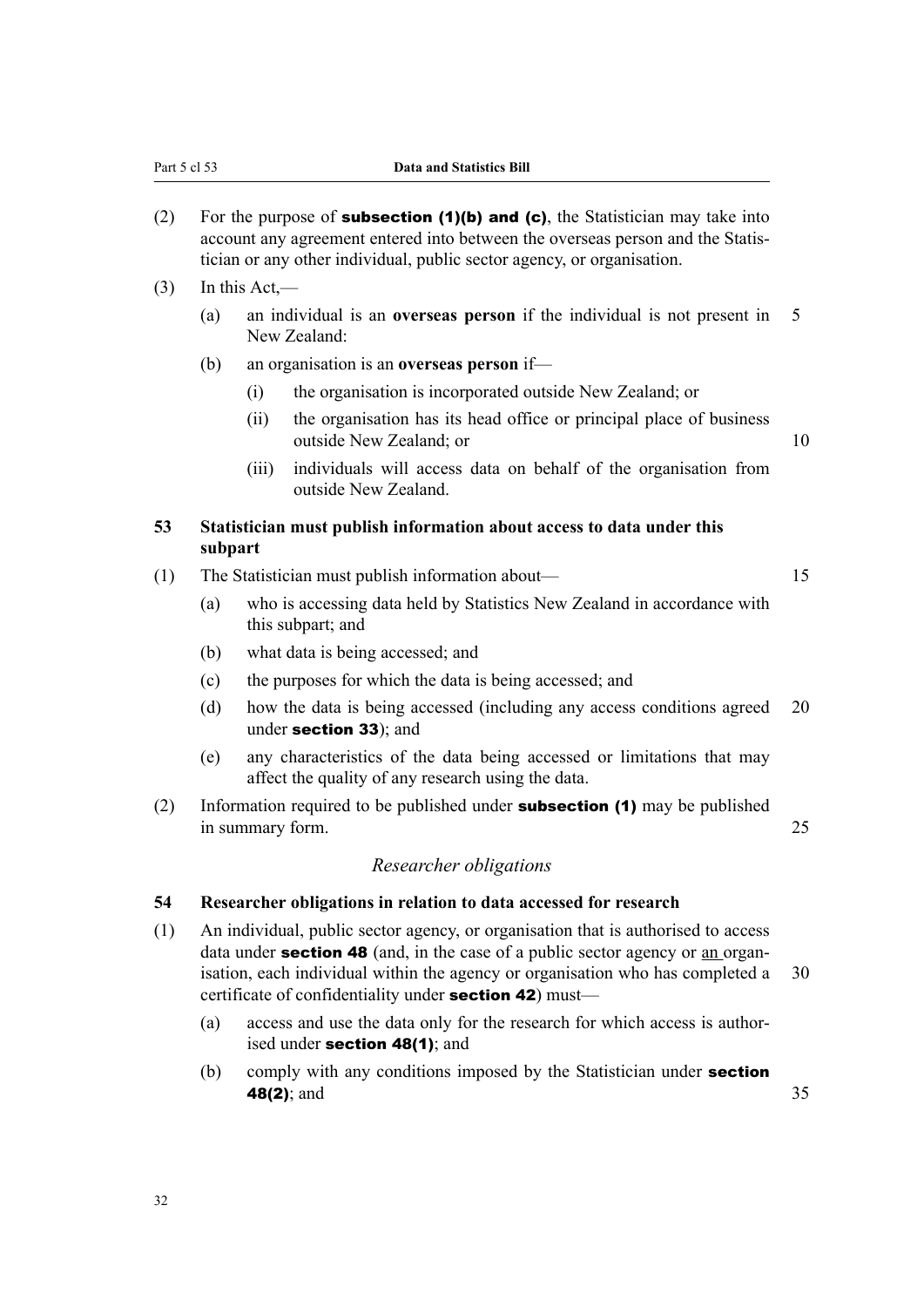- (c) take all reasonable steps to ensure that any data published or otherwise disclosed is in a form that could not reasonably be expected to identify any individual or organisation; and
- (c) take all reasonable steps to ensure that they do not publish or otherwise disclose data in a form that could reasonably be expected to identify any 5 individual or organisation; and
- (d) publish or otherwise disclose the results of their research and their methodologies.

 $(2)$  **Subsection (1)(c)** does not apply if—

- (a) the individual, or, as the case may be, a competent officer of the organ-  $10$ isation has authorised in writing to that publication or other disclosure; or
- (b) the Statistician agrees to the publication or disclosure of data and the publication or disclosure of data is of a type described in **section**  $39(2)(b)$  to (e). 15
- (2) Despite **subsection (1)(c)**, the individual, public sector agency, or organisation (as applicable) may publish or otherwise disclose—
	- (a) data in a form that may identify an individual or organisation if the pub‐ lication or other disclosure is authorised in writing by the individual or the organisation to which the data relates: 20
	- (b) data of a type described in **section 39(2)(b) to (e)** if the Statistician authorises the publication or disclosure.
- (3) The publication of results and methodologies under **subsection (1)(d)** may be in summary form.
- (4) Nothing in subsection  $(1)(d)$  requires— 25
	- (a) a public sector agency to disclose data if a request for that data could be refused under section 18 of the Official Information Act 1982 (other than for the reason set out in section 18(d) of that Act); or
	- (b) disclosing the data would be contrary to any legislation.

Subpart 2—Access to data held by other public sector agencies 30

# **55 Statistician may determine that certain public sector agencies may authorise access to data for research in accordance with this Part**

- (1) This section applies to a public sector agency of a type described in **section** 7(a) to (e).
- (2) The Statistician may, if requested by the chief executive of the public sector 35 agency, determine that the chief executive may authorise access, for research, to data held by the public sector agency in accordance with section 56.
- (3) A determination under **subsection (2)** may specify the manner in which the chief executive must notify any person seeking to access data of the chief exec-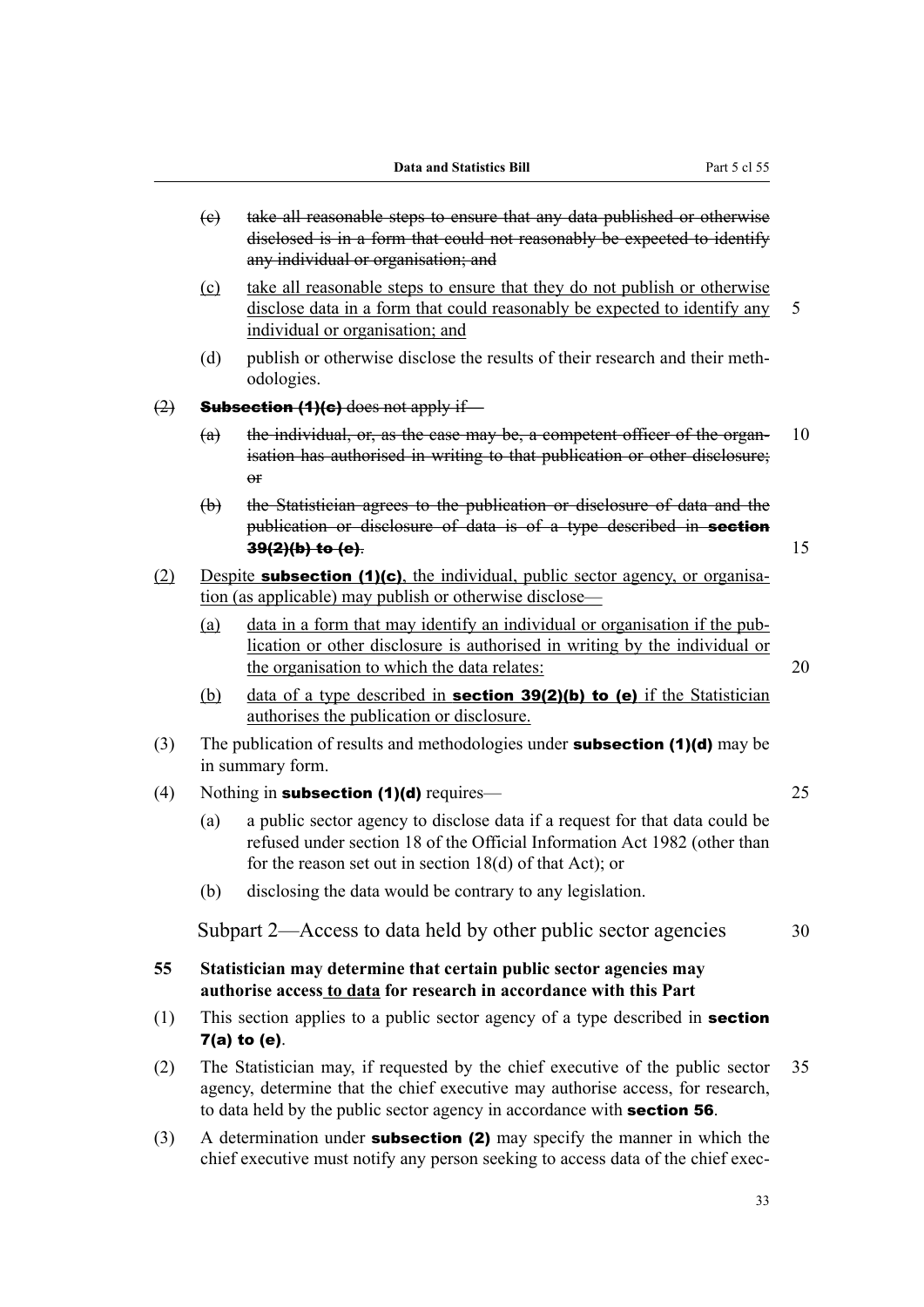utive's intention to authorise access under this Part in accordance with **section** 56.

- (4) A determination made under this section is secondary legislation (*see* Part 3 of the Legislation Act 2019 for publication requirements).
- (5) In this section and section 56, **chief executive** means,— 5
	- (a) in relation to a public service agency as defined in section 10(a) of the Public Service Act 2020, a public service chief executive as defined in section 5 of that Act:
	- (b) in relation to the New Zealand Police, the Commissioner of Police appointed under section 12 of the Policing Act 2008: 10

- (c) in relation to the New Zealand Defence Force, the Chief of Defence Force:
- (d) in relation to a statutory entity named in Schedule 1 of the Crown Entities Act 2004, its board (as defined in section 10 of that Act):
- (e) in relation to the Reserve Bank, the Governor (as defined in section 5(1) 15 of the Reserve Bank Act 2021).

#### **56 Effect of determination under** section 55

- (1) The chief executive of the public sector agency to which a determination under section 55 applies-
	- (a) may authorise access for research- $\frac{1}{2}$  purposes to data held by the public 20 sector agency in accordance with this section; and
	- (b) must, if intending to authorise an individual, public sector agency, or organisation, or another public sector agency to access data in accordance with this section, notify that individual, public sector agency, or organisation, or public sector agency of their intention to do so in 25 accordance with any requirements specified in the determination.
- (2) The following sections apply to the chief executive and any individual, public sector agency, or organisation that is authorised to access data by the chief executive following notification in accordance with **subsection (1)(b)** as if all references to the Statistician were references to the chief executive and all 30 references to Statistics New Zealand were to the public sector agency to which the determination under **section 55** applies:
	- (a) section 39(2)(b) to (e) (relating to the types of data the individual, public sector agency, or organisation may publish or otherwise disclose under section  $54(2)(b)$ :  $35$
	- (b) sections  $48(1)$  and  $(2)$  and  $49$  to 52 (relating to when the chief executive may authorise access to data for research):
	- (c) section 42(2), (5), and (7) (relating to certificates of confidentiality):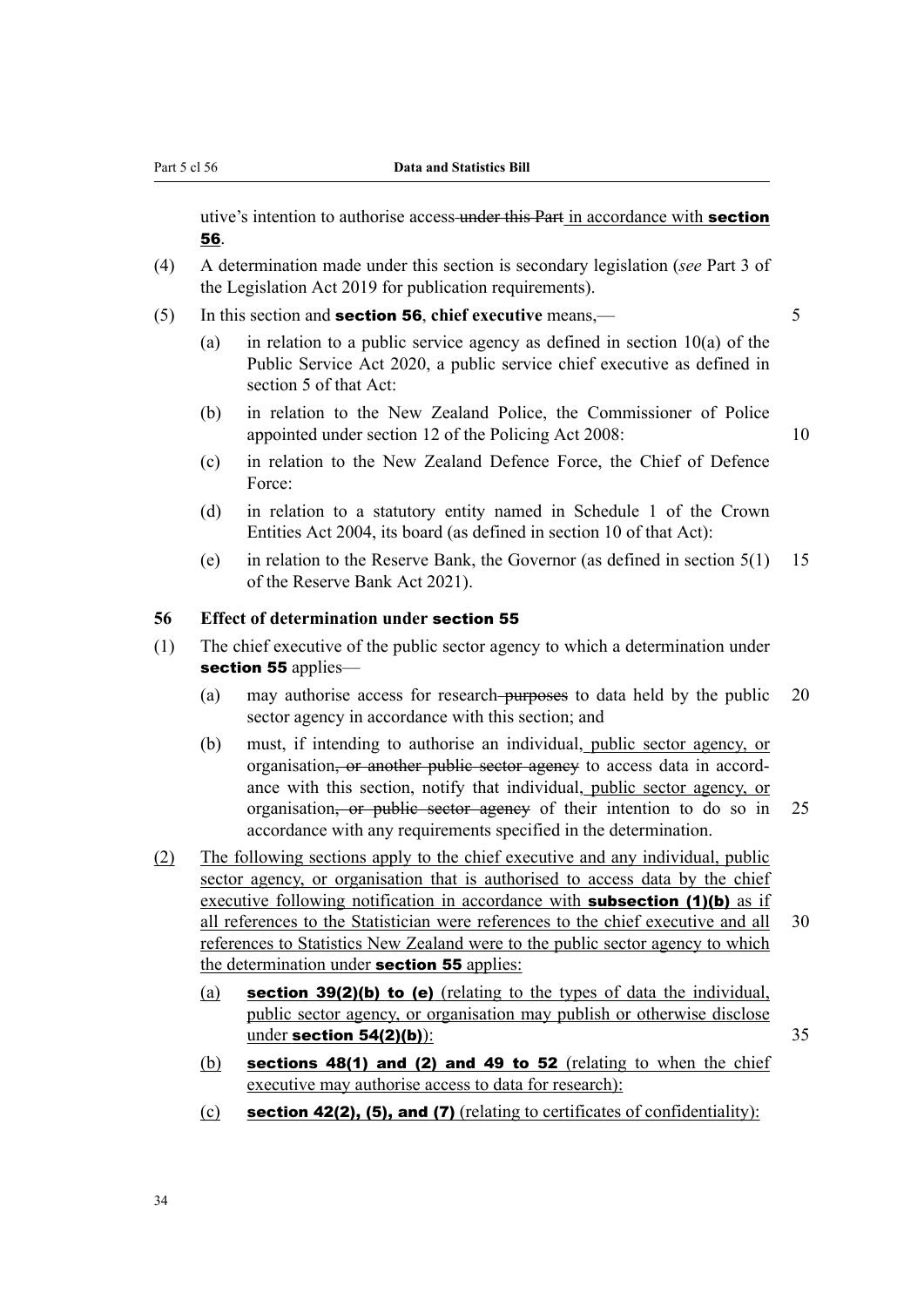- (d) section 54 (relating to researcher obligations in relation to data accessed for research):
- (e) section 94A (relating to authorisation by an organisation).
- $(2)$  Sections 48(1) and (2) and 49 to 52 apply to the chief executive of the public sector agency to which the determination applies with the following 5 modifications:
	- (a) all references to the Statistician must be read as references to the chief executive of the public sector agency to which the determination applies; and
	- (b) all references to Statistics New Zealand must be read as references to the 10 public sector agency to which the determination applies.
- (3) The following sections (as modified by **subsection (4)**) apply to an individual, organisation, or public sector agency that is authorised to access data by the chief executive of the public sector agency to which the determination applies following notification in accordance with **subsection (1)(b)** of the 15 chief executive's intention to authorise access in accordance with this section:
	- (a) section 42(2), (5), and (7) (relating to certificates of confidentiality):
	- $(b)$  section 54(1), (2)(a), (3), and (4) (relating to researcher obligations in relation to data accessed for research).
- (4) The sections listed in **subsection (3)(a) and (b)** must be read as if all refer- 20 ences to the Statistician were references to the chief executive of the public sector agency to which the determination applies.
- (5) The chief executive of the public sector agency to which the determination applies must publish information about—
	- (a) who is accessing the data held by the public sector agency for research 25 in accordance with this section; and
	- (b) what data is being accessed; and
	- (c) the purposes for which the data is being accessed; and
	- (d) how the data is being accessed; and
	- (e) any characteristics of the data being accessed or limitations that may 30 affect the quality of any research using the data.
- (6) Information required to be published under **subsection (5)** may be published in summary form.
- (7) Nothing in this section limits or affects a provision contained in any legislation  $that$   $-$  35
	- (a) authorises or requires data to be made available; or
	- (b) imposes a prohibition or restriction on the availability of data; or
	- (c) otherwise regulates the manner in which data may be obtained from or made available by the public sector agency.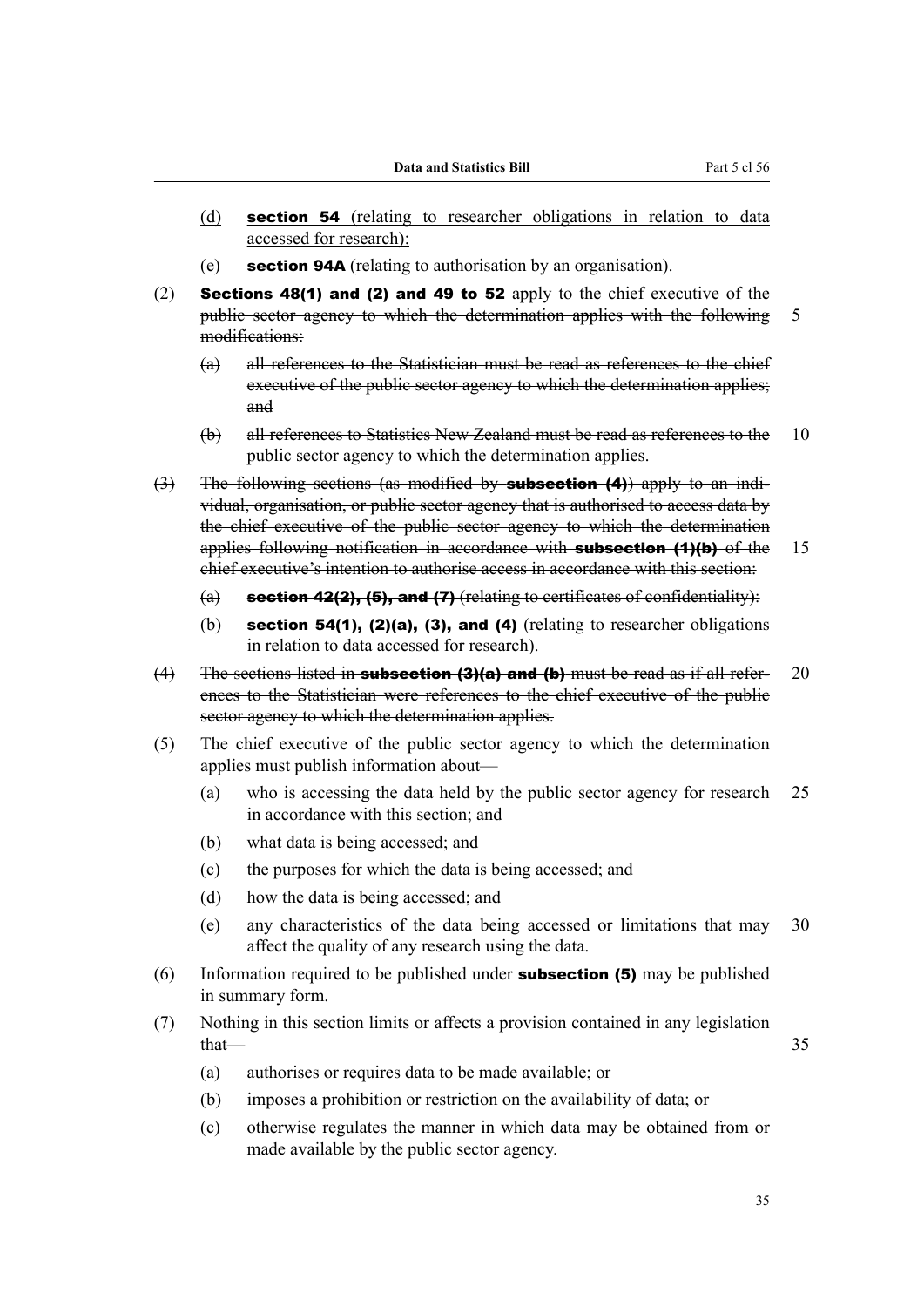# **Part 6 Offences and enforcement**

Subpart 1—Power of entry and inspection

#### **57 Power of entry and inspection**

- (1) For the purpose of obtaining any data that the Statistician considers necessary 5 or desirable to enable the Statistician to produce official statistics, the Statisti‐ cian, or any employee of Statistics New Zealand authorised in writing for the purpose of this section by the Statistician (an **authorised employee**), may—
	- (a) enter any place of business (other than a private dwelling or marae), and may inspect any part of the premises, any goods that are being stored or 10 offered for sale, and any relevant records; and
	- (b) require any person who by reason of that person's role relating to the business has custody of or access to any relevant records to produce for inspection, or facilitate the inspection of, the relevant records within any reasonable period that may be specified by the Statistician or authorised 15 employee.
- (2) The Statistician or authorised employee may exercise the powers under subsection (1) only if-
	- (a) the occupier of the place, or, as the case may be, the person referred to in subsection (1)(b), consents; or 20
	- (b) the Statistician or authorised employee obtains a warrant under **section** 58.
- (3) The provisions of subparts 1, 2, 4, 5, 7, and 10 of Part 4 of the Search and Sur‐ veillance Act 2012 (except for sections 118 and 119) apply to the exercise of the power of entry and inspection under this section. 25
- (4) In this section,—

**business** means any undertaking whether carried on for gain or reward or not, but does not include a public sector agency, an Office of Parliament, the Office of the Clerk of the House of Representatives, or the Parliamentary Service

**relevant records**, in relation to a business, means accounts or records or other 30 business information of the business.

Compare: 1975 No 1 s 35(1), (2)

# **58 Search warrant**

 $(1)$  An issuing officer may, on an application made as specified in **subsection** (2), issue a search warrant in relation to a place of business or enterprise (other 35 than a private dwelling or marae), if the issuing officer is satisfied that there are reasonable grounds for believing that it is necessary or desirable for the purpose of enabling the Statistician to produce official statistics, to exercise,—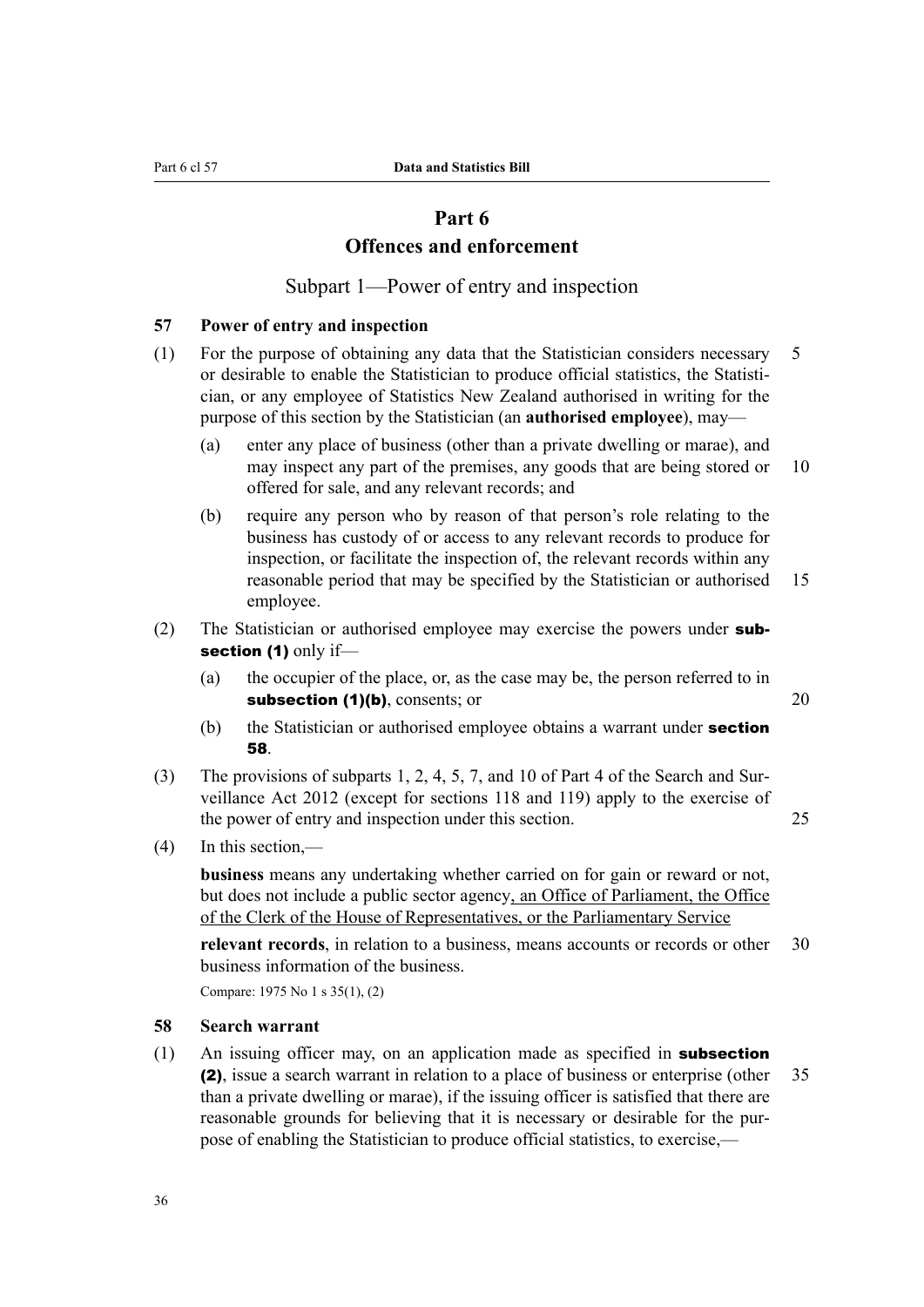- (a) in relation to any place of business or enterprise, any of the powers in section 57(1)(a); or
- (b) in relation to any person, any of the powers in **section 57(1)(b)**.
- (2) The application referred to in **subsection (1)**
	- (a) may be made only by the Statistician or an authorised employee (as 5 defined in section 57); and
	- (b) must be made in the manner provided by subpart 3 of Part 4 of the Search and Surveillance Act 2012.

Compare: 1975 No 1 s 35(3), (4)

# **59 Data obtained using power of entry treated as data obtained under Act** 10

Data obtained using the powers in **section 57** (including under a search warrant issued under **section 58**) must be treated for all purposes under this Act and any other legislation as data provided to the Statistician under this Act.

Subpart 2—Compliance notices and offences

#### *Compliance notices* 15

### **60 Interpretation**

In sections 61 to 67, **authorised person** means—

- (a) the Statistician; or
- (b) the chief executive (as defined in section 55(5)) of a public sector agency in respect of which a notice has been given under **section 55**. 20

#### **61 Power to issue compliance notice**

An authorised person may issue a compliance notice to a person—

- (a) requiring the person to cease doing something being done by the person, or to cause something being done on behalf of that person to cease, if the authorised person has reasonable grounds to believe that the thing being 25 done contravenes Part 5; or
- (b) prohibiting the person from doing something, or from causing something to be done on behalf of that person, if the authorised person has reasonable grounds to believe the thing to be done is likely to contravene **Part 5**; or  $30$
- (c) requiring the person to do something that the authorised person has reasonable grounds to believe is necessary to ensure that the person complies with Part 5.

# **62 Content**

A compliance notice must state— 35

(a) the name of the person to whom it is issued; and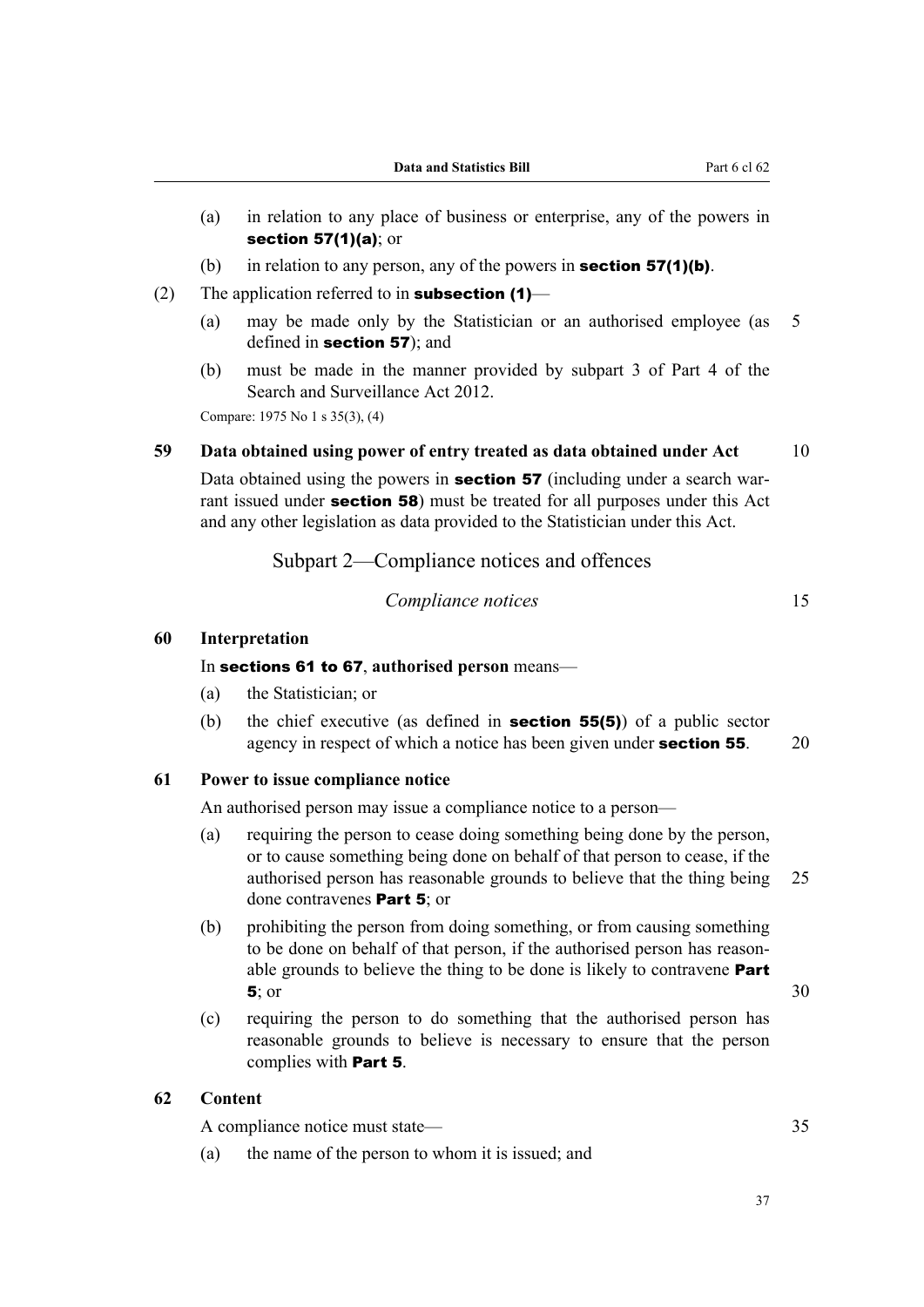#### Part 6 cl 63 **Data and Statistics Bill**

- (b) the reasons why the authorised person issued it; and
- (c) the requirement or prohibition in **section 61** imposed by the authorised person; and
- (d) one of the following:
	- (i) for a requirement, the period within which the action must be 5 taken or must cease, being a reasonable period within which to take the action required or to cease the action; or
	- $(ii)$  for a prohibition, the time and date, if any, from which the prohibition is to take effect; and
- (e) the conditions, if any, imposed by the authorised person; and 10
- (f) the consequences of not complying with the notice; and
- (g) the right of review in **section 66**; and
- (h) the name and address of the public sector agency whose chief executive issued the notice.

# **63 Service of compliance notice** 15

- (1) The authorised person must ensure that the compliance notice is served on the person to whom it is issued.
- (2) Section 73(1), (2), and (3)(a) applies with all necessary modifications to the service of a compliance notice as if it were an infringement notice.
- (3) Unless the contrary is shown, a compliance notice sent to a valid electronic 20 address is to be treated as having been served at the time the electronic communication first enters an information system that is outside the control of the public sector agency on behalf of which the compliance notice is issued.

### **64 Compliance**

- (1) The person to whom a compliance notice is issued must— 25
	- (a) comply with the notice; and
	- (b) do so within the period stated in the notice, if a period is stated; and
	- (c) pay all the costs and expenses of complying with the notice, unless the notice states otherwise.
- (2) This section is subject to the right of review in **section 66**.  $30$

#### **65 Authorised person may amend or cancel compliance notice**

- (1) A compliance notice may be amended or cancelled at any time by the author‐ ised person who issued it.
- (2) The power in subsection  $(1)$  is subject to any decision under section 66.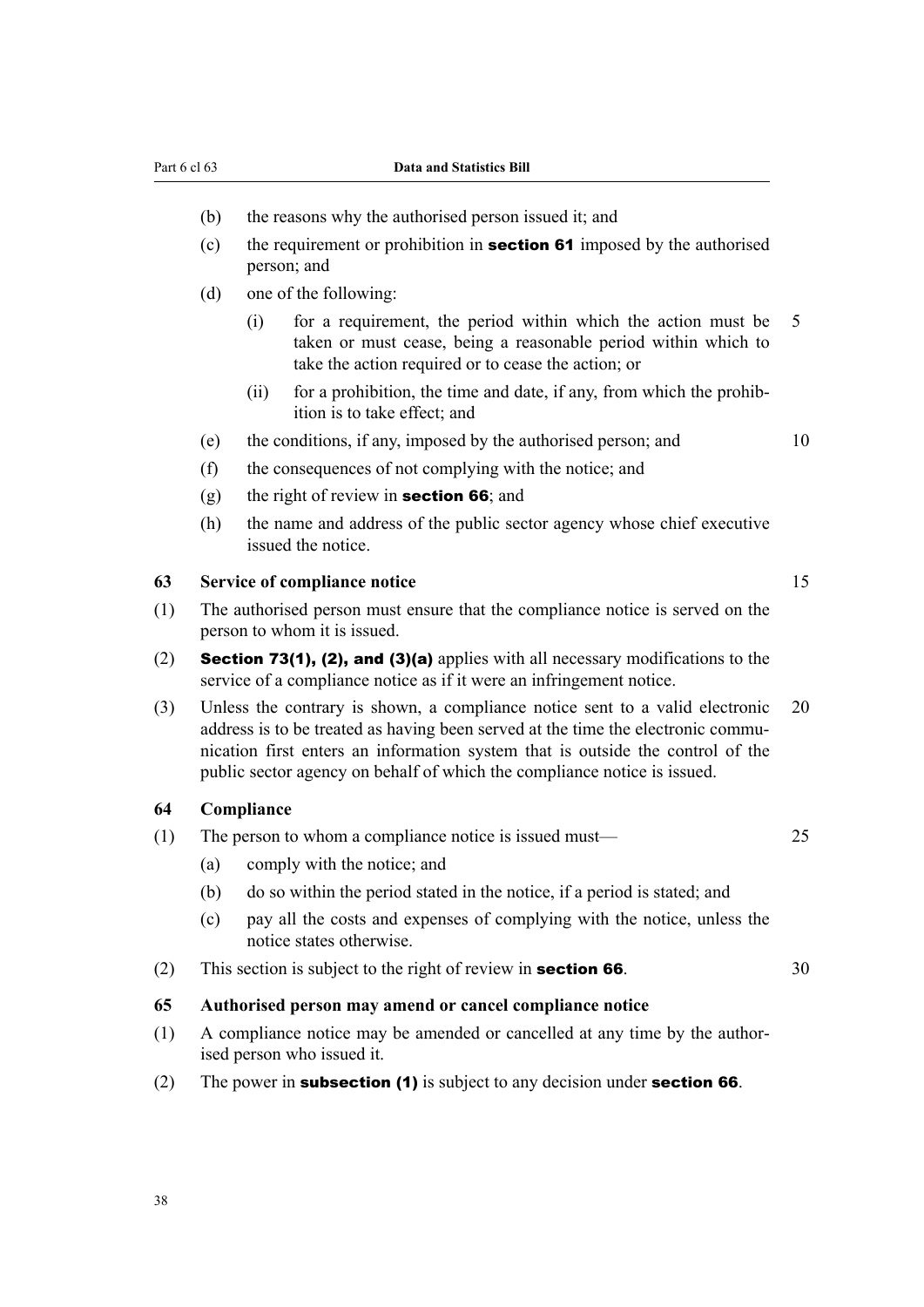## **66 Review of compliance notice**

- (1) A person to whom a compliance notice is issued may apply to the authorised person who issued it for a review of the notice.
- (2) The application must state—
	- (a) the reasons why the applicant thinks the notice should be reviewed; and 5
	- (b) the outcome the applicant is seeking.
- (3) The compliance notice remains in force until the decision on the review is notified to the applicant under section 67.

#### **67 How review must be conducted**

- (1) The authorised person who issued the compliance notice must ensure that the 10 review applied for under section 66 is conducted by a person (the **reviewer**) who was not involved in issuing the compliance notice concerned.
- (2) The reviewer must review the compliance notice on the papers within 20 work‐ ing days after the date on which the application for review was lodged.
- (3) The reviewer may— 15
	- (a) confirm or vary the compliance notice; or
	- (b) cancel the compliance notice; or
	- (c) cancel the compliance notice and substitute another compliance notice that the reviewer considers appropriate.
- (4) The reviewer must give the applicant written notice of the reviewer's decision. 20

# *Procedure for infringement offences*

### **68 Interpretation**

#### In sections 69 to 73,—

#### **authorised person** means—

- (a) the Statistician; or 25
- (b) the chief executive of a public sector agency that is authorised under section 25 to request data on behalf of the Statistician.

### **69 Infringement offences**

- (1) A person who is alleged to have committed an infringement offence may—
	- (a) be proceeded against by the filing of a charging document under section 30 14 of the Criminal Procedure Act 2011; or
	- (b) be issued with an infringement notice under **section 70**.
- (2) Proceedings commenced in the way described in **subsection (1)(a)** do not require the leave of a District Court Judge or Registrar under section 21(1)(a) of the Summary Proceedings Act 1957. 35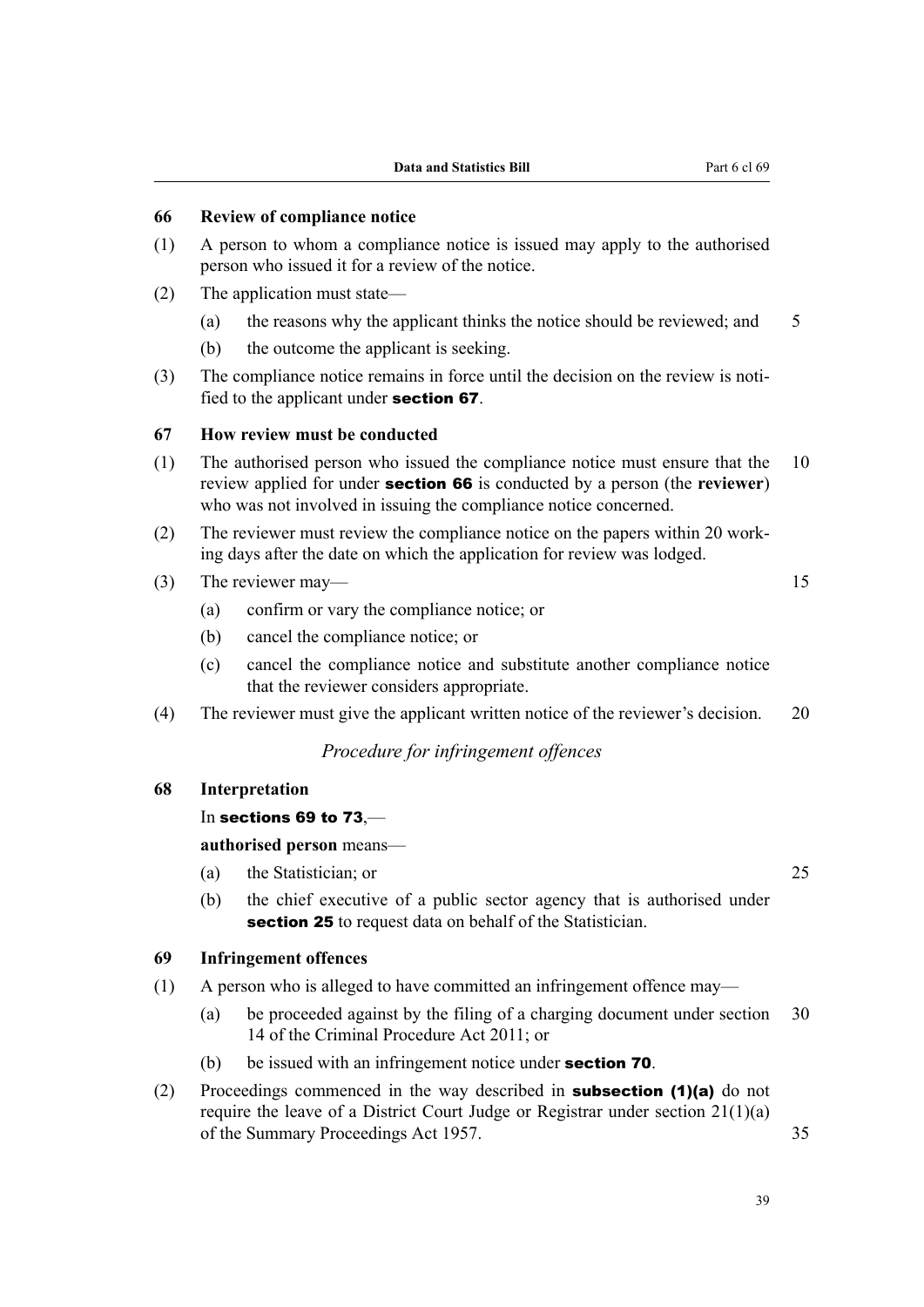(3) *See* section 21 of the Summary Proceedings Act 1957 for the procedure that applies if an infringement notice is issued.

### **70 When infringement notice may be issued**

An authorised person may issue an infringement notice to a person if the authorised person believes on reasonable grounds that the person is commit- 5 ting, or has committed, an infringement offence.

### **71 Revocation of infringement notice before payment made**

- (1) An authorised person may revoke an infringement notice before—
	- (a) the infringement fee is paid; or
	- (b) an order for payment of a fine is made or deemed to be made by a court 10 under section 21 of the Summary Proceedings Act 1957.
- (2) The authorised person must take reasonable steps to ensure that the person to whom the notice was issued is made aware of the revocation of the notice.
- (3) The revocation of an infringement notice before the infringement fee is paid is not a bar to any further action as described in **section 69(1)(a) or (b)** against 15 the person to whom the notice was issued in respect of the same matter.

# **72 What infringement notice must contain**

An infringement notice must be in the form prescribed in the regulations and must contain the following particulars:

- (a) details of the alleged infringement offence that fairly inform a person of 20 the time, place, and nature of the alleged offence:
- (b) the amount of the infringement fee:
- (c) the name and address of the agency whose chief executive issued the notice:
- (d) how the infringement fee may be paid: 25

- (e) the time within which the infringement fee must be paid:
- (f) a summary of the provisions of section  $21(10)$  of the Summary Proceedings Act 1957:
- (g) a statement that the person served with the notice has a right to request a hearing: 30
- (h) a statement of what will happen if the person served with the notice neither pays the infringement fee nor requests a hearing:
- (i) any other matters prescribed in the regulations.

### **73 How infringement notice may be served**

(1) An infringement notice may be served on the person who the authorised person 35 believes is committing or has committed the infringement offence by—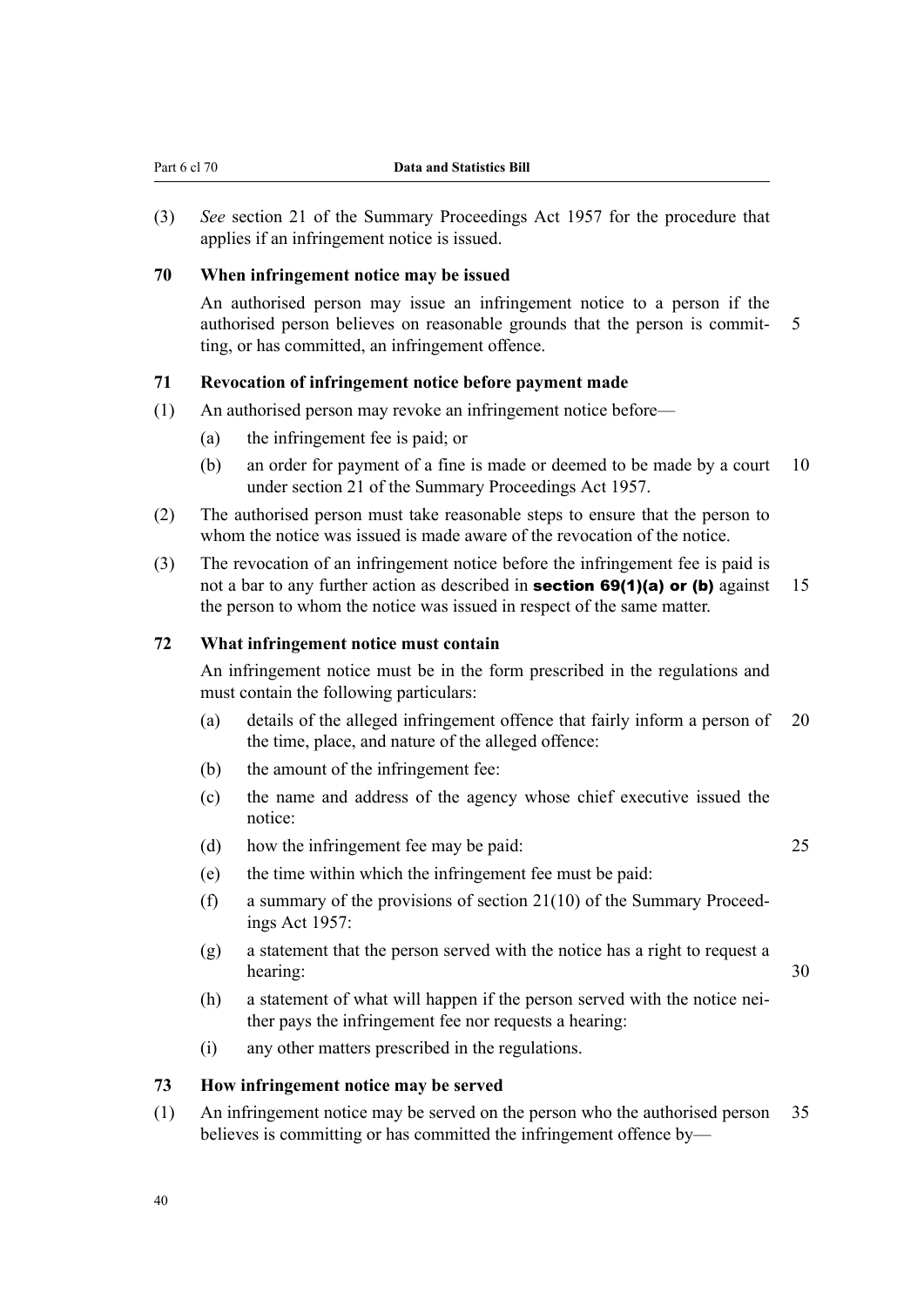- (a) delivering it to the person or, if the person refuses to accept it, bringing it to the person's notice; or
- (b) leaving it for the person at the person's last known place of residence with another person who appears to be of or over the age of 14 years; or
- (c) leaving it for the person at the person's place of business or work with 5 another person; or
- (d) sending it to the person by prepaid post addressed to the person's last known place of residence or place of business or work; or
- (e) sending it to an electronic address of the person in any case where the person does not have a known place of residence or business in New 10 Zealand.
- (2) Service on an officer of a body, or on the body's registered office, is deemed to be service on the body.
- (3) Unless the contrary is shown,—
	- (a) an infringement notice (or a copy of it) sent by prepaid post to a person 15 under **subsection (1)** is to be treated as having been served on that person on the fifth working day after the date on which it was posted; and
	- (b) an infringement notice sent to a valid electronic address is to be treated as having been served at the time the electronic communication first enters an information system that is outside the control of the authorised 20 person.

# **74 Payment of infringement fees**

All infringement fees paid for infringement offences must be paid into a Crown Bank Account.

### **75 Reminder notices** 25

A reminder notice must be in the form prescribed in the regulations, and must include the same particulars, or substantially the same particulars, as the infringement notice.

# *Offences relating to failure to provide data*

### **76 Failing or refusing to provide data** 30

- (1) A person commits an offence if the person—
	- (a) intentionally fails or refuses to comply with **section 29(1)**:
	- (b) intentionally fails or refuses to comply with a requirement imposed under section 57(1)(b).
- (2) It is not a defence to a prosecution under this section that neither a copy of, nor 35 other details of how to access and respond to, a request made by the Statistician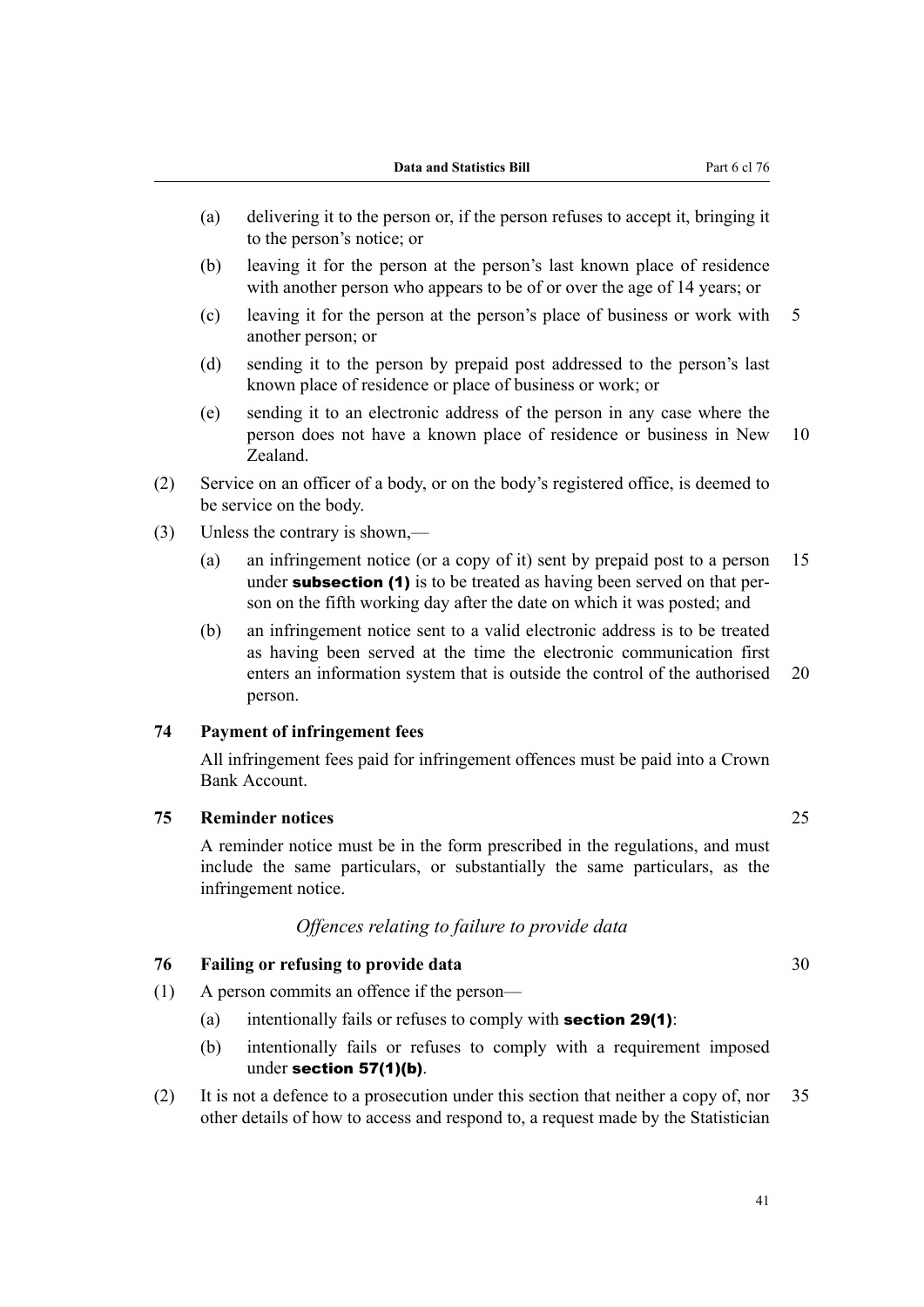under **section 23** as part of the census was delivered or given to the defendant.

- (3) A person who commits an offence against **subsection (1)** is liable on conviction to a fine not exceeding,—
	- (a) in the case of an individual,  $$2,000$ ; and  $$5$
	- (b) in any other case, \$12,000.

Compare: 1975 No 1 ss 43(1), 25(3)

### **77 False or misleading statement**

- (1) A person commits an offence if the person knowingly makes a false or mis‐ leading statement or knowingly makes any material omission when responding 10  $t_0$ —
	- (a) a request for data made to the person under Part 3; or
	- (b) a requirement imposed under **section 57(1)(b)**.
- (2) A person who commits an offence against **subsection (1)** is liable on conviction to a fine not exceeding,— 15
	- (a) in the case of an individual, \$2,000; and
	- (b) in any other case, \$12,000.

Compare: 1975 No 1 s 44

# *Offences relating to obligation to protect data*

#### **78 Breach of certificate of confidentiality** 20

- (1) A person commits an offence if the person, having completed a certificate of confidentiality under section 42,—
	- (a) knowingly breaches an obligation undertaken in the certificate of confi‐ dentiality; or
	- (b) knowingly makes a false statement about whether the person has 25 breached an obligation undertaken in the certificate of confidentiality.
- (2) A person who commits an offence against **subsection (1)** is liable on conviction to a fine not exceeding,—
	- (a) in the case of an individual, \$5,000; and
	- (b) in any other case, \$15,000. 30

Compare: 1975 No 1 s 40(a), (c)

# **79 Wrongfully obtaining data while performing duty or function or exercising power under Act**

(1) A person commits an offence if, while performing, or purporting to perform, any duty or function, or exercising, or purporting to exercise, any power under 35 this Act, the person intentionally obtains, or seeks to obtain, data knowing that the person is not authorised to obtain it.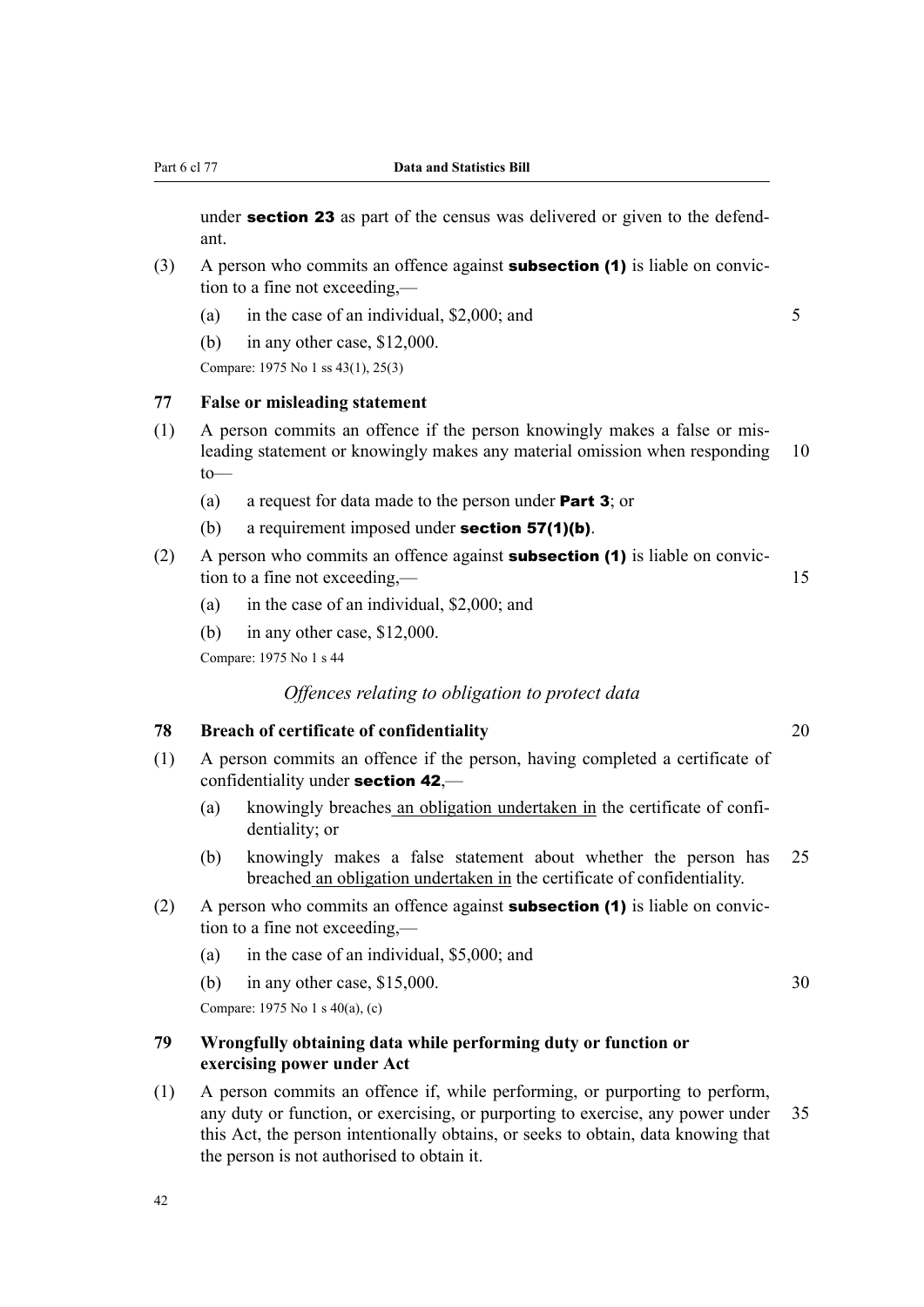| (2) | A person who commits an offence against <b>subsection (1)</b> is liable on convic-<br>tion to a fine not exceeding,—  |                                                                                         |                                                                                                                  |    |  |  |
|-----|-----------------------------------------------------------------------------------------------------------------------|-----------------------------------------------------------------------------------------|------------------------------------------------------------------------------------------------------------------|----|--|--|
|     | (a)                                                                                                                   |                                                                                         | in the case of an individual, \$5,000; and                                                                       |    |  |  |
|     | (b)                                                                                                                   |                                                                                         | in any other case, \$15,000.                                                                                     |    |  |  |
|     | Compare: 1975 No 1 s 40(b)                                                                                            |                                                                                         |                                                                                                                  |    |  |  |
| 80  | Acting contrary to obligations under section 54                                                                       |                                                                                         |                                                                                                                  |    |  |  |
| (1) | A person who is authorised under <b>section 48</b> to access data for research com-<br>mits an offence if the person- |                                                                                         |                                                                                                                  |    |  |  |
|     | (a)                                                                                                                   | knowingly contravenes section 54(1)(a) or (b); or                                       |                                                                                                                  |    |  |  |
|     | (b)                                                                                                                   | knowingly publishes or discloses data-                                                  |                                                                                                                  |    |  |  |
|     |                                                                                                                       | (i)                                                                                     | knowing that the reasonable steps required by section $54(1)(c)$<br>have not been taken; or                      |    |  |  |
|     |                                                                                                                       | (ii)                                                                                    | being reckless as to whether the reasonable steps required by sec-<br>tion $54(1)(c)$ have been taken.           |    |  |  |
| (2) | A person who commits an offence against <b>subsection (1)</b> is liable on convic-<br>tion to a fine not exceeding,—  |                                                                                         |                                                                                                                  |    |  |  |
|     | (a)                                                                                                                   | in the case of an individual, \$5,000; and                                              |                                                                                                                  |    |  |  |
|     | (b)                                                                                                                   | in any other case, \$15,000.                                                            |                                                                                                                  |    |  |  |
|     |                                                                                                                       | Compare: 1975 No 1 s 45A                                                                |                                                                                                                  |    |  |  |
| 81  |                                                                                                                       | Giving or obtaining unauthorised access to data<br>20                                   |                                                                                                                  |    |  |  |
| (1) | A person commits an offence if the person—                                                                            |                                                                                         |                                                                                                                  |    |  |  |
|     | (a)                                                                                                                   | is authorised under <b>section 48</b> to access data for research; and                  |                                                                                                                  |    |  |  |
|     | (b)                                                                                                                   | discloses data obtained under that authority to any other person-                       |                                                                                                                  |    |  |  |
|     |                                                                                                                       | (i)                                                                                     | knowing that the other person is not authorised under section 48<br>to access the data for research; or          | 25 |  |  |
|     |                                                                                                                       | (ii)                                                                                    | being reckless as to whether the other person is authorised under<br>section 48 to access the data for research. |    |  |  |
| (2) | A person (person A) commits an offence if-                                                                            |                                                                                         |                                                                                                                  |    |  |  |
|     |                                                                                                                       | (a) nerson $\Lambda$ knowingly obtains data from a nerson (nerson $\mathbf{R}$ ) who is |                                                                                                                  |    |  |  |

- (a) person A knowingly obtains data from a person (**person B**) who is authorised under **section 48** to access data for research; and 30
- (b) person A knows that, when person B provided the data, person B—
	- (i) knew that person A was not authorised under section 48 to access the data for research; or
	- (ii) was reckless as to whether person A was authorised under section 48 to access the data for research; and 35
- (c) person A retains or uses the data.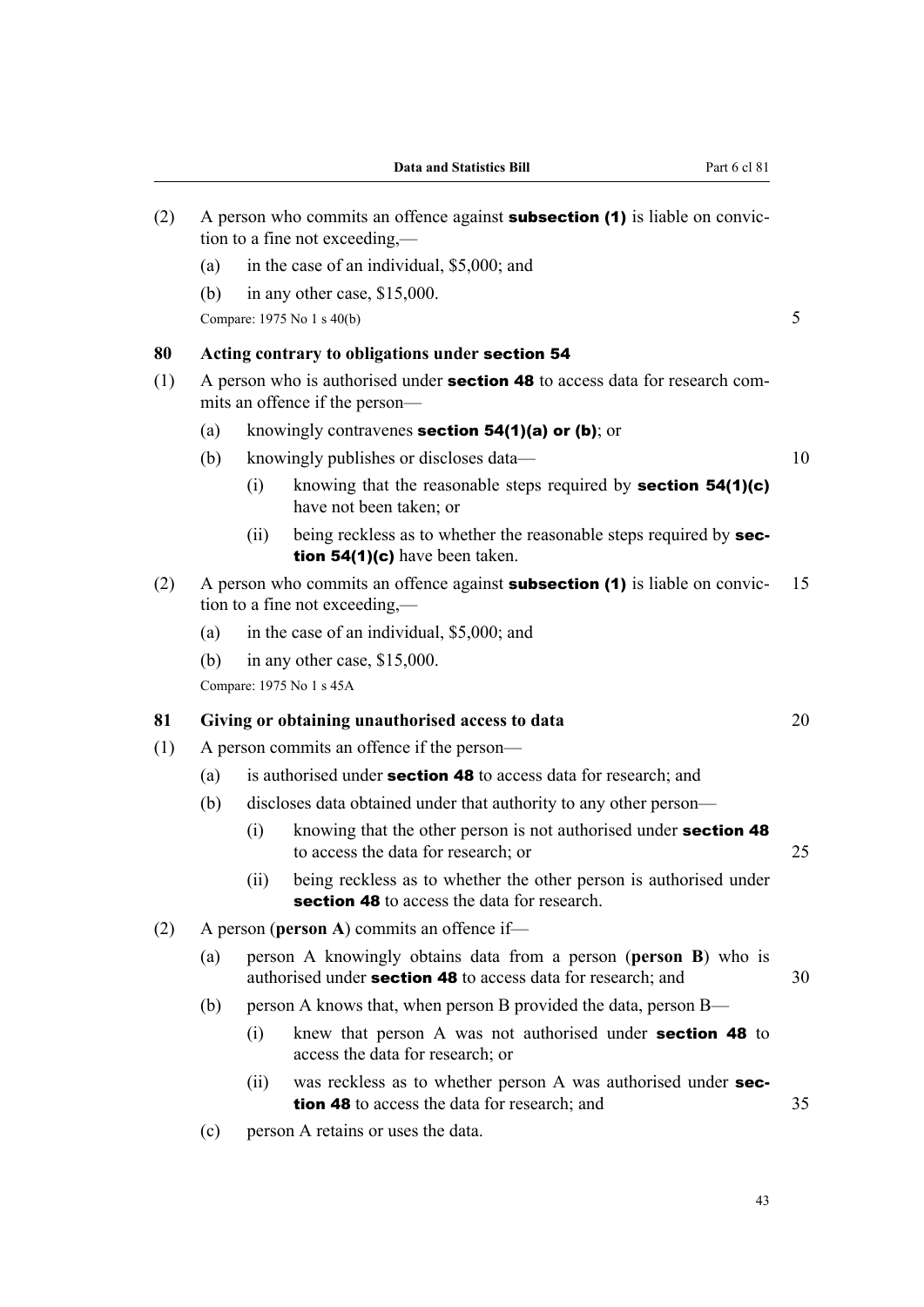| (3) | A person who commits an offence against <b>subsection (1) or (2)</b> is liable on<br>conviction to a fine not exceeding,—                                                                                                   |                                                              |    |  |  |
|-----|-----------------------------------------------------------------------------------------------------------------------------------------------------------------------------------------------------------------------------|--------------------------------------------------------------|----|--|--|
|     | (a)                                                                                                                                                                                                                         | in the case of an individual, \$5,000; and                   |    |  |  |
|     | (b)                                                                                                                                                                                                                         | in any other case, \$15,000.                                 |    |  |  |
|     |                                                                                                                                                                                                                             | Other offences                                               | 5  |  |  |
| 82  | Penalties for non-compliance with compliance notice                                                                                                                                                                         |                                                              |    |  |  |
| (1) | A person commits an offence if, without reasonable excuse, the person fails to<br>comply with section 64(1)(a) or (b).                                                                                                      |                                                              |    |  |  |
| (2) | A person who commits an offence against this section is liable on conviction to<br>a fine not exceeding,—                                                                                                                   |                                                              |    |  |  |
|     | (a)                                                                                                                                                                                                                         | in the case of an individual, \$5,000; or                    |    |  |  |
|     | (b)                                                                                                                                                                                                                         | in any other case, \$15,000.                                 |    |  |  |
| 83  |                                                                                                                                                                                                                             | Mutilation or defacement, etc, of data or request            |    |  |  |
| (1) | A person commits an offence if the person knowingly or recklessly destroys,<br>defaces, removes, mutilates, or renders unusable-                                                                                            |                                                              |    |  |  |
|     | (a)                                                                                                                                                                                                                         | a request for data made under <b>Part 3</b> ; or             |    |  |  |
|     | (b)                                                                                                                                                                                                                         | data provided in response to a request under <b>Part 3</b> . |    |  |  |
| (2) | A person who commits an offence against <b>subsection (1)</b> is liable on convic-<br>tion to a fine not exceeding,—                                                                                                        |                                                              |    |  |  |
|     | (a)                                                                                                                                                                                                                         | in the case of an individual, \$5,000; and                   | 20 |  |  |
|     | (b)                                                                                                                                                                                                                         | in any other case, \$15,000.                                 |    |  |  |
| 84  | Obstruction of Statistician or employee of Statistics New Zealand                                                                                                                                                           |                                                              |    |  |  |
| (1) | A person commits an offence if the person intentionally interferes with, hin-<br>ders, or obstructs the Statistician or any employee of Statistics New Zealand in<br>the exercise of any power conferred by this Act.<br>25 |                                                              |    |  |  |
| (2) | A person who commits an offence against this section is liable on conviction to<br>a fine not exceeding,-                                                                                                                   |                                                              |    |  |  |
|     | (a)                                                                                                                                                                                                                         | in the case of an individual, \$5,000; or                    |    |  |  |
|     | (b)                                                                                                                                                                                                                         | in any other case, \$15,000.                                 |    |  |  |
|     | Compare: 1975 No 1 s 41                                                                                                                                                                                                     |                                                              |    |  |  |

Part 6 cl 82 **Data and Statistics Bill**

# **85 Impersonation of Statistician or employee of Statistics New Zealand**

(1) A person commits an offence if the person, not being an employee of Statistics New Zealand, by words, conduct, or demeanour pretends that the person is an employee of Statistics New Zealand or assumes the name, designation, or description of an employee of Statistics New Zealand. 35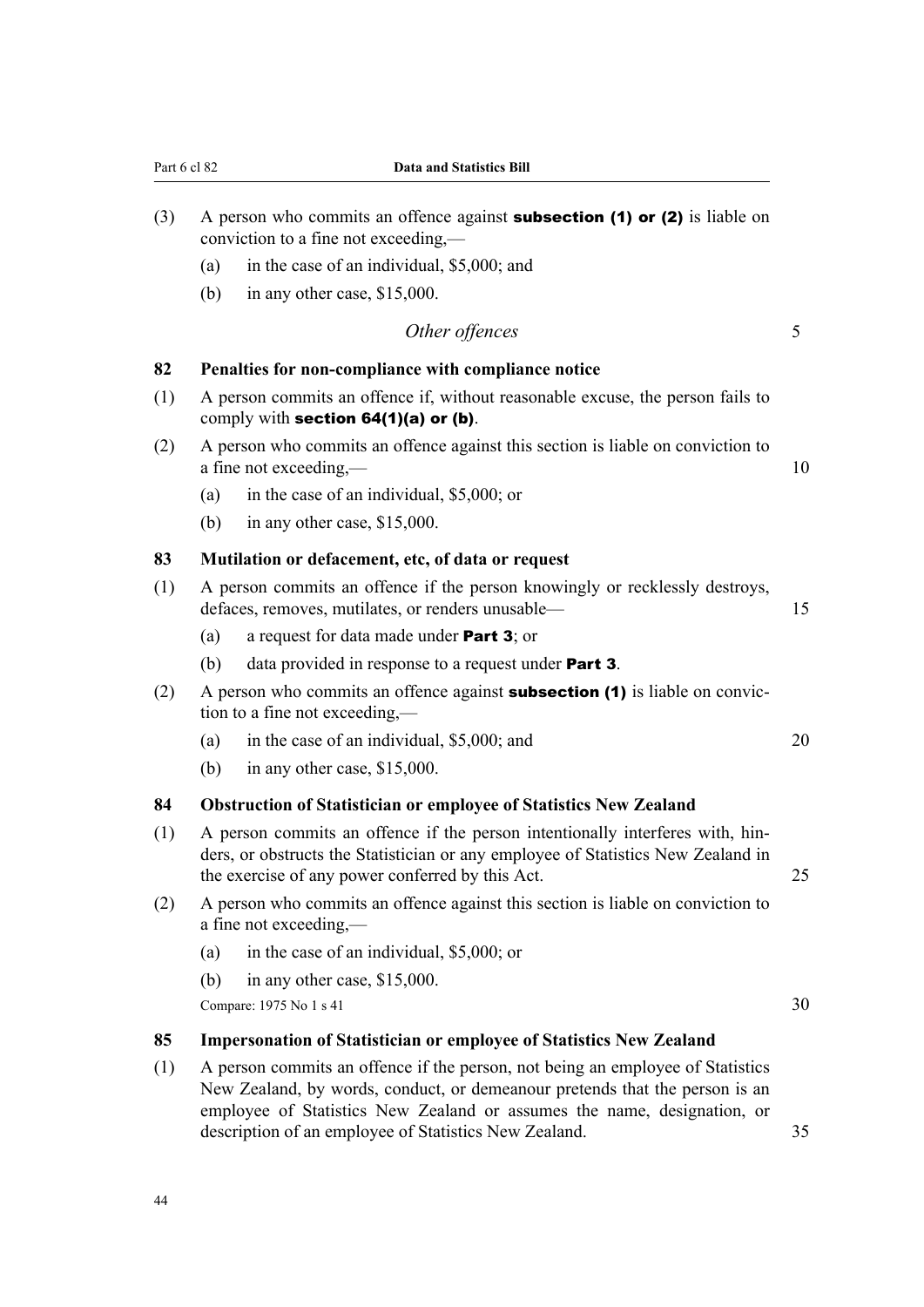- (2) A person who commits an offence against this section is liable on conviction to a fine not exceeding,— (a) in the case of an individual, \$5,000; or (b) in any other case, \$15,000.  $Compare: 1975 No 1 s 42$  5 **86 Deceiving Statistician or employee of Statistics New Zealand** (1) A person commits an offence if the person wilfully deceives or attempts to deceive the Statistician or any employee of Statistics New Zealand in the exercise or performance by the Statistician or employee of any of the Statistician's powers, duties, or functions under this Act. 10 (2) A person who commits an offence against this section is liable on conviction to a fine not exceeding,— (a) in the case of an individual, \$5,000; or (b) in any other case, \$15,000. Compare:  $1975 \text{ No } 1 \text{ s } 46(b)$  15 **87 Penalties for non-compliance with condition imposed under** section 46 (1) A person commits an offence if the person— (a) is a person to whom (or is in a group of persons to which) any condition applies under section 46; and (b) without reasonable excuse, fails to comply with the condition. 20 (2) A person who commits an offence against this section is liable on conviction to a fine not exceeding,— (a) in the case of an individual, \$5,000; or (b) in any other case, \$15,000. *Infringement offences* 25 **88 Infringement offence for failing to provide data** A person who fails to comply with section 29(1) commits an infringement offence and is liable to— (a) an infringement fee of the amount prescribed in the regulations; or (b) a fine imposed by a court not exceeding the amount prescribed in the 30 regulations. **89 Infringement offence for failing to obtain request for data in census** A person who fails to comply with **section 38** commits an infringement
	- (a) an infringement fee of the amount prescribed in the regulations; or 35

offence and is liable to—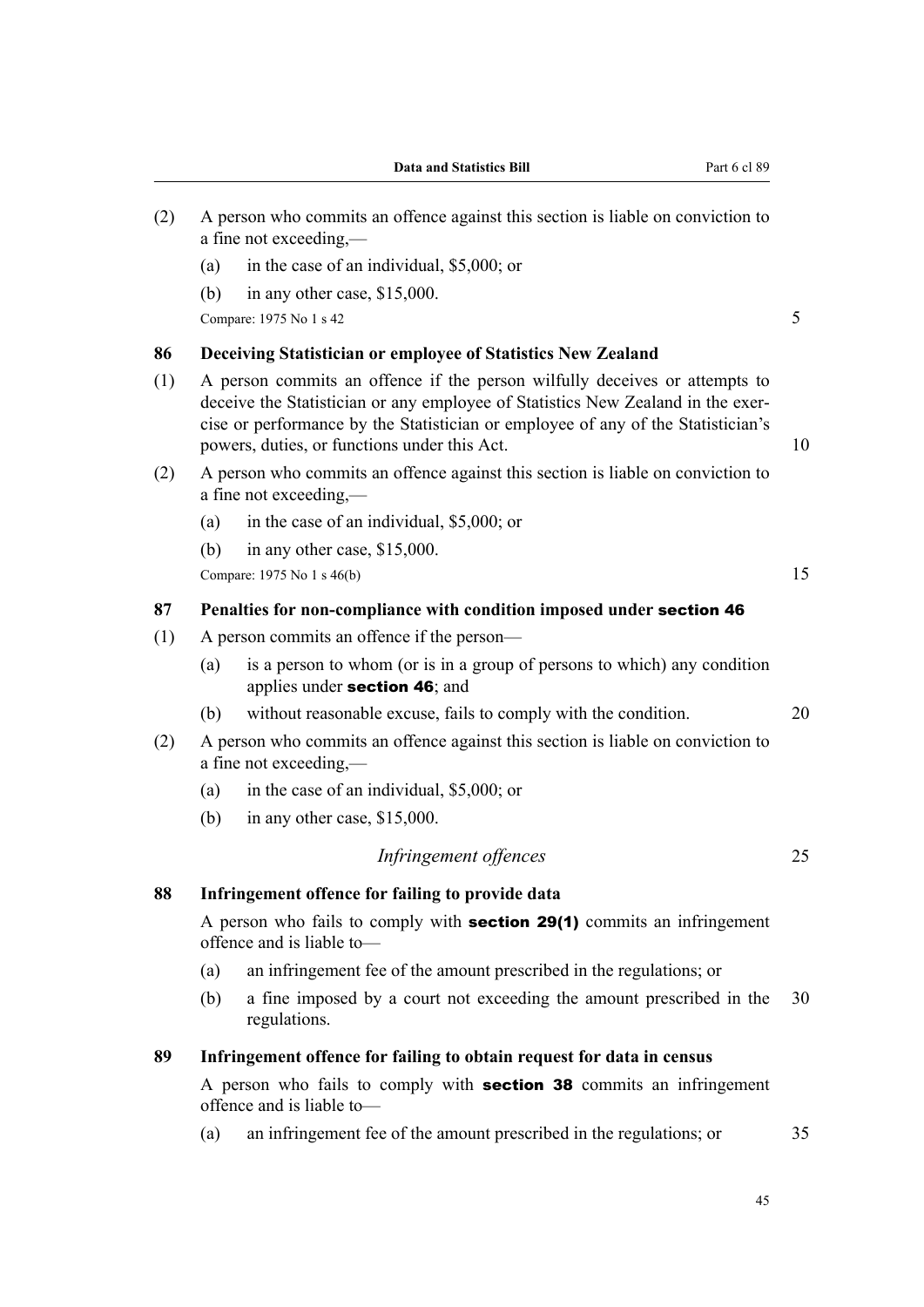(b) a fine imposed by a court not exceeding the amount prescribed in the regulations.

# **Part 7 General and miscellaneous provisions**

Subpart 1—General provisions 5

# **90 Statistician may provide written set standards**

- (1) The Statistician may-provide written set standards in relation to—
	- (a) the production and communication of official statistics; and
	- (b) data or statistical collections held by public sector agencies that—
		- (i) could be used by the Statistician or any public sector agency for 10 statistical production; or
		- (ii) could be made available by the Statistician for research under Part 5: and
	- (c) the manner of collecting or managing data that—
		- (i) could be used by the Statistician or any public sector agency for 15 statistical production; or
		- (ii) could be made available by the Statistician for research under Part 5; and
	- (d) the access and use of data for research under **Part 5** and the publication of results and methodologies of the research. 20
- (2) The Statistician may apply the whole or any part of the standards, with any variations that the Statistician thinks fit in any particular case, to the following by written notice to each agency concerned:
	- (a) all public sector agencies; or
	- (b) particular public sector agencies or classes of public sector agencies. 25
- (3) The standards applied under **subsection (2)** are guidance for the agencies to which they apply.
- (4) Despite **subsection (3)**, the Statistician may specify in a notice under **sub**section (2) that the whole or any part of any standard, subject to any variations specified by the Statistician under that subsection, is a mandatory 30 requirement.
- (5) Standards set under this section and any notice under **subsection (2)** must be in writing.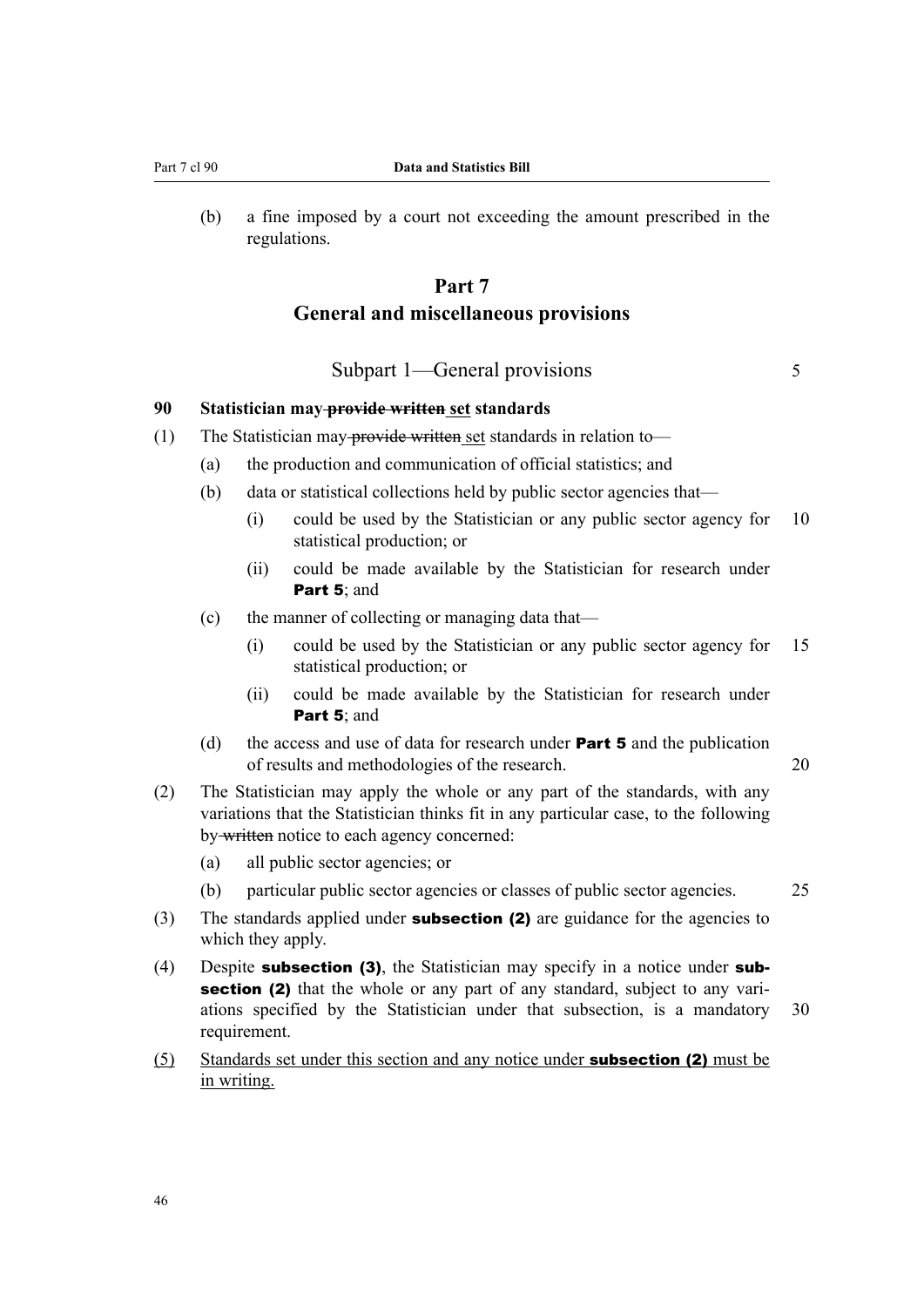# **91 Engagement with Māori on written standards**

Before-providing standards setting a standard under **section 90**, the Statistician must engage with Māori in ways that the Statistician is satisfied will pro‐ mote the fulfilment of the Statistician's duty in **section 14(a)**.

## **91A Consultation on standards** 5

- (1) Before setting a standard under **section 90**, the Statistician must consult, in the manner that the Statistician thinks appropriate, those individuals, public sector agencies, and organisations that, in the opinion of the Statistician, have a particular interest in the standard.
- (2) **Subsection (1)** does not apply to an amendment to a standard if the Statisti-  $10$ cian is satisfied that the amendment—
	- (a) is only correcting a minor error; or
	- (b) is otherwise of a minor nature only.
- **92 Restrictions on delegation by chief executive of public sector agency of certain powers under Act** 15
- (1) The chief executive of a public sector agency that is authorised under **section** 25 to request data on behalf of the Statistician must not delegate to a person outside the public service (as described in clause 2(5) of Schedule 6 of the Pub‐ lic Service Act 2020) the power to issue an infringement notice under **Part 6**.
- (2) The chief executive of a public sector agency in respect of which a notice has 20 been given under **section 55** must not delegate to a person outside the public service (as described in clause 2(5) of Schedule 6 of the Public Service Act 2020) the power to issue a compliance notice under **Part 6**.
- (3) This section applies despite clauses 2 to 4 of Schedule 6 of the Public Service Act 2020. 25
- (3) Clause 2 of Schedule 6 of the Public Service Act 2020 applies subject to this section.

# **93 Annual report**

- (1) The Statistician must, as soon as practicable after the close of each financial year, provide to the Minister a report on the administration of this Act. 30
- (2) The report must include information about actions taken by the Statistician to fulfil the Statistician's duties under section 14.
- (3) The Minister must present the annual report to the House of Representatives as soon as practicable after the Minister receives it.
- (4) In this section, **financial year** has the meaning given to it in section 2(1) of the 35 Public Finance Act 1989.

# **94 Data is privileged**

(1) The following must not be disclosed, or used as evidence, in any proceedings: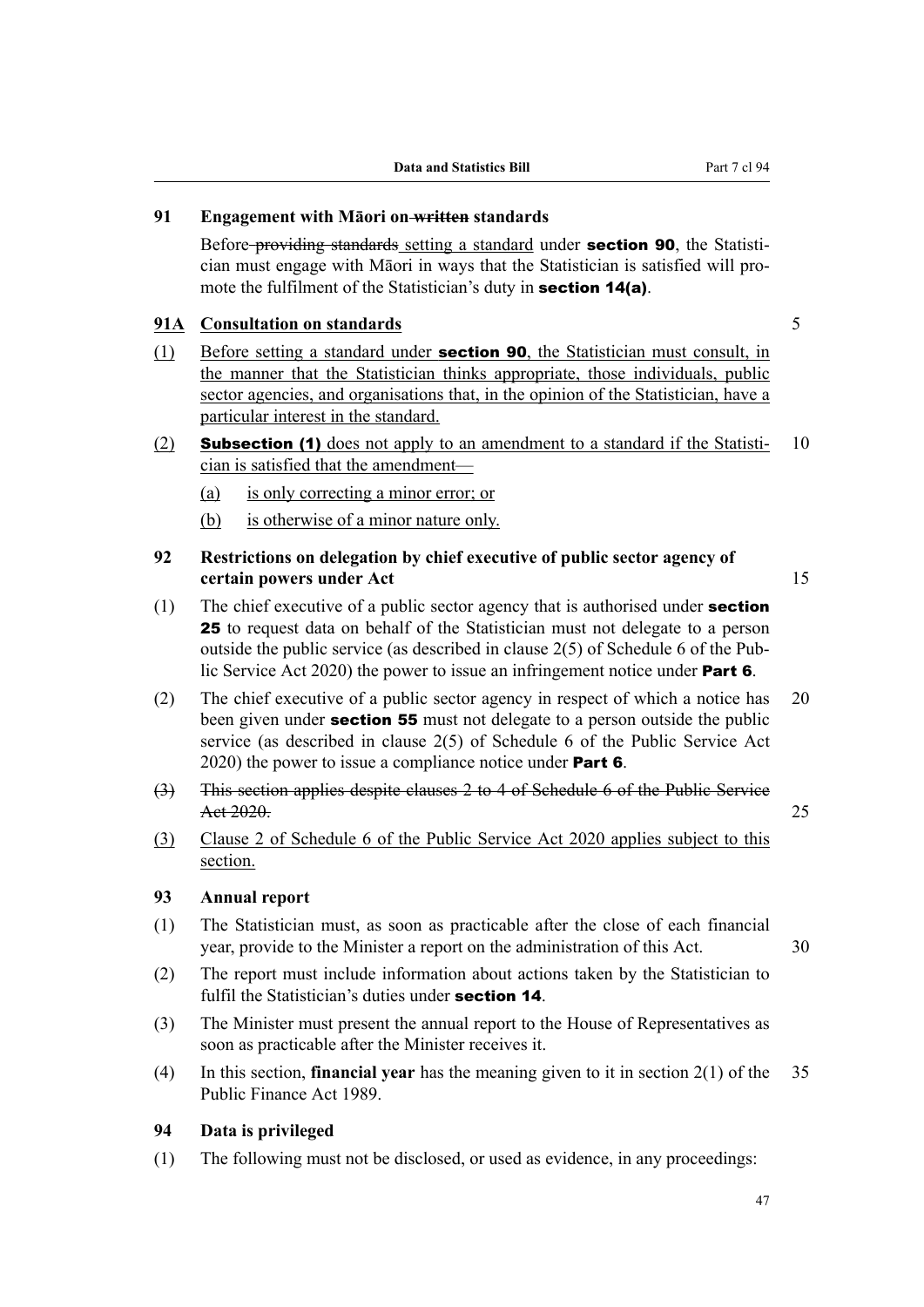Part 7 cl 94A **Data and Statistics Bill**

- (a) data collected by the Statistician under this Act:
- (b) data that was provided to the Statistician in response to a request under section 23 or 26 and that is in the possession of an individual who, or organisation or public sector agency that, the individual, public sector agency, or organisation that provided it. 5
- (2) Subsection (1) does not apply in relation to data provided to the Statistician in response to a request under **section 23 or 26** if the individual, public sector agency, or organisation, or public sector agency that provided it agrees to its disclosure.
- (3) No individual who has completed a certificate of confidentiality under **section**  $10$ 42 is compellable in any proceedings to—
	- (a) give oral testimony regarding the content of any data obtained or accessed under this Act; or
	- (b) produce any document or record with respect to the content of the data.
- (4) **Subsections (1) and (3)(b)** do not apply if the disclosure, use, or production  $15$ is—
	- (a) in respect of a prosecution under this Act; or
	- (b) otherwise permitted under **section 39 or 41**.

Compare: 1975 No 1 s 38

# **94A Authorisation by organisation** 20

An authorisation by an organisation for the purpose of this Act may be given by a person who the Statistician is satisfied is authorised to represent the organisation.

# **95 Time for filing charging document**

Despite anything to the contrary in section 25 of the Criminal Procedure Act 25 2011, no charging document may be filed in respect of an offence against this Act after the date that is 12 months after the date on which the offence was committed.

Compare: 1975 No 1 s 48

### **96 Evidence in proceedings for offences** 30

In any proceedings for an offence against this Act, a certificate by the Statistician that under section 28(3) the Minister has approved a request for data is, in the absence of proof to the contrary, sufficient evidence that the Minister has approved the request.

Compare: 1975 No 1 s 46A 35

### **97 Obligation continues even if data not provided by particular time date**

(1) **Subsection (2)** applies if—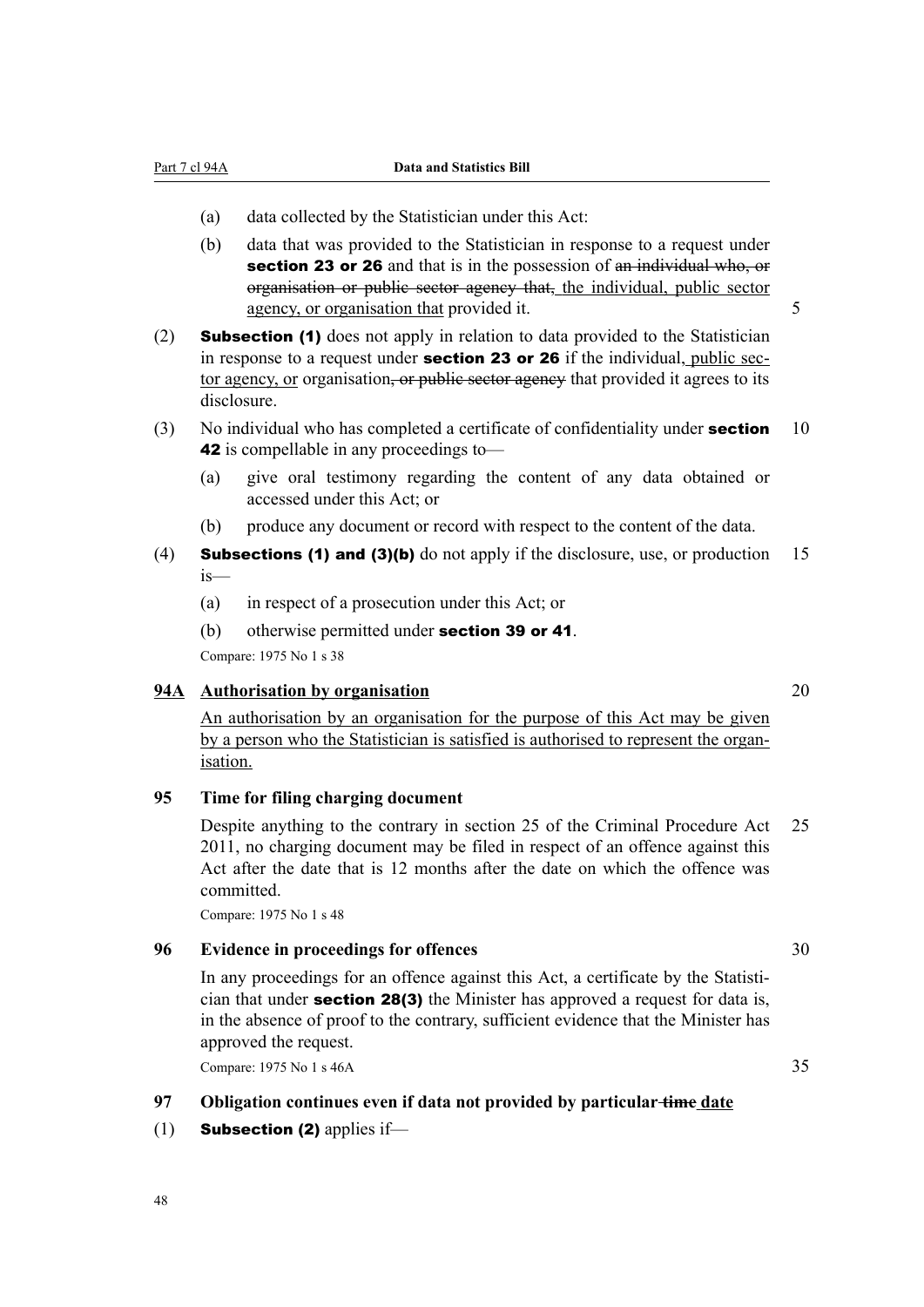- (a) an obligation is imposed on an individual, public sector agency, or organisation under Part 3 to provide data-before a particular time by a particular date; or
- (b) a person is required to comply with a requirement imposed under **section 57(1)(b)** before a particular time by a particular date. 5
- (2) The obligation to provide the data or comply with the requirement continues even if the obligation or requirement has not been complied with at or before the particular time by the particular date referred to in **subsection (1)**. Compare: 1975 No 1 s 43(2A)

# **98 Proof of signature of Statistician and certain other persons** 10

- (1) The written, printed, or electronic signature of any of the following may be used on any document in relation to the exercise or performance by that person of the person's powers, duties, and functions under this Act:
	- (a) the Statistician:
	- (b) the chief executive of a public sector agency that is authorised under 15 section 25 to request data on behalf of the Statistician:
	- (c) the chief executive of a public sector agency in respect of which a notice has been given under **section 55**.
- (2) An electronic signature referred to in **subsection (1)** must—
	- (a) adequately identify the signatory and adequately indicate the signatory's 20 approval of the information to which the signature relates; and
	- $(b)$  be as reliable as is appropriate given the purpose for which, and the circumstances in which, the signature is required.
- (3) Any document purporting to bear the written, printed, or electronic signature of a person referred to in **subsection (1)** is, until the contrary is proved, to be  $25$ treated as having been duly signed by the person whose signature it purports to bear.
- (4) Judicial notice must be taken of every signature referred to in this section and of the fact that the person whose signature it purports to be holds or has held the office referred to in **subsection (1)(a), (b), or (c)**, as the case may be.  $\qquad$  30

# **99 Regulations**

- (1) The Governor-General may, by Order in Council, make regulations for the fol‐ lowing purposes:
	- (a) prescribing fees for infringement offences under this Act, which,—
		- (i) in the case of an individual, must not exceed \$1,000; and 35
		- (ii) in any other case, must not exceed \$3,000:
	- (b) prescribing maximum fines for infringement offences under this Act, which,—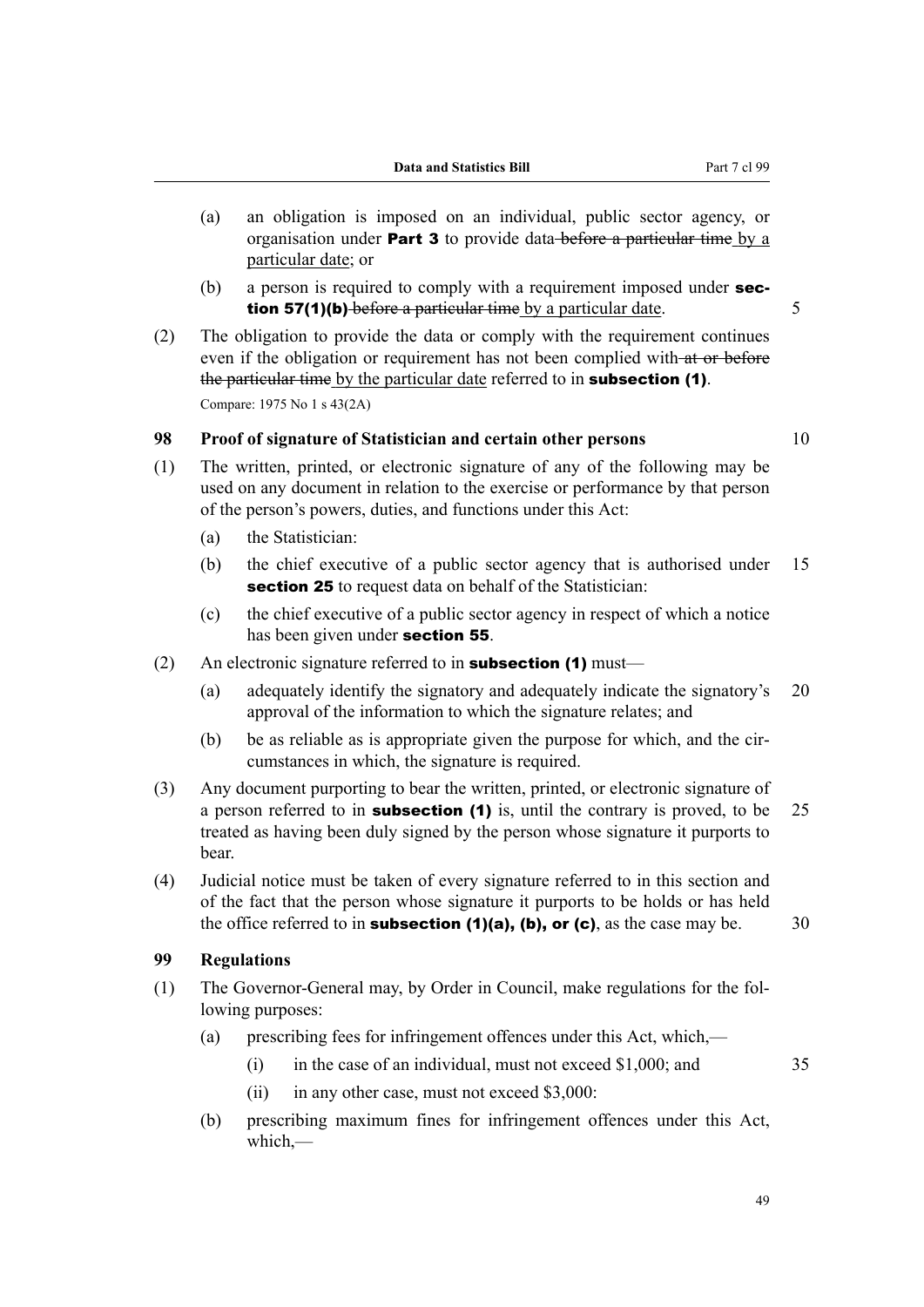#### Part 7 cl 100 **Data and Statistics Bill**

- (i) in the case of an individual, must not exceed \$2,000; and
- (ii) in any other case, must not exceed \$6,000:
- (c) prescribing infringement notices and reminder notices:
- (d) providing for anything this Act says may or must be provided for by regulations: 5
- (e) providing for anything incidental that is necessary for carrying out, or giving full effect to, this Act.
- (2) Regulations made under this section are secondary legislation (*see* Part 3 of the Legislation Act 2019 for publication requirements).

Subpart 2—Amendments to enactments, repeals, and revocations 10

#### **100 Repeal**

The Statistics Act 1975 (1975 No 1) is repealed.

#### *Amendment to Official Information Act 1982*

#### **101 Principal Act**

**Section 102** amends the Official Information Act 1982. 15

# **102 Section 2 amended (Interpretation)**

In section 2(1), definition of **official information**, after paragraph (l), insert:

(m) does not include information provided to the Government Statistician solely for research by or on behalf of an individual or an organisation (as defined in **section 6** of the Data and Statistics Act **2021**). 20

*Amendment to Summary Proceedings Act 1957*

### **103 Principal Act**

**Section 104** amends the Summary Proceedings Act 1957.

### **104 Section 2 amended (Interpretation)**

In section 2(1), definition of **infringement notice**, after paragraph- $\overline{(i}g)$  (jh), 25 insert:

(jh) section 70 of the Data and Statistics Act 2021; or

 $(i)$  section 70 of the Data and Statistics Act 2021; or

Compare: SC 14

*Other amendments and revocation* 30

#### **105 Other amendments and revocation**

 $(1)$  Amend the Acts specified in Schedules 2 and 3 and Part 1 of Schedule 4 as set out in those schedules.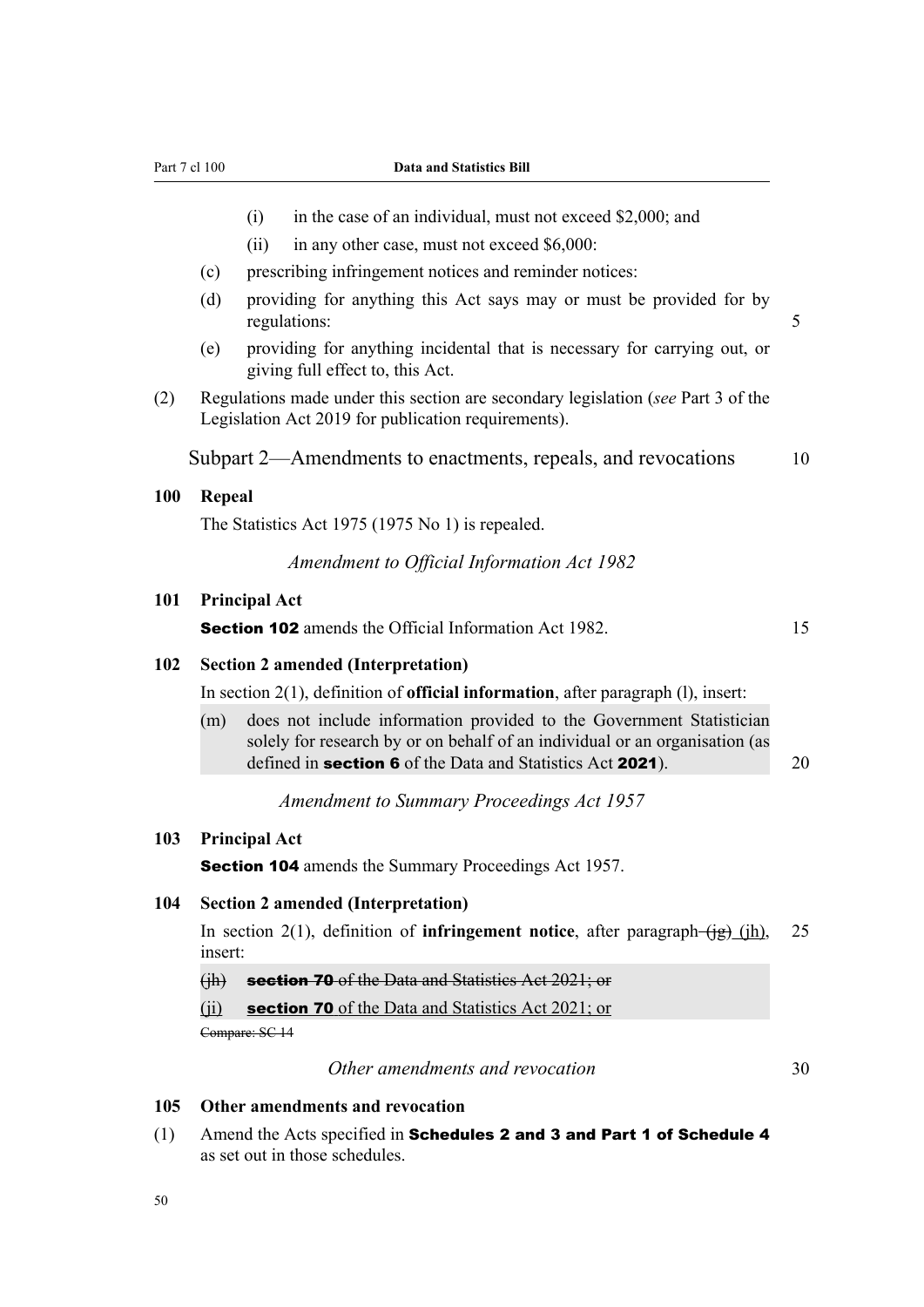- (2) Amend the secondary legislation specified in Part 2 of Schedule 4 as set out in that schedule.
- (3) The Education (Statistics New Zealand Authorised to Use National Student Numbers) Regulations 2008 (SR 2008/134) are revoked.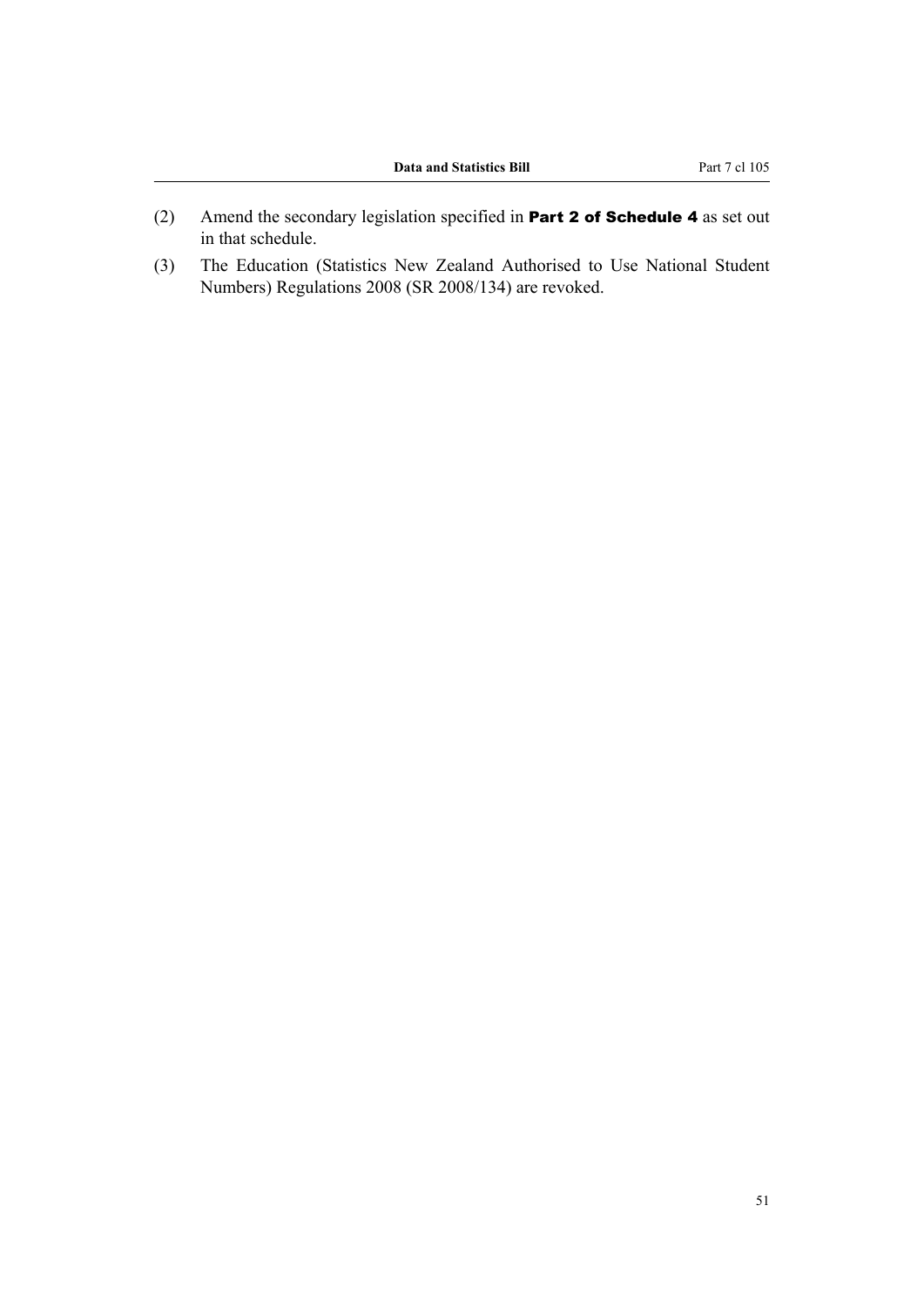# **Schedule 1 Transitional, savings, and related provisions**

# **Part 1**

# **Provisions relating to this Act as enacted** 5

# **1 Interpretation**

In this Part,—

**commencement date** means the date on which this Act comes into force **former Act** means the Statistics Act 1975.

## **2 Multi-year data and statistical programme** 10

For the purpose of section 18(1), the Statistician must establish the first multi-year data and statistical programme as soon as practicable after the commencement date.

#### **3 Declarations**

A person who, before the commencement date, made a declaration of secrecy 15 under section 21 of the former Act is to be treated for the purpose of this Act as having completed a certificate of confidentiality under **section 42**.

#### **4 Application of Act to 2023 census**

- (1) Consultation carried out by the Statistician before the commencement date in relation to the  $2023$  census is treated as consultation for the purpose of **sec-** 20 tion 34.
- $(2)$  Section 35 does not apply to the 2023 census.

#### **4 Application of Act to next census**

- (1) Section 35 does not apply to the census required by section  $34(1)(a)$ .
- (2) Consultation carried out by the Statistician before the commencement date in 25 relation to the census required by **section 34(1)(a)** is treated as consultation for the purpose of section 36.

# **5 Information collected under former Act**

This Act applies to information collected by the Statistician under the former Act as if it were data collected by the Statistician under this Act. 30

#### **6 Decisions of Minister and other matters under former Act**

(1) Any agreement between the Statistician and a government department, local authority, or statutory body made in accordance with section 9 of the former

s 8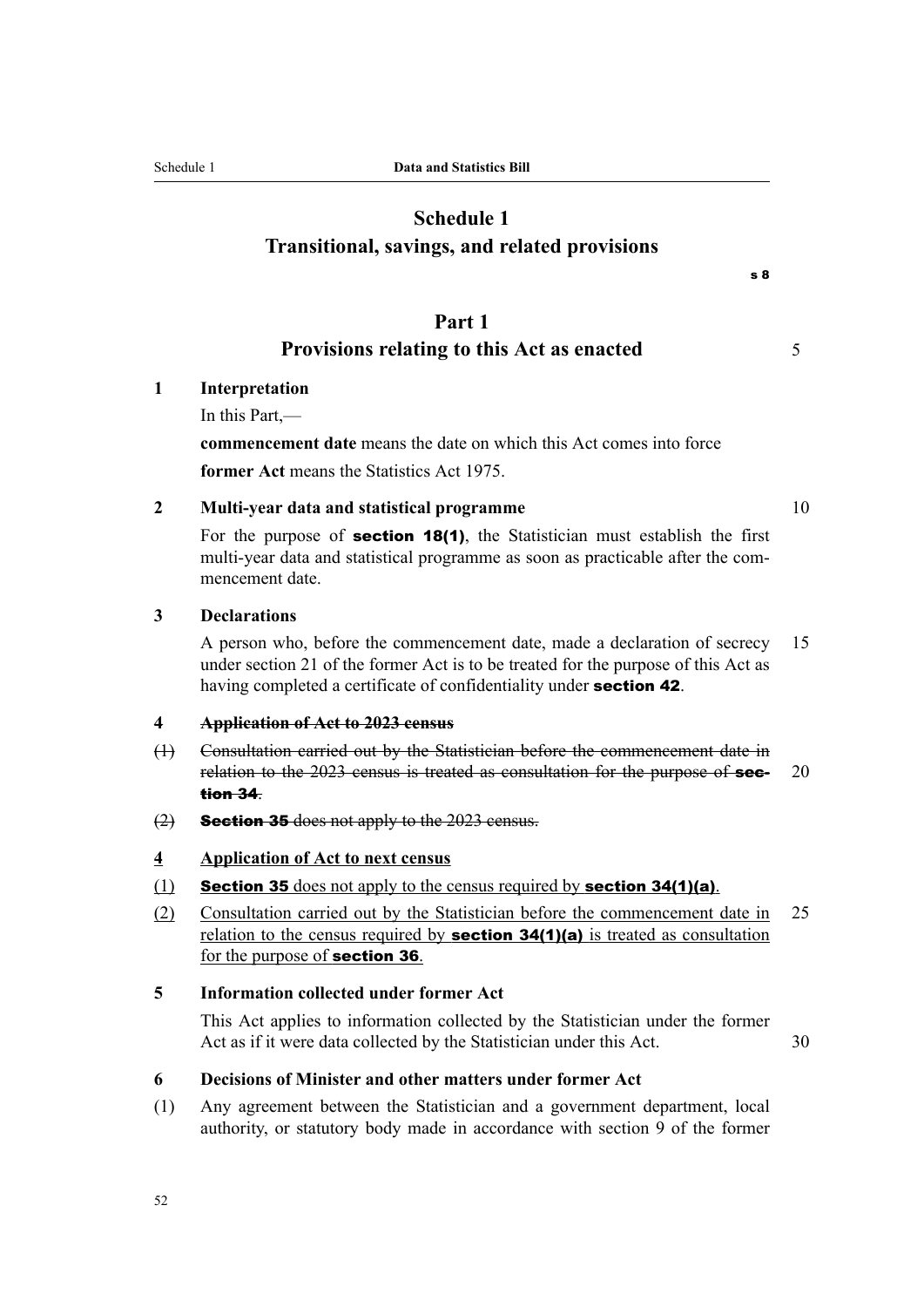Act and in effect immediately before the commencement date is to be treated as an agreement entered into with the approval of the Minister under section 24.

- (2) Any approval given by the Minister under section 6(1) of the former Act is to be treated as an approval given under **section 28** to collect the same information. 5
- (3) Any direction of the Minister of a kind referred to in section 15(2) of the for‐ mer Act and in effect immediately before the commencement date is to be treated as a direction of the Minister given under **section 44(1)**.
- **7 Research or statistical projects for which information disclosed under former Act** 10

- (1) This clause applies if before the commencement date the Statistician disclosed information in accordance with section 37C of the former Act for a research or statistical project.
- (2) The former Act applies in respect of the research or statistical project as if this Act had not been enacted. 15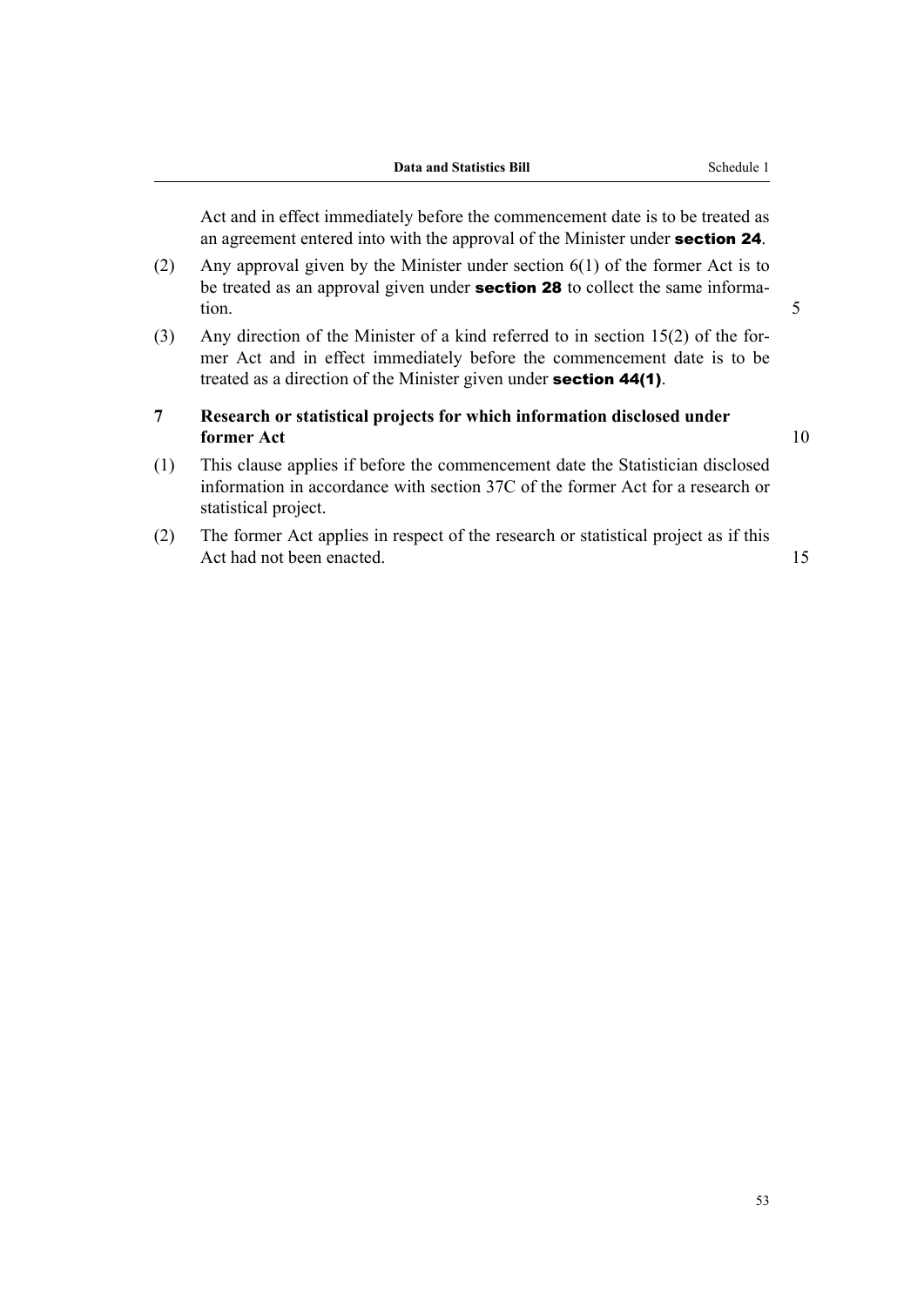Schedule 2 **Data and Statistics Bill**

# **Schedule 2 Amendments to Acts relating to provision of data to Statistician** s 105(1)

# **Biosecurity Act 1993 (1993 No 95)**

After section 100ZC(5), insert: 5

(6) Nothing in a readiness or response levy order limits or prevents the provision of information to the Government Statistician for the production of official statistics or research under the Data and Statistics Act 2021.

After section 142C(2)(h), insert:

(i) to provide it to the Government Statistician for the production of 10 official statistics or research under the Data and Statistics Act 2021.

# **Citizenship Act 1977 (1977 No 61)**

After section 26C, insert:

# **26D Provision of information to Government Statistician** 15

Nothing in this Act limits or prevent the provision of information recorded under this Act to the Government Statistician for the production of official statistics or research under the Data and Statistics Act 2021.

## **Commodity Levies Act 1990 (1990 No 127)**

In section 7, insert as subsection (2): 20

(2) Nothing in a levy order limits or prevents the provision of information to the Government Statistician for the production of official statistics or research under the Data and Statistics Act 2021.

## **District Court Act 2016 (2016 No 49)**

After section 236(3), insert: 25

# (3A) For the purposes of **sections 29, 30, and 32** of the Data and Statistics Act  $2021 -$

- (a) the provision of court information (other than permitted information in accordance with section 237) and judicial information to the Govern‐ ment Statistician is expressly prevented; but 30
- (b) nothing in this Act limits or prevents the provision of Ministry of Justice information to the Government Statistician for the production of official statistics or research.

## **Education and Training Act 2020 (2020 No 38)**

In Schedule 24, after clause 5, insert: 35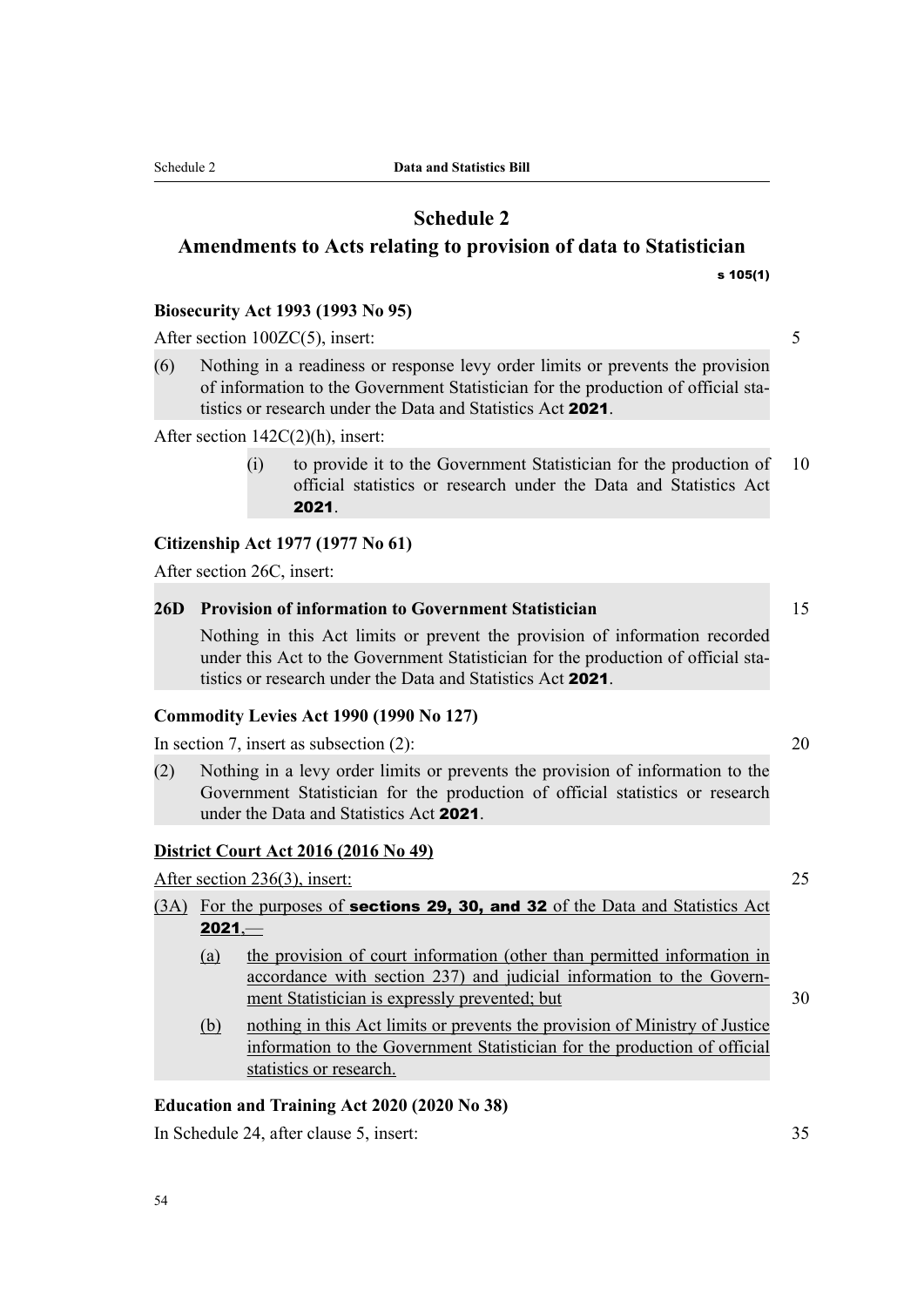### **Education and Training Act 2020 (2020 No 38)***—continued*

#### **6 National student numbers may be provided to Government Statistician**

Nothing in this schedule limits or prevents the provision of information (including national student numbers) to the Government Statistician for the production of official statistics or research under the Data and Statistics Act **2021.**  $\frac{1}{2}$  **2021.**  $\frac{1}{2}$  **3021.**  $\frac{1}{2}$  **5021.**  $\frac{1}{2}$  **5021.**  $\frac{1}{2}$  **5021.**  $\frac{1}{2}$  **5021.**  $\frac{1}{2}$  **5021.**  $\frac{1}{2}$  **5021.**  $\frac{1}{2}$  **5021.**  $\frac{1}{2}$  **5021.**  $\frac{1}{2}$  **5021.**  $\frac{1}{2}$  **5021** 

# **Electoral Act 1993 (1993 No 87)**

After section 112, insert:

# **112A Provision of electoral information to Government Statistician**

- (1) Nothing in this Act limits or prevents the provision of any of the following information to the Government Statistician for the production of official statis- 10 tics or research under the Data and Statistics Act 2021: (a) a list of electors in a particular age group as defined in section 114(9):
	- (b) a list of electors of Māori descent:
	- (c) a list of electors whose birthdays fall within a period of 12 months:
	- (d) a list of electors as at a date specified by the Statistician: 15
	- (e) a list of electors on the dormant roll:
	- (f) in relation to each elector on a list described in **paragraphs (a) to (e)**, the elector's name, date of birth, postal address, residential address, occupation (if any), preferred honorific (if any), and meshblock:

(g) information about any elector appearing to be entitled to vote in— 20

- (i) 1 or more named electoral districts; or
- (ii) all electoral districts; or
- (iii) 1 or more named regions or constituencies of a region; or
- (iv) 1 or more named territorial authority districts; or
- (v) 1 or more named wards; or 25
- (vi) 1 or more named community board areas; or
- (vii) 1 or more named local board areas:
- (h) any other information that the Electoral Commission agrees to provide to the Government Statistician for the production of official statistics or research. 30
- (2) Despite subsection (1), the Electoral Commission must not provide to the Government Statistician information that is subject to a direction under section  $115(1)$ .

### **Energy Efficiency and Conservation Act 2000 (2000 No 14)**

After section 38(5), insert: 35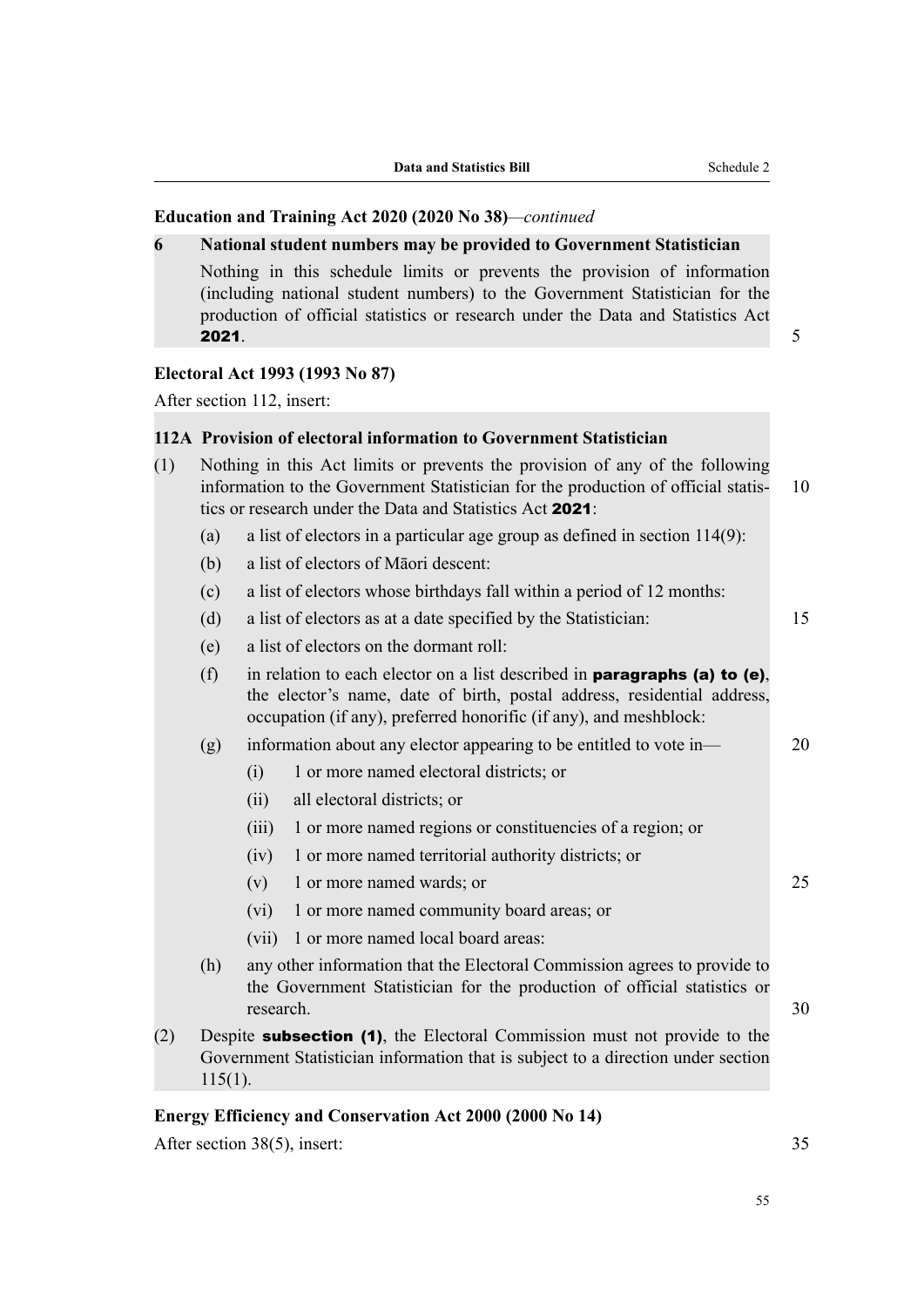### **Energy Efficiency and Conservation Act 2000 (2000 No 14)***—continued*

(5A) Nothing in this section limits or prevents the provision of information to the Government Statistician for the production of official statistics or research under the Data and Statistics Act 2021.

#### **Forests Act 1949 (1949 No 19)**

After section 15B(5), insert: 5

(6) Nothing in this section limits or prevents the provision of information to the Government Statistician for the production of official statistics or research under the Data and Statistics Act 2021.

### **National Animal Identification and Tracing Act 2012 (2012 No 2)**

After section 23A, insert: 10

#### **23B Provision of information to Government Statistician**

Nothing in this Act limits, prevents, or permits a fee to be charged for, the pro‐ vision of information to the Government Statistician for the production of official statistics or research under the Data and Statistics Act 2021.

# **Reserve Bank of New Zealand Act 2021 (2021 No 31)** 15

In section 5, definition of **law enforcement or regulatory agency**, repeal paragraph (c).

After section 269(6), insert:

(7) Nothing in this section limits or prevents the provision of information to the Government Statistician for the production of official statistics or research 20 under the Data and Statistics Act 2021.

# **Senior Courts Act 2016 (2016 No 48)**

After section 173(3), insert:

- (3A) For the purposes of sections 29, 30, and 32 of the Data and Statistics Act **2021,—** 2021, 25
	- (a) the provision of court information (other than permitted information in accordance with section 174) and judicial information to the Government Statistician is expressly prevented; but
	- (b) nothing in this Act limits or prevents the provision of Ministry of Justice information to the Government Statistician for the production of official 30 statistics or research.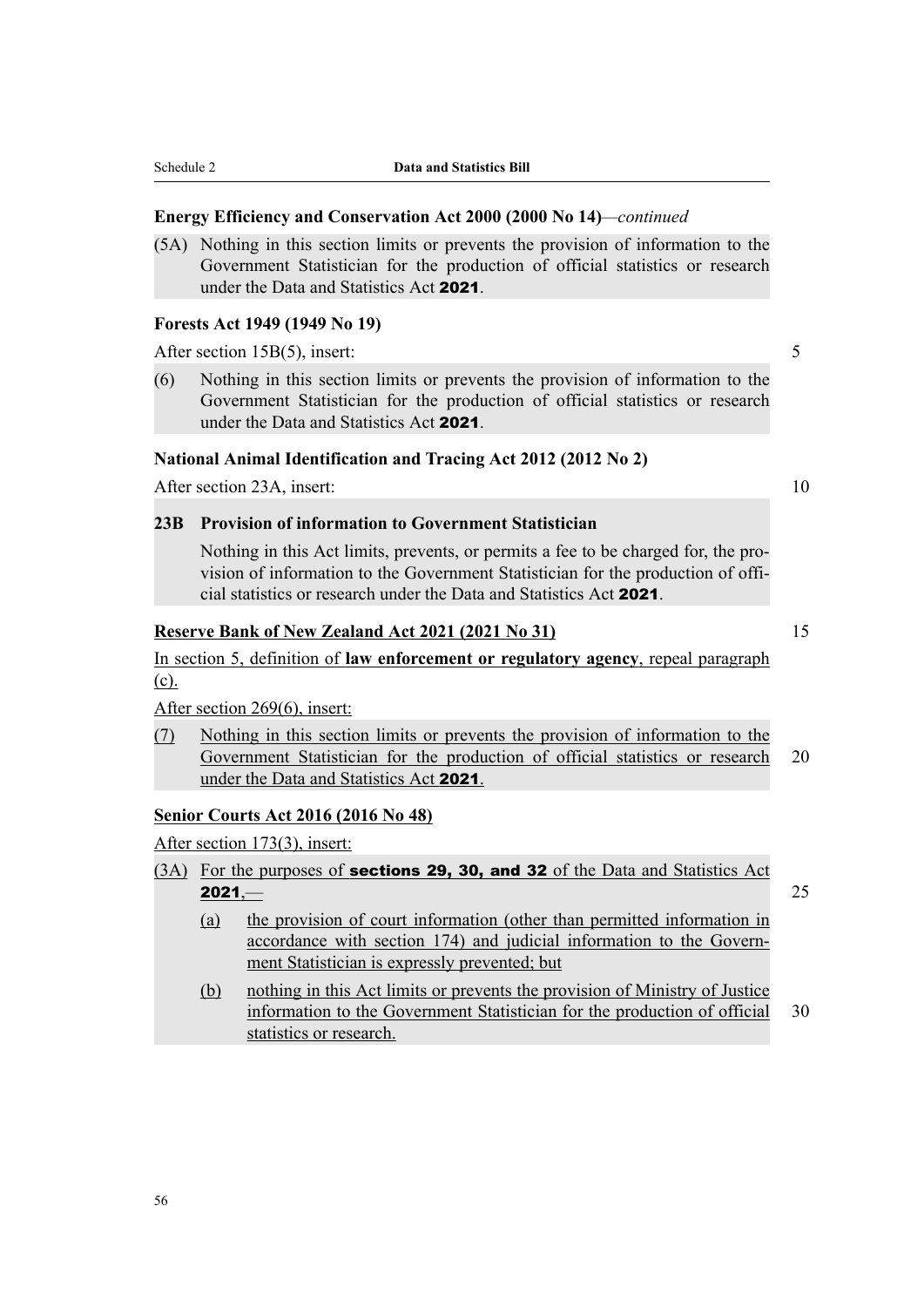# **Schedule 3**

# **Amendments relating to references to products published by Statistics New Zealand**

s 105(1)

# **Part 1** 5

# **Amendments to Acts**

#### **Accident Compensation Act 2001 (2001 No 49)**

In section  $6(1)$ , insert in its appropriate alphabetical order:

**Consumers Price Index** means the Consumers Price Index (all groups) pub‐ lished by Statistics New Zealand or, if that index ceases to be published, any 10 measure certified by the Government Statistician as being equivalent to that index

In section 116, replace "Consumer" with "Consumers" in each place.

In section 388(4)(a), replace "Consumer" with "Consumers".

### **Child Support Act 1991 (1991 No 142)** 15

In section  $2(1)$ , insert in its appropriate alphabetical order:

**Consumers Price Index** means the Consumers Price Index (all groups) pub‐ lished by Statistics New Zealand or, if that index ceases to be published, any measure certified by the Government Statistician as being equivalent to that index 20

In section 2(1), definition of **inflation percentage**, delete "New Zealand".

In section 112(4)(b) and (8), replace "New Zealand Consumer" with "Consumers".

In section  $236(1)(a)$ , after "combined)", insert " or any measure certified by the Government Statistician as being equivalent to that index".

In section 236(1)(b) and (2)(b)(ii), replace "the all groups index number of the Con- 25 sumer" with "the index number of the Consumers".

In Schedule 3, replace the item below the table relating to average weekly earnings with:

\* Average weekly earnings (for all industries, males and females combined), pub‐ lished by Statistics New Zealand (or if that index ceases to be published, any measure 30 certified by the Government Statistician as being equivalent to that index) for the June quarter in the immediately preceding child support year. The weekly earnings are annualised.

# **Commerce Act 1986 (1986 No 5)**

In section 2(1), insert in its appropriate alphabetical order: 35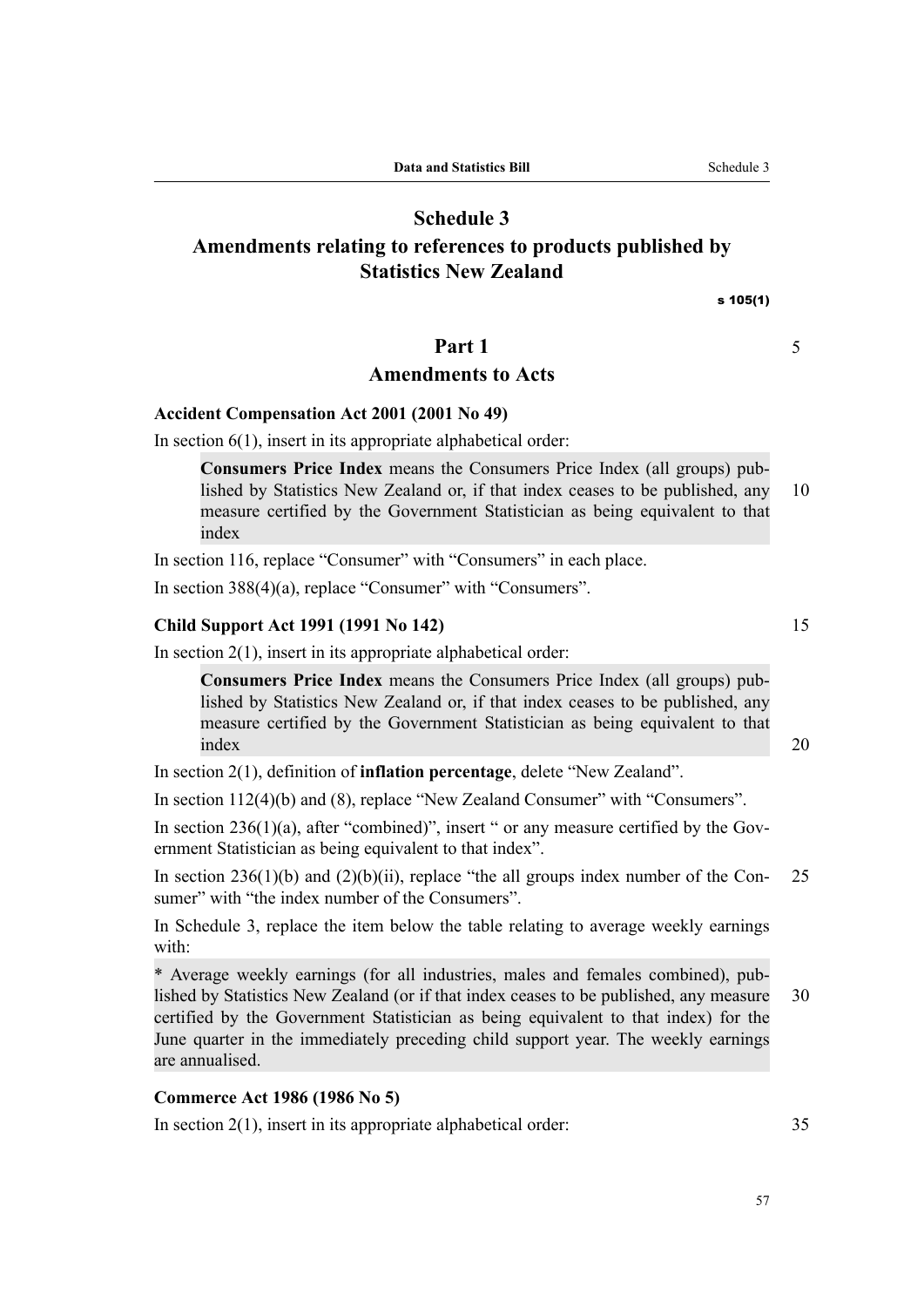### **Commerce Act 1986 (1986 No 5)***—continued*

**Consumers Price Index** means the Consumers Price Index (all groups) pub‐ lished by Statistics New Zealand or, if that index ceases to be published, any measure certified by the Government Statistician as being equivalent to that index

In section 53O(b), replace "Consumer" with "Consumers". 5

In section 55F(2), replace "New Zealand Consumer" with "Consumers".

### **Companies Act 1993 (1993 No 105)**

In Schedule 7, clause 3(2)(c), replace "Quarterly Employment Survey published by Statistics New Zealand (or, if that survey ceases to be published, any measure certified by the Government Statistician as an equivalent to that survey)" with "QES". 10

In Schedule 7, clause 3(2)(g), replace "Quarterly Employment Survey" with "QES".

In Schedule 7, after clause 3(4)(c), insert:

(d) **QES** means the Quarterly Employment Survey published by Statistics New Zealand or, if that survey ceases to be published, any measure certi‐ fied by the Government Statistician as being an equivalent to that survey. 15

#### **Customs and Excise Act 2018 (2018 No 4)**

In Schedule 3, clause  $21(4)$ ,—

- (a) replace "Index number of the Consumers Price Index All Groups excluding credit services issued by the Government Statistician" with "index number of the Consumers Price Index (less credit services subgroup)"; and 20
- (b) replace "Index number of the quarterly Consumers Price Index All Groups excluding credit services issued by the Government Statistician" with "index number of the Consumers Price Index (less credit services subgroup)".

In Schedule 3, clause 21(6), insert in its appropriate alphabetical order:

**Consumers Price Index (less credit services subgroup)** means the Consum‐ 25 ers Price Index (less credit services subgroup) published by Statistics New Zealand or, if that index ceases to be published, any measure certified by the Government Statistician as being equivalent to that index

### **Education and Training Act 2020 (2020 No 38)**

In section 645(10), replace the definition of **CPI** with: 30

**CPI** means the Consumers Price Index (all groups) published by Statistics New Zealand or, if that index ceases to be published, any measure certified by the Government Statistician as being equivalent to that index

# **Electoral Act 1993 (1993 No 87)**

Replace section 266A(7) with: 35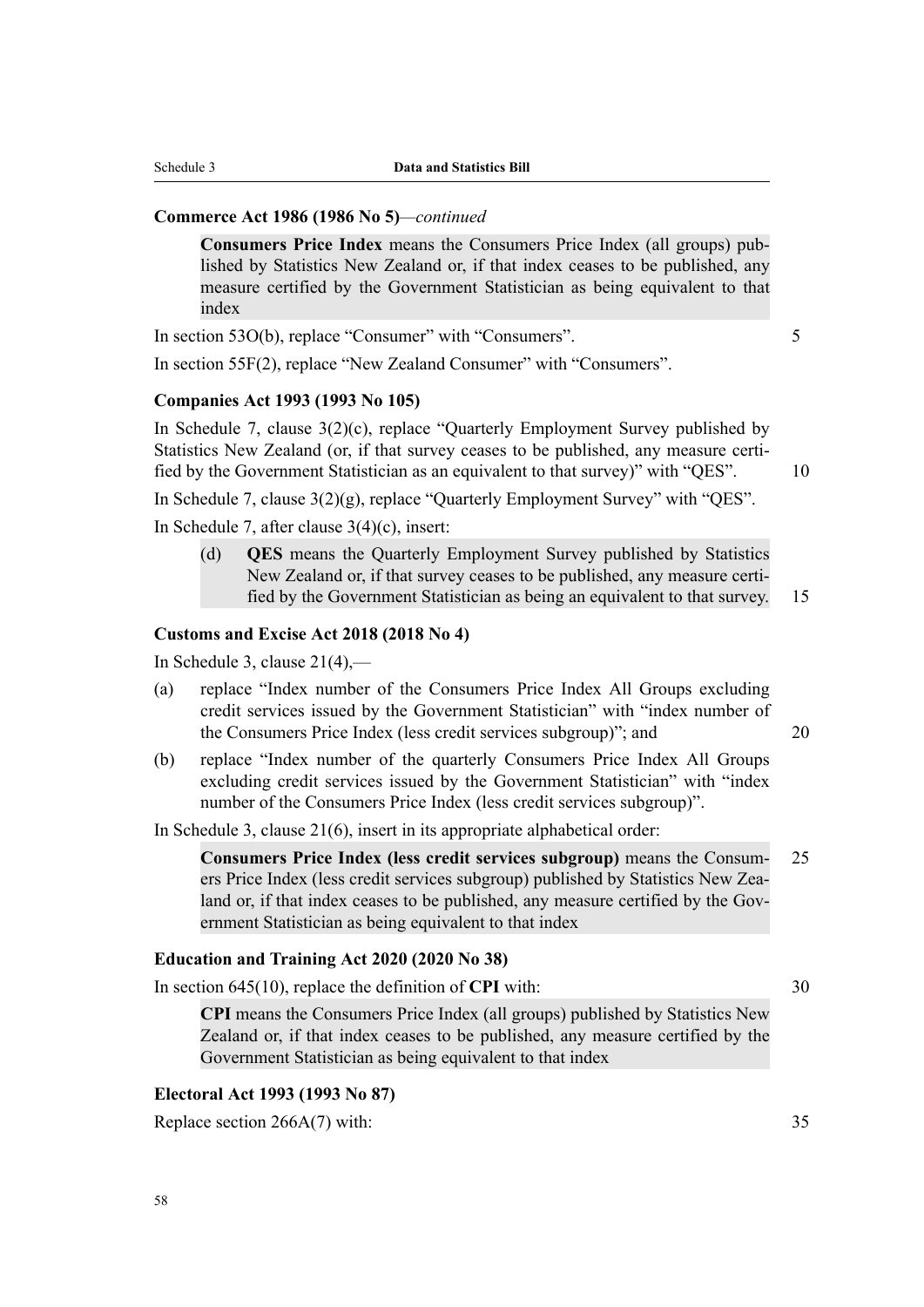# **Electoral Act 1993 (1993 No 87)***—continued*

(7) In this section, **CPI** means the Consumers Price Index (all groups) published by Statistics New Zealand or, if that index ceases to be published, any measure certified by the Government Statistician as being equivalent to that index.

#### **Financial Reporting Act 2013 (2013 No 101)**

Replace section 48(5) with: 5

(5) In this section, **CPI** means the Consumers Price Index (all groups) published by Statistics New Zealand or, if that index ceases to be published, any measure certified by the Government Statistician as being equivalent to that index.

## **Government Superannuation Fund Act 1956 (1956 No 47)**

In section  $2(1)$ , insert in its appropriate alphabetical order:  $10$ 

**Consumers Price Index** means the Consumers Price Index (all groups) pub‐ lished by Statistics New Zealand or, if that index ceases to be published, any measure certified by the Government Statistician as being equivalent to that index.

In section  $61L(6)$ ,  $(7)(b)$ , and  $(8)$ , replace "all groups index number of the New Zea-15 land Consumer" with "index number of the Consumers" in each place.

In section  $61O(7)$ ,—

- (a) replace "all groups index number of the New Zealand Consumer" with "index number of the Consumers"; and
- (b) replace "all groups index number of the Consumer" with "index number of the 20 Consumers".

In section  $61R(9)(b)$ , replace "all groups index number of the New Zealand Consumer" with "index number of the Consumers".

In section  $61S(7)(b)$ , replace "all groups index number of the New Zealand Consumer" with "index number of the Consumers". 25

In section  $71K(9)(b)(ii)$ , replace "all groups index number of the New Zealand Consumer" with "index number of the Consumers".

In section  $81O(6)$ ,—

- (a) replace "all groups index number of the New Zealand Consumer" with "index number of the Consumers"; and 30
- (b) replace "all groups index number of the Consumer" with "index number of the Consumers".

In section 81T(a), replace "all groups index number of the New Zealand Consumer" with "index number of the Consumers".

In section 86E(8), replace "all groups index number of the New Zealand Consumer" 35 with "index number of the Consumers" in each place.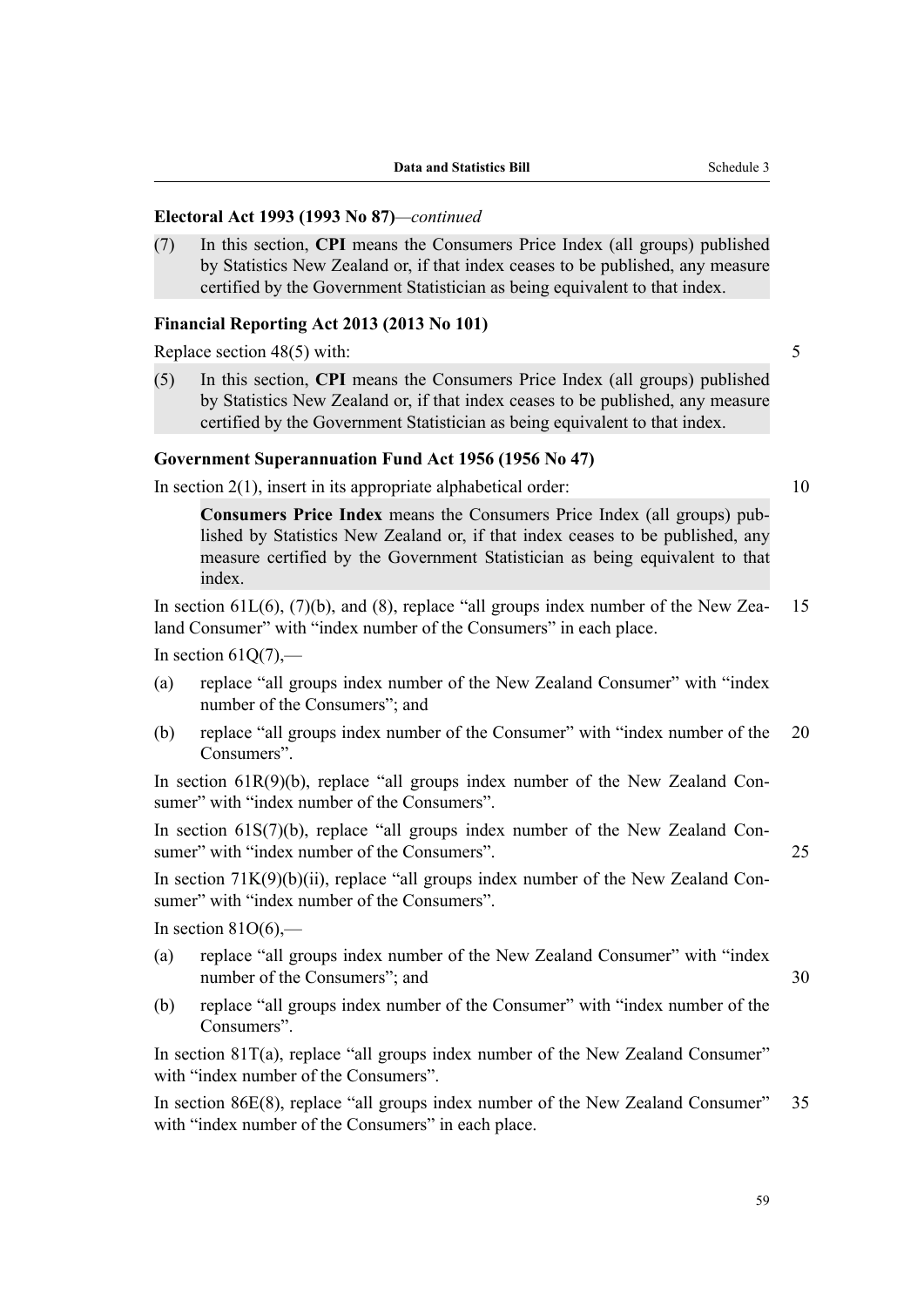### **Government Superannuation Fund Act 1956 (1956 No 47)***—continued*

In section  $88P(2)(b)$ , replace "all groups index number of the New Zealand Consumer" with "index number of the Consumers".

## **Government Superannuation Fund Amendment Act 1969 (1969 No 38)**

In section  $5(1A)$ ,  $(1C)$ , and  $(1D)$ , replace "all groups index number of the New Zealand Consumers" with "index number of the Consumers" in each place. 5

After section 5(5), insert:

(6) In this section, **Consumers Price Index** means the Consumers Price Index (all groups) published by Statistics New Zealand or, if that index ceases to be pub‐ lished, any measure certified by the Government Statistician as being equiva‐ lent to that index. 10

### **Income Tax Act 2007 (2007 No 97)**

In section EY 28(8)(b)(i) and (c)(ii), replace "consumer price index" with "Consumers Price Index (all groups)".

After section EY 28(8), insert:

(9) In this section, **Consumers Price Index (all groups)** means the Consumers 15 Price Index (all groups) published by Statistics New Zealand or, if that index ceases to be published, any measure certified by the Government Statistician as being equivalent to that index.

In section EY  $30(2)(c)$ ,  $(3)(e)(i)$ , and  $(5BA)(c)$ , replace "consumer price index" with "Consumers Price Index (all groups)". 20

After section EY 30(15), insert:

(16) In this section, **Consumers Price Index (all groups)** means the Consumers Price Index (all groups) published by Statistics New Zealand or, if that index ceases to be published, any measure certified by the Government Statistician as being equivalent to that index. 25

In section MF 7(1), (2), (2BA), and (2B), replace "New Zealand Consumers Price Index" with "Consumers Price Index (all groups)" in each place.

In section MF 7(2B), replace "New Zealand Consumers Price Index all groups excluding cigarettes and other tobacco products" with "Consumers Price Index (less eigarettes and tobacco subgroup)" in each place. 30

In section MF 7(2B), replace "New Zealand Consumers Price Index (All Groups) published by Statistics New Zealand" with "Consumers Price Index (all groups)" in each place.

After section MF 7(5), insert:

*Definitions* 35

 $(6)$  In this section, —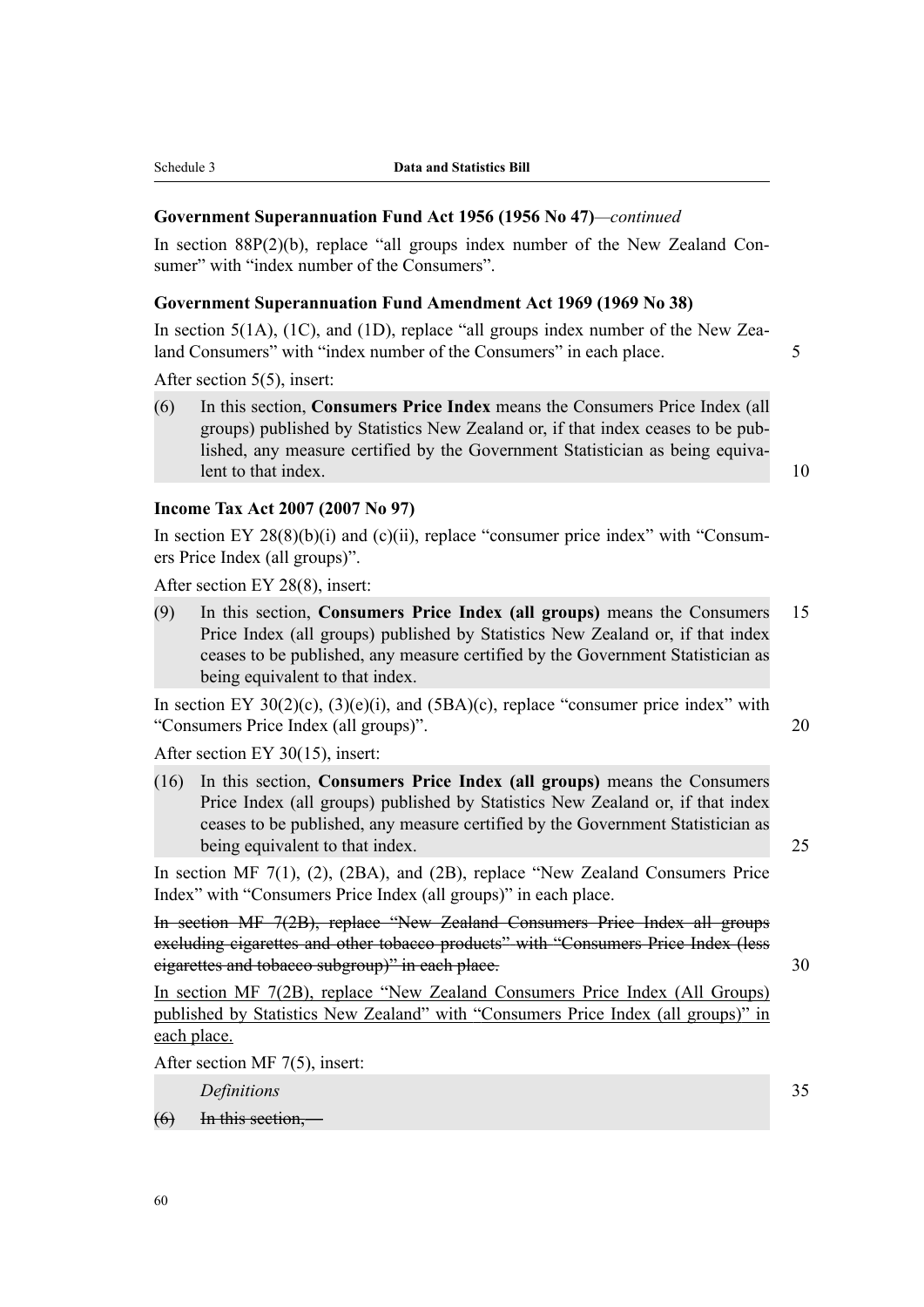# **Income Tax Act 2007 (2007 No 97)***—continued*

**Consumers Price Index (all groups)** means the Consumers Price Index (all groups) published by Statistics New Zealand or, if that index ceases to be pub‐ lished, any measure certified by the Government Statistician as being equivalent to that index

**Consumers Price Index (less cigarettes and tobacco subgroup)** means the 5 Consumers Price Index (less cigarettes and tobacco subgroup) published by Statistics New Zealand or, if that index ceases to be published, any measure certified by the Government Statistician as being equivalent to that index.

(6) In this section, **Consumers Price Index (all groups)** means the Consumers Price Index (all groups) published by Statistics New Zealand or, if that index 10 ceases to be published, any measure certified by the Government Statistician as being equivalent to that index.

# **Infrastructure Funding and Financing Act 2020 (2020 No 47)**

In section 92(2), delete "(All Groups) published by Statistics New Zealand".

After section 92(2), insert: 15

(3) In this section, **Consumers Price Index** means the Consumers Price Index (all groups) published by Statistics New Zealand or, if that index ceases to be pub‐ lished, any measure certified by the Government Statistician as being equiva‐ lent to that index.

#### **Insolvency Act 2006 (2006 No 55)** 20

In section 3, insert in its appropriate alphabetical order:

**Consumers Price Index** means the Consumers Price Index (all groups) pub‐ lished by Statistics New Zealand or, if that index ceases to be published, any measure certified by the Government Statistician as being equivalent to that index 25

In section 158(4), replace "New Zealand Consumers" with "Consumers".

In section 164(2), replace "Consumer" with "Consumers".

In section 276(2)(c), replace "Quarterly Employment Survey published by Statistics New Zealand (or, if that survey ceases to be published, a survey certified by the Gov‐ ernment Statistician as an equivalent to that survey)" with "QES". 30

In section 276(2)(g), replace "Quarterly Employment Survey" with "QES".

After section 276(4)(c), insert:

(d) **QES** means the Quarterly Employment Survey published by Statistics New Zealand or, if that survey ceases to be published, any measure certi‐ fied by the Government Statistician as being equivalent to that survey. 35

In section 343(4), replace "New Zealand Consumers" with "Consumers". In section 363(3), replace "Consumer" with "Consumers".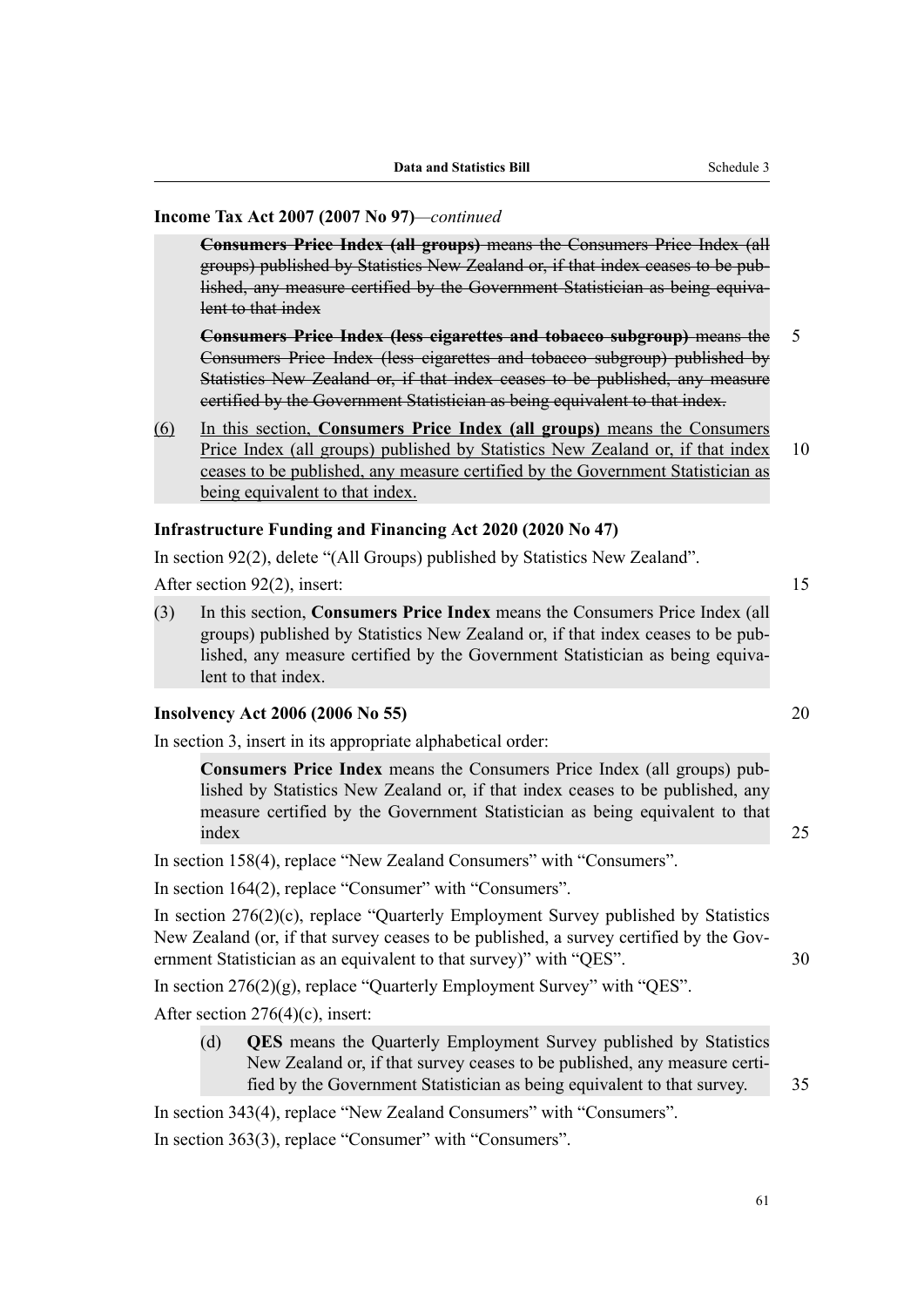# **Insolvency Act 2006 (2006 No 55)***—continued*

In Schedule 1AA, clause 12, replace "New Zealand Consumers" with "Consumers".

# **Legislation Act 2019 (2019 No 58)**

In section 96(3)(b), replace "New Zealand Consumers" with "Consumers".

After section 96(3), insert:

(3A) In subsection (3)(b), **Consumers Price Index** means the Consumers Price 5 Index (all groups) published by Statistics New Zealand or, if that index ceases to be published, any measure certified by the Government Statistician as being equivalent to that index.

# **Local Government Act 2002 (2002 No 84)**

In section  $106(2C)(a)(i)$ , replace "Producers Price Index Outputs for Construction 10 provided by Statistics New Zealand" with "PPI".

Replace section 106(7) with:

(7) In this section,—

**capital expenditure** includes any funding provided by a responsible levy authority to contribute to the construction costs of eligible infrastructure that 15 has been, or is intended to be, transferred to the authority under section 90 of the Infrastructure Funding and Financing Act 2020

**PPI** means the Producers Price Index Outputs for Construction provided by Statistics New Zealand or, if that index ceases to be published, any measure certified by the Government Statistician as being equivalent to that index. 20

In section 259(3)(a)(ii), after "Consumers Price Index", insert: "(all groups) or, if that index ceases to be published, any measure certified by the Government Statistician as being equivalent to that index".

# **New Zealand Superannuation and Retirement Income Act 2001 (2001 No 84)**

In section 15(1), replace the definition of **CPI** with: 25

**Consumers Price Index (all groups)** means the Consumers Price Index (all groups) published by Statistics New Zealand or, if that index ceases to be pub‐ lished, any measure certified by the Government Statistician as being equivalent to that index

In section 15(2) and (2A), replace "CPI" with "Consumers Price Index (all groups)" 30 in each place.

In section  $15(2A)(a)$ , replace "consumers price index-all groups published by Statistics New Zealand" with "Consumers Price Index (all groups)".

In section  $15(2A)(b)$ , replace "consumers price index-all groups excluding cigarettes and other tobacco products published by Statistics New Zealand" with "Consumers 35 Price Index (less cigarettes and tobacco subgroup) published by Statistics New Zea-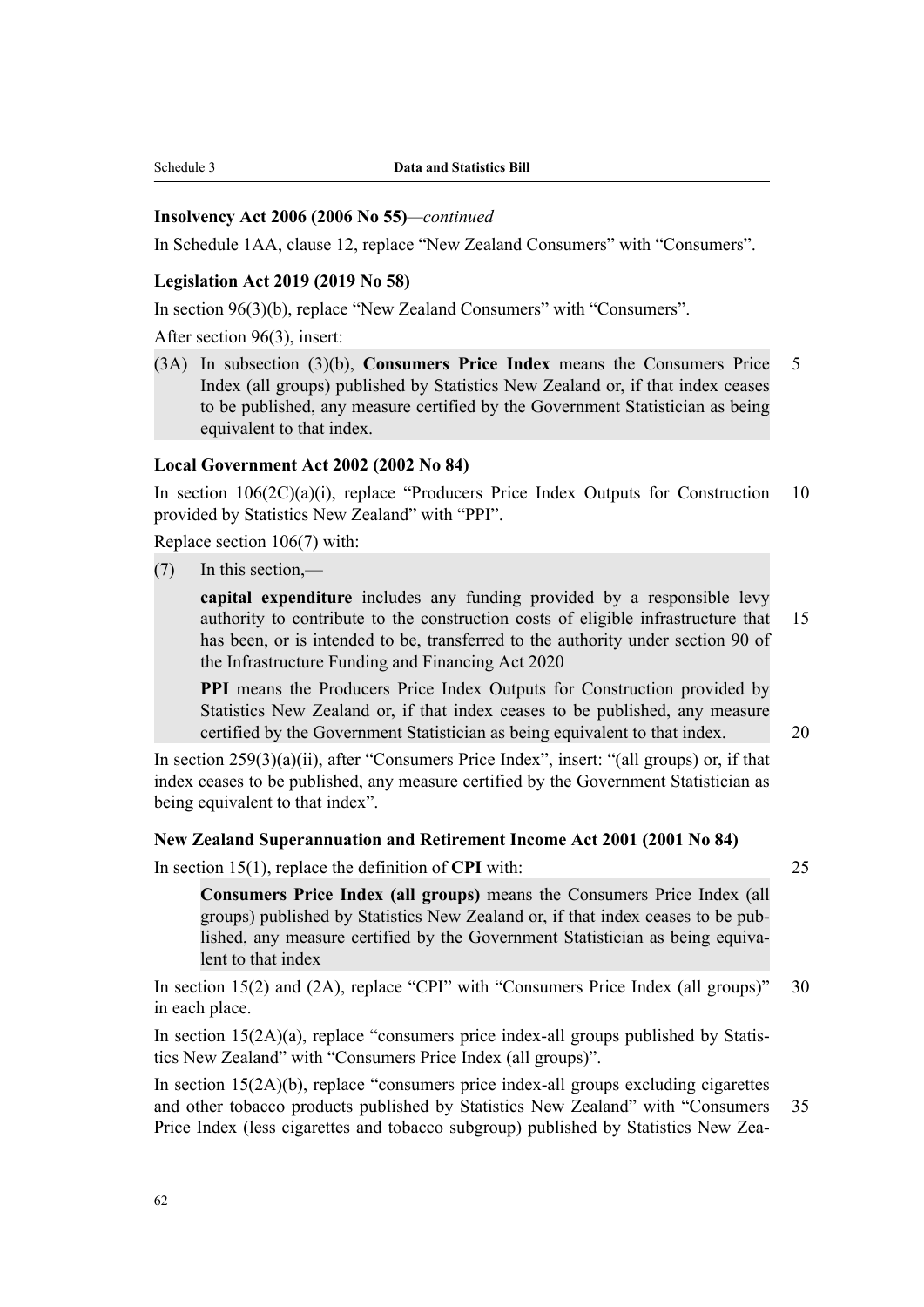# **New Zealand Superannuation and Retirement Income Act 2001 (2001 No 84)** *continued*

land or, if that index ceases to be published, any measure certified by the Government Statistician as being equivalent to that index".

In section 16(1)(a), replace "Quarterly Employment Survey of wages published by the Department of Statistics" with "QES".

Replace section 16(2) with: 5

(2) In this section,—

**earner levies** means the levies payable under section 219(1) of the Accident Compensation Act 2001

**QES** means the Quarterly Employment Survey of wages published by Statis‐ tics New Zealand or, if that survey ceases to be published, any measure certi‐ 10 fied by the Government Statistician as being equivalent to that survey.

#### **Oranga Tamariki Act 1989 (1989 No 24)**

In section 363(5) and (6), replace "CPI" with "Consumers Price Index (all groups)" in each place.

In section  $363(6)(a)$ , replace "consumers price index-all groups published by Statis-15 tics New Zealand" with "Consumers Price Index (all groups)".

In section  $363(6)(b)$ , replace "consumers price index-all groups excluding cigarettes and other tobacco products published by Statistics New Zealand" with "Consumers Price Index (less cigarettes and tobacco subgroup) published by Statistics New Zealand or, if that index ceases to be published, any measure certified by the Government 20 Statistician as being equivalent to that index".

Replace section 363(9) with:

(9) In this section, **Consumers Price Index (all groups)** means the Consumers Price Index (all groups) published by Statistics New Zealand or, if that index ceases to be published, any measure certified by the Government Statistician as 25 being equivalent to that index.

#### **Public Works Act 1981 (1981 No 35)**

In section 72E(2)(c), replace "New Zealand Consumer Price Index" with "Consumers Price Index (all groups) published by Statistics New Zealand or, if that index ceases to be published, any measure certified by the Government Statistician as being 30 equivalent to that index".

#### **Residential Care and Disability Support Services Act 2018 (2018 No 33)**

In the heading to section 75, delete "**New Zealand**".

In section 75(1), (2), and (3)(a), replace "Consumers Price Index (All Groups) published by Statistics New Zealand" with "Consumers Price Index (all groups)". 35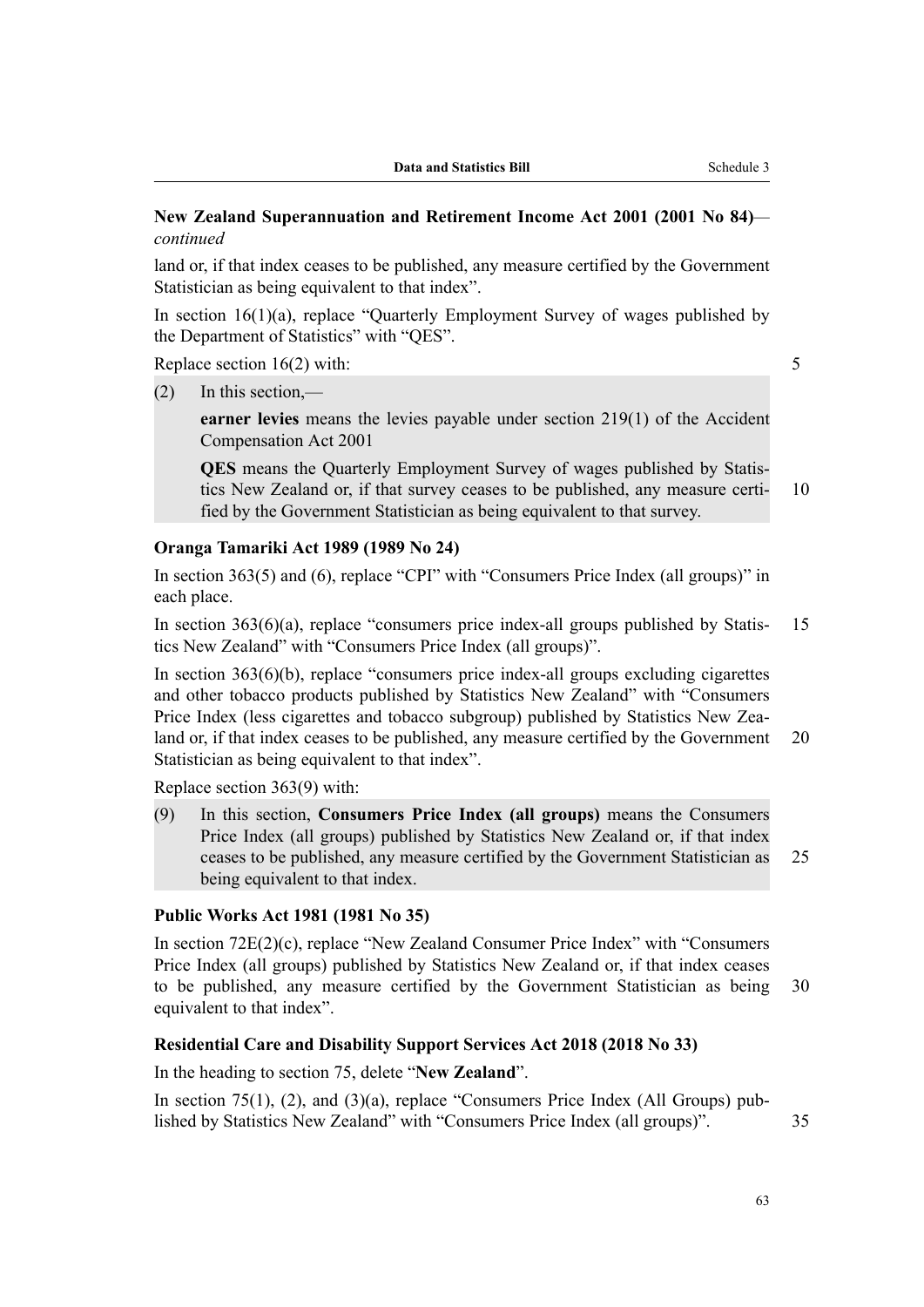# **Residential Care and Disability Support Services Act 2018 (2018 No 33)***—con‐ tinued*

In section 75(3)(b), replace "(All Groups Excluding Cigarettes and Other Tobacco Products) published by Statistics New Zealand" with "(less cigarettes and tobacco subgroup) published by Statistics New Zealand or, if that index ceases to be published, any measure certified by the Government Statistician as being equivalent to that index". 5

After section 75(5), insert:

(6) In this section, **Consumers Price Index (all groups)** means the Consumers Price Index (all groups) published by Statistics New Zealand or, if that index ceases to be published, any measure certified by the Government Statistician as being equivalent to that index. 10

#### **Social Security Act 2018 (2018 No 32)**

In section 452A(6), definition of **average ordinary time weekly earnings**, replace "Quarterly Employment Survey of wages published (as original, or revised, statistics) by Statistics New Zealand" with "QES".

In section  $452A(6)$ , insert in its appropriate alphabetical order: 15

**QES** means the Quarterly Employment Survey of wages published (as original, or revised, statistics) by Statistics New Zealand or, if that survey ceases to be published, any measure certified by the Government Statistician as being equivalent to that survey

In section 453(1) and (3), replace "CPI" with "Consumers Price Index (all groups)" in 20 each place.

In section 453(3)(a), replace "Consumers Price Index (All Groups) published by Sta‐ tistics New Zealand" with "Consumers Price Index (all groups)".

In section  $453(3)(a)$ , replace "Consumers Price Index (All Groups) published by Statistics New Zealand" with "CPI". 25

In section 453(3)(b), replace "Consumers Price Index (All Groups Excluding Cigarettes and Other Tobacco Products) published by Statistics New Zealand" with "CPI Consumers Price Index (less cigarettes and tobacco subgroup) published by Statistics New Zealand or, if that index ceases to be published, any measure certified by the Government Statistician as being equivalent to that index". 30

Replace section 453(6) with:

(6) In this section, **Consumers Price Index (all groups) CPI** means the Consum‐ ers Price Index (all groups) published by Statistics New Zealand or, if that index ceases to be published, any measure certified by the Government Statistician as being equivalent to that index. 35

#### **Telecommunications Act 2001 (2001 No 103)**

In section 5, replace the definition of **CPI** with: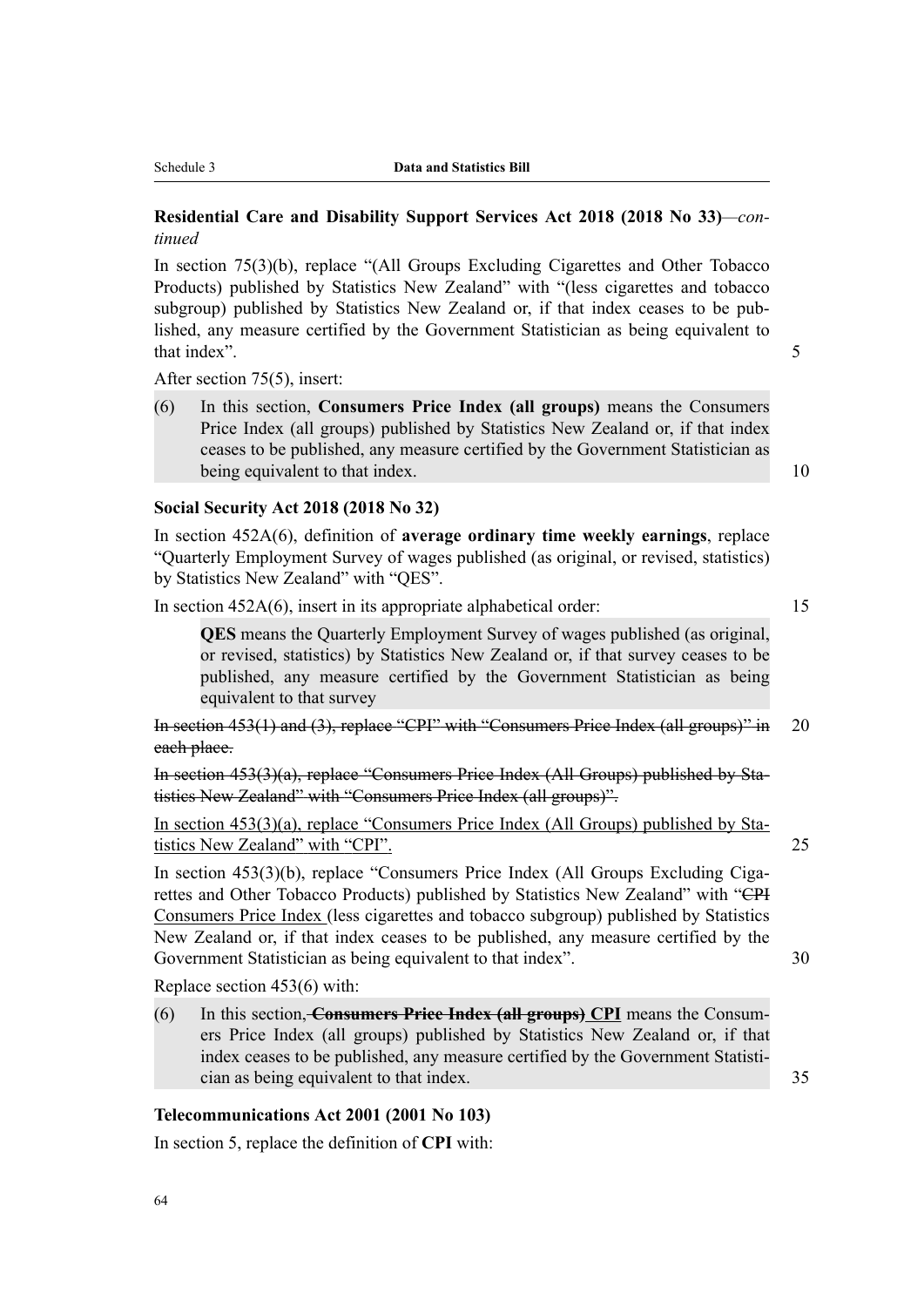#### **Telecommunications Act 2001 (2001 No 103)***—continued*

**CPI** means the Consumers Price Index (all groups) published by Statistics New Zealand or if that index ceases to be published, any measure certified by the Government Statistician as being equivalent to that index

#### **Veterans' Support Act 2014 (2014 No 56)**

In section 7, insert in its appropriate alphabetical order: 5

**QES** means the Quarterly Employment Survey of wages published by Statis‐ tics New Zealand or, if that survey ceases to be published, any measure certi‐ fied by the Government Statistician as being equivalent to that survey

In the heading to section 31, delete "**New Zealand**".

In section  $31(3)(a)$  and  $(4)(a)$  and  $(b)$ , replace "New Zealand Consumers" with "Con- 10" sumers".

After section 31(4), insert:

(5) In this section, **Consumers Price Index (all groups)** means the Consumers Price Index (all groups) published by Statistics New Zealand or, if that index ceases to be published, any measure certified by the Government Statistician as 15 being equivalent to that index.

Replace section 61(2) with:

(2) In this section, **average wage** means the before tax average ordinary time weekly wage (all sectors, male and female combined) as at 1 April each year, as specified in the latest QES. 20

In section 170(2), definition of **average wage**, replace "Quarterly Employment Sur‐ vey of wages published by Statistics New Zealand" with "QES".

In section 170(2), replace the definition of **CPI** with:

**Consumers Price Index (all groups)** means the Consumers Price Index (all groups) published by Statistics New Zealand or, if that index ceases to be pub‐ 25 lished, any measure certified by the Government Statistician as being equivalent to that index.

In section 170(3), replace "CPI" with "Consumers Price Index (all groups)" in each place.

In section 170(4), replace "despite subsections  $(2)$  and  $(3)$ , be calculated using index 30 numbers of the CPI, excluding cigarettes and other tobacco products, published by Statistics New Zealand" with "despite subsection (3), be calculated using index num‐ bers of the Consumers Price Index less cigarettes and tobacco subgroup published by Statistics New Zealand or, if that index ceases to be published, any measure certified by the Government Statistician as being equivalent to that index". 35

In Schedule 2, replace clause 25(2) with: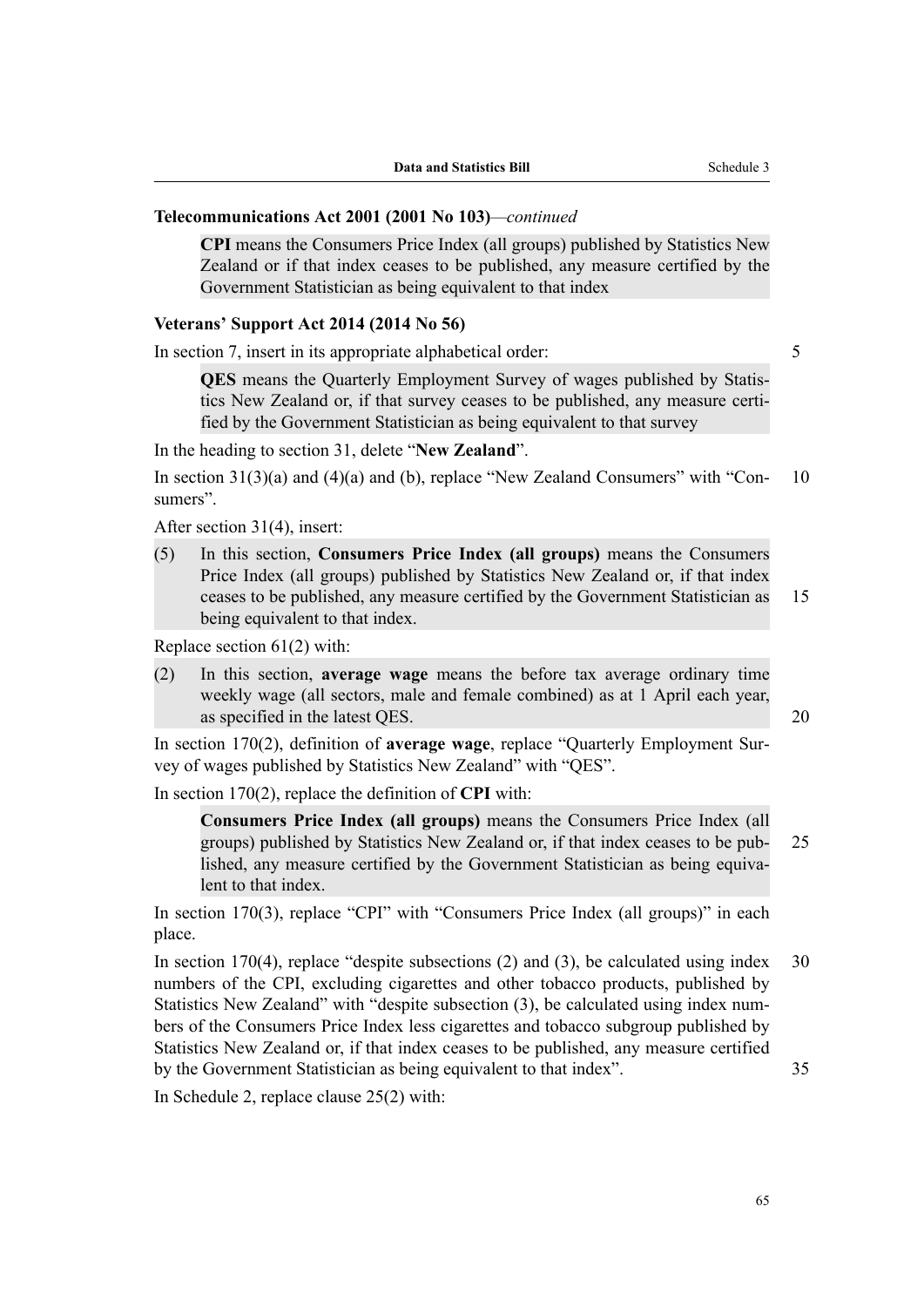#### **Veterans' Support Act 2014 (2014 No 56)***—continued*

(2) In this clause, **average wage** means the before tax average ordinary time weekly wage (all sectors, male and female combined) as at 1 July each year, as specified in the latest QES.

In Schedule 2, replace clause 37(6) with:

(6) In this clause, **average wage** means the before tax average ordinary time 5 weekly wage (all sectors, male and female combined) as at 1 July each year, as specified in the latest QES.

# **Part 2**

# **Amendments to secondary legislation**

# **Crown Minerals (Royalties for Minerals Other than Petroleum) Regulations** 10 **2013 (SR 2013/206)**

In regulation 4(1), definition of **PPI**, after "New Zealand", insert "or, if that index ceases to be published, any measure certified by the Government Statistician as being equivalent to that index".

# **Crown Pastoral Land (Method for Calculating Dollar-Per-Stock-Unit Rates)** 15 **Regulations 2012 (SR 2012/167)**

In regulation 3, definition of **permitted farm input prices series**, paragraph (b), after "Statistics New Zealand", insert "or, if that index ceases to be published, any measure certified by the Government Statistician as being equivalent to that index".

# **Government Superannuation Fund (Ceasing Contributions) Regulations 1995** 20 **(SR 1995/172)**

In regulation 2(1), insert in its appropriate alphabetical order:

**Consumers Price Index** means the Consumers Price Index (all groups) pub‐ lished by Statistics New Zealand or, if that index ceases to be published, any measure certified by the Government Statistician as being equivalent to that 25 index

In regulation 2(1), definition of **increased in accordance with CPI**, replace "New Zealand Consumer" with "Consumers".

In regulation 36(5), replace "New Zealand Consumer" with "Consumers".

In regulation 37(4), replace "New Zealand Consumer" with "Consumers". 30

In regulation 38(5), replace "New Zealand Consumer" with "Consumers".

# **Injury Prevention, Rehabilitation, and Compensation (Indexation of Maximum Weekly Compensation) Regulations 2004 (SR 2004/187)**

In regulation 3, replace the definition of **Labour Cost Index** with: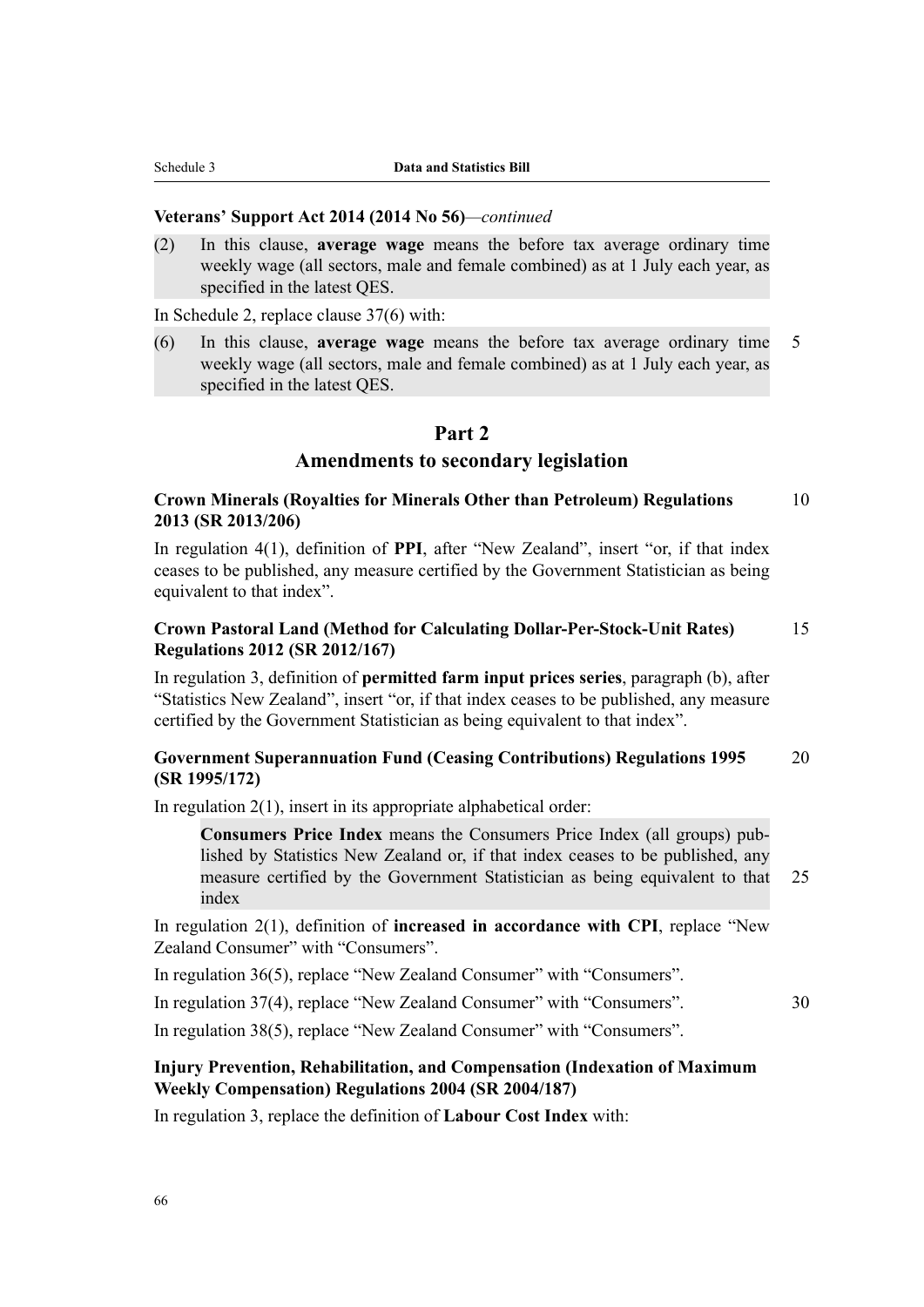# **Injury Prevention, Rehabilitation, and Compensation (Indexation of Maximum Weekly Compensation) Regulations 2004 (SR 2004/187)***—continued*

**Labour Cost Index** means the *Labour Cost Index All Salary and Wage Rates (including overtime), all industries and sectors combined* published by Statis‐ tics New Zealand or, if that index ceases to be published, any measure certified by the Government Statistician as being equivalent to that index

# **Injury Prevention, Rehabilitation, and Compensation (Indexation) Regulations** 5 **2002 (SR 2002/127)**

In regulation 3(1), replace the definition of **CPI** with:

**CPI** means the Consumers Price Index (all groups) published by Statistics New Zealand or, if that index ceases to be published, any measure certified by the Government Statistician as being equivalent to that index 10

In regulation 3(1), replace the definition of **Labour Cost Index** with:

**Labour Cost Index** means the *Labour Cost Index All Salary and Wage Rates (including overtime), all industries and sectors combined* published by Statis‐ tics New Zealand or, if that index ceases to be published, any measure certified by the Government Statistician as being equivalent to that index 15

# **Land Transport Management (Road Tolling Scheme for Northern Gateway) Order 2005 (SR 2005/92)**

In clause 9(4), definition of **CPI**, replace "New Zealand Consumers Price Index (All Groups) published by Statistics New Zealand" with "Consumers Price Index (all groups) published by Statistics New Zealand or, if that index ceases to be published, 20 any measure certified by the Government Statistician as being equivalent to that index".

# **Land Transport Management (Road Tolling Scheme for Takitimu Drive (Route K)) Order 2015 (LI 2015/160)**

In clause 7(4), definition of **CPI**, replace "New Zealand Consumers Price Index (All 25 Groups) published by Statistics New Zealand" with "Consumers Price Index (all groups) published by Statistics New Zealand or, if that index ceases to be published, any measure certified by the Government Statistician as being equivalent to that index".

# **Land Transport Management (Road Tolling Scheme for Tauranga Eastern Link)** 30 **Order 2015 (LI 2015/43)**

In clause 8(5), definition of **CPI**, replace "New Zealand Consumers Price Index (All Groups) published by Statistics New Zealand" with "Consumers Price Index (all groups) published by Statistics New Zealand or, if that index ceases to be published, any measure certified by the Government Statistician as being equivalent to that 35 index".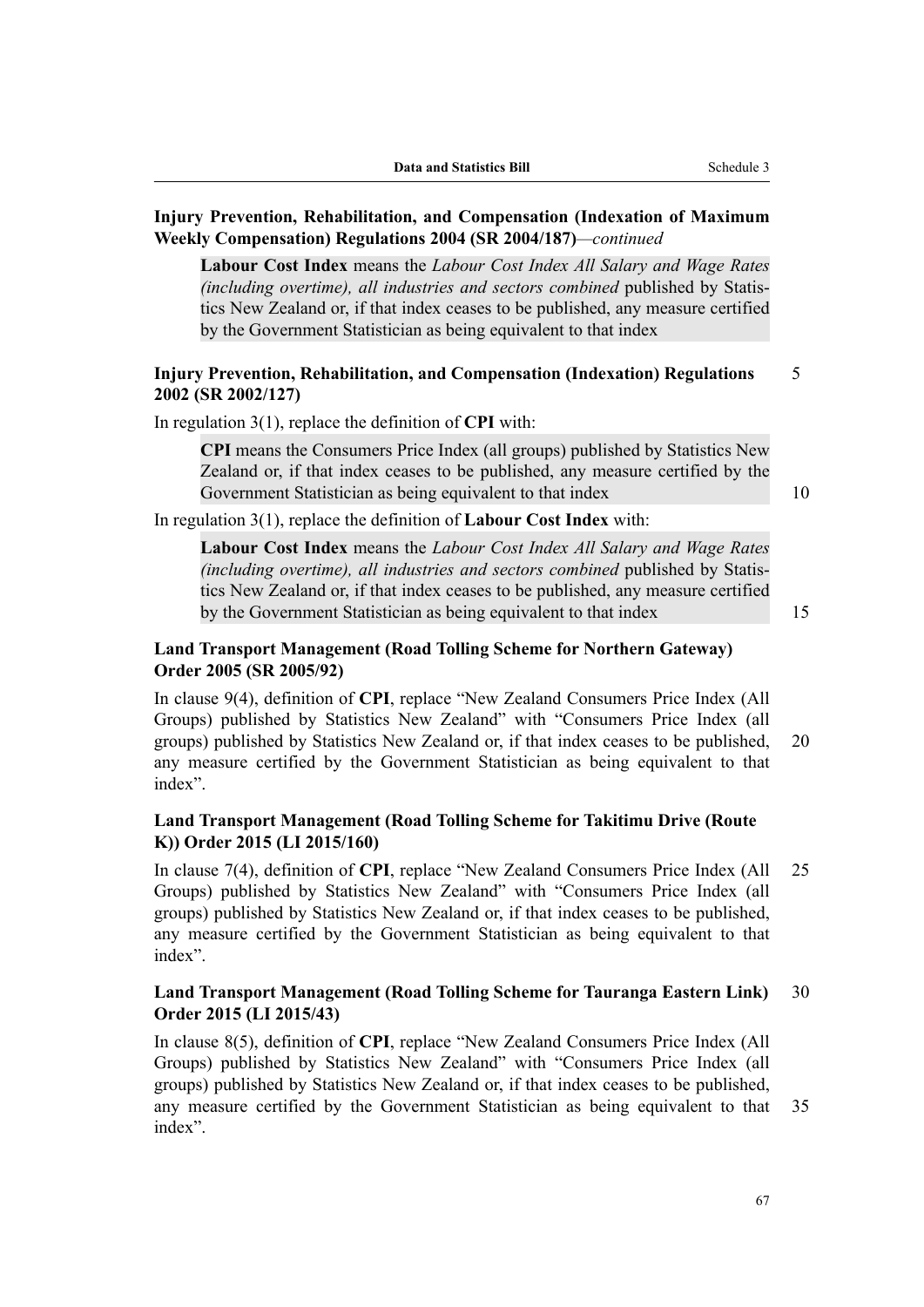# **Social Security Regulations 2018 (LI 2018/202)**

In regulation 182, definition of **relevant survey**, replace paragraph (b) with:

(b) if the survey referred to in paragraph (a) ceases to be published, any measure certified by the Government Statistician as an equivalent to that survey 50 and 50 and 50 and 50 and 50 and 50 and 50 and 50 and 50 and 50 and 50 and 50 and 50 and 50 and 50 and 50 and 50 and 50 and 50 and 50 and 50 and 50 and 50 and 50 and 50 and 50 and 50 and 50 and 50 and 50 and 50 an

# **Veterans' Support Regulations 2014 (LI 2014/369)**

Replace regulation 15A(3) with:

(3) In subclause (2), **LCI** means the *Labour Cost Index All Salary and Wage Rates (including overtime), all industries and sectors combined* published by Statis‐ tics New Zealand or, if that index ceases to be published, any measure certified 10 by the Government Statistician as being equivalent to that index.

Replace regulation 16(3)(a) with:

(a) means the Consumers Price Index (all groups) published by Statistics New Zealand or, if that index ceases to be published, any measure certi‐ fied by the Government Statistician as being equivalent to that index; but 15

Replace regulation 16(3) with:

(3) In subclause (2), **CPI** means the Consumers Price Index (all groups) published by Statistics New Zealand or, if that index ceases to be published, any measure certified by the Government Statistician as being equivalent to that index.

Replace regulation 16A(3) with: 20

(3) In subclause (2), **CPI** means the Consumers Price Index (all groups) published by Statistics New Zealand or, if that index ceases to be published, any measure certified by the Government Statistician as being equivalent to that index.

#### **Wine (Non-grape Wine Levy) Order 2015 (LI 2015/260)**

In clause 9(3)(b)(i), replace "(All Groups) published by Statistics New Zealand" with 25 "(all groups) published by Statistics New Zealand (or, if that index ceases to be pub‐ lished, any measure certified by the Government Statistician as being equivalent to that index)".

# **Wine (Non-grape Wine Levy) Order 2021 (LI 2021/273)**

In clause  $11(3)(b)(i)$ , replace "(All Groups) most recently published by Statistics New 30 Zealand" with "(all groups) most recently published by Statistics New Zealand (or, if that index ceases to be published, any measure certified by the Government Statisti‐ cian as being equivalent to that index)".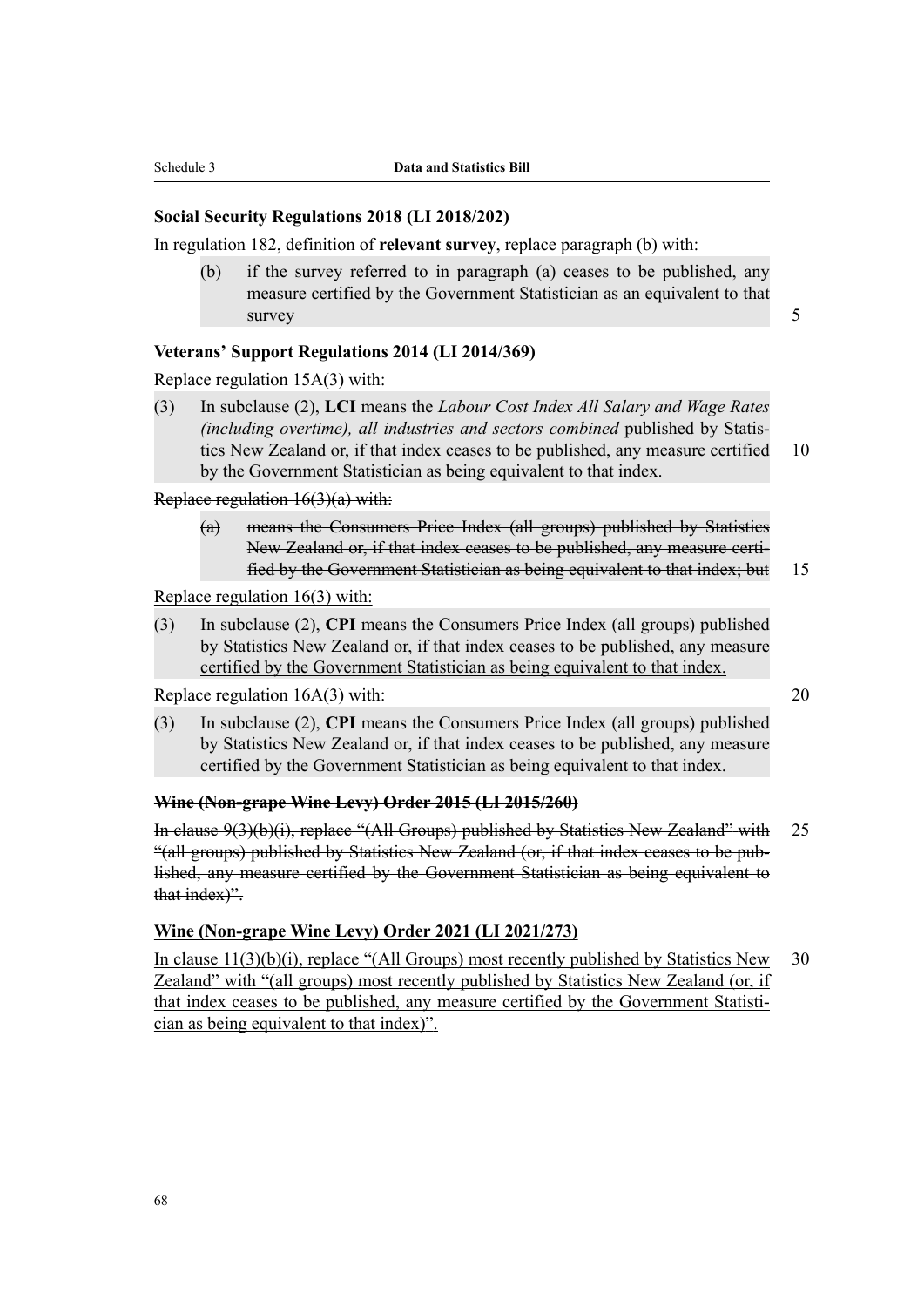# **Schedule 4 Consequential amendments to legislation**

#### s 105(1), (2)

# **Part 1**

# **Consequential amendments to Acts** 5

# **Accident Compensation Act 2001 (2001 No 49)**

Replace section 288 with:

# **288 Injury-related statistics are official statistics under Data and Statistics Act** 2021

Injury-related statistics are official statistics for the purposes of the Data and 10 Statistics Act 2021.

In section  $289(6)(c)$ , replace "section 11 of the Statistics Act 1975" with "the Data and Statistics Act 2021".

In section 289(8)(b), replace "Statistics Act 1975" with "Data and Statistics Act **2021**".  $15$ 

# **Births, Deaths, Marriages, and Relationships Registration Act 1995 (1995 No 16)** In section 87A, replace "Statistics Act 1975" with "Data and Statistics Act 2021".

# **Births, Deaths, Marriages, and Relationships Registration Act 2021 (2021 No 57)**

In section 122, replace "Statistics Act 1975" with "Data and Statistics Act 2021".

# **Building Societies Act 1965 (1965 No 22)** 20

In section 122A(2), replace "Statistics Act 1975" with "Data and Statistics Act 2021".

# **Child Poverty Reduction Act 2018 (2018 No 57)**

In section 5, definition of **Statistician**, replace "section 2 of the Statistics Act 1975" with "section 6 of the Data and Statistics Act 2021". 25

In section 5, definition of **Statistics New Zealand**, replace "established under that name by the Statistics Act 1975", with "continued by the Data and Statistics Act 2021".

In section  $33(3)(b)$ , replace "section 15 of the Statistics Act 1975" with "section 16 of the Data and Statistics Act 2021". 30

In section 34(3), replace "Statistics Act 1975" with "Data and Statistics Act 2021".

# **Companies Act 1993 (1993 No 105)**

In section 365(2), replace "Statistics Act 1975" with "Data and Statistics Act 2021".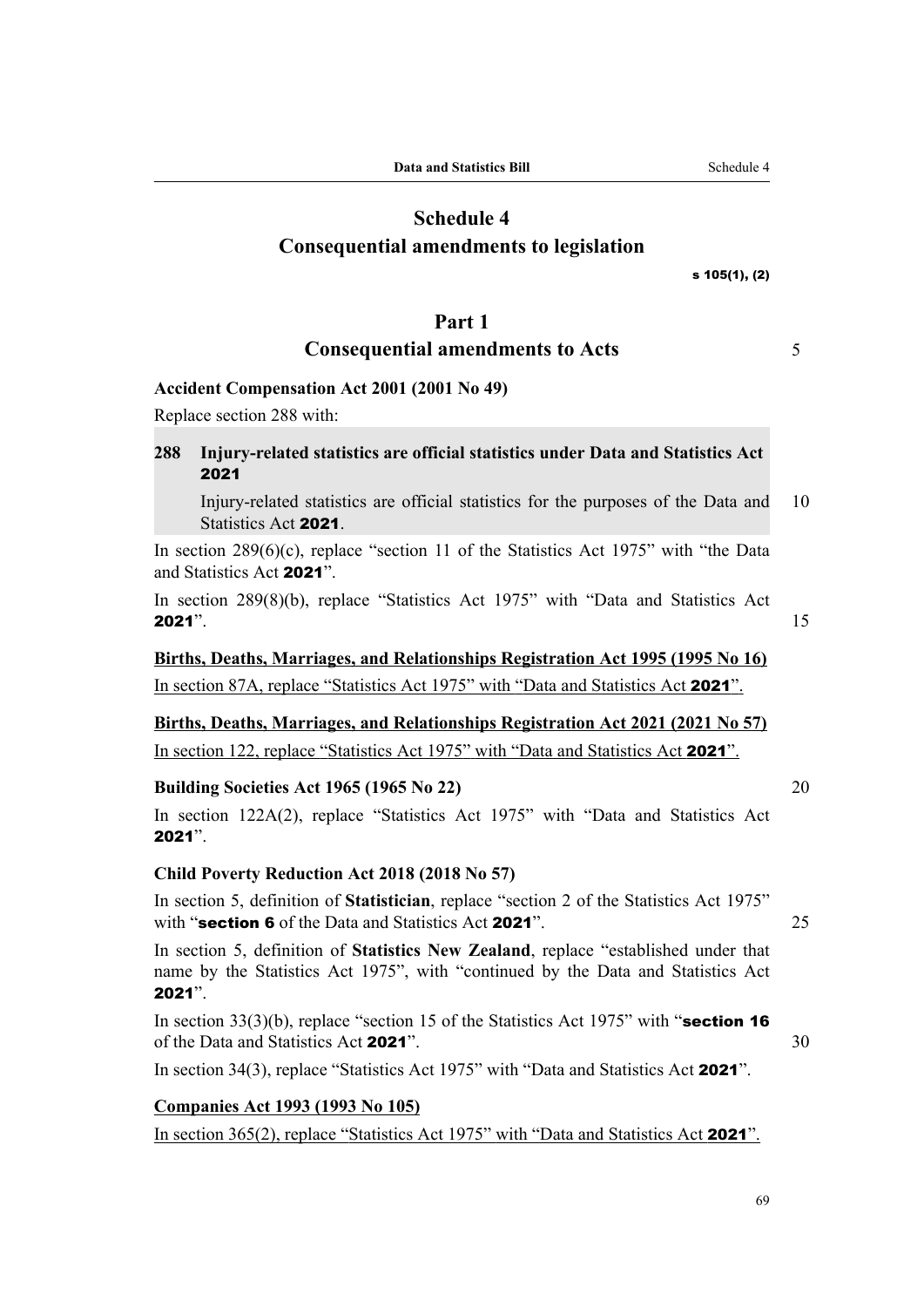# **Corporations (Investigation and Management) Act 1989 (1989 No 11)**

In sections 71(7) and 71A(2), replace "Statistics Act 1975" with "Data and Statistics Act 2021".

# **Electoral Act 1993 (1993 No 87)**

In section 3(1), definition of **census**, replace "the Department of Statistics pursuant to 5 the Statistics Act 1975" with "Statistics New Zealand under the Data and Statistics Act 2021".

Replace section 33(3) with:

(3) The Statistician may appoint a deputy to perform all the functions, duties, and powers of the chief executive in his or her capacity as a member of the Repre- 10 sentation Commission.

In section 33(6), replace "subsection (1) or subsection (5)" with "subsection (1), (3), or  $(5)$ ".

#### **Environmental Reporting Act 2015 (2015 No 87)**

In section 4, definition of **Minister of Statistics**, replace "Statistics Act 1975" with 15 "Data and Statistics Act 2021".

In section 4, definition of **Statistics New Zealand**, replace "established under that name by the Statistics Act 1975" with "continued by the Data and Statistics Act 2021".

# **Financial Service Providers (Registration and Dispute Resolution) Act 2008** 20 **(2008 No 97)**

In section 37(4), replace "Statistics Act 1975" with "Data and Statistics Act 2021".

#### **Incorporated Societies Act 1908 (1908 No 212)**

In section 34A(2), replace "Statistics Act 1975" with "Data and Statistics Act 2021".

# **Industrial and Provident Societies Act 1908 (1908 No 81)** 25

In section 13A(2), replace "Statistics Act 1975" with "Data and Statistics Act 2021".

#### **Land Transfer Act 2017 (2017 No 30)**

In section 82A(1), replace "section 2 of the Statistics Act 1975" with "section 6 of the Data and Statistics Act 2021" .

In section 82A(1), replace "for the purposes of the Statistics Act 1975" with "for the 30 purposes of the Data and Statistics Act 2021".

In section 86(2), definition of **authorised person**, paragraph (aa), replace "Statistician or employee of the department (as those terms are defined in section 2 of the Statistics Act 1975)" with "Statistician (as defined in **section 6** of the Data and Statistics Act 2021) or an employee of Statistics New Zealand". 35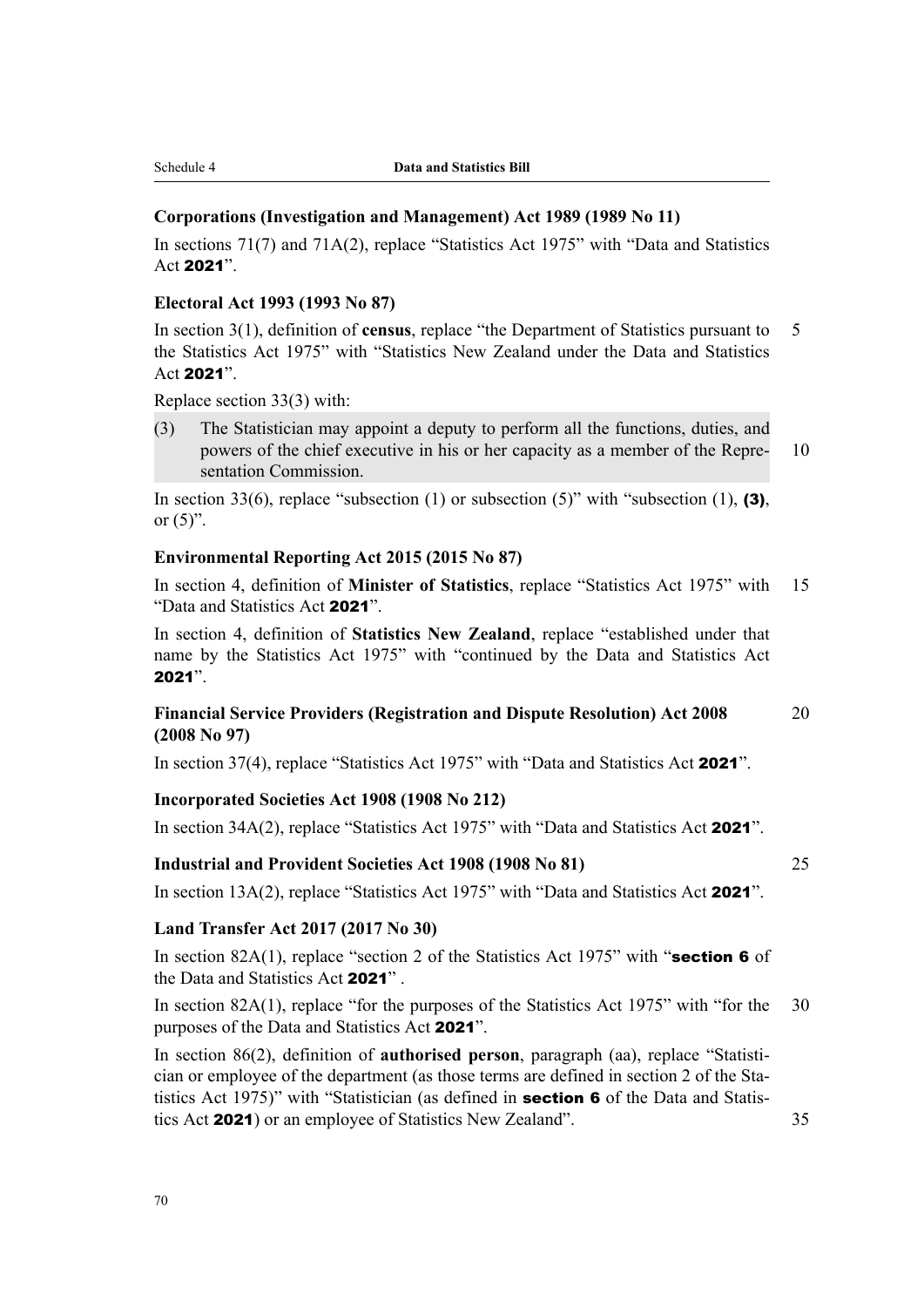# **Limited Partnerships Act 2008 (2008 No 1)**

In section 78(3), replace "Statistics Act 1975" with "Data and Statistics Act 2021".

# **Local Electoral Act 2001 (2001 No 35)**

In section 5(1), definition of **census**, replace "Statistics Act 1975" with "Data and Statistics Act 2021".

# **Mental Health and Wellbeing Commission Act 2020 (2020 No 32)**

In section 15(1)(b), replace "Statistics Act 1975" with "Data and Statistics Act 2021".

#### **New Zealand Infrastructure Commission/Te Waihanga Act 2019 (2019 No 51)**

In section 23(7)(b), replace "Statistics Act 1975" with "Data and Statistics Act 10 2021".

# **New Zealand Productivity Commission Act 2010 (2010 No 136)**

Repeal section 15.

# **New Zealand Superannuation and Retirement Income Act 2001 (2001 No 84)**

In section  $16(1)(a)$ , replace "the Department of Statistics" with "Statistics New Zea-15 land".

#### **Privacy Act 2020 (2020 No 31)**

In section 29(2), replace "Statistics New Zealand under the Statistics Act 1975" with "the Government Statistician under the Data and Statistics Act 2021".

# **Public Records Act 2005 (2005 No 40)** 20

In section 4, definition of **Statistician**, replace "section 2 of the Statistics Act 1975" with "section 6 of the Data and Statistics Act 2021".

Repeal section  $22(1)(a)$ .

Repeal section 22(2).

Repeal section  $22(3)$ . 25

#### **Remuneration Authority Act 1977 (1977 No 110)**

In section 15(5), replace "pursuant to the Statistics Act 1975" with "under the Data and Statistics Act 2021".

# **Retirement Villages Act 2003 (2003 No 112)**

In section 97(2), replace "Statistics Act 1975" with "Data and Statistics Act 2021". 30

# **Search and Surveillance Act 2012 (2012 No 24)**

In the Schedule, after the item relating to the Dairy Industry Restructuring Act 2001, insert: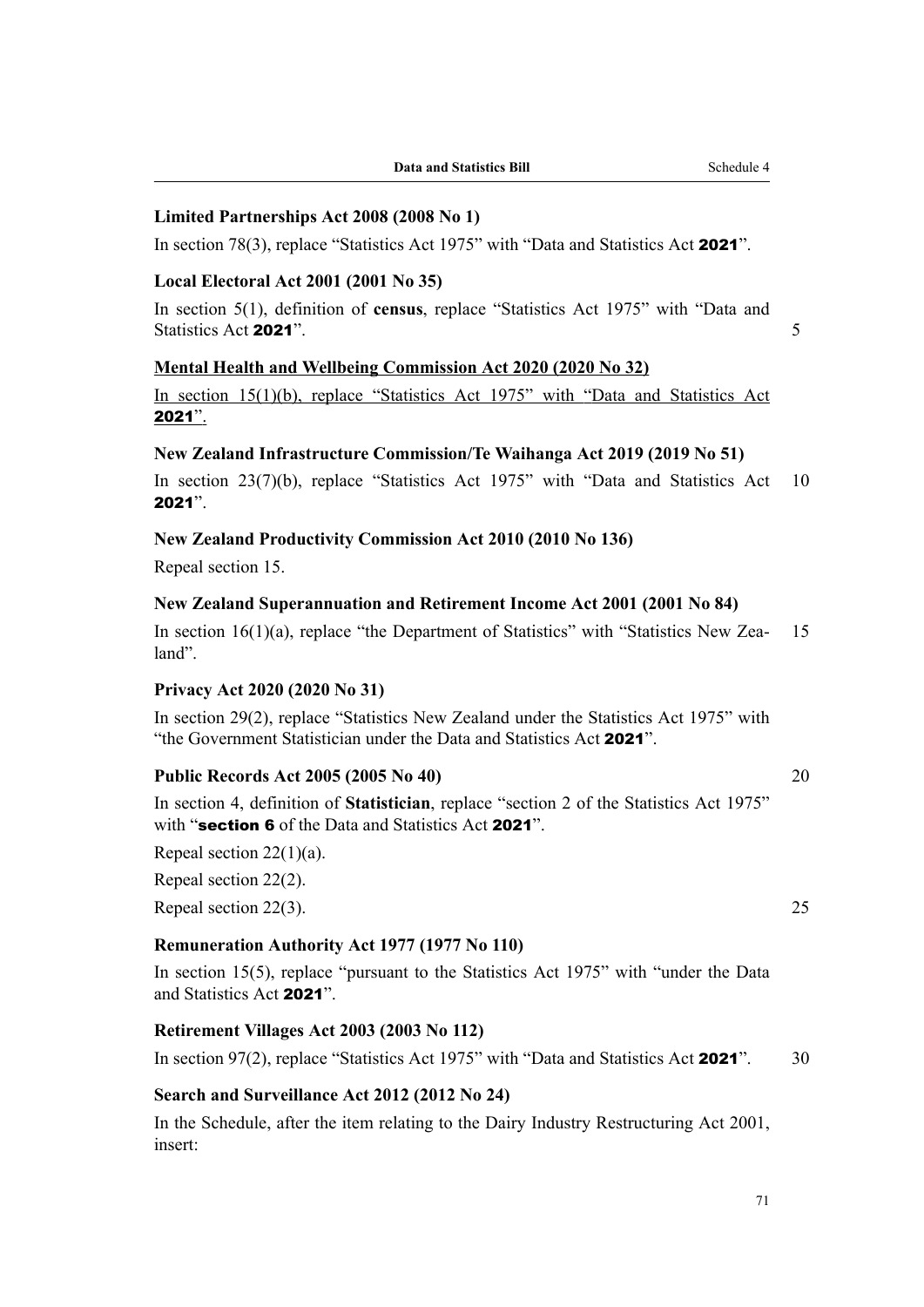# **Search and Surveillance Act 2012 (2012 No 24)***—continued*

| Act                              | <b>Section</b> | <b>Brief description of</b><br>power                                                                                                                                                                                                                                                                                                             | Which provisions in<br>Part 4 apply                                    |
|----------------------------------|----------------|--------------------------------------------------------------------------------------------------------------------------------------------------------------------------------------------------------------------------------------------------------------------------------------------------------------------------------------------------|------------------------------------------------------------------------|
| Data and Statistics Bill<br>2021 | section 57     | Statistician or authorised<br>employee may enter and<br>inspect any place of<br>business (other than<br>private dwelling or marae)<br>or require records to be<br>produced for the purpose<br>of obtaining any data that<br>the Statistician considers<br>necessary or desirable to<br>enable the Statistician to<br>produce official statistics | Subparts 1, 2, 4, 5, 7, and<br>10 (except for sections<br>118 and 119) |
|                                  | section 58     | Statistician or authorised<br>employee may obtain a<br>search warrant in relation<br>to a place of business or<br>enterprise if satisfied that<br>there are reasonable<br>grounds for believing that<br>it is necessary or desirable<br>for the purpose of<br>enabling the Statistician to<br>produce official statistics                        | Subpart 3                                                              |

#### **Serious Fraud Office Act 1990 (1990 No 51)**

In section 38(1), replace "Statistics Act 1975" with "Data and Statistics Act 2021".

# **Tax Administration Act 1994 (1994 No 166)**

In Schedule 7, Part C, replace clause 20 with:

# **20 Statistics New Zealand** 5

Section 18 does not prevent the Commissioner disclosing information to the Government Statistician for the production of official statistics or research under the Data and Statistics Act 2021 if the Commissioner considers that it is not undesirable to disclose the information.

# **Part 2** 10

# **Consequential amendments to secondary legislation**

**Privacy (Information Sharing Agreement Between Ministry of Justice and Statistics New Zealand) Order 2017 (LI 2017/51)**

In clause 6(a), replace "Statistics Act 1975" with "Data and Statistics Act 2021".

#### **Public Lending Right for New Zealand Authors Regulations 2008 (SR 2008/423)** 15

In regulation 3, definition of **Statistician**, replace "section 2 of the Statistics Act 1975" with "section 6 of the Data and Statistics Act 2021".